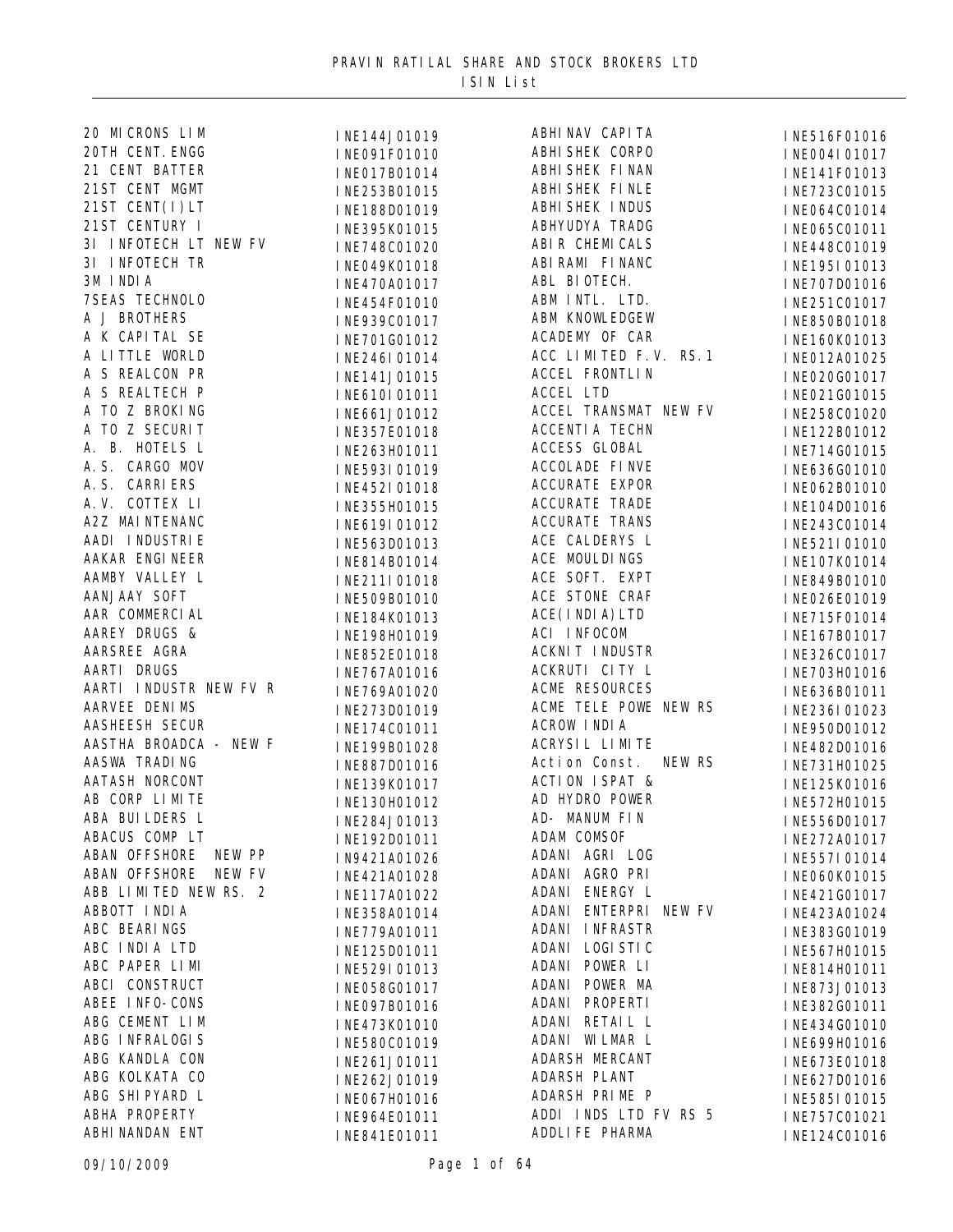| ADEA INTERNATI          | INE573G01015 | <b>AGROH INFRAST</b>   | INE171G01018                 |
|-------------------------|--------------|------------------------|------------------------------|
| ADESHWAR COTTO NEW F.   | INE066C01027 | AGS INFOTECH           | INE966E01016                 |
| ADF FOODS LTD.          | INE982B01019 | AGYA BOORTMALT         | INE546J01015                 |
| ADHARSHI LA CAP         | INE269F01012 | AHLCON PARENT.         | INE027C01011                 |
| ADHUNI K ALLOYS         | INE146I01016 | AHLUWALIA CONT NEW RS  | INE758C01029                 |
| ADHUNI K CORPOR         | INE777D01019 | AHMEDABAD RING         | INE091I01014                 |
| ADHUNI K I NFOTE        | INE147I01014 | <b>AHMEDABAD STEE</b>  | INE868C01018                 |
| ADHUNI K I SPAT         | INE145I01018 | AHMEDABAD STOC         | INE356I01011                 |
| ADHUNI K METALI         | INE400H01019 | AHMEDNAGAR FOR         | INE425A01011                 |
| ADI MEDIA PRIV          | INE177K01017 | AI CHAMPDANY I NEW RS  | INE768E01024                 |
| ADI NATH BI O-LA NEW RE | INE129D01039 | AI A ENGINEERIN NEW RE | INE212H01026                 |
| ADI NATH EXI M R        | INE398H01015 | AI MCO                 | INE008B01013                 |
| ADI NATH TEXTI L        | INE207C01019 | AIR WORKS INDI         | INE695J01010                 |
| ADI SHWAR I NDI A       | INE267J01018 | AI RCEL CELLULA        | INE261C01016                 |
| ADI TYA BIRLA C         | INE605B01016 | AI SHWARYA TELE        | INE778I01016                 |
| ADI TYA BIRLA M NEW RS  | INE865C01022 | AJANTA MANUFAC         |                              |
| ADI TYA BI RLA N        |              | AJANTA OFFSET          | INE487J01012                 |
| ADI TYA ESTATES         | INE069A01017 | AJANTA PHARMA          | INE281F01017                 |
| ADI TYA FORGE L         | INE420J01013 | AJANTA SOYA LT         | INE031B01015                 |
| ADI TYA I NFO-SO        | INE281H01013 | AJAY HOME PRDC         | INE601B01015                 |
| ADI TYA I NTERN.        | INE524F01010 | <b>AJAY INVESTMEN</b>  | INE645B01012                 |
| ADI TYA I SPAT          | INE908B01014 | AJCON GLOBAL           | INE488J01010                 |
| ADI TYA MKTI NG         | INE570B01012 | AJEL INFOTECH          | INE759C01019                 |
| ADI TYA SPI NNER        | INE513I01017 | AJMERA REALTY          | INE229B01015                 |
|                         | INE122D01018 | NEW                    | INE298G01027                 |
| ADLABS FILMS            | INE540B01015 | AKAI ASI AN LTD        | INE917D01011                 |
| ADLABS SHRINGA          | INE377G01011 | AKANKSHA FI NVE        | INE350C01017                 |
| ADONI S FINANCE         | INE939F01010 | AKAR LAMINATOR         | INE984C01013                 |
| ADOR FONTECH            | INE853A01014 | AKAR TOOLS LTD         | INE864E01013                 |
| ADOR MULTI PDT          | INE628D01014 | AKARSH HOLDING         | INE178G01013                 |
| ADOR WELDING            | INE045A01017 | <b>AKARSH PRINTER</b>  | INE881G01012                 |
| <b>ADTECH SYSTEMS</b>   | INE257C01014 | AKASH AGRO IND         | INE513G01011                 |
| ADVANCE HOME &          | INE300K01015 | AKHI VI TEA            | INE921E01011                 |
| ADVANCE POWERI          | INE009D01017 | AKL SOFT<br>I NF       | INE648B01016                 |
| ADVANCE SURFAC          | INE589I01017 | AKS CREDITS            | INE971C01010                 |
| ADVANCED ENZYM          | INE837H01012 | AKS INTL. LTD.         | INE634C01014                 |
| ADVANCED MICRO          | INE903C01013 | AKSH OPTI FI BRE       | INE523B01011                 |
| ADVANI HOTELS ENW RS.   | INE199C01026 | AKSHAR FINANCE         | INE253D01011                 |
| ADVANTA I NDI A         | INE517H01010 | AKSHARCHEM (IN         | INE542B01011                 |
| ADVENT COMP. NEW FV R   | INE101C01022 | AKSHAT GASES L         | INE429J01014                 |
| ADVENTI TY GLOB         | INE811G01019 | AKSHAY FI SCAL         | INE793B01010                 |
| ADVI K LABS.            | INE537C01019 | AKSHAY FOOD PA         | INE148K01018                 |
| AEGIS BPO SERV          | INE694J01013 | <b>AKSHAY SOFT</b>     | INE753A01016                 |
| AEGIS LOGISTIC          | INE208C01017 | AKZO NOBEL             | INE942A01015                 |
| AEONI AN INVSTS NEW FV  | INE421F01027 | <b>ALACRITY ELECT</b>  | INE023C01010                 |
| AESCULAPI US RE         | INE965E01018 | ALACRI TY HSG.         | INE781D01011                 |
| AFCONS INFRAST          | INE101I01011 | ALAKNANDA HYDR         | INE990I01017                 |
| AFTEK LIMITED FV RS. 2  | INE796A01023 | ALAN SCOTT IND         | INE273F01014                 |
| <b>AGARWAL INDUST</b>   | INE204E01012 | ALANG INDL GAS         | INE848C01010                 |
| AGARWAL TEXTI L         | INE164K01015 | ALANG SHIP BRE         | INE585F01011                 |
| AGIO PAPER & I          | INE112C01011 | ALANKIT ASSET NEW RS   | INE419J01023                 |
| <b>AGRI-TECH INDI</b>   | INE449G01018 | ALANKIT ASSI GN        | INE606F01015                 |
| AGRI CULTURAL F         | INE690G01017 | ALANKIT FINSEC         | INE929F01011                 |
| AGRO CHEM PUNJ          | INE733H01013 | ALANKIT HEALTH         | INE823F01016                 |
| AGRO DUTCH IND          | INE135B01014 | ALANKIT I MAGIN        |                              |
| AGRO TECH FOOD          | INE209A01019 | ALANKIT INSURA         | INE089G01012<br>INE022G01013 |
|                         |              |                        |                              |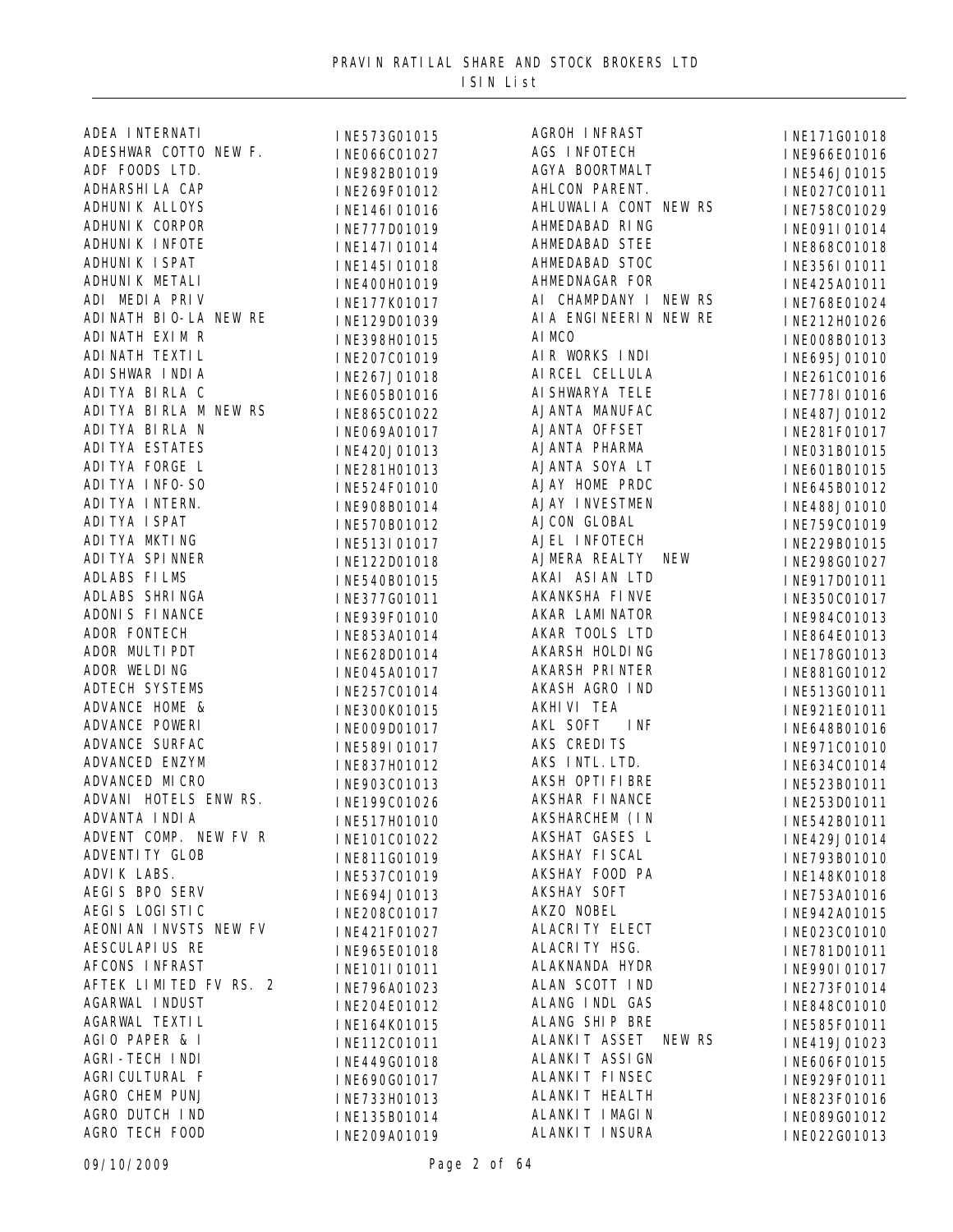| ALANKIT LIFE           | INE986F01011 | AMALGAMATED BE         | INE665I01015   |
|------------------------|--------------|------------------------|----------------|
| ALANKIT MAGNET         | INE418J01017 | AMALGAMATED DE         | INE242D01014   |
| ALANKI T TECHNO        | INE979G01014 | AMANI TRADING          | INE886D01018   |
| ALBERT DAVID           | INE155C01010 | AMAR INVESTMEN         | INE200H01013   |
| ALBRIGHT WILSO         | INE255B01010 | AMAR REMEDIES          | INE787G01011   |
| ALC INDIA PRIV         | INE666G01017 | AMAR VANI JYA          | INE499F01015   |
| ALCHEMIST NEW RS. 10/  | INE964B01033 | AMARA RAJA BAT NEW RS  | INE885A01024   |
| ALCHEMIST CORP         | INE057D01016 | AMARJOTHI SPG.         | INE484D01012   |
| ALCHEMIST META         | INE193K01014 | AMARPREM ESTAT         | INE366K01016   |
| ALCHEMIST REAL NEW RS  | INE646D01024 | AMARSHAKTI COM         | INE865E01010   |
| ALEMBIC LTD. NEW FV R  | INE426A01027 | AMARSHI V OPTI C       | INE419B01012   |
| ALEXCON FOAM.          | INE225A01015 | AMBALA CEMENTS         | INE393D01015   |
| ALEXENDRA JUTE         | INE790H01013 | AMBALAL SARABH         | INE432A01017   |
| ALFA I CA(I NDI A      | INE042C01010 | AMBI CA AGARBAT        | INE792B01012   |
| ALFA LAVAL IND         | INE427A01017 | AMBICA JUTE MI         | INE770H01015   |
| ALFA TRANSFORM         | INE209C01015 | AMBI KA COTTON         | INE540G01014   |
| <b>ALFAVI SION</b>     | INE883B01019 | AMBI TI OUS PLAS       | INE267C01013   |
| ALFRED HERBERT NEW     |              | AMBUJA CEMENT          |                |
| ALI PURDUAR TEA        | INE782D01027 | AMBUJA CEMENTS NEW FV  | INE759G01010   |
| ALKA DI AMOND          | INE760C01017 | AMBUJA CEMENTS         | INE079A01024   |
| ALKA INDIA FV RE. 1/-  | INE963D01015 | AMCO INDIA             | INE079A01016   |
| ALKA SECURITIE NEW FV  | INE061B01020 | AMD INDUSTRIES         | INE924B01011   |
| ALKALI METALS          | INE921C01031 | AMERICAN DEVIC         | INE005I01014   |
| ALKYL AMINES C         | INE773I01017 | AMERICAN ORIEN         | INE546H01019   |
| ALLAHABAD BANK         | INE150B01013 | AMFORGE INDS. NEW FV R | INE105G01016   |
|                        | INE428A01015 |                        | INE991A01020   |
| ALLCARGO GLOBA         | INE418H01011 | AMI COMPUTERS          | INE079B01014   |
| ALLI ANCE INTEG        | INE123D01016 | AMI NES<br>PLAST       | INE275D01014   |
| ALLIANCE MGMT.         | INE559C01013 | AMIT COMML. CO.        | INE211E01017   |
| ALLI ANCE TECHN        | INE746F01019 | AMIT INTL LTD          | INE053D01015   |
| ALLIED COMPUTE NEW RS  | INE335I01023 | AMIT SECS LTD          | INE137E01014   |
| ALLI ED DI GI TAL      | INE102I01019 | AMIT SPINNING NEW FV R | INE988A01026   |
| ALLI ED GLOBAL         | INE173H01012 | AML STEEL & PO         | INE949I01013   |
| ALLI ED PERFUME        | INE023J01015 | AML STEEL LTD          | INE577F01018   |
| ALLSEC TECHNOL         | INE835G01018 | AMLUCKI E I NVST       | INE360E01012   |
| ALLSOFT CORP           | INE347B01015 | AMMANA BIO PHA         | INE421H01015   |
| ALMONDZ CAPI TA        | INE323B01016 | AMOL DI CALI TE        | INE404C01012   |
| ALMONDZ GLOBAL NEW FV  | INE326B01027 | AMR SOFTECH            | INE536B01013   |
| ALOK INDUSTRIE         | INE270A01011 | AMRADEEP INDUS NEW FV  | INE673C01020   |
| ALOM EXTRUSION         | INE094D01019 | AMRAPALI DEV           | INE761C01015   |
| ALPA LABORATOR         | INE385I01010 | AMRAPALI INDS          | INE762C01013   |
| ALPHA GRAPHICS         | INE952B01012 | AMRAWORLD AGRI NEW FV  | INE735C01027   |
| ALPHA HI-TECH          | INE506B01016 | AMRIT BANASPAT NEW FV  | INE221G01029   |
| ALPHA SYSTEMS          | INE956F01014 | AMRIT CORP. LI NEW FV  | INE866E01026   |
| ALPHAGEO INDIA         | INE137C01018 | AMRIT JAL VENT         | INE340K01011   |
| ALPIC FINANCE          | INE429A01013 | AMRUT RUNWAL M         | I NE007I 01010 |
| ALPINE CAP. SER        | INE118F01011 | AMRUTANJAN HEA         | INE098F01015   |
| ALPINE HSG. DEV        | INE840D01015 | AMTEK AUTO NEW FV RS.  | INE130C01021   |
| ALPS BPO SERVI         | INE098B01014 | AMTEK INDIA LT NEW FV  | INE068D01021   |
| ALPS INDUSTRIE         | INE093B01015 | AMULYA LEASING         | INE126J01016   |
| <b>ALSTOM PROJECT</b>  | INE878A01011 | AMZEL LIMITED          | INE644G01014   |
| <b>ALTI TUDE INVES</b> | INE424I01017 | ANALYTI CAL TES        | INE434F01012   |
| ALUFLUORI DE LT        | INE058F01019 | ANAND CREDIT L         | INE703J01012   |
| ALUMECO INDIA NEW FV   | INE327C01023 | ANAND RATHI FI         | INE504H01018   |
| AMAL                   | INE841D01013 | ANCENT SOFTWAR         | INE226B01011   |
| AMALGAM. REPCO         | INE079E01018 | ANCHOR ELECTRI         | INE099I01017   |
|                        |              |                        |                |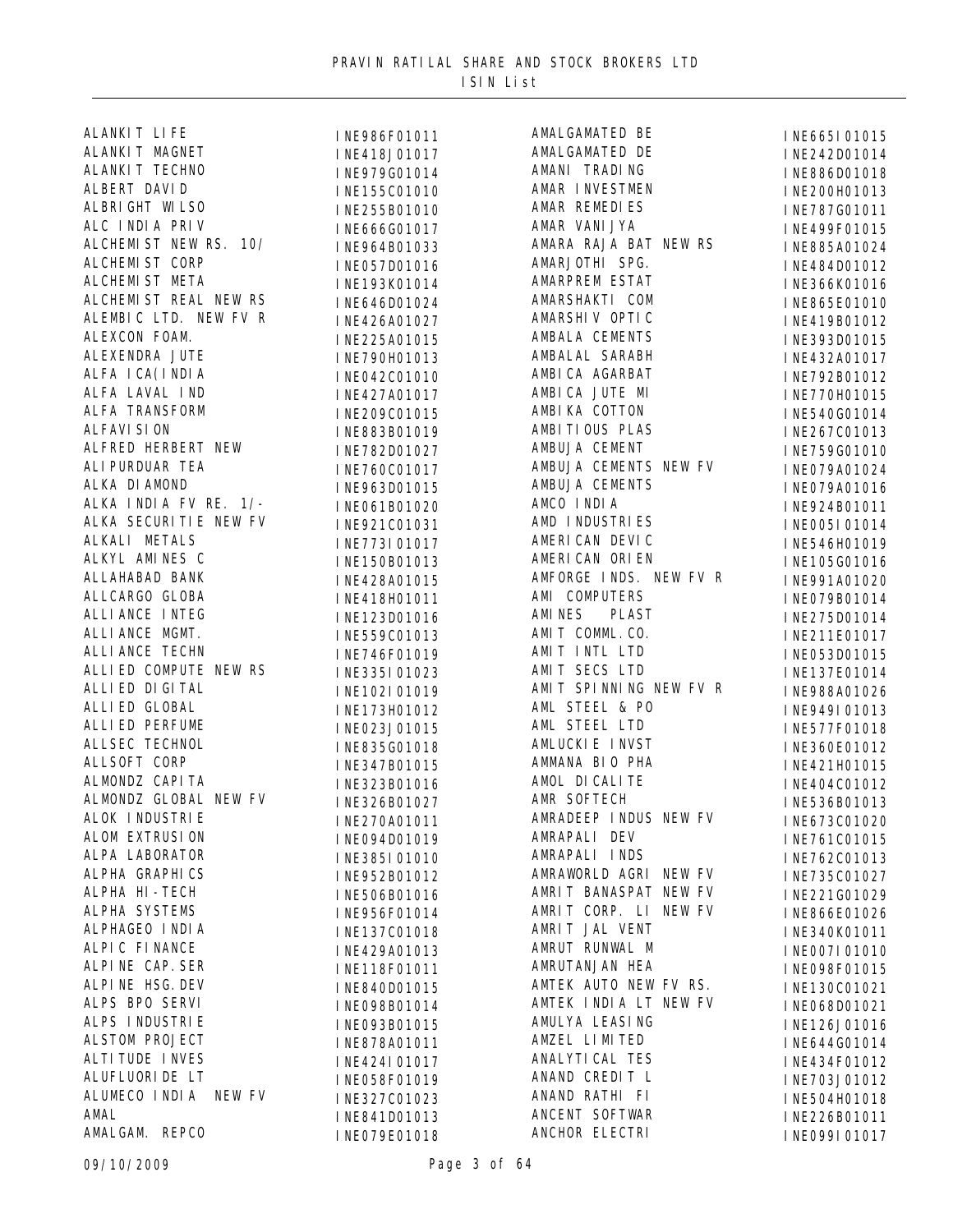| ANCO COMMUN.                           | INE541B01013 | AOK IN HOUSE B         | INE306K01012 |
|----------------------------------------|--------------|------------------------|--------------|
| AND DESIGNS IN                         | INE834J01015 | APAR INDUSTRIE         | INE372A01015 |
| ANDHRA BANK                            | INE434A01013 | APARANT IRON           | INE592F01017 |
| ANDHRA CEMENTS                         | INE666E01012 | APARANT IRON NEW RS. 1 | INE592F01025 |
| ANDHRA PAPER F.V.RS. 1                 | INE435A01028 | APCO I NDUSTRI E       | INE866J01017 |
| ANDHRA PETRO                           | INE714B01016 | APCOTEX INDUST         | INE116A01016 |
| ANDHRA PRADESH                         | INE400K01013 | APEEGO LIMITED         | INE485D01019 |
| ANDHRA SUGARS                          | INE715B01013 | APEEJAY TEA            | INE417A01018 |
| ANDREW YULE NEW RS. 2/                 | INE449C01025 | APEX AUTO LIMI         | INE756H01014 |
| ANG AUTO LIMIT                         | INE017D01010 | APEX CAPITAL           | INE387C01019 |
| ANGEL GLOBAL C                         | INE732I01013 | APEX ENTERPRIS         | INE894B01016 |
| ANGELIQUE INTE                         | INE435K01019 | API TCO LIMITED        | INE213I01014 |
| ANGLO FRENCH                           | INE570E01016 | <b>APLAB</b>           | INE273A01015 |
| ANI K I NDUSTRI E                      | INE087B01017 | APM INDS LTD           | INE170D01017 |
| ANI L BI OCHEM                         | INE126E01017 | APNAPAI SA PRI V       | INE653J01019 |
| ANIL MODI OIL                          | INE537F01012 | APOL SIND HOTE         | INE451F01016 |
| ANI L PRODUCTS                         | INE125E01019 | APOLLO EARTHMO         | INE593F01015 |
| ANI L SPECIAL S                        | INE904B01013 | APOLLO FINVEST         | INE412D01013 |
| ANJANI FABRICS                         | INE363D01018 | APOLLO GLENEAG         | INE123G01019 |
| ANJANI FINANCE                         | INE283D01018 | APOLLO HEALTH          | INE920I01014 |
| ANJANI PORTLAN                         | INE071F01012 | APOLLO HOSP.           | INE437A01016 |
| ANJANI SYNTHET NEW F.                  | INE364D01024 | APOLLO HOSP. I         | INE209G01016 |
| ANJNEY INVSTS.                         | INE519F01010 | APOLLO IND PRO         |              |
| ANKIT COMMERCE                         |              | APOLLO INFRA.          | INE594F01013 |
| ANKIT METAL &                          | INE674E01016 | APOLLO INVESTM         | INE617H01018 |
| ANKIT PRACHI T                         | INE106I01010 | APOLLO TYRES RE. 1/-   | INE045D01011 |
| ANKI TA KNI T WE                       | INE160D01018 | APPLE CREDIT           | INE438A01022 |
| ANKUR COMMERCI                         | INE464K01019 | APPLE FINANCE          | INE212A01013 |
| ANKUR DRUGS                            | INE406D01015 | APPLICOMP INDI         | INE096A01010 |
| ANKUR INTL. LTD                        | INE238D01012 | <b>APPLI TECH SOLN</b> | INE985C01010 |
| ANKUR MARKETI N                        | INE252F01018 | APPU GHAR ENTE         | INE352C01013 |
| ANKUSH FINSTOC                         | INE944E01013 | APPU IMPEX LTD         | INE466J01016 |
| ANMOL BAKERS P                         | INE784D01015 | APR SACKS LIMI         | INE749F01013 |
| ANMOL BISCUITS                         | INE282K01015 | APTECH LIMITED         | INE865J01019 |
| ANMOL SNACKS L                         | INE283K01013 | APTI VAA CONSUL        | INE266F01018 |
| ANNA INFRASTRU                         | INE281K01017 | APW PRESIDENT          | INE898I01012 |
|                                        | INE336D01014 |                        | INE155D01018 |
| ANOD PLASMA<br>ANS LIMITED             | INE212E01015 | AQUA LOGI STICS        | INE544K01018 |
| ANSAL BUI LDWEL                        | INE234J01018 | ARADHANA INVES         | INE869C01016 |
|                                        | INE030C01015 | ARAMUSK INFRAS         | INE126F01014 |
| ANSAL HOUSING                          | INE880B01015 | ARASMETA CAPTI         | INE362H01011 |
| ANSAL IT CITY<br>ANSAL PROP & I NEW FV | INE778J01014 | ARASMETA CAPTI         | INE362H01029 |
|                                        | INE436A01026 | ARAVALI INDS.          | INE450C01015 |
| ANSHUNI COMMER                         | INE425H01016 | ARAVALI INFRAP         | INE138J01011 |
| ANTARCTI CA LTD NEW FV                 | INE414B01021 | ARAVALI SECS           | INE068C01015 |
| ANTI QUE FI NANC                       | INE013K01014 | ARC INDIA PRIV         | INE732H01015 |
| ANTI QUE STOCK                         | INE580J01014 | ARCADI A BUI LD-       | INE368K01012 |
| ANU'S LABORATO NEW FV                  | INE450H01022 | ARCANE DEVELOP         | INE490K01014 |
| ANUGRAHA JEWEL                         | INE125F01016 | ARCEE INDS. LTD        | INE276D01012 |
| ANUH PHARMA LI NEW FV                  | INE489G01022 | ARCH IMPEX PRI         | INE256K01019 |
| ANUKARAN COMM                          | INE090G01010 | ARCH PHARMACHE         | INE275K01019 |
| ANUKUL INVEST.                         | INE850C01016 | ARCH PHARMALAB         | INE182F01017 |
| ANUVIN INDUSTR                         | INE216I01017 | ARCHANA SOFT           | INE149B01015 |
| ANVI L FI NTRADE                       | INE205I01010 | ARCHI DPLY I NDU       | INE877I01016 |
| ANVI L SHARE                           | INE635G01012 | ARCHIES LTD            | INE731A01012 |
| ANWESHA COMTEC                         | INE885I01019 | ARCOTECH LIMIT         | INE574I01019 |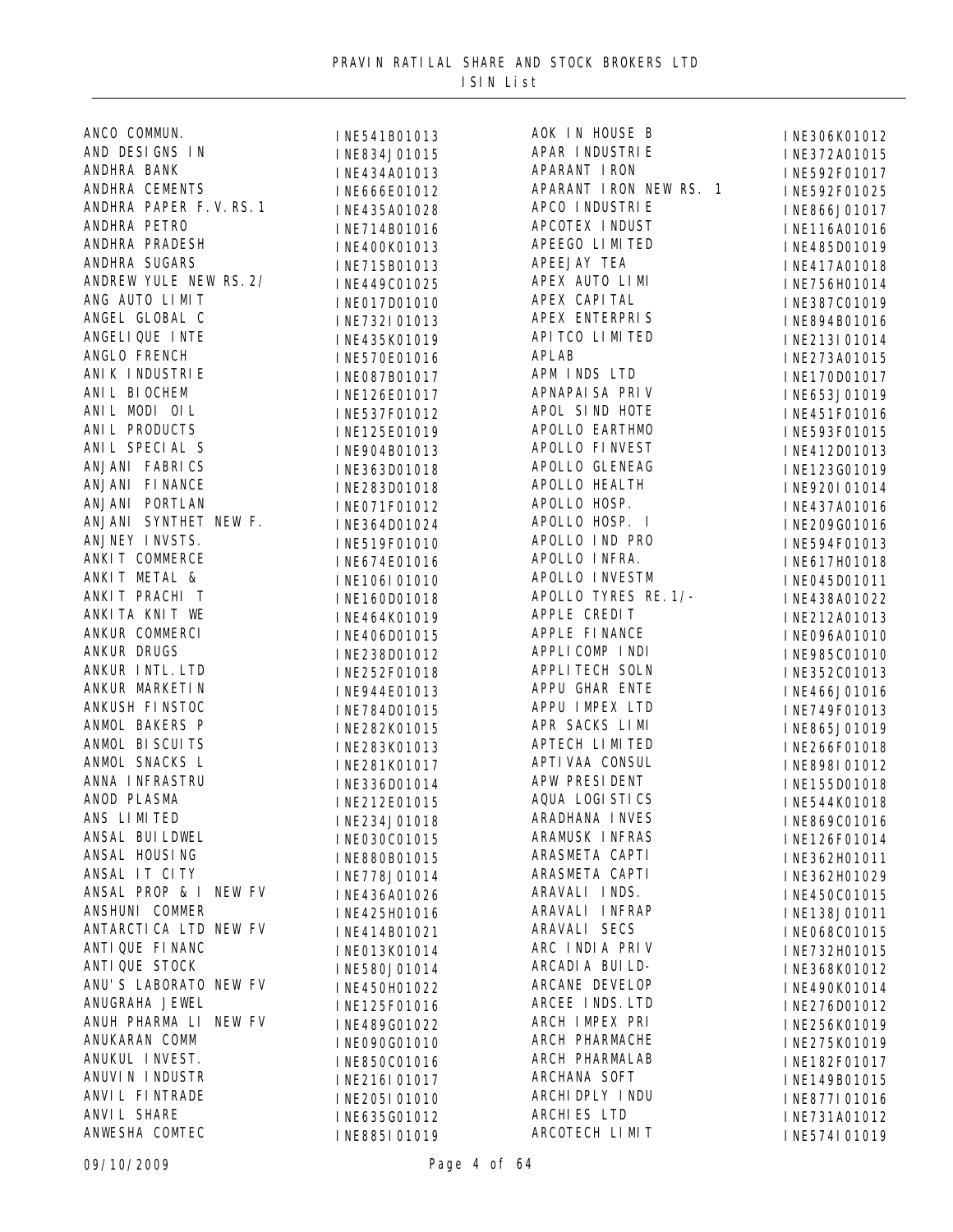| ARCOTECH LIMIT NEW F.  | INE574I01027 | ARVIND INTL LT               | INE512C01012 |
|------------------------|--------------|------------------------------|--------------|
| ARCUTTI PORE TE        | INE674C01010 | ARVI ND LI MI TED            | INE034A01011 |
| ARDENT PROPERT         | INE967J01013 | ARVI ND PRODUCT              | INE764A01013 |
| AREBEE STAR MA         | INE071H01018 | ARVIND REMEDIE FV RE 1       | INE211C01029 |
| AREVA T AND D NEW RS   | INE200A01026 | ARYAMAN CONSTR               | INE900J01014 |
| AREX I NDUSTRI E       | INE480H01011 | ARYAMAN FIN.                 | INE032E01017 |
| ARI CONSOLIDAT         | INE233I01012 | ARYAN CLEAN CO               | INE970H01011 |
| ARI A HOTELS AN        | INE514K01011 | ARYAN COAL BEN               | INE749H01019 |
| ARI CENT TECHNO        | INE272I01010 | ARYAN ENERGY P               | INE771H01013 |
| ARIES AGRO LIM         | INE298I01015 | ARYAN ISPAT AN               | INE802H01016 |
| ARI HANT AVENUE        | INE193D01019 | ARYAN MINING &               | INE984J01018 |
| ARI HANT CAP MK        | INE420B01010 | ASA AGENCIES P               | INE764J01014 |
| ARI HANT CLASSI        | INE763C01011 | ASAHI INDIA FV RE 1/-        | INE439A01020 |
| ARI HANT COTSYN        |              | <b>ASAHI INFRASTR NEW FV</b> |              |
| ARI HANT DOMEST        | INE925B01018 | ASAHI SONGWON                | INE933C01028 |
| ARI HANT ENT LT        | INE549I01011 | ASCENDAS IT PA               | INE228I01012 |
| ARI HANT ENTPRS        | INE154D01011 | ASCENDAS IT PA NEW PP        | INE089I01018 |
| ARI HANT FI NANC       | INE520C01015 | ASCENDAS IT PA PP RS.        | IN9545J01023 |
|                        | INE298C01018 |                              | IN9545J01031 |
| ARI HANT FI NLEA       | INE571E01014 | ASCENDAS IT PA               | INE545J01017 |
| ARI HANT FOUNDA        | INE413D01011 | ASCENDAS MAHIN               | INE946J01017 |
| ARI HANT INDS.         | INE332C01015 | ASCENT EXIM (I               | INE138E01012 |
| ARI HANT SHELTE        | INE253F01016 | ASCU ARCH TIMB               | INE593C01012 |
| ARI HANT THREAD        | INE747A01018 | ASEEM GLOBAL L               | INE439C01018 |
| ARI HANT' S SECS       | INE190D01015 | <b>ASHAPURA INTER</b>        | INE762J01018 |
| ARJUN CHEMICAL         | INE675J01012 | ASHAPURA MINE NEW FV R       | INE348A01023 |
| ARJUN MINERALS         | INE316I01015 | ASHCO NI ULAB I              | INE714F01017 |
| ARKEMA CATALYS         | INE307J01012 | ASHI ANA AGRO I              | INE709D01012 |
| ARKEMA PEROXID         | INE735I01016 | ASHI ANA HOUSIN              | INE365D01013 |
| ARMAN FI NANCI A       | INE109C01017 | ASHI ANA I SPAT              | INE587D01012 |
| ARMS PAPER LIM         | INE971A01014 | ASHI KA CAPI TAL             | INE460G01015 |
| ARNIT INFOTECH         | INE198B01012 | ASHI KA CREDI T              | INE094B01013 |
| ARNOLD HOLDING         | INE185K01010 | ASHI KA GLOBAL               | INE461G01013 |
| ARO GRANITE            | INE210C01013 | ASHIKA STOCK B               | INE459G01017 |
| ARONI COMMERCI         | INE484B01016 | <b>ASHI KA VENTURE</b>       | INE452G01012 |
| ARORA FIBRES           | INE487D01015 | ASHIMA LIMITED               | INE440A01010 |
| ARPAN LEASING          | INE080E01016 | ASHIRWAD CAP NEW FV R        | INE894A01026 |
| ARRAYCOM I NDI A       | INE168B01015 | <b>ASHI RWAD STEEL</b>       | INE338C01012 |
| ARROW COATED           | INE570D01018 | ASHI SH POLYPLA              | INE831C01016 |
| <b>ARROW INFRAEST</b>  | INE969J01019 | ASHNOOR TEXTIL               | INE372I01018 |
| <b>ARROW TEXTI LES</b> | INE933J01015 | ASHOK ALCOCHEM               | INE994D01010 |
| ARSHIYA INTERN NEW RS  | INE968D01022 | ASHOK LEYLAND NEW FV R       | INE208A01029 |
| ARSHIYA RAIL I         | INE018K01013 | <b>ASHOK PAPER</b>           | INE662F01018 |
| ARSS INFRASTRU         | INE267I01010 | <b>ASHOK POLYMERS</b>        | INE470E01019 |
| ARTEFACT PROJE         | INE885B01014 | ASHOKA BUI LDCO              | INE442H01011 |
| ARTHEON FINANC         | INE117F01013 | ASHOKA COMML. L              |              |
| ARTI LL BI 0-INN       |              | ASHOKA HI GHWAY              | INE254F01014 |
| ARTSON ENGG LT NEW RE  | INE576F01010 | ASHOKA HI GHWAY              | INE850J01011 |
| ARUDRAMA DEVEL         | INE133D01023 | ASHOKA INFRA                 | INE003K01015 |
|                        | INE046K01014 |                              | INE059F01017 |
| ARUNA SUNRI SE         | INE957C01019 | ASHOKA MERCANT               | INE119F01019 |
| ARUNACHAL PLYW         | INE967E01014 | ASHRAM ONLINE.               | INE293C01019 |
| ARUNJYOTI ENTE         | INE392H01018 | ASI A AVI ATI ON             | INE758J01016 |
| ARUNODAY MILLS         | INE469E01011 | ASI A BI OENERGY             | INE056F01013 |
| ARVI ND CHEMI CA       | INE146F01012 | ASIA HR TECH L               | INE799C01015 |
| ARVI ND CLOTHI N       | INE729A01016 | ASI A MOTORWORK              | INE032K01014 |
| ARVI ND FASHI ON       | INE726A01012 | ASI AN BEARING               | INE046C01011 |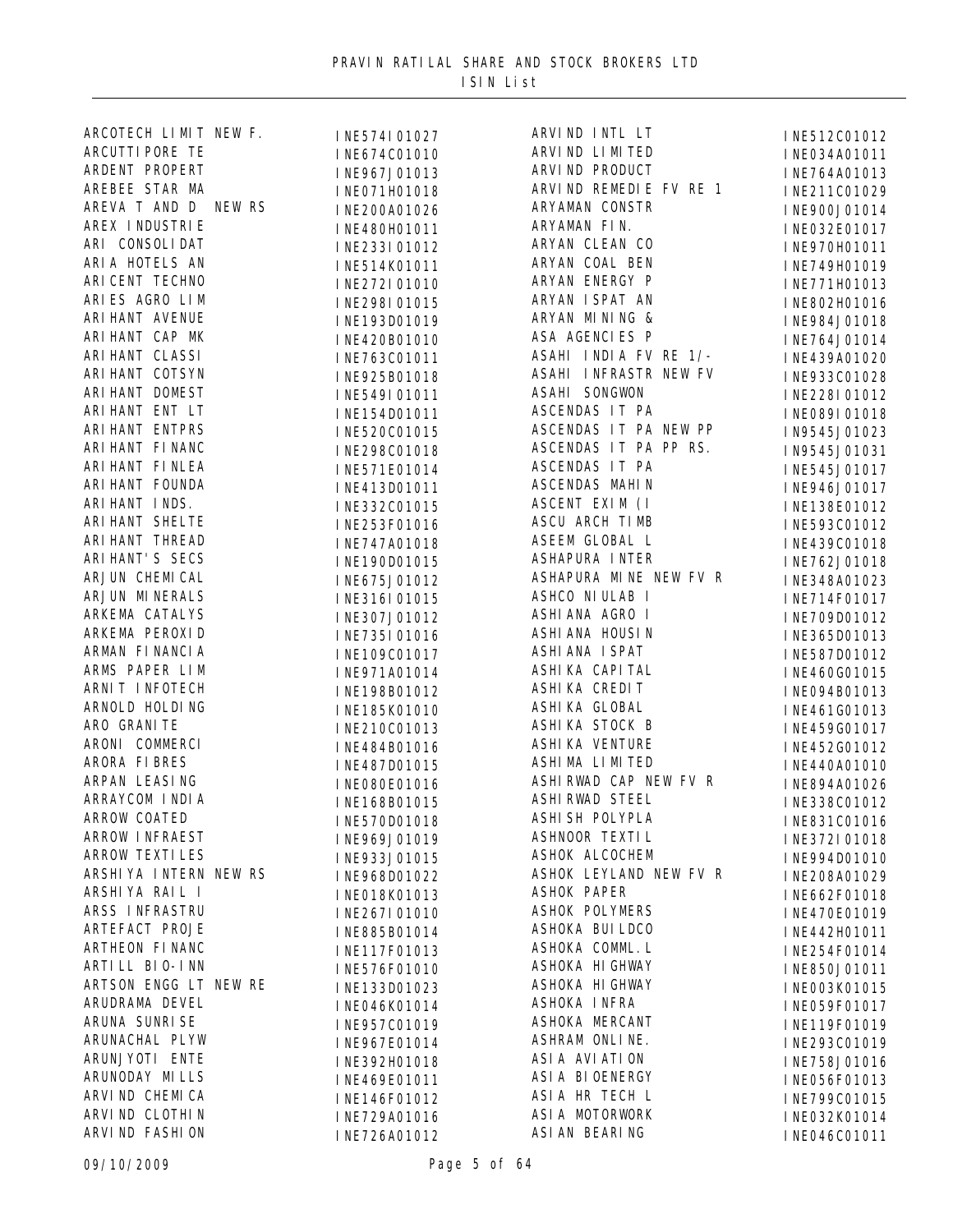| ASI AN ELECTRON NEW RS | INE441A01026   | ATHENA EMRA PO          | INE550K01015 |
|------------------------|----------------|-------------------------|--------------|
| ASI AN FILMS PR NEW RS | INE581B01027   | ATHENA ENERGY           | INE678J01016 |
| ASI AN GRANITO         | INE022I01019   | ATHENA FINANCI          | INE139C01014 |
| <b>ASI AN HOTELS</b>   | INE363A01014   | ATHENA INFRAPR          | INE796J01016 |
| ASI AN IND NETW        | INE237D01014   | ATHENA KYNSHI           | INE551K01013 |
| ASI AN OI LFI ELD      | INE276G01015   | ATHENA PROJECT          | INE798J01012 |
| ASI AN PAINTS L        | INE021A01018   | ATI LIMITED             | INE351C01015 |
| ASI AN STAR CO         | INE194D01017   | ATLANTA LIMITE          | INE285H01014 |
| <b>ASI AN TEA</b>      | INE822B01017   | ATLANTI C SPI NN        | INE504C01019 |
| ASI ANET COMMUN NEW RS | INE638H01022   | ATLAS COPCO             | INE445A01019 |
| ASI ANET INFRAS        | INE036K01015   | <b>ATLAS CYCLE</b>      | INE446A01017 |
| ASI ANET NEWS P        | INE034K01010   | ATN INTL NEW FV RS. 4/  | INE803A01027 |
| ASI ANET RADIO         | INE035K01017   | ATOLL VYAPAAR           | INE311K01012 |
| ASI ANET TV HOL        | INE181J01011   | ATS ESTATES PR          | INE696I01010 |
| ASI ATI C FOOD         | INE764C01019   | ATS INFRASTRUC          | INE971H01019 |
| ASI ATI C OXYGEN       | INE362E01018   | ATUL AUTO LTD.          | INE951D01010 |
| ASIP PRIVATE L         | INE182K01017   | ATUL LIMITED            | INE100A01010 |
| Asit c mehta f         |                | ATV PROJECTS I          |              |
| <b>ASK AUTOMOTIVE</b>  | INE041B01014   | AUCKLAND INTL NEW       | INE447A01015 |
| ASK FINANCIAL          | INE491J01014   | <b>AUNDE FAZE THR</b>   | INE907C01022 |
| <b>ASL ENTERPRISE</b>  | INE591E01012   | AURANGABAD - J          | INE207D01017 |
| <b>ASL INDUSTRIES</b>  | INE616I01018   | AURANGBAD PAPE          | INE425J01012 |
| <b>ASM TECH</b>        | INE617I01016   | AURI ONPRO SOLU         | INE525C01014 |
| ASMAN INVEST NEW FV R  | INE867C01010   | AURO LABS. LTD.         | INE132H01018 |
| ASP TECH. LTD.         | INE928A01022   | AUROBI NDO PHAR FV RS.  | INE292C01011 |
| ASPINWALL & CO         | INE081E01014   | AUROMA COKE LI          | INE406A01029 |
|                        | INE991I01015   |                         | INE662I01012 |
| ASREC (INDIA)          | INE620H01012   | AUSTIN ENGG CO          | INE759F01012 |
| <b>ASSAM CARBON</b>    | INE496C01018   | AUSTRAL COKE & NEW F.   | INE455J01027 |
| ASSAM COMPANY NEW FV R | INE442A01024   | AUTO COR OF GO          | INE451C01013 |
| <b>ASSAM ENTRADE</b>   | INE165G01010   | AUTO IMPEX LTD          | INE148F01018 |
| ASSAMBROOK LTD         | INE353C01011   | AUTO PINS INDI          | INE706C01010 |
| ASSET RECONST.         | INE148G01016   | <b>AUTOLI NE I NDUS</b> | INE718H01014 |
| ASSET RECONST. PRO DI  | IN9148G01014   | AUTOLI TE(I) LT         | INE448A01013 |
| ASSET RECONST. PRO DI  | IN9148G01022   | AUTOMOTI VE AXL         | INE449A01011 |
| ASSETS CARE EN         | INE296J01017   | AUTOMOTI VE CON         | INE484G01015 |
| ASSOCI ATED ALC        | INE073G01016   | AUTOMOTI VE STA NEW     | INE900C01027 |
| <b>ASSOCI ATED CER</b> | INE771E01010   | <b>AUTORI DERS FIN</b>  | INE450A01019 |
| ASSOCIATED CER         | INE840I01014   | AVAI LABLE FI NA        | INE325G01010 |
| <b>ASSOCI ATED HOT</b> | INE512I01019   | AVANCE TECH NEW F.V. R  | INE758A01049 |
| <b>ASSOCI ATED INF</b> | INE009B01011   | AVANTEL LIMITE          | INE005B01019 |
| <b>ASSOCI ATED LEA</b> | INE363E01016   | <b>AVANTHA POWER</b>    | INE809H01011 |
| ASSOCI ATED PIG        | INE578E01019   | <b>AVANTI FEEDS</b>     | INE871C01012 |
| <b>ASSOCI ATED STO</b> | INE443A01014   | AVAYA GLOBALCO          | INE676A01019 |
| <b>ASTEC LIFESCIE</b>  | INE563J01010   | AVENTI S PHARMA         | INE058A01010 |
| <b>ASTER TELESERV</b>  | INE499I01019   | <b>AVERY</b>            | INE906A01010 |
| ASTRA MICROWAV NEW FV  | INE386C01029   | AVINASH INF TE          | INE452C01011 |
| <b>ASTRAL POLY TE</b>  | I NEOO6I 01012 | AVI TEL POST ST         | INE498K01017 |
| ASTRAZENECA NEW FV RS  | INE203A01020   | AVI VA GLOBAL S         | INE767J01017 |
| ATC INDIA TOWE         | INE918J01016   | AVI VA I NDUSTRI        | INE461H01011 |
| ATCO CORPORATI NEWRS.  | INE418B01022   | AVNET MAX LTD           | INE729F01015 |
| <b>ATCOM TECH</b>      | INE834A01014   | AVON CORPORATI          | INE207I01016 |
| ATEET LEASING          | INE104J01013   | AVON MERCANTI L         | INE471D01019 |
| ATHARV ENTERPR         | INE354E01015   | AVON ORGANICS           | INE881A01015 |
| ATHENA CHHATTI         | INE929J01013   | AVT NATURAL PR          | INE488D01013 |
| ATHENA DEMWE P         | INE517K01014   | <b>AVTEC LIMITED</b>    | INE051H01010 |
|                        |                |                         |              |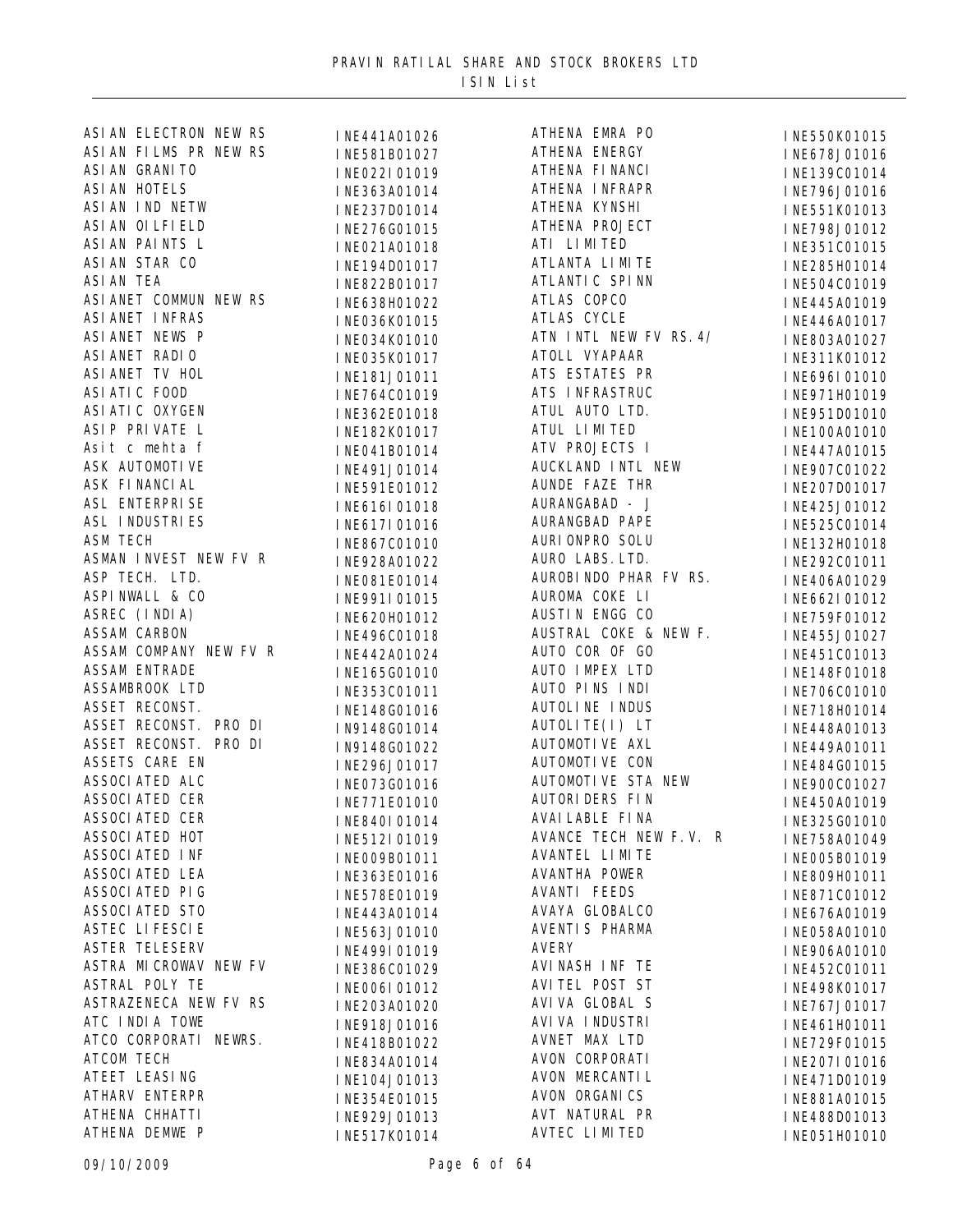| AWAI TA PROPERT             | INE021J01019 | <b>BALA TECHNO IN</b>        | INE653B01016 |
|-----------------------------|--------------|------------------------------|--------------|
| AXEL POLYMERS               | INE197C01012 | BALAJI AGRO OI               | INE049E01011 |
| AXIOM IMPEX IN              | INE907J01019 | <b>BALAJI AMINES</b>         | INE050E01019 |
| AXIS BANK LIMI              | INE238A01026 | BALAJI COMMLS.               | INE368E01015 |
| AXIS CAP. MKTS              | INE785D01012 | <b>BALAJI DISTI</b>          | INE453A01013 |
| AXI S-IT T.                 | INE555B01013 | BALAJI GALVANI               | INE892G01019 |
| AXLES INDIA LT              | INE701C01011 | <b>BALAJI HOTELS</b>         | INE454A01011 |
| AXON INFOTECH               | INE663D01011 | BALAJI IND COR               | INE455A01018 |
| <b>AXSYS HEALTH</b>         | INE395C01012 | BALAJI TELE. LT FV RS.       | INE794B01026 |
| AXTEL INDS LTD              | INE767C01012 | BALASORE ALLOY NEW FV        | INE135A01024 |
| AZI MUTH I NVEST            | INE314B01015 | BALASORE ALLOY NEW PP        | IN9135A01014 |
| B A LIMITED                 |              | <b>BALKRI SHNA IND</b>       |              |
| B A G FILMS AN F.V. R       | INE489D01011 | <b>BALM. LAWRI E-VA</b>      | INE787D01018 |
| <b>B NANJI ENTERP</b>       | INE116D01028 | <b>BALMER LAWRIE</b>         | INE920D01015 |
| <b>B P CAPITAL LT</b>       | INE735G01010 | <b>BALMR. LAWR. I NV</b>     | INE164A01016 |
| <b>B S APPLIANCES</b>       | INE947C01010 | BALRAMPUR CHIN NEW FV        | INE525F01017 |
| <b>B S REFRIGERAT</b>       | INE312A01011 | <b>BALURGHAT TECH</b>        | INE119A01028 |
|                             | INE313A01019 |                              | INE654B01014 |
| B. E. BILLIMOR              | INE990G01011 | <b>BAMBI NO AGRO</b>         | INE921D01013 |
| B. A. G. INFOTAI            | INE969H01013 | BAMPSL SEC NEW FV RE.        | INE802A01029 |
| <b>B. J. DUPLEX</b>         | INE265C01017 | <b>BANARAS BEADS</b>         | INE655B01011 |
| B. L. KASHYAP & NEW FV      | INE350H01024 | <b>BANCO PRODUCTS NEW RS</b> | INE213C01025 |
| <b>B. N. RATHI SECS</b>     | INE710D01010 | <b>BANG OVERSEAS</b>         | INE863I01016 |
| B. P. INVESTMEN             | INE489J01018 | <b>BANGALORE ELEV</b>        | INE548I01013 |
| <b>B. SEENAI AH &amp; C</b> | INE015G01017 | <b>BANGALORE INTE</b>        | INE888G01017 |
| <b>B2B SOFTWARE</b>         | INE151B01011 | <b>BANGALORE SOFT</b>        | INE383B01010 |
| <b>BAAZ TRAD INVS</b>       | INE939E01013 | <b>BANGALORE STOC</b>        | INE506I01011 |
| BAAZAR RETAIL               | INE048K01010 | <b>BANK OF BARODA</b>        | INE028A01013 |
| BABA ARTS LTD NEW FV R      | INE893A01028 | BANK OF INDIA                | INE084A01016 |
| <b>BABCOCK BORSIG</b>       | INE434K01012 | BANK OF MAHARA               | INE457A01014 |
| <b>BACCHHAT INVST</b>       | INE472E01015 | <b>BANK RAJASTHAN</b>        | INE320A01014 |
| BACIL PHARMA L              | INE711D01018 | BANKA INDIA LT               | INE148C01015 |
| <b>BADRI DAS INVST</b>      | INE676E01011 | <b>BANKAM INVEST</b>         | INE821C01017 |
| BAFFIN ENG PRO FV RS.       | INE786D01028 | BANNARI AMMAN                | INE186H01014 |
| <b>BAFNA PHARMACE</b>       | INE878I01014 | BANNARI AMMAN                | INE459A01010 |
| BAFNA SPG MILL NEW RS       | INE657F01026 | <b>BANSAL NATUREV</b>        | INE471E01017 |
| <b>BAGADI A COLOUR</b>      | INE365H01014 | <b>BANSI SONS TEA</b>        | INE856E01019 |
| <b>BAGRRYS FINANC</b>       | INE225F01014 | <b>BANSWARA SYNTE</b>        | INE629D01012 |
| BAGRRYS INDIA               | INE229F01016 | BARAK VALLEY C               | INE139I01011 |
| <b>BAID LEASING</b>         | INE020D01014 | <b>BARCLAYS SHARE</b>        | INE670I01015 |
| BAID MERCANTIL              | INE523C01019 | BARKHA INDUSTR               | INE516J01018 |
| BAJAJ AUTO FIN              | INE296A01016 | BARMER LIGNITE               | INE787J01015 |
| BAJAJ AUTO LIM              | INE917I01010 | <b>BARON INFOTECH</b>        | INE228B01017 |
| BAJAJ ELEC.                 | INE193E01017 | BARTRONICS IND NEW FV        | INE855F01034 |
| <b>BAJAJ FINSERV</b>        | INE918I01018 | <b>BASANT AGRO TE</b>        | INE473E01013 |
| BAJAJ GLOBAL L              | INE553H01015 | <b>BASF</b>                  | INE373A01013 |
| BAJAJ HINDUSTA FV RE.       |              | <b>BASIL INFRASTR</b>        |              |
| BAJAJ HINDUSTH NEW FV       | INE306A01021 | <b>BASIZ FUND SER</b>        | INE465D01011 |
| <b>BAJAJ HOLDINGS</b>       | INE327E01029 | BATA INDIA                   | INE997J01010 |
| <b>BAJAJ STEEL IN</b>       | INE118A01012 | BATELI TEA COM               | INE176A01010 |
| BAJRANG FI NANC             | INE704G01016 | BATHINA TECH.                | INE216E01016 |
| BAJWA AGRO IND              | INE507J01017 | BATLIBOI LTD NEW RS. 5       | INE453C01019 |
|                             | INE337C01014 | BAYER CROPSCIE FV RS.        | INE177C01022 |
| BAKLI WAL FINCO             | INE621G01012 |                              | INE462A01022 |
| <b>BAKRA PRATI STH</b>      | INE872C01010 | BCC FUBA INDIA               | INE788D01016 |
| <b>BAL PHARMA LTD</b>       | INE083D01012 | BCL FORGINGS L               | INE528H01017 |
| <b>BALA TECH GLOB</b>       | INE652B01018 | <b>BCL INDUSTRIES</b>        | INE412G01016 |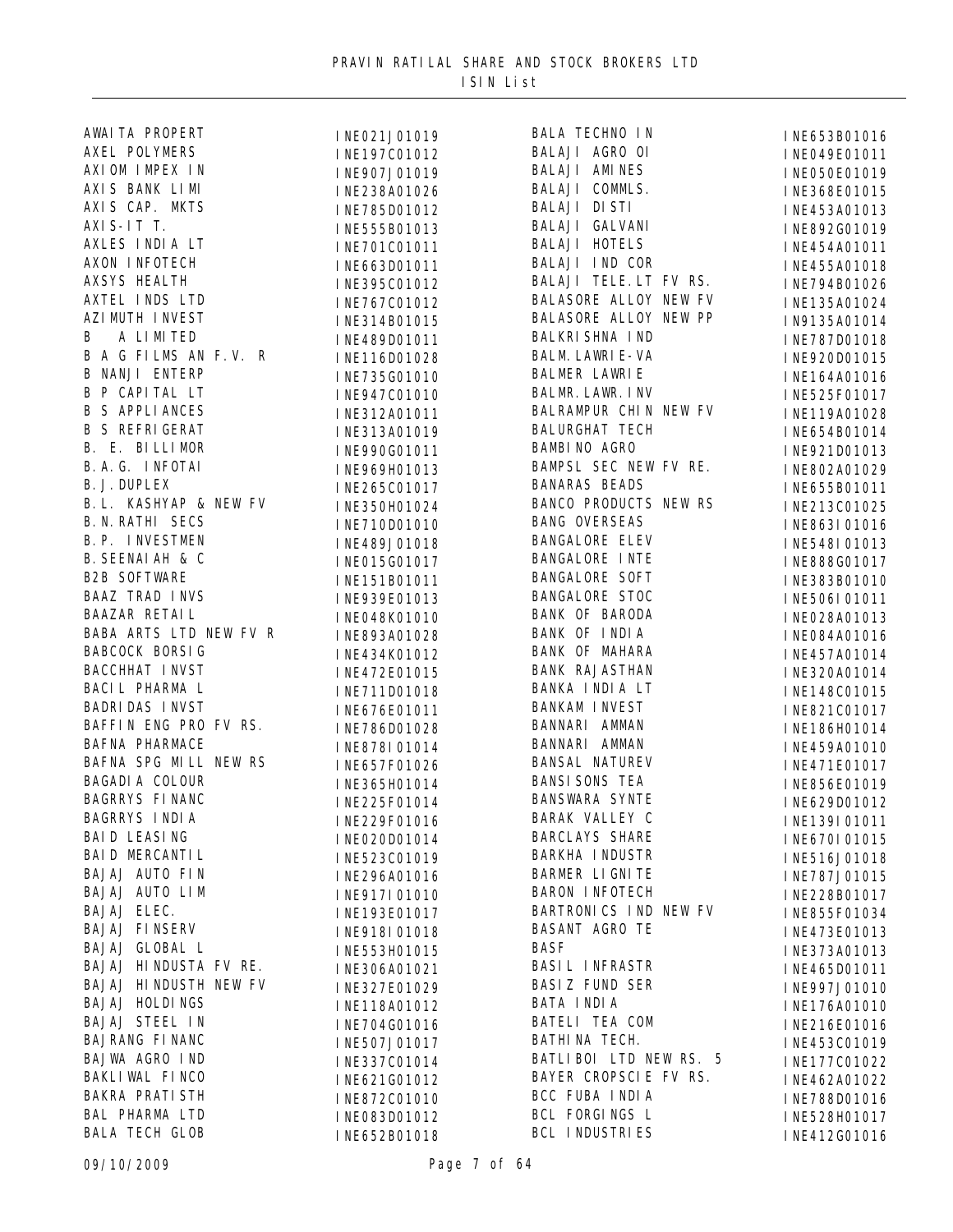| BDH INDUSTRIES                                    | INE278D01018 | <b>BHAI RAV I</b>                    |
|---------------------------------------------------|--------------|--------------------------------------|
| <b>BDPS SOFTWARE</b>                              | INE054D01013 | BHAKTWAT.                            |
| BEARDSELL LIMI                                    | INE520H01014 | BHANDARI                             |
| <b>BECKONS INDS</b>                               | INE955B01015 | BHANDARI                             |
| BEE ELECTRONIC                                    | INE038E01014 | BHANDARI                             |
| <b>BEEKAY ENGG</b>                                | INE141E01016 | <b>BHANDER F</b>                     |
| BEEKAY NI RYAT                                    | INE679E01015 | <b>BHANOT CO</b>                     |
| <b>BEEKAY STEEL</b>                               | INE213D01015 | BHANSALI                             |
| BEEYU OVERSEAS PP RS.                             | IN9052B01019 | <b>BHARAT BI</b>                     |
| <b>BEEYU OVERSEAS</b>                             | INE052B01011 | <b>BHARAT BI</b>                     |
| <b>BEL</b>                                        | INE263A01016 | <b>BHARAT BI</b>                     |
| <b>BELAPUR INDUST</b>                             | INE490D01019 | <b>BHARAT BU</b>                     |
| BELL AGROMACHI                                    | INE011E01011 | <b>BHARAT CO</b>                     |
| <b>BELL CERAMICS</b>                              | INE403A01018 | <b>BHARAT EN</b>                     |
| <b>BELL GRANITO</b>                               | INE121G01013 | <b>BHARAT EX</b>                     |
| BELLARY STEELS NEW FV                             | INE166C01025 | <b>BHARAT EX</b>                     |
| <b>BELLS CONTROLS</b>                             | INE025C01015 | <b>BHARAT FI</b>                     |
| BELLWETHER MIC                                    | INE059K01017 | <b>BHARAT FO</b>                     |
| BEMCO HYDRAULI                                    | INE142E01014 | <b>BHARAT GI</b>                     |
| BEML LIMITED                                      | INE258A01016 | <b>BHARAT HO</b>                     |
| <b>BENARES HOTELS</b>                             | INE664D01019 | BHARAT IN                            |
| BENCHMARK MF PP RE. 1                             | IN9732E01010 | <b>BHARAT NI</b>                     |
| BENCHMARK MF                                      |              | BHARAT ON                            |
|                                                   | INE732E01012 | BHARAT RA                            |
| BENGAL & ASSAM<br>BENGAL TEA FA<br>BENZOCHEM LIFE | INE083K01017 | <b>BHARAT SI</b>                     |
|                                                   | INE665D01016 | <b>BHARAT SI</b>                     |
| BERGER PAINTS NEW FV R                            | INE246J01012 | BHARATI S                            |
| <b>BERGGRUEN HOTE</b>                             | INE463A01020 | <b>BHARATPUI</b>                     |
| BERI MERCURIO                                     | INE243J01019 | BHARTI AI                            |
| BERVIN INVESTM                                    | INE428I01018 | BHARTI A)                            |
| BERYL DRUGS LI                                    | INE348I01018 | BHARTI HI                            |
| BERYL SECURITI                                    | INE415H01017 | BHARTI IN                            |
| <b>BEST EASTERN</b>                               | INE508J01015 | BHARTI TI                            |
| <b>BESTAVI SI ON</b>                              | INE553F01019 | BHARTI TI                            |
| <b>BESTCROMP</b>                                  | INE423C01012 | <b>BHARTI YA</b>                     |
| <b>BETA-KAPPA INV</b>                             | INE287A01015 | <b>BHARTI YA</b>                     |
| <b>BETSY GROWTH</b>                               | INE367F01014 | <b>BHARTI YA</b>                     |
|                                                   | INE918D01019 |                                      |
| BF UTI LI TI ES<br>BGIL FILMS AND                 | INE243D01012 | <b>BHASKAR /</b><br><b>BHASKAR S</b> |
| <b>BGR ENERGY SYS</b>                             | INE443D01018 | BHATIA IN                            |
| <b>BGSE FINANCIAL</b>                             | INE661I01014 | <b>BHATKAWA</b>                      |
| BHADOHI HOTELS                                    | INE272J01018 |                                      |
|                                                   | INE289H01016 | BHATPARA                             |
| BHAGAVATHI ENT                                    | INE068K01018 | <b>BHATPARA</b>                      |
| BHAGAWATI GASE                                    | INE099C01010 | BHAVARI S                            |
| BHAGAWATI OXYG                                    | INE026I01010 | BHEEMA CI                            |
| <b>BHAGERIA DYE</b>                               | INE354C01019 | <b>BHEL</b>                          |
| BHAGHEERAT ENG                                    | INE869E01012 | <b>BHI LANGAN</b>                    |
| <b>BHAGI RADHA CHE</b>                            | INE414D01019 | <b>BHI LOSA I</b>                    |
| BHAGWANDAS AUT                                    | INE134D01013 | <b>BHI LWARA</b>                     |
| <b>BHAGWANDAS MET</b>                             | INE656B01019 | <b>BHI LWARA</b>                     |
| BHAGWATI AUTO                                     | INE106G01014 | <b>BHI LWARA</b>                     |
| BHAGWATI BANQU                                    | INE797H01018 | <b>BHI LWARA</b>                     |
| BHAGYANAGAR IN - NEW F                            | INE458B01028 | <b>BHOLANATH</b>                     |
| BHAGYANAGAR WO                                    | INE009C01019 | <b>BHOR INDS</b>                     |
| <b>BHAGYASHRE LEA</b>                             | INE655F01012 | BHORUKA A                            |

| <b>BHAI RAV ENTERP</b>  | INE842E01019 |
|-------------------------|--------------|
| BHAKTWAT. INVS          | INE579E01017 |
| BHANDARI CONSU          | INE325D01017 |
| BHANDARI HOSIE          | INE474E01011 |
| BHANDARI UDHYO          | INE740A01013 |
| <b>BHANDER POWER</b>    | INE840G01018 |
| <b>BHANOT CONSTRU</b>   | INE484K01017 |
| BHANSALI ENGG. FV RE.   | INE922A01025 |
| <b>BHARAT BHUSHAN</b>   | INE900A01013 |
| BHARAT BIJLEE NEW FV R  | INE464A01028 |
| <b>BHARAT BIOTECH</b>   | INE920F01010 |
| <b>BHARAT BUSINES</b>   | INE375K01017 |
| <b>BHARAT COMMERC</b>   | INE032C01011 |
| <b>BHARAT ENERGY</b>    | INE814C01012 |
| <b>BHARAT EXPLOSI</b>   | INE285F01018 |
| BHARAT EXPORT           | INE958I01014 |
| BHARAT FERT.            | INE842D01011 |
| BHARAT FORGE NEW FV R   | INE465A01025 |
| <b>BHARAT GEARS</b>     | INE561C01019 |
| <b>BHARAT HOTELS</b>    | INE466A01015 |
| BHARAT IMMUNO.          | INE994B01014 |
| BHARAT NI DHI           | INE286F01016 |
| BHARAT OMAN RE          | INE322J01011 |
| BHARAT RASAYAN          | INE838B01013 |
| BHARAT SEATS NEW RS. 2  | INE415D01024 |
| <b>BHARAT SERUMS</b>    | INE446F01016 |
| BHARATI SHIPYA          | INE673G01013 |
| <b>BHARATPUR NUTR</b>   | INE839C01019 |
| BHARTI AIRTEL NEW FV    | INE397D01024 |
| BHARTI AXA INV          | INE996I01014 |
| BHARTI HEXACOM          | INE343G01013 |
| BHARTI INFRATE          | INE121J01017 |
| BHARTI TELECOM          | INE403D01012 |
| BHARTI TELETEC          | INE367D01019 |
| BHARTI YA HOTEL         | INE593J01017 |
| BHARTI YA INTL.         | INE828A01016 |
| <b>BHARTI YA SAMRU</b>  | INE506K01017 |
| <b>BHASKAR AGROCH</b>   | INE972C01018 |
| <b>BHASKAR SHRACH</b>   | INE524C01017 |
| <b>BHATI A I NDUSTR</b> | INE930A01010 |
| BHATKAWA TEA I          | INE794I01013 |
| <b>BHATPARA JUTE</b>    | INE110F01018 |
| <b>BHATPARA PAPER</b>   |              |
| BHAVARI STARCH          | INE249I01018 |
| <b>BHEEMA CEMENTS</b>   | INE595F01010 |
| <b>BHEL</b>             | INE333H01012 |
| <b>BHI LANGANA HYD</b>  | INE257A01018 |
| <b>BHI LOSA INDUST</b>  | INE453I01016 |
| <b>BHI LWARA ENERG</b>  | INE326G01018 |
| BHI LWARA HOLD.         | INE018J01015 |
| <b>BHI LWARA SPINR</b>  | INE592E01010 |
| <b>BHI LWARA TEX-F</b>  | INE436C01014 |
|                         | INE345H01016 |
| <b>BHOLANATH INTL</b>   | INE151F01012 |
| BHOR INDS. LTD.         | INE160C01010 |
| BHORUKA ALUMIN          | INE866G01013 |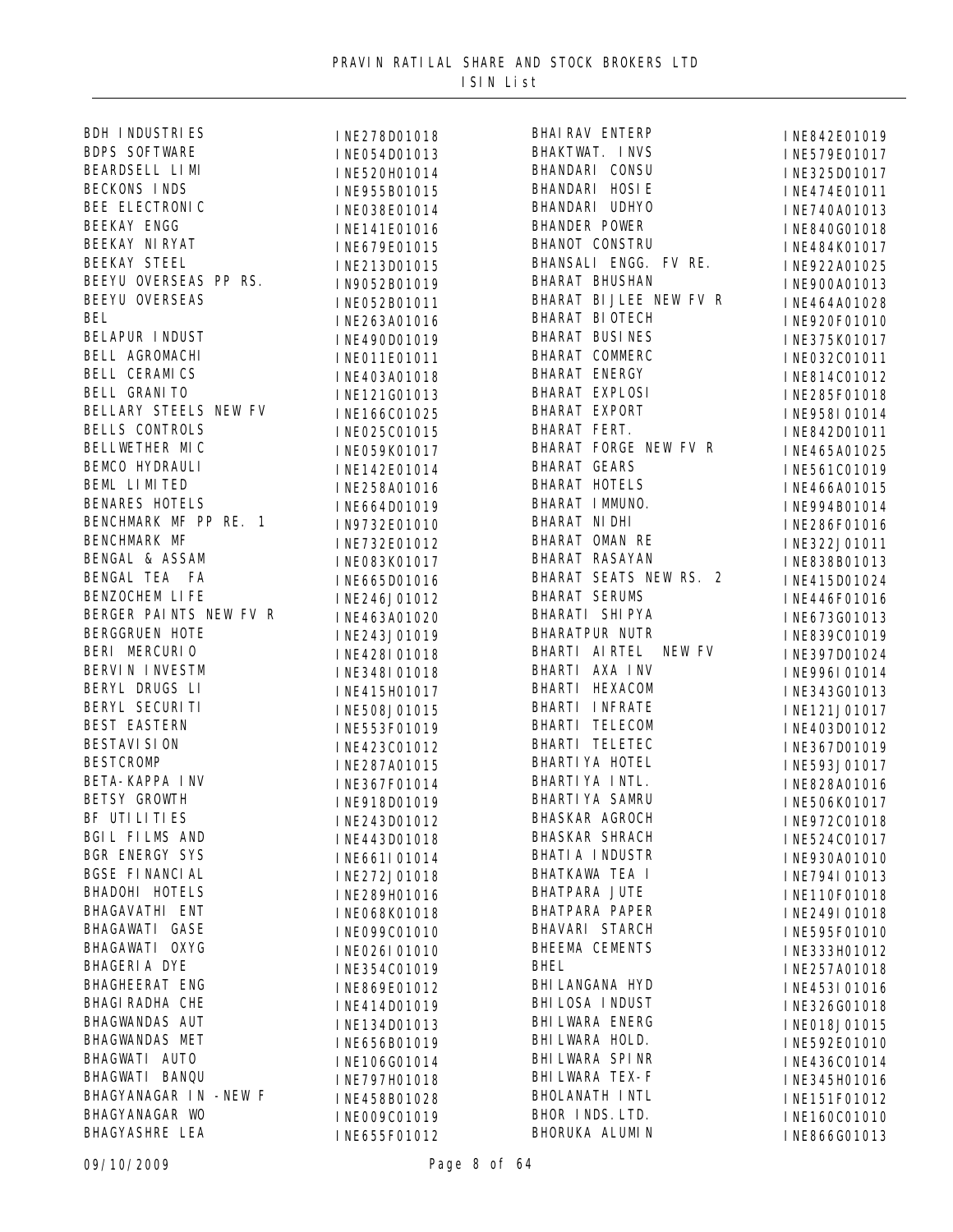| <b>BHORUKA POWER</b>            | INE488I01012 |
|---------------------------------|--------------|
| <b>BHORUKA STEEL</b>            | INE152I01014 |
| BHURUKA GASES NEW FV R          | INE880D01029 |
| <b>BHUSHAN ENERGY</b>           | INE257J01019 |
| <b>BHUSHAN POWER</b>            | INE347F01016 |
| <b>BHUSHAN STEEL</b>            | INE824B01013 |
| BHUVAN TRI PURA FV RE<br>1      | INE604B01027 |
| <b>BHUWALKA STEEL</b>           | INE069C01013 |
| <b>BI BA APPARELS</b>           | INE157K01019 |
| BIG INDIA MALL CLASS B          | INE485I01034 |
| BIG INDIA MALL CLASS-           | INE485I01042 |
| BIG INDIA MALL CLASS A          | INE485I01018 |
| BIG INDIA MALL -<br><b>CLAS</b> | INE485I01026 |
| BI GOO INVST. LT                | INE593E01018 |
| BI HAR HOTELS NEW RS.<br>2      | INE221E01024 |
| <b>BI HAR SPONGE</b>            | INE819C01011 |
| <b>BI HAR TUBES LT</b>          | INE702C01019 |
| BI HARI JI I SPAT               | INE073F01018 |
| BI JCO HOLDINGS                 | INE829B01012 |
| <b>BI JLEE TEXTI LE</b>         | INE368F01012 |
| BI JNI DOOARS                   | INE751C01016 |
| BIL METAL INDU                  | INE251I01014 |
| <b>BILAG INDS</b>               | INE016D01012 |
| BI LCARE LI MI TE               | INE986A01012 |
| <b>BI LPOWER LTD</b>            | INE952D01018 |
| BILT NEW RS. 2/-                | INE294A01037 |
| BILT GRAPHIC P                  | INE161J01013 |
| BILT INDL. PACK                 | INE435F01019 |
| <b>BILT PAPER</b>               | INE921F01018 |
| BI LTECH BUI LDI                | INE991G01019 |
| BI LTUBE I NDUST                | INE031K01016 |
| BI METAL BEARIN                 | INE469A01019 |
| BINANI CEMENT                   | INE042H01019 |
| BINANI INDS                     | INE071A01013 |
| <b>BI NANI</b><br>METALS PP RS. | IN9129H01020 |
| BINANI METALS<br><b>NEW RS</b>  | INE129H01022 |
| BINANI ZINC LI                  | INE310H01010 |
| BI NARY SEMANTI                 | INE126B01013 |
| BI NAYAK TEX PR                 | INE626H01019 |
| BI NNY LIMITED                  | INE118K01011 |
| BIO GREEN INDU                  | INE756D01013 |
| BIO WHITEGOLD                   | INE307H01016 |
| BI OCHEM PHARMA                 | INE467H01018 |
| BI OCHEMI CAL AN                | INE606G01013 |
| BI OCON LIMITED                 | INE376G01013 |
| BI OFIL CHEMICA                 | INE829A01014 |
| BI OPAC I NDI A                 | INE998A01017 |
| BI OTECH CONSOR                 | INE079G01013 |
| <b>BIOTOR INDUSTR</b>           | INE973H01015 |
| BI OWI N PHARMA                 | INE244D01010 |
| BI PIN INDL. DEV                | INE352E01019 |
| BIRLA CAP. AMC                  | INE404A01016 |
| BI RLA CAPI TAL<br>NEW FV       | INE776E01027 |
| BIRLA CORP LTD                  | INE340A01012 |
| BIRLA COTSYN (                  | INE655I01016 |
|                                 |              |

INE152I01014 BIRLA GLOBAL F<br>INE880D01029 BIRLA INSURANC INE347F01016 BIRLA PRECISIO<br>INE824B01013 BIRLA SHLOKA E INE604B01027 BIRLA SUN<br>INE069C01013 BIRLASOFT INE485I01042 BISLERI GUJARA<br>INE485I01018 BISLERI INTERN INE485I01026 BITS LIMITED F<br>INE593E01018 BK DUPLEX BOAR INE702C01019 BLISS GVS PHAR<br>INE073E01018 BLOOM DEKOR LT INE829B01012 BLS INFOTECH L<br>INE368E01012 BLUE BIRD (IND INE016D01012 BLUE CHIP TEX<br>INF986A01012 BLUE CIRCLE SE INE952D01018 BLUE COAST HOT<br>INE294401037 BLUE CROSS LAB INE294A01037 BLUE CROSS LA<br>INE161 IO1013 BLUE DART EXP INE161J01013<br>INE435E01019 BLUE DIAMOND INE031K01016 BLUE INFO TECH<br>INE469A01019 BLUE PRINT SEC IN9129H01020 BLUE STAR REAL<br>INF129H01022 BLUECHIP STOCK INE756D01013 BNKE. SUL<br>INE307H01016 BNR UDYOG INE606G01013 BOC INDIA INE973H01015 BOMBAY DYEING<br>INE244D01010 BOMBAY PAINTS INE340A01012 BOMBAY TALKIES<br>INE655L01016 BOMMIDALA FILA BIRLA GLOBAL F INE860H01014 BIRLA POWER SO NEW F. INE224B01024 BIRLA PRECISIO NEW RS INE372E01025 BIRLA SUN LIFE INE462K01013 BIRMINGHAM THE INE782B01013 BISLERI ADVERT INE773G01011 BISLERI GUJARA NEW FV INE214D01021 BITS LIMITED FV RS. 2 INE839A01021 BLACK ROSE IND INE761G01016 BLB LIMITED F. V. RE. INE791A01024 BLISS GVS PHAR NEW RE INE416D01022 BLS INFOTECH L NEW FV INE606B01022 BLUE BLENDS FI INE002I01011 BLUE CHIP INDI FV RS. INE657B01025 BLUE CHIP TEX INE472D01017 BLUE COAST HOT INE472B01011 BLUE GREEN CON NEW RE INE074F01024 BLUE HORIZON I INE033K01012 BLUE STAR NEW FV RS. 2 INE472A01039 BLUE STAR INFO INE504B01011 BLUE STAR REAL INE489I01010 BLUPLAST INDUS INE324H01011 BMW INDUSTRIES INE374E01013 BNA TECHNOLOGY INE738H01012 BNK CAPITAL MK INE418C01012 BNKE. SOLUTION INE914J01015 BOBSHELL ELECT INE896B01011 BODAL CHEMICAL INE338D01010 BODHTREE CONSU INE104F01011 BOLTON PROPERT INE572C01016 BOMBAY BURMAH INE050A01017 BOMBAY RAYON F INE589G01011 BOMBAY STOCK E INE118H01017 BOMBAY SWADESH NEW FV INE595B01027 BOMBAY TALKIES FV RE 1 INE910D01024

BIRLA ERICSSON INE800A01015 INE346K01018 INE814E01018 INE375A01018 INE771G01015 INE212C01019 INE253C01013 INE697H01010 INE526K01015 INE481H01019 INE 233B01017 INE454C01017 INE084F01015 INE031D01011 INE337F01017 INE355C01016 INE473A01011 INE032A01015 INE712D01016 INE958F01010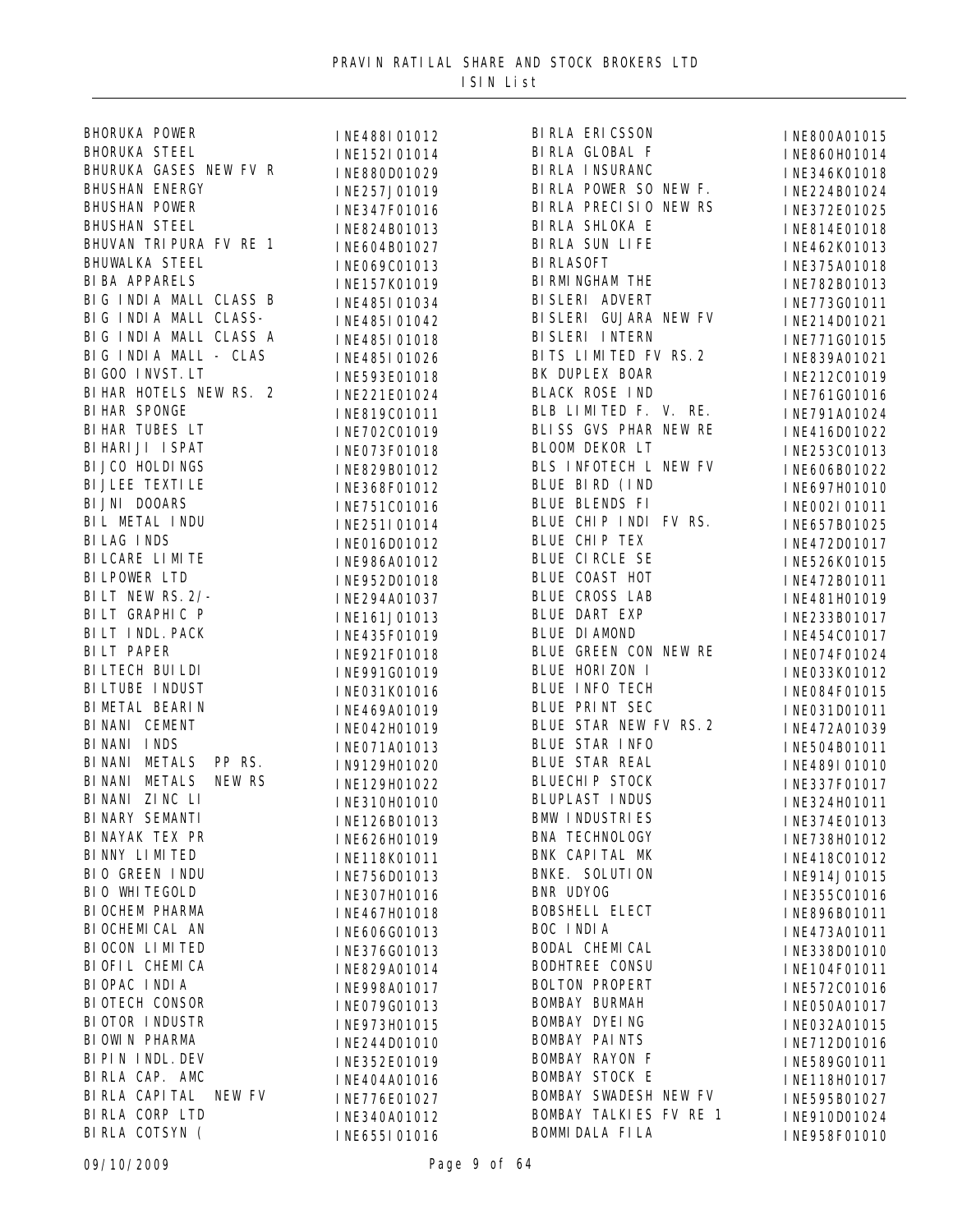| BONANZA BI OTEC        | INE050C01013 | BSR FIN AND CO               | INE032D01019 |
|------------------------|--------------|------------------------------|--------------|
| <b>BONNY TOURS</b>     | INE107G01012 | <b>BST</b>                   | INE389A01019 |
| BORAX MORARJI          | INE658B01015 | <b>BSY DEVELOPERS</b>        | INE609I01013 |
| BORKAR PACKAG          | INE813F01017 | <b>BSY INFRASTRUC</b>        | INE606I01019 |
| <b>BOROSIL GLASS</b>   | INE666D01014 | BT TECHNET                   | INE016B01016 |
| <b>BOSCH CHASSIS</b>   | INE053B01019 | BTA CELLCOM                  | INE063C01016 |
| BOSCH LIMITED NEW FV R | INE323A01026 | <b>BTW INDUSTRIES</b>        | INE345C01017 |
| <b>BOSCH REXROTH</b>   | INE294D01015 | <b>BUBNA STOCK</b>           | INE476D01018 |
| <b>BOSTON BIO SYS</b>  | INE109B01019 | <b>BUDGE BUDGE CO</b>        | INE948C01018 |
| <b>BOSTON EDUCATI</b>  | INE122C01010 | BUI PRIVATE LI CLASS A       | INE697I01018 |
| <b>BOSTON TEKNOW</b>   | INE777E01017 | BUI PRIVATE LI CLASS B       |              |
| <b>BOUGAI NVI LLEA</b> |              | <b>BUI LDWELL ENGG</b>       | INE697I01026 |
| <b>BOVING FOURESS</b>  | INE634G01015 | <b>BULK CEMENT</b>           | INE856F01016 |
| <b>BOXTRANS LOGIS</b>  | INE014K01012 | <b>BULLS</b><br><b>BEARS</b> | INE023G01011 |
| BP ENERGY INDI         | INE569I01019 | <b>BUMI GEO ENGIN</b>        | INE215C01012 |
|                        | INE477K01011 | BUNI YAD CHEM.               | INE721J01014 |
| <b>BPCL</b>            | INE029A01011 | <b>BURLINGTON FIN</b>        | INE131E01017 |
| <b>BPL</b>             | INE110A01019 |                              | INE337H01013 |
| BPL COMMUNICAT         | INE800C01011 | <b>BURNPUR CEMENT</b>        | INE817H01014 |
| <b>BPL ENGG</b>        | INE108A01013 | <b>BUSINESS INDIA</b>        | INE954H01015 |
| BPL POWER PROJ         | INE558C01015 | BVG INDIA LIMI               | INE257H01013 |
| <b>BPM INDUSTRIES</b>  | INE793F01011 | BW HIGHWAY STA               | INE706I01017 |
| BPTP LIMITED           | INE491I01016 | C & C CONSTRUC               | INE874H01015 |
| <b>BRABOURNE ENTE</b>  | INE629A01018 | C&S ELECTRIC L               | INE052F01012 |
| BRADY AND MOR.         | INE856A01017 | C. MAHENDRA EX               | INE378J01013 |
| BRAHAMPUTRA CO         | INE320I01017 | C. G. IMPEX                  | INE060F01015 |
| BRAHMA INTERAC         | INE446H01012 | CABLE CORP                   | INE475A01016 |
| BRAHMANAND HIM         | INE318G01015 | CABLE VIDEO (I               | INE857F01014 |
| BRAHMANI RIVER         | INE750J01013 | CABOT INDIA                  | INE144B01016 |
| BRAHMAPUTRA IN         | INE968C01016 | <b>CADBURY</b>               | INE184A01014 |
| <b>BRAKES AUTO</b>     | INE222G01019 | <b>CADI LA HEALTH</b>        | INE010B01019 |
| BRAND MARKETIN         | INE867J01015 | CAFE NETWORK NEW FV R        | INE590C01026 |
| <b>BRAND REALTY S</b>  | INE819G01012 | CAIRN INDIA LT               | INE910H01017 |
| <b>BRANDHOUSE RET</b>  | INE317J01011 | CAL SECURITY P               | INE802F01010 |
| BRAWN PHARMA.          | INE899B01015 | CALCOM VISION                | INE216C01010 |
| BRESCON CORP.          | INE417D01012 | <b>CALI FORNI A SOF</b>      | INE526B01014 |
| BRIDGE SECS LT         | INE958C01017 | CALS REFINERIE NEW RE        | INE040C01022 |
| BRI DGESTONE IN        | INE814F01015 | CALTEX GAS                   | INE712F01011 |
| <b>BRI GADE ENTERP</b> | INE791I01019 | CALYX CHEMICAL               | INE743I01010 |
| BRI GHT BROS.          | INE630D01010 | <b>CAMBRIDGE SOLU</b>        | INE692G01013 |
| BRI JLAXMI LEAS NEW FV | INE957E01023 | <b>CAMBRIDGE TECH</b>        | INE627H01017 |
| BRI LLI ANT PORT       | INE661F01010 | CAMEO CORP                   | INE024G01019 |
| BRI LLI ANT SECS       | INE224E01010 | CAMEX LIMITED                | INE198C01010 |
| BRI NDAVAN I NFR       | INE556G01010 | CAMLIN NEW RS. 1/-           |              |
| <b>BRI TANNI A</b>     |              | CAMLIN FINE CH               | INE760A01029 |
| BRITEX (INDIA)         | INE216A01014 | CAMPHOR AND AL               | INE052I01016 |
| BROADCAST INIT         | INE163J01019 | CAMSON BIO TEC               | INE959C01015 |
| BROADCAST WORL         | INE698H01018 | CANAAN INTER                 | INE845E01012 |
|                        | INE214C01015 |                              | INE218B01018 |
| BROWNIA BUSINE         | INE127F01012 | CANARA BANK                  | INE476A01014 |
| BRUSHMAN INDIA         | INE357C01012 | CANARA BANK SE NEW RS        | INE628G01025 |
| BS TRANSCOMM L         | INE043K01011 | CANBANK INVEST               | INE218I01013 |
| <b>BSEL INFRASTRU</b>  | INE395A01016 | <b>CANFIN HOMES</b>          | INE477A01012 |
| <b>BSES KERALA PO</b>  | INE968F01019 | CAPFIN INDIA                 | INE960C01013 |
| <b>BSES RAJDHANI</b>   | INE502F01016 | CAPI TAL LOCAL               | INE646H01017 |
| BSES YAMUNA PO         | INE490F01014 | CAPI TAL TRUST               | INE707C01018 |
| <b>BSL LIMITED</b>     | INE594B01012 | CAPLIN POINT L               | INE475E01018 |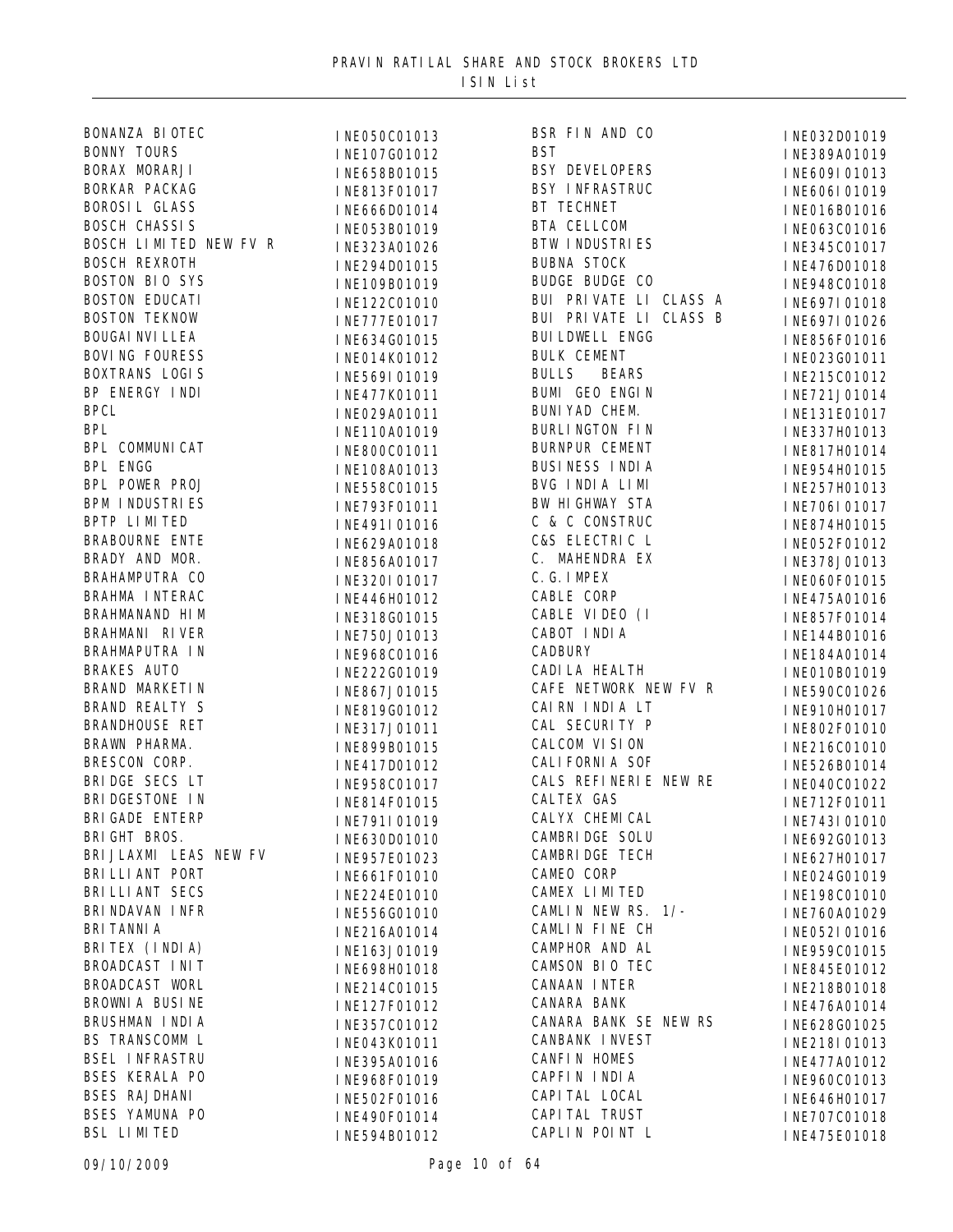| CAPMAN FINL. LT                  |
|----------------------------------|
| <b>CAPRI CORN SYST</b>           |
| <b>CAPRI HANS INDI</b>           |
| <b>CAPSUGEL HEALT</b>            |
| <b>CARAF BUILDERS</b>            |
| <b>CARBON SPECIAL</b>            |
| CARBORUNDUM UN NEW FV            |
| CARE INSTITUTE                   |
| CAREER FORUM P                   |
| <b>CARNATION AUTO SERIES</b>     |
| CARNATION AUTO SERIES            |
| <b>CARNATION IND</b>             |
| CAROL INFO SER                   |
|                                  |
| CARRI ER AI RCON                 |
| CASIL INDUSTRI                   |
| CASTROL                          |
| <b>CASTRON TECH</b>              |
| CAT FINL. SERV.                  |
| CAT TECHNOLOGY NEW FV            |
| <b>CATVI SI ON PDTS</b>          |
| <b>CAUVERY SOFT</b>              |
| CB RICHARD ELL                   |
| CBAY SYSTEMS (                   |
| CCAP LIMITED                     |
| CCL INTERNATIO                   |
| CCL PRODUCTS (                   |
| CCS INFOTECH                     |
| CEAT LIMITED NEW RS. 1           |
| CEEJAY FINANCE                   |
| CEEKAY DAI KI N                  |
| <b>CEENIK EXPORTS</b>            |
| CEETA INDUSTRI                   |
| CELEBRITY FASH                   |
| CELESTI AL LABS                  |
| <b>CELLEBRUM TECH</b>            |
| <b>CELSTREAM TECH</b>            |
|                                  |
| CEMENT MANUFAC<br>CENLUB INDS LT |
|                                  |
| CENTAUR MERCAN                   |
| <b>CENTENI AL SURG</b>           |
| CENTPERCENT IN                   |
| CENTRAL BANK                     |
| CENTRAL CABLES                   |
| CENTRAL INDIA                    |
| CENTRUM CAPI TA                  |
| CENTUM ELECTRO NEW RS            |
| CENTURY 21ST P                   |
| CENTURY ALUMIN                   |
| CENTURY ENKA                     |
| CENTURY EXTRUS FV RE.            |
| CENTURY PLYBO. NEW RS            |
| CENTURY TEXTIL                   |
| CEPHA I MAGING                   |
|                                  |
| CEPHAM MILK                      |

INE862D01019 CEREBRA J<br>INE968E01012 CESC ITY INE968E01012 INE479A01018 CETHAR VESS<br>INE565C01010 CFL CAPITAL INE565C01010 INE555K01014 CG-VAK SOFTWAR<br>INE144E01010 CHAKKILAM INFO INE144E01010 INE120A01026 CHAKKILAM INF INE190K01010 INE949G01017 INE833J01017 INE833J01025 CHAMBAL FERI<br>INEO81B01010 CHAMPAWAT INVE INE081B01010 CHAMPAWAT INVE<br>INE198401014 CHAMUNDI TEXTI INE198A01014 CHAMUNDI TEXTI<br>INFO4OLO1011 CHANDAMAMA IND INEO4OI 01011 CHANDAMAMA IN<br>INE380 I01019 CHANDAN STEEL INE380J01019 CASTROL INE172A01019 INE492D01015 CHANDNI TEXTL<br>INEO99E01013 CHANDRA PRABHU INE099F01013 INE170B01037 CHANDRIKA TRAD INE660B01011 INE466B01013 INE754H01019 INE370H01014 CHARMS INDS.<br>INE413C01013 CHARTERED CAP. INE413C01013 CHARTERED CAP.<br>INE778E01015 CHARTERED LOGI INE778E01015 INE421D01014 CHATURVEDI & S INE661B01019 I NE482A01020 INE358C01010 CHECONS LTD.<br>INE773A01014 CHEMBOND CHEM. INE773A01014 INE418D01010 CHEMCAPS LTD<br>INE760101012 CHEMCEL BIO-TE INE760J01012 INE185H01016 INE221I01017 INE693J01015 INE467E01015 INE460H01013 CHENNAL MEENA<br>INE627E01011 CHENNAL PETRO INE627F01011 CHENNAI PETRO<br>INE777I01018 CHENNAI WATER INE777I01018 CHENNAL WATER<br>INE405H01018 CHESLIND TEXT. INE405H01018 CENTPERCENT IN INE341I01013 INE483A01010 CHEVIOT AGRO<br>INE672C01015 CHEVIOT COMPAN INE672G01015 CHEVIOT COMP<br>INE476E01016 CHEVIOT INTL INE476E01016 INE660C01019 INE320B01020 INE485K01014 CHI INVESTME<br>INEQ46L01018 CHICAGO SOFT I NE046I 01018 INE485A01015 CHIPLUN FINE C<br>INE281A01026 CHIRIPAL INDUS INE281A01026 INE348B01021 INE055A01016 CHITRAKUT H<br>INE603H01018 CHL LIMITED INE603H01018

INE359C01018 CHOICE INTERNATURE<br>INEZ39E01017 CHOKHANI SECS. CEREBRA INT. T INE345B01019 CETHAR VESSELS INE214J01010 CG-VAK SOFTWAR INE084D01010 CHAKKILAM INFO PP RS. IN9675C01015 CHALET HOTELS PP RS.2 IN9427F01014 CHAMAN LAL SET INE419D01018 CHAMBAL FERT INE085A01013 CHANDI STEEL INE204G01017 CHANDNI TEXTIL NEW RS INE713D01030 CHANNEL GUIDE FV RS 5 INE974C01022 CHARIOT EXIMP INE452F01014 CHARI SHMA ENGG INE149G01014 CHARMS INDS. INE442C01012 CHD DEVELOPERS NEW FV INE659B01021 CHECKMATE CONS INE231J01014 CHEMEX OIL PRI INE268I01018 CHEMFAB ALKALI NEW FV INE479E01028 CHEMPLAST SANM NEW FV INE488A01027 CHENNAI BREWER INE533K01011 CHENNAI MEENAK INE889F01017 CHETTINAD CEM INE132B01011 CHHABRA SPINNE INE420D01016 CHHATTI SGARH I INE473C01017 CHI INVESTMENT INE975I01018 CHITRADURGA SP INE676G01016 CHITRAKUT HOLD INE228E01011 CHOICE INTERNA INE102B01014

INE486A01013 INE481A01014 INE675C01017 INE427F01016 INE930F01019 INE697G01012 INE918G01012 INE392J01014 INE368D01017 INE769D01016 CHARTERED CAP. INE953B01010 INE558F01018 INE417K01017 INE777B01013 INE995D01017 **INE478E01012** INE213J01012 INE178A01016 INE027K01014 INE217C01018 INE598E01017 INE974B01016 INE308F01018 INE101B01016 INE393G01018 INE776J01018 INE790D01012 INE583D01011

INE739E01017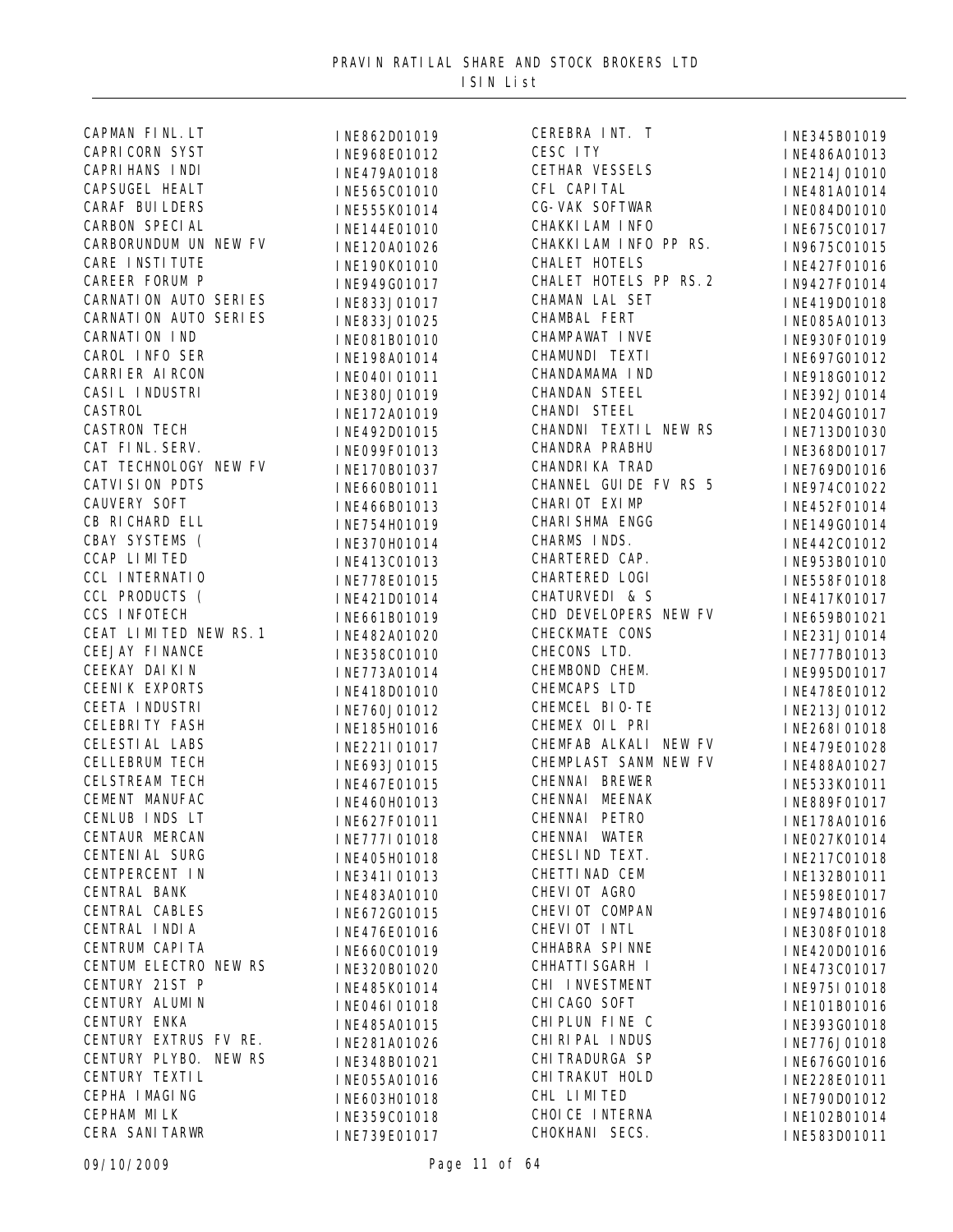| CHOKSI I MAGING         | INE865B01016 | CNCS FACILITY             | INE242K01019 |
|-------------------------|--------------|---------------------------|--------------|
| CHOKSI LABS LT          | INE493D01013 | COASTAL GUJARA            | INE295J01019 |
| CHOKSI TUBE CO          | INE661C01017 | COASTAL PROJEC            | INE407J01010 |
| CHOLAMANDALAM           | INE121A01016 | COASTAL ROADWA            | INE229E01019 |
| CHOLAMANDALAM           | INE439H01017 | COCANADA ENERG NEW FV     | INE633C01024 |
| CHORDIA FOOD            | INE975C01011 | COCHI N BRI DGE           | INE075E01016 |
| CHOWGULE STEAM          | INE490A01015 | COCHI N MI NERAL          | INE105D01013 |
| CHROMATIC INDI          | INE662C01015 | COFFEE DAY HOL            | INE335K01011 |
| CIBA INDIA LIM          | INE908A01016 | <b>COLEUS DEVELOP</b>     | INE793J01013 |
| CIL SECURI I TES        | INE830A01012 | COLGATE NEW FV RS. 1/-    | INE259A01022 |
| CI MMCO BI RLA          | INE184C01010 | COLINZ LABS LT            | INE923C01011 |
| CINDRELLA FIN.          | INE897D01015 | COLLABERA SOLU            | INE763E01017 |
| CI NDRELLA HOTE         | INE908C01012 | <b>COLOR CHIPS</b>        | INE737B01017 |
| CINEMAX INDIA           |              | <b>COLORPLUS FASH</b>     |              |
| CINERAD COMMUN          | INE704H01014 | COLOUR ROOF (I            | INE842F01016 |
| CINEVISTAAS LT NEW RS   | INE959B01017 | COMBI NE OVERSE           | INE228H01014 |
| CIPLA NEW FV RS. 2/-    | INE039B01026 | COMFORT INTECH            | INE246C01017 |
| CI RCUI T SYSTEM        | INE059A01026 | <b>COMFREY DEVELO</b>     | INE819A01015 |
| CI STRO TELELI N        | INE720H01010 | COMMITMENT FIN            | INE770J01011 |
| CI STRO TELELIN FV RS.  | INE365C01015 |                           | INE844B01011 |
|                         | INE365C01023 | COMP- U-LEARN             | INE394B01017 |
| CITI TECHNOLOG          | INE055K01015 | COMPACT DISC              | INE821B01019 |
| CITIPORT FIN.           | INE494D01011 | COMPETENT AUTO            | INE823B01015 |
| CITURGIA BIO. NEW RS.   | INE795B01023 | COMPUAGE INFO NEW RS.     | INE070C01029 |
| CI TY CENTRE MA         | INE192I01010 | COMPUCOM SOFT NEW RS.     | INE453B01029 |
| CITY ONLINE SE          | INE158C01014 | <b>COMPUDYNE WINF</b>     | INE531B01014 |
| CITY UNION BAN NEW RS   | INE491A01021 | COMPULINK SYST            | INE206H01010 |
| CI TYGOLD CREDI         | INE868D01016 | COMPUTECH INTL F.V.RE     | INE751A01028 |
| CITYMAN LTD.            | INE117C01010 | COMPUTER AGE M            | INE596I01012 |
| <b>CJ-GELATINE PR</b>   | INE557D01015 | COMPUTER POINT            | INE607B01012 |
| CKAR SYSTEMS P          | INE127H01018 | <b>COMPUTER POWER</b>     | INE208B01019 |
| CLARIANT CHEMI F V RS   | INE492A01029 | COMPUTERSKI LL            | INE127C01019 |
| <b>CLARIS LIFESCI</b>   | INE562G01018 | CONART ENGINEE            | INE714D01012 |
| CLARI SI S ORGAN        | INE654F01015 | CONCORD BIOTEC            | INE338H01011 |
| <b>CLARI TY FINSER</b>  | INE508C01010 | CONCOURSE INFO            | INE724C01013 |
| <b>CLARI XXON TECH</b>  | INE769C01018 | CONCRETE CREDI            | INE719G01014 |
| <b>CLARUS FINANCE</b>   | INE099G01011 | CONFI DENCE PET NEW FV    | INE552D01024 |
| <b>CLASSI C BI OTEC</b> | INE038C01018 | CONRAD TELEFIL            | INE810F01013 |
| CLASSIC DIAMON NEW RS   | INE987C01024 | CONS FINVEST NEW FV       | INE025A01027 |
| <b>CLASSI C GROWER</b>  | INE977B01019 | CONSOLI D. SECS           | INE718F01018 |
| CLASSI C LEASI N        | INE949C01016 | CONSOLI DATED C           | INE429I01016 |
| <b>CLASSI QUE TRAD</b>  | INE662E01011 | <b>CONSOLIDATED F</b>     | INE311A01013 |
| CLEAR MEDIA (I          | INE399H01013 | CONSORTEX KARL            | INE870A01018 |
| CLIO INFOTECH           | INE011B01017 | CONSORTI UM VYA           | INE898D01013 |
| CLP POWER INDI          | INE853D01018 | CONT FISCAL MG            | INE106D01011 |
| CLP WIND FARMS          | INE336K01019 | CONT. CONTROLS NEW F.     | INE545B01022 |
| CLUTCH AUTO LT          | INE779B01019 | CONTAINER CORP            | INE111A01017 |
| <b>CMC</b>              | INE314A01017 | CONTIL INDIA L            | INE080G01011 |
| CMH TOOLS LTD.          | INE428F01014 | CONTI NENTAL CO           | INE970B01014 |
| CMI FPE LIMITE          | INE515A01019 | CONTI NENTAL PE           | INE369D01015 |
| CMI LIMITED             | INE981B01011 | CONTI NENTAL PR           | INE092F01018 |
| CMS COMPUTERS           | INE364B01010 | CONTI NENTAL WA           | INE972H01017 |
| CMS COMPUTERS<br>NEW RE | INE364B01028 | CONTROL PRINT             | INE663B01015 |
| CMS INFOTECH            |              | <b>CONTROLS &amp; SWI</b> |              |
| CMS SECURITAS           | INE915A01011 | CORAL INDIA FI            | INE731I01015 |
| CMYK PRINTECH           | INE609J01011 | CORAL LABS LTD            | INE558D01013 |
|                         | INE565F01013 |                           | INE683E01017 |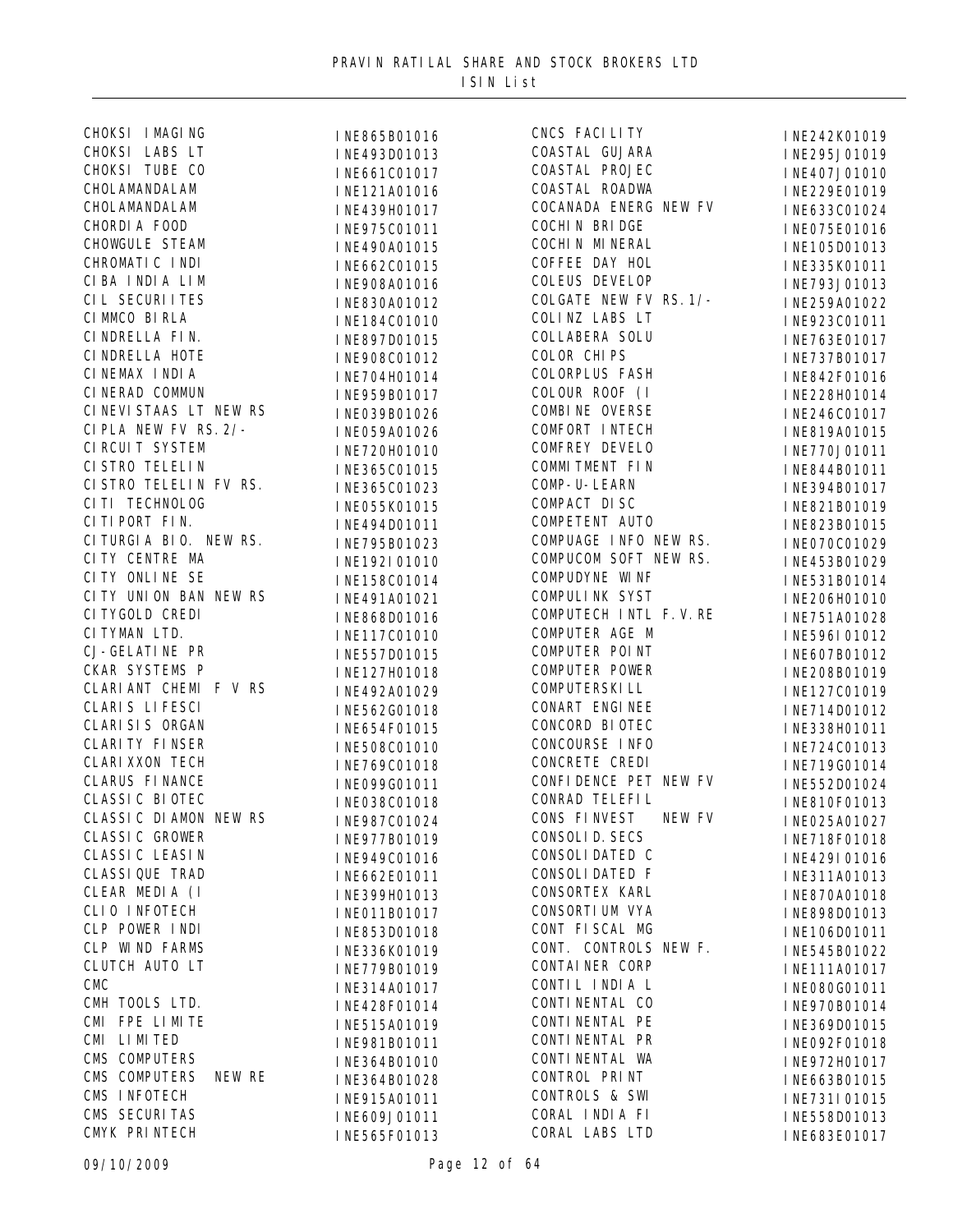| CORDS CABLE IN         | INE792I01017 | CSJ INFRASTRUC         | INE116K01015 |
|------------------------|--------------|------------------------|--------------|
| CORDYS R & D (         | INE103H01019 | CSJ TECH. LTD          | INE734C01012 |
| CORE EMBALLAGE         | INE218C01016 | <b>CSS TECHNERGY</b>   | INE029B01019 |
| CORE HEALTHCAR         | INE494A01017 | CST LIMITED            | INE033H01018 |
| COROMANDEL ENG         | INE312J01012 | CT COTTON YARN         | INE107D01019 |
| COROMANDEL FER NEW F   | INE169A01023 | CTR MANUFACTUR         | INE372G01012 |
| CORONET INDS           | INE916C01015 | CUBE FINTEX PR         | INE619G01016 |
| CORP INFRA SER         | INE050G01014 | <b>CUBEX TUBINGS</b>   | INE144D01012 |
| <b>CORPORATE COUR</b>  | INE871E01018 | CUBI CAL FIN.          | INE717D01015 |
| <b>CORPORATI ON BN</b> | INE112A01015 | CUMMINS INDIA FV RS. 2 | INE298A01020 |
| <b>CORRTECH INTER</b>  | INE646J01013 | <b>CUMMINS TECHNO</b>  | INE650H01019 |
| CORVINE CHEMIC         | INE072I01014 | CUPID LIMITED          | INE509F01011 |
| COSBOARD INDS.         | INE496D01016 | <b>CUPID TRADES</b>    | INE108G01010 |
| COSCO INDIA LT         | INE949B01018 | <b>CURE SPECTS</b>     | INE730B01012 |
| <b>COSMO FERRITES</b>  |              | <b>CUSTOMER ASSET</b>  |              |
| COSMO FILMS            | INE124B01018 | <b>CUSTOMER OPERA</b>  | INE504F01012 |
| COSMOS SOFT-TE         | INE757A01017 | CYBELE INDUSTR         | INE766J01019 |
| COSTPLUS CREDI         | INE004G01011 | CYBER MEDIA (I NEW FV  | INE183D01010 |
| COTTON COUNTY          | INE374J01012 | CYBER PARK DEV         | INE278G01037 |
| COUNTRY CLUB NEW RS. 2 | INE866H01011 | CYBER PEARL IN         | INE941J01018 |
| COUNTRY CONDOS NEW RE  | INE652F01027 | CYBERABAD EXPR         | INE660H01018 |
| COVENTRY COIL          | INE695B01025 |                        | INE493J01010 |
|                        | INE964D01013 | CYBERFAMILY. CO        | INE857E01017 |
| COWI INDIA PRI         | INE339H01019 | CYBERMATE INFO         | INE215B01014 |
| COX AND KINGS          | INE008I01018 | <b>CYBERSCAPE</b>      | INE519B01019 |
| <b>COXSWAIN TECHN</b>  | INE390I01010 | <b>CYBERSPACE</b>      | INE063B01018 |
| COZY ENTPS. LT         | INE543E01013 | CYBERSPACE F.V. RS 2/  | INE063B01026 |
| CRANES SOFTWAR NEW FV  | INE234B01023 | <b>CYBERTECH</b>       | INE214A01019 |
| CRANEX LIMITED         | INE608B01010 | CYBERWAVE INFR         | INE386B01013 |
| CRAVATEX LTD           | INE145E01017 | CYBI ZCALL (INT        | INE763F01014 |
| CRAZY INFOTECH         | INE664B01013 | CYGNUS LABORAT         | INE334K01014 |
| CRAZY INFOTECH NEW RS  | INE664B01021 | H WELDING<br>D         | INE589D01018 |
| CREATIVE CAST.         | INE146E01015 | D B MALLS PRIV         | INE371I01010 |
| CREATIVE EYE F. V. R   | INE230B01021 | D B REALTY LIM         | INE879I01012 |
| CREATNET SERVI         | INE412F01018 | D S KULKARNI           | INE891A01014 |
| <b>CREDENCE LOGIS</b>  | INE320K01013 | D. B. CORP LIM         | INE950I01011 |
| CREDENCE SOUND FV RE 1 | INE406C01033 | D. D. HOUSING L        | INE925H01015 |
| CREDI LA FI NANC       | INE539K01018 | DABUR F.V. RE. 1       | INE016A01026 |
| CREDIT ANALYSI         | INE752H01013 | DAEWOO MOTORS          | INE497A01010 |
| CREDIT INFORMA         | INE825G01019 | DAGGER-FORST           | INE989B01014 |
| CREDIT SUISSE          | INE156K01011 | DAI I CHI KARKAR       | INE928C01010 |
| CRESCENT FINST         | INE147E01013 | DAI KAFFI L CHEM       | INE789B01018 |
| CRESCENT LEASI         | INE767G01013 | DAIRY DEN LTD. FV RS 2 | INE219C01022 |
| CRESCENT POWER         | INE387K01012 | DAI SY SYSTEMS         | INE423B01014 |
| CRESSANDA SOLN         | INE716D01017 | DALAL STR. INVS        | INE422D01012 |
| CREST ANI MATI O       | INE774A01012 | DALMIA CEMENTS NEW FV  | INE495A01022 |
| CREW B.O.S. PR         | INE514G01019 | DALMI A LAMI NAT       | INE791D01010 |
| CRI SI L               | INE007A01017 | DAMODAR THREAD         | INE497D01014 |
| CROMPTON GREAV NEW FV  | INE067A01029 | DANKUNI INVEST         |              |
| CROSS COUNTRY          |              | <b>DANLAW TECH</b>     | INE738B01015 |
| CROSSROAD LOGI         | INE119C01016 | DANTA VYAPAR K         | INE310B01013 |
| CROSSWORD BOOK         | INE042K01013 | DARJEELING DOO         | INE894G01015 |
| CROWN TOURS LT         | INE892F01011 | DARSHAN OILS           | INE926F01017 |
| CRYSTAL CABLE          | INE969E01010 | DATABASE FIN FV RS 1   | INE667D01012 |
| CRYSTAL CREDIT         | INE759J01014 | DATACOM SOLUTI         | INE847A01024 |
| CRYSTAL SW LTD         | INE036C01012 | DATACRAFT INDI         | INE007J01018 |
|                        | INE665B01010 |                        | INE521B01015 |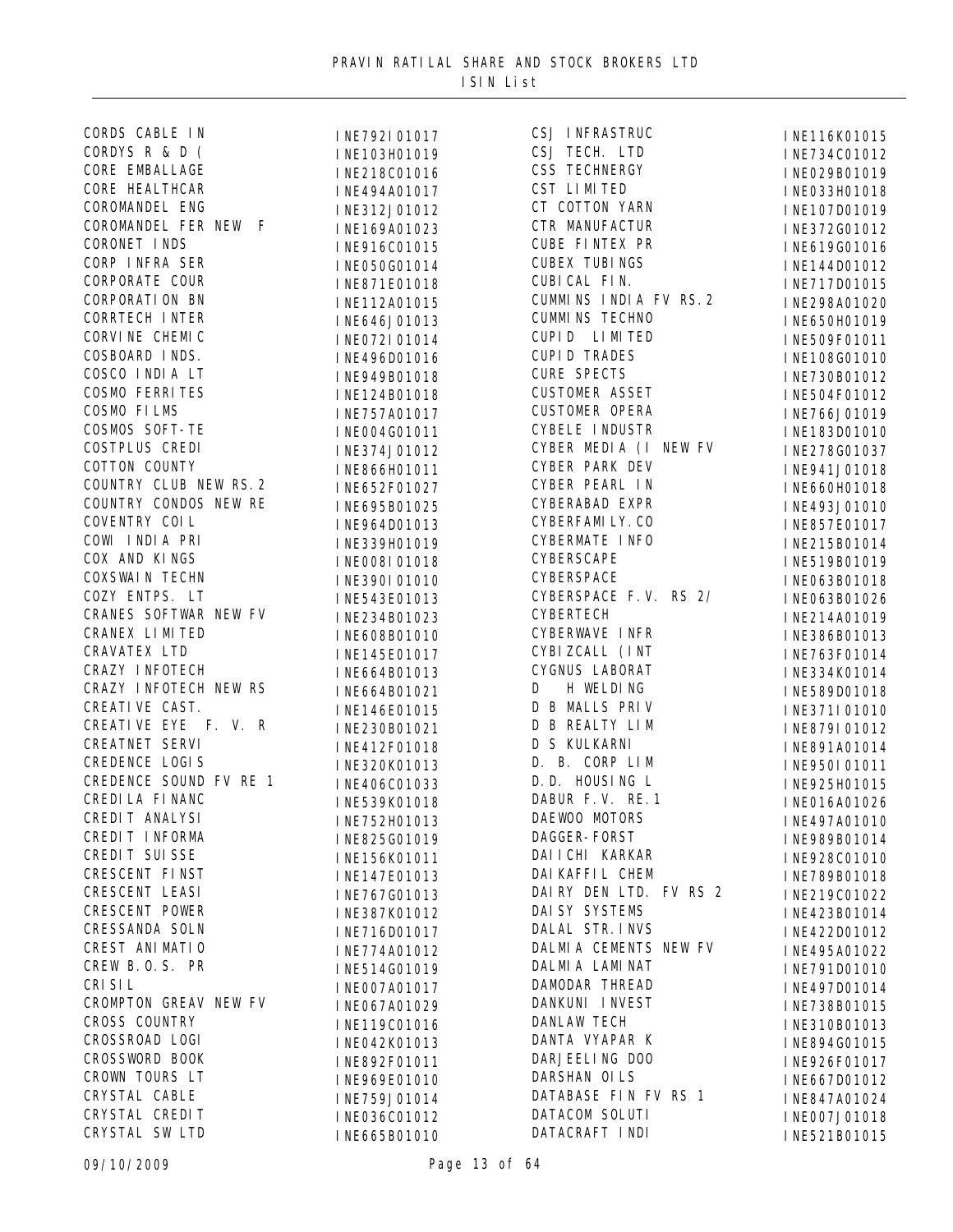| DATAMATICS FIN         | INE650J01015 | DELTA CORP LIM NEW RS  | INE124G01033 |
|------------------------|--------------|------------------------|--------------|
| DATAMATICS GLO         | INE365B01017 | DELTA LENS PRI         | INE921H01014 |
| DATANET SYSTEM         | INE434B01011 | DELTA MAGNETS          | INE393A01011 |
| DATAPRO INFO FV RS. 2/ | INE873A01020 | <b>DELTA PAPER</b>     | INE382E01016 |
| DATASOFT APP           | INE072B01019 | DELTA SERVICES         | INE188K01014 |
| DATT MEDIPROD          | INE480E01018 | <b>DELTON CABLES</b>   | INE872E01016 |
| <b>DATUM TECHNO</b>    | INE435B01018 | DELTRONIX INDI         | INE053K01010 |
| DAULAT SECURIT         | INE108C01019 | DEN NETWORKS L         | INE947J01015 |
| DAVANGERE SUGA         | INE179G01011 | DENA BANK              | INE077A01010 |
| DAZZEL CONFIND         | INE149E01019 | DENIS CHEM LAB         | INE051G01012 |
| DB (INTERNAT.)         | INE921B01017 | DENI SON HYDRAU        | INE232E01013 |
| DB POWER ELECT         | INE074K01016 | DENSO INDIA            | INE502A01017 |
| DCL FINANCE LT         | INE712C01018 | DEORIA PROPERT         | INE352K01016 |
| <b>DCM</b>             | INE498A01018 | DESIGN AUTO SY         | INE993B01016 |
| DCM ENGI NEERI N       |              | DEUTSCHE ASSET         |              |
| DCM FINANCIAL          | INE334G01012 | DEUTSCHE EQUIT         | INE944G01018 |
| DCM SHRIRAM CO NEW FV  | INE891B01012 | DEUTSCHE INDIA         | INE960G01014 |
| DCM SHRIRAM IN         | INE499A01024 | DEUTSCHE INVES         | INE897G01018 |
| DCW LTD                | INE843D01019 | DEUTSCHE INVES         | INE144H01013 |
| DCW LTD NEW FV RS. 2/- | INE500A01011 | DEUTSCHE POSTB         | INE208I01014 |
| DE NORA INDIA          | INE500A01029 | DEV BHUMI COLD         | INE564G01014 |
|                        | INE244A01016 | DEVBHOOMI AWAS         | INE245K01012 |
| DECCAN BEARING         | INE498D01012 |                        | INE555H01010 |
| DECCAN CEMENTS         | INE583C01013 | DEVELOPMENT CR         | INE503A01015 |
| DECCAN CHARGER         | INE279K01011 | DEVI KA PROTEI N       | INE248C01013 |
| DECCAN CHARTER         | INE537J01014 | DEVINE IMPEX           | INE455C01014 |
| DECCAN CHRONIC NEW FV  | INE137G01027 | DEVKI LEASING          | INE510B01018 |
| DECCAN FINANCE         | INE779E01013 | DEVYANI INTERN         | INE872J01015 |
| DECCAN FLORABA         | INE510F01019 | DEWAN HOUSING          | INE202B01012 |
| DECCAN GOLD FV RE. 1/- | INE945F01025 | <b>DEWAN SUGARS</b>    | INE803F01018 |
| DECCAN I SERVI         | INE059I01011 | DEWANCHAND RAM         | INE451I01010 |
| DECCAN POLYPAC         | INE132E01015 | DEWAS METAL SE         | INE887J01013 |
| DECO MICA LTD.         | INE907E01010 | DFL FINANCE LT         | INE148E01011 |
| DECOLI GHT CERA        | INE172I01012 | DFM FOODS LTD          | INE456C01012 |
| DEE DEE STEEL          | INE922E01019 | <b>DGP SECURITIES</b>  | INE965D01010 |
| DEEP DI AMOND          | INE005G01018 | DGP WINDSOR            | INE052A01013 |
| DEEP I NDUSTRI E       | INE677H01012 | DHAMPUR SUGAR          | INE041A01016 |
| DEEPAK CABLES          | INE015K01019 | DHAMPUR SUGAR PP RS. 5 | IN9041A01022 |
| DEEPAK FERT            | INE501A01019 | DHAMPURE SPECI         | INE956B01013 |
| DEEPAK INDUSTR         | INE485J01016 | DHANADA PORTFO NON-VO  | INE432G02012 |
| DEEPAK NI TRI TE       | INE288B01011 | DHANADA PORTFO         | INE432G01014 |
| DEEPAK SPINNER         | INE272C01013 | DHANALAKSHMI B         | INE680A01011 |
| DEEPJYOTI TEXT         | INE565D01018 | DHANALAXMI ROT         | INE220C01012 |
| DEEPLOK FIN SE         | INE875C01013 | DHANASHREE ELE         | INE413F01016 |
| DEEVEE COMMERC         | INE161D01016 | DHANDAPANI FIN         | INE071C01019 |
| DEJOO VALLEY           |              | DHANKARI INVES         |              |
| DELDOT SYSTEMS         | INE976C01019 | DHANLAXMI COTE         | INE055D01010 |
| DELHI ASSAM RO         | INE035B01016 | DHANLAXMI FAB.         | INE977F01010 |
| DELHI FLOUR            | INE088I01010 | DHANUKA AGRI TE        | INE953D01016 |
|                        | INE450F01018 |                        | INE435G01017 |
| DELHI INTERNAT         | INE657H01014 | DHANUS TECHNOL         | INE406H01016 |
| DELHI STOCK EX NEW RE  | INE275I01021 | DHANVANTRI JEE         | INE239F01015 |
| DELHI TRANSCO          | INE491F01012 | DHAR TEXTILE           | INE044B01018 |
| <b>DELHI-GURGAON</b>   | INE378G01019 | DHARAMSI MORAR         | INE505A01010 |
| DELI GHT HANDI C       | INE226F01012 | DHARANI FI NANC        | INE899D01011 |
| DELPHI AUTOMOT         | INE536K01014 | DHARANI SUGARS         | INE988C01014 |
| DELTA COLONIZE         | INE332D01013 | DHARNENDRA IND         | INE624D01013 |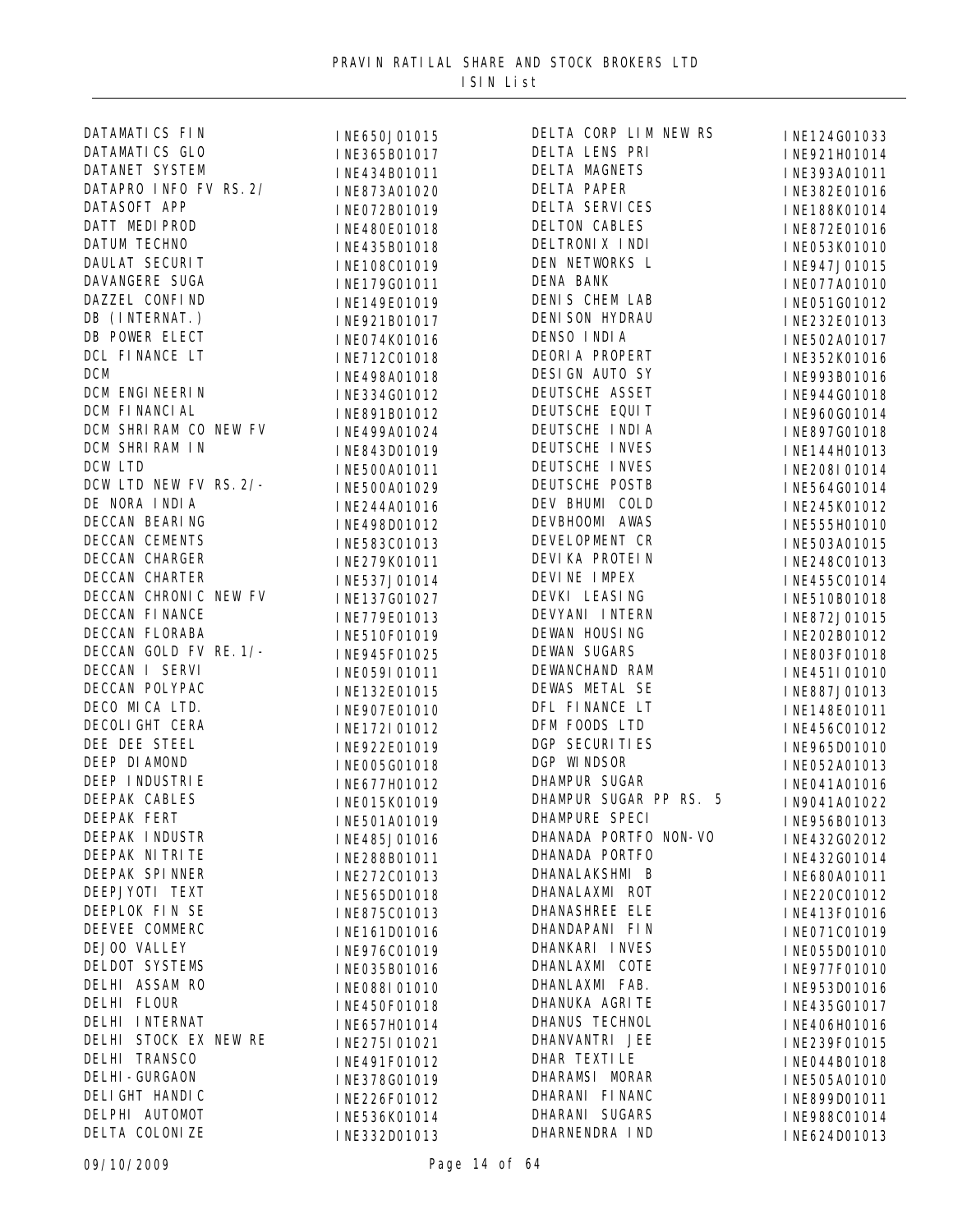|                                                                                                                                                                                                                                                                                |                                                                                               | DODSAL CO         |
|--------------------------------------------------------------------------------------------------------------------------------------------------------------------------------------------------------------------------------------------------------------------------------|-----------------------------------------------------------------------------------------------|-------------------|
|                                                                                                                                                                                                                                                                                |                                                                                               | DOLLAR IN         |
| DHARNI SAMPDA<br>DHARTI DREDGIN<br>DHAVAL EXPORTS<br>DHFL VYSYA HOU<br>DHIR & DHIR AS<br>DHL EXPRESS (I<br>DHOOT INDS. LT<br>DHOOT INDUSTRI<br>DHP INDIA<br>DHROV INDIA<br>DHROV INDIA<br>DHROV INDIA<br>DHROV INDIA<br>DHROV INDIA<br>DHROV INDIA<br>DHROV INDIA<br>DHROV IND | <b>I NE444J01013<br/>I NE521H01012<br/>I NE307I 01014<br/>I NE883F01010<br/>I NE701H01010</b> | DOLLEX IN         |
|                                                                                                                                                                                                                                                                                |                                                                                               | DOLPHIN N         |
|                                                                                                                                                                                                                                                                                |                                                                                               | DOLPHIN 0         |
|                                                                                                                                                                                                                                                                                | INE344F01013                                                                                  | DOMI NO'S         |
|                                                                                                                                                                                                                                                                                | INE926B01016                                                                                  | DOMUS HOI         |
|                                                                                                                                                                                                                                                                                | INE313G01016                                                                                  | DOMUS INF         |
|                                                                                                                                                                                                                                                                                | INE590D01016                                                                                  | DOMUS INF         |
|                                                                                                                                                                                                                                                                                | INE922F01016                                                                                  | DONEAR IN         |
|                                                                                                                                                                                                                                                                                | INE780E01011                                                                                  | DOT COM O         |
|                                                                                                                                                                                                                                                                                | INE972E01014                                                                                  | DOYANG WO         |
|                                                                                                                                                                                                                                                                                | INE477B01010                                                                                  | DPIL LIMI         |
|                                                                                                                                                                                                                                                                                | INE206I01018                                                                                  | DPSC LIMI         |
|                                                                                                                                                                                                                                                                                | INE591D01014                                                                                  | DR AGARWA         |
|                                                                                                                                                                                                                                                                                | INE989C01012                                                                                  | DR M SOY          |
|                                                                                                                                                                                                                                                                                | INE797B01011                                                                                  | DR SOFTEO         |
|                                                                                                                                                                                                                                                                                | INE012E01035                                                                                  | DR. REDDY         |
|                                                                                                                                                                                                                                                                                | INE897C01017                                                                                  | <b>DREAMLANI</b>  |
| DI BBA I NFOTECH<br>DI CINDIA<br>DI GI TAL MULTIF                                                                                                                                                                                                                              | INE303A01010                                                                                  | DREDGI NG         |
|                                                                                                                                                                                                                                                                                | INE927B01014                                                                                  | <b>DRONAGI RI</b> |
| DI GJAM LI MI TED NEW FV                                                                                                                                                                                                                                                       | INE471A01023                                                                                  | <b>DRONAGI RI</b> |
|                                                                                                                                                                                                                                                                                | INE586J01011                                                                                  | <b>DRONAGI RI</b> |
|                                                                                                                                                                                                                                                                                | INE310K01014                                                                                  | DSC LIMIT         |
|                                                                                                                                                                                                                                                                                | INE225B01013                                                                                  | DSC VENTU         |
|                                                                                                                                                                                                                                                                                | INE649G01013                                                                                  | DSJ COMM          |
|                                                                                                                                                                                                                                                                                | INE422G01015                                                                                  | <b>DSP BLACK</b>  |
| DI GVI JAY COMMU<br>DI GVI JAY GOODS<br>DI L LI MI TED<br>DI NA I RON AND<br>DI NESH ALLORGA<br>DI NKAR COMMERC<br>DI SA I NDI A                                                                                                                                               | INE373J01014                                                                                  | <b>DSP MERRI</b>  |
|                                                                                                                                                                                                                                                                                | INE131C01011                                                                                  | <b>DSP MERRI</b>  |
| DISH TV INDIA NEW PP                                                                                                                                                                                                                                                           | IN9836F01024                                                                                  | <b>DSP MERRI</b>  |
| DISH TV INDIA NEW FV                                                                                                                                                                                                                                                           | INE836F01026                                                                                  | DSQ INDUS         |
| DI SHANK ESTATE                                                                                                                                                                                                                                                                | INE235I01017                                                                                  | DSQ SOFTV         |
| DI SHMAN PHARMA NEW FV                                                                                                                                                                                                                                                         | INE353G01020                                                                                  | DTC INDIA         |
|                                                                                                                                                                                                                                                                                | INE052G01010                                                                                  | <b>DUDHORI A</b>  |
| DI SHNET WI RELE<br>DI VI NE ENTERTM<br>DI VI S LAB NEW RS. 2/-                                                                                                                                                                                                                | INE376B01014                                                                                  | <b>DUJODWALA</b>  |
|                                                                                                                                                                                                                                                                                | INE361B01024                                                                                  | <b>DUJODWALA</b>  |
| DI VYA JYOTI                                                                                                                                                                                                                                                                   |                                                                                               | DUJOHN LA         |
| DI VYASHAKTI GR                                                                                                                                                                                                                                                                | I NE666B01018<br>I NE410G01010                                                                | DUKE COMM         |
| DI WAKAR COMMER                                                                                                                                                                                                                                                                |                                                                                               | DUKE OFFS         |
| DLF ASSETS PRI                                                                                                                                                                                                                                                                 | INE456J01017<br>INE611I01019                                                                  | <b>DUNCANS I</b>  |
| DLF CYBER CITY                                                                                                                                                                                                                                                                 |                                                                                               | DUNLOP IN         |
| DLF ESTATES (D                                                                                                                                                                                                                                                                 | INE186K01018<br>INE019K01011                                                                  | <b>DUNLOP PI</b>  |
| DLF GARDEN CIT                                                                                                                                                                                                                                                                 |                                                                                               | <b>DUROPACK</b>   |
| DLF HOMES RAJA                                                                                                                                                                                                                                                                 | INE428J01016                                                                                  | <b>DUTRON PO</b>  |
| DLF INFO CITY                                                                                                                                                                                                                                                                  | INE427J01018                                                                                  | <b>DWARI KESH</b> |
| DLF INFO CITY                                                                                                                                                                                                                                                                  | INE082I01013                                                                                  | <b>DWEKAM IN</b>  |
| DLF INFO PARK                                                                                                                                                                                                                                                                  | INE663I01010                                                                                  | <b>DYNACONS</b>   |
| DLF LIMITED NEW FV RS                                                                                                                                                                                                                                                          | INE923J01016                                                                                  | <b>DYNAMATI O</b> |
| DLF POWER LTD.                                                                                                                                                                                                                                                                 | INE271C01023                                                                                  | DYNAMI C /        |
|                                                                                                                                                                                                                                                                                | INE153D01013                                                                                  |                   |
| DLF SOUTHERN H                                                                                                                                                                                                                                                                 | INE645I01017                                                                                  | DYNAMIC I         |
| DLF SOUTHERN T                                                                                                                                                                                                                                                                 | INE426J01010                                                                                  | DYNAMIC F         |
| DLF UTI LI TI ES                                                                                                                                                                                                                                                               | INE241K01011                                                                                  | DYNAMIC 7         |
| DMC INTERNATIO NEW FV                                                                                                                                                                                                                                                          | INE585D01024                                                                                  | DYNEMIC F         |
| DOCTORS BIOTEC NEW FV                                                                                                                                                                                                                                                          | INE739D01027                                                                                  | E - INFOC         |
| DOCTORS BIOTEC                                                                                                                                                                                                                                                                 | INE739D01019                                                                                  | EI TAI            |

| 444J01013  | DODSAL CORPORA            |
|------------|---------------------------|
| 521H01012  | DOLLAR INDUSTR            |
| 307I01014  | DOLLEX INDS LT            |
| 883F01010  | DOLPHIN MED. SE           |
| 701H01010  | DOLPHIN OFFSHO            |
| 344F01013  | DOMINO'S PIZZA            |
| 926B01016  | DOMUS HOLDINGS            |
| 313G01016  | DOMUS INFRA PR            |
| 590D01016  | DOMUS INFRA VE            |
| 922F01016  | DONEAR INDS LT            |
| 780E01011  | DOT COM GLOBAL            |
| 972E01014  | DOYANG WOOD               |
| 477B01010  | DPIL LIMITED              |
| 206I01018  | DPSC LIMITED              |
| 591D01014  | DR AGARWALS EY            |
| 989C01012  | DR M SOY AND G            |
| 797B01011  | DR SOFTECH                |
| 012E01035  | DR. REDDY FV R            |
| 897C01017  | DREAMLAND ENT.            |
| 303A01010  | DREDGING CORP             |
| 927B01014  | DRONAGI RI INFR           |
| 2471A01023 | DRONAGI RI INFR           |
| 586J01011  | DRONAGI RI INFR           |
| 310K01014  | DSC LIMITED               |
| 225B01013  | DSC VENTURES P            |
| G49G01013  | DSJ COMM FV RE            |
| 422G01015  | DSP BLACKROCK             |
| 373J01014  | DSP MERRILL               |
| [131C01011 | DSP MERRILL LY            |
| 836F01024  | DSP MERRILL LY            |
| E836F01026 | DSQ INDUSTRIES            |
| 235101017  | DSQ SOFTWARE              |
| 353G01020  | DTC INDIA LIMI            |
| 052G01010  | DUDHORI A CONST           |
| 376B01014  | DUJODWALA PAPE            |
| 361B01024  | DUJODWALA PROD            |
| G66B01018  | <b>DUJOHN LABS</b>        |
| 410G01010  | DUKE COMMERCE             |
| £456J01017 | DUKE OFFSHORE             |
| 611101019  | DUNCANS INDUST            |
| 186K01018  | DUNLOP INDIA L            |
| CO19KO1011 | <b>DUNLOP PROPERT</b>     |
| 428J01016  | <b>DUROPACK LTD</b>       |
| 1427J01018 | <b>DUTRON POLYMER</b>     |
| 082101013  | <b>DWARI KESH SUGA</b>    |
| 01010 6631 | DWEKAM INDS LT            |
| 923J01016  | DYNACONS SYSTE            |
| 271C01023  | DYNAMATIC TECH            |
| 153D01013  | DYNAMI C ARCHIS           |
| 645101017  | DYNAMIC INDS              |
| 426J01010  | DYNAMI C PORTFO           |
| 241K01011  | DYNAMI C TRANSM           |
| 585D01024  | DYNEMIC PRODUC            |
|            | <b>I NFOCHI PS</b><br>E - |
| 739D01027  | ЕI<br>T A INDIA           |
| 739D01019  |                           |

| DODOAL COM OMA         | INE/31J01013 |
|------------------------|--------------|
| DOLLAR INDUSTR         | INE325C01019 |
| DOLLEX INDS LT NEW RS  | INE892A01020 |
| DOLPHIN MED. SE        | INE796B01013 |
| DOLPHIN OFFSHO         | INE920A01011 |
| DOMINO'S PIZZA         | INE797F01012 |
| <b>DOMUS HOLDINGS</b>  | INE543G01018 |
| DOMUS INFRA PR         | INE167K01018 |
| DOMUS INFRA VE         | INE168K01016 |
| DONEAR INDS LT NEW FV  |              |
| DOT COM GLOBAL         | INE668D01028 |
| DOYANG WOOD            | INE440B01018 |
| DPIL LIMITED           | INE923E01017 |
|                        | INE137D01016 |
| DPSC LIMITED           | INE360C01016 |
| DR AGARWALS EY         | INE934C01018 |
| DR M SOY AND G         | INE733B01016 |
| DR SOFTECH             | INE197B01014 |
| DR. REDDY FV RS 5/-    | INE089A01023 |
| DREAMLAND ENT.         | INE304B01016 |
| DREDGING CORP          | INE506A01018 |
| DRONAGIRI INFR PP RS.  | IN9277H01019 |
| DRONAGIRI INFR PP RE.  | IN9277H01027 |
| DRONAGI RI INFR        | INE277H01011 |
| DSC LIMITED            | INE918H01010 |
| DSC VENTURES P         | INE503G01012 |
| DSJ COMM FV RE. 1/-    | INE055C01020 |
| <b>DSP BLACKROCK</b>   | INE422H01013 |
| DSP MERRILL            | INE072C01017 |
| DSP MERRILL LY         | INE090H01018 |
| DSP MERRILL LY         | INE422I01011 |
| DSQ INDUSTRIES         | INE104C01018 |
| DSQ SOFTWARE           | INE286A01017 |
| DTC INDIA LIMI         | INE763H01010 |
| <b>DUDHORIA CONST</b>  | INE556I01016 |
| DUJODWALA PAPE         |              |
| DUJODWALA PROD         | INE990C01010 |
| <b>DUJOHN LABS</b>     | INE370D01013 |
| <b>DUKE COMMERCE</b>   | INE990A01014 |
| <b>DUKE OFFSHORE</b>   | INE973E01012 |
|                        | INE397G01019 |
| DUNCANS INDUST         | INE508A01014 |
| DUNLOP INDIA L         | INE509A01012 |
| <b>DUNLOP PROPERT</b>  | INE594J01015 |
| DUROPACK LTD           | INE138B01018 |
| <b>DUTRON POLYMER</b>  | INE940C01015 |
| DWARI KESH SUGA NEW FV | INE366A01033 |
| DWEKAM INDS LT         | INE575D01017 |
| DYNACONS SYSTE FV RS 2 | INE417B01024 |
| DYNAMATIC TECH         | INE221B01012 |
| DYNAMI C ARCHIS        | INE874E01012 |
| DYNAMIC INDS           | INE457C01010 |
| DYNAMIC PORTFO         | INE118C01018 |
| DYNAMI C TRANSM        | INE547H01017 |
| DYNEMIC PRODUC         | INE256H01015 |
| E - INFOCHIPS NEW RS   | INE772H01029 |
| EI TAINDIA             | TRO01CO1011  |

INE731J01013 **INE772H01029** I NE961C01011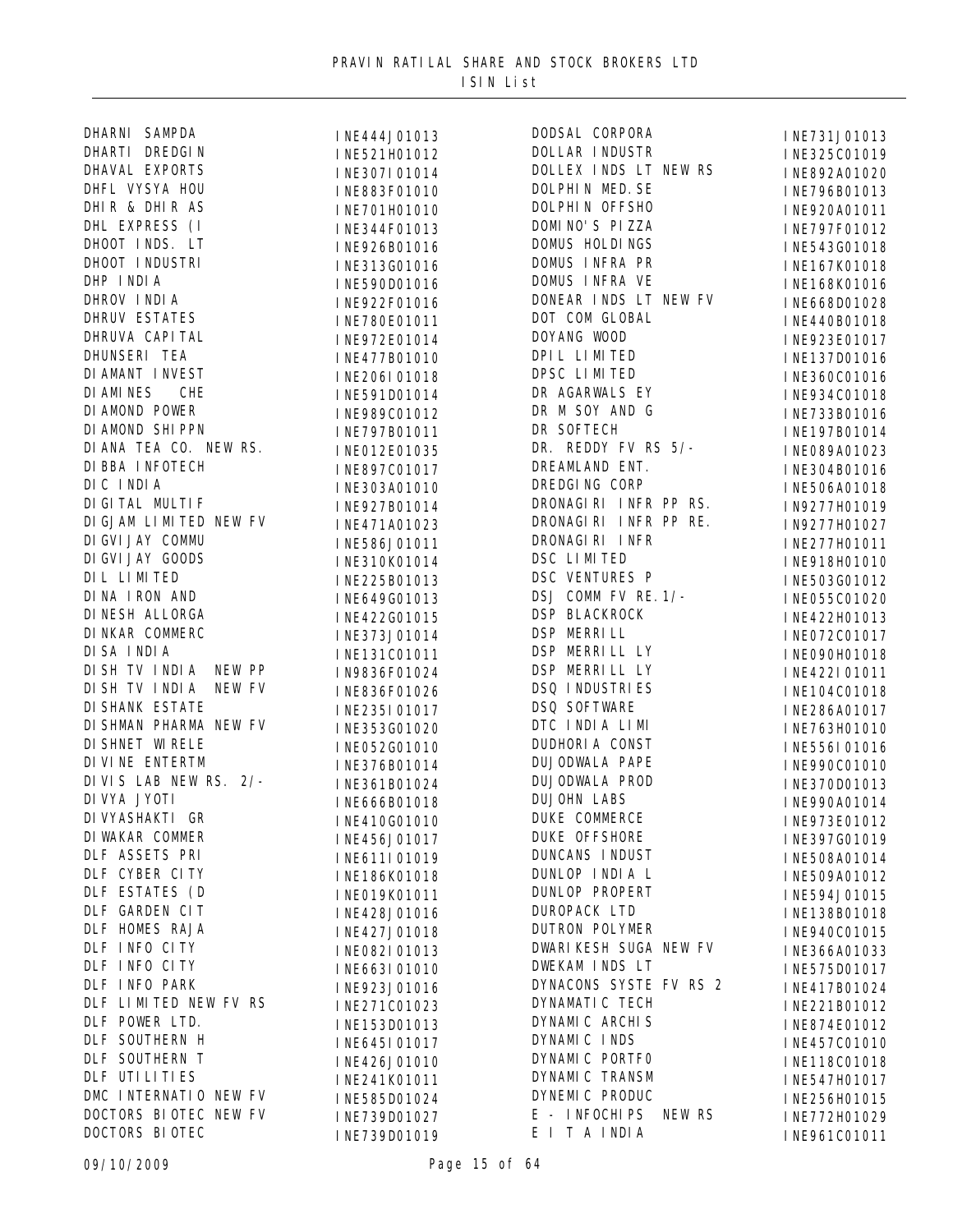| E R TEXTILES                                     | INE890F01015   | ELDECO INFRAST                          |
|--------------------------------------------------|----------------|-----------------------------------------|
| E-CITY ENTERTA                                   | INE629H01013   | ELDER HEALTH                            |
| E-CITY INVESTM                                   | INE129K01018   | ELDER PHARMA                            |
| E-CITY PROJECT                                   | INE025J01010   | ELEC. CTRL. GEA                         |
| E-CITY REAL ES                                   | INE027J01016   | ELECON ENGG CO NEW I                    |
| E-LOGI STICS PR                                  | INE531I01019   | ELECTREX (IND.                          |
| E. COM INFOTECH                                  | INE578B01015   | ELECTRICAL MFG                          |
| E. M. I. TRANSMI                                 | INE104I01015   | ELECTRI CALS AN                         |
| E. STAR INFOTEC FV RS.                           | INE546B01020   | ELECTRO STEEL NEW RI                    |
| EAGLE INTL. LTD                                  | INE157F01019   | ELECTRONICA M/                          |
| EAGLEBURGMANN                                    | INE429H01018   | ELECTROSTEEL I                          |
| EAST COAST ENE                                   | INE895J01016   | ELECTROTHERM (                          |
| EAST WEST HOT                                    | INE600E01011   | ELEGANT FLORI.                          |
| EASTCOAST STEE                                   | INE315F01013   | ELEGANT MARBLE                          |
| EASTERN CONDIM                                   | I NE079I 01019 | ELEM INVESTMEN                          |
| EASTERN DOOARS                                   | INE752C01014   | ELGI EQUIPMENT PP V/                    |
| EASTERN FIBRE                                    | INE029C01017   | ELGI EQUIPMENT F.V I                    |
| EASTERN GASES                                    | INE846C01014   | ELGI RUBBER CO FV RI                    |
| EASTERN INVSTS                                   | INE684E01015   | ELITE (INDIA)                           |
| EASTERN SILK NEW RS. 2                           | INE962C01027   | ELITE CAPITAL                           |
| EASTERN SUGAR                                    | INE889B01016   | ELI TECORE TECH                         |
|                                                  |                | ELLENBARRIE IN                          |
| EASTERN TREADS<br>EASTMAN AGRO<br>EASUN CAPI TAL | I NE500D01015  | ELLORA PAPER M                          |
|                                                  | INE394D01013   | ELNET TECHNO                            |
| EASUN REYROLLE NEW RS                            | INE771C01014   | ELPRO INTERN                            |
| EASY FINCORP L                                   | INE268C01029   | ELYSI UM PHARMA                         |
| EATON FLUID PO                                   | INE407F01018   | EMA INDIA LTD.                          |
| ECE INDUSTRIES                                   | INE762B01015   | EMAAR MGF LAND                          |
| ECI ENGINEERIN                                   | INE588B01014   | EMAMI LTD. FV RS. 2/-                   |
| ECLAT INFOWAY                                    | INE578J01018   | EMAMI PAPER NEW FV I                    |
| <b>ECLERX SERVICE</b>                            | INE390B01015   | EMCO FINVEST P                          |
| ECOBOARD INDUS                                   | INE738I01010   | EMCO LTD NEW RS. 2/-                    |
|                                                  | INE866A01016   | EMED. COM TECH.                         |
| ECOPLAST LTD<br>EDAC ENGI NEERI                  | INE423D01010   | EMERALD JEWEL                           |
| EDELWEISS CAPI NEW RS                            | INE158K01017   | EMERGY PHARMA                           |
| <b>EDSERV SOFTSYS</b>                            | INE532F01047   | <b>EMGEE CABLES</b>                     |
| EDUCOMP SOLUTI                                   | INE889J01019   | EMKAY CONSULT.                          |
| EDWARD KEVENTE                                   | INE216H01019   | EMKAY GLOBAL F                          |
|                                                  | INE278K01013   | EMMESSAR BIO                            |
| EEL INDIA LIMI<br>EGGRO PAPER MO                 | INE857I01018   | <b>EMMSONS INTER</b>                    |
|                                                  | INE093F01016   |                                         |
| EI CHER MOTORS<br>EID PARRY NEW FV RS. 2         | INE066A01013   | EMPEE DI STI LLE<br><b>EMPEE SUGARS</b> |
| EI DER E-COMM                                    | INE126A01023   |                                         |
|                                                  | INE424B01012   | EMPIRE INDUSTR                          |
| EI DER INFOTECH                                  | INE210B01015   | EMPOWER INDUST NEW I                    |
| EI DER TECH. LTD                                 | INE053C01017   | EMRALD COMMERC                          |
| EI H NEW FV RS. 2/-                              | INE230A01023   | EMTEX INDUST.                           |
| EI H ASSOCI ATED                                 | INE276C01014   | ENBEE TRADE AN                          |
| EI MCO ELECON                                    | INE158B01016   | ENCHANTE JEWEL                          |
| EKDANT CAP MKT                                   | INE453F01012   | <b>ENCORE BUSINES</b>                   |
| EL FORGE LTD                                     | INE158F01017   | ENCORE SOFTWAR                          |
| ELANGO INDS.                                     | INE594D01018   | ENDO LABS LTD                           |
| ELANTAS BECK I                                   | INE280B01018   | ENDURANCE TECH                          |
| <b>ELBEE SERVICES</b>                            | INE030B01017   | ENERCON (I) LT                          |
| ELCON EXPORTS                                    | INE931F01017   | ENERCON (INDIA                          |
| ELDECO HOUSING                                   | INE668G01013   | ENERCON WIND F                          |

**INE057I01015** INE950E01010 INE975A01015 ELECTRIC THE THE TREAD INF 205 ROLL 23 INE205B01023 INE167A01019 INE950A01018 E.<br>E. INE086401029 INE086A01029 INE235E01016 ELECTROSTEEL I INE481K01013 INE822G01016 INE152E01013 INE095B01010 ENE072J01012<br>ENE072J01033 ELGI EQUIPMENT PP VAL IN9285A01033 ELGI EQUIPMENT F.V RS INE285A01027 INE257B01024 INE377F01013 INE269C01019 INE509I01015 INE236E01014 INE384H01015 INE033C01019 INE579B01013 INE805H01019 INE279D01016 INE451H01012 - INE548C01024<br>RS. INE830C01026 INE830C01026 INE746G01017 - INE078A01026 INE379F01019 INE194J01014 INE586C01016 INE128F01010 INE892B01010 INE296H01011 INE634B01016 INE073C01015 INE180G01019 INE928B01012 EMPHRES15H01014<br>EMPERICIOS INE507F01023 INE162D01014 **INE907B01016** INE993I01011 INE772C01012 INE572B01018 INE103B01012 INE238E01010 INE913H01011 INE569F01015 INE571J01013 INE067J01012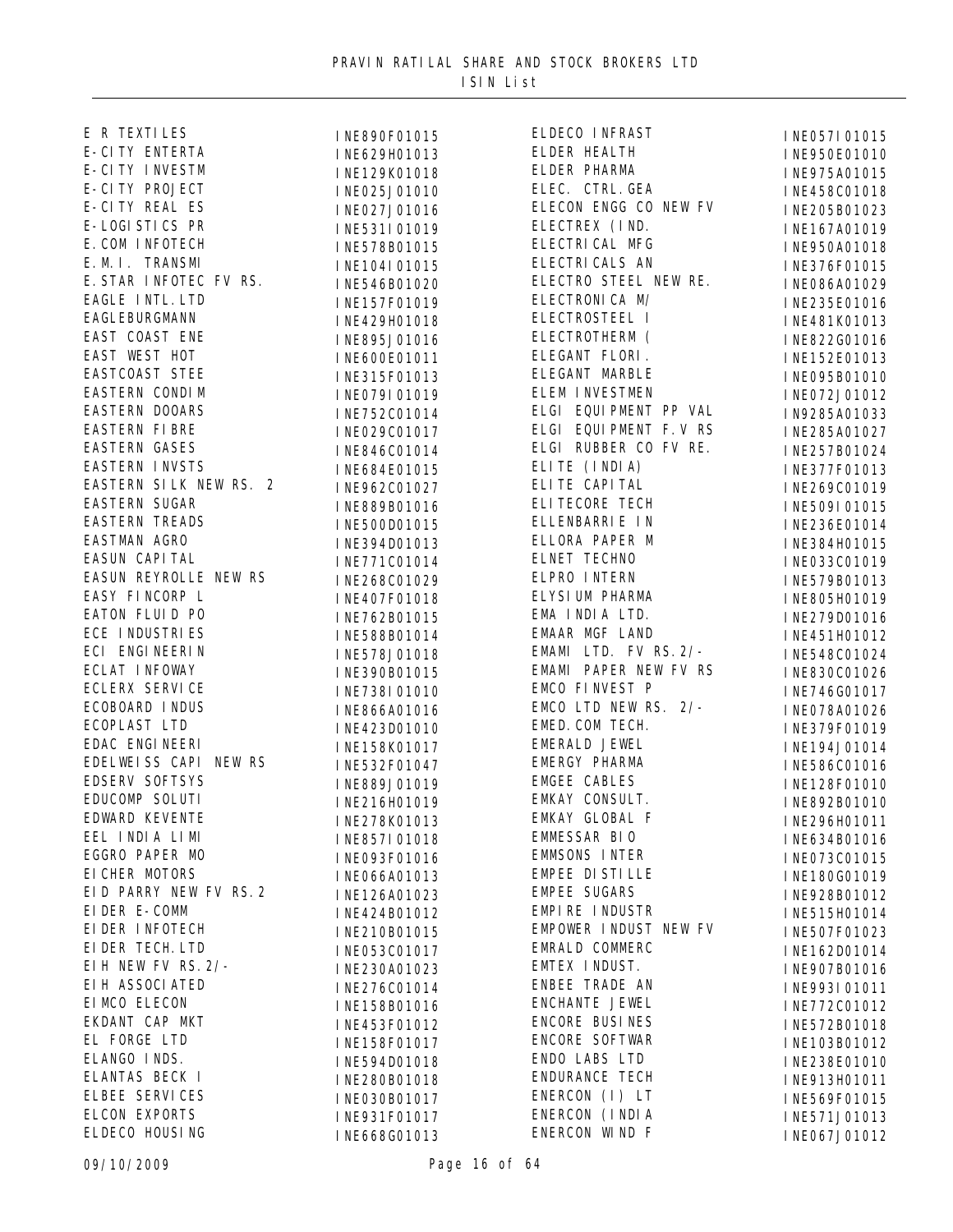| ENERCON WIND F                                                                                                                          | INE070J01016                                                                                                     | <b>ESSAR POW</b>         |
|-----------------------------------------------------------------------------------------------------------------------------------------|------------------------------------------------------------------------------------------------------------------|--------------------------|
| ENERCON WIND F                                                                                                                          | THEORODOLOGY<br>INEO64J01019<br>INEO64J01019<br>INE948F01011<br>ESSAR POW<br>ESSAR POW<br>ESSAR POW<br>ESSAR POW |                          |
| ENERCON WIND F                                                                                                                          |                                                                                                                  |                          |
| ENERCON WIND F                                                                                                                          |                                                                                                                  |                          |
| ENERCON WIND F                                                                                                                          | INE061J01015 ESSAR PRO                                                                                           |                          |
| ENERCON WIND F                                                                                                                          | INE068J01010 ESSAR PRO                                                                                           |                          |
| ENERCON WIND F                                                                                                                          | INE832I01011 ESSAR SEZ                                                                                           |                          |
| ENERCON WIND F                                                                                                                          | INE831I01013 ESSAR SHI                                                                                           |                          |
| ENERCON WIND F                                                                                                                          | INE069J01018 ESSAR STI                                                                                           |                          |
| ENERCON WIND F                                                                                                                          | INE055J01017 ESSAR STI                                                                                           |                          |
| ENERCON WIND F                                                                                                                          | INE833I01019                                                                                                     | <b>ESSAR STE</b>         |
| ENERGY DEVELOP                                                                                                                          | INE306C01019                                                                                                     | <b>ESSAR TEI</b>         |
| ENERGY PRODUCT                                                                                                                          | INE718D01013 ESSAR TEI                                                                                           |                          |
| ENFI ELD GOODS                                                                                                                          | INE129F01018 ESSAR TEI                                                                                           |                          |
| ENGINEERS INDI                                                                                                                          | INE510A01010 ESSAR TEI                                                                                           |                          |
| ENGLI SH I NDI AN                                                                                                                       | INE267F01016 ESSAR TEI                                                                                           |                          |
| ENKAY TEXOFOOD                                                                                                                          | INE108D01017 ESSEL MIN                                                                                           |                          |
| ENKEI CASTALLO F.V. R                                                                                                                   | INE062D01024 ESSEL PRO                                                                                           |                          |
|                                                                                                                                         | INE755H01016 ESSEL SHY                                                                                           |                          |
|                                                                                                                                         | INE757I01010 ESSEL S0I                                                                                           |                          |
|                                                                                                                                         | INE148B01017 ESSEMM IN                                                                                           |                          |
| ENNORE COKE LI<br>ENNORE TANK TE<br>ENRI CH I NDUS<br>ENSA STEEL I ND<br>ENSO SECUTRACK<br>ENTEGRA LI MI TE NEW<br>ENTEGRA LI MI TE NEW | INE322C01016 ESSKAY TI                                                                                           |                          |
|                                                                                                                                         | INE969A01018 ESTER INI                                                                                           |                          |
|                                                                                                                                         | INE826A01028 ESVEEAAR                                                                                            |                          |
| ENTER INTEL SY                                                                                                                          | INE280D01014 ETC AGRO                                                                                            |                          |
| ENTERPRISE INT                                                                                                                          | INE439G01019 ETC NETWO                                                                                           |                          |
| ENTERTAIN. NETW NEW FV                                                                                                                  | INE265F01028 ETHL COM                                                                                            |                          |
| ENVAIR ELECDYN                                                                                                                          | INE601C01013 ETP CORP.                                                                                           |                          |
|                                                                                                                                         | INE664F01014 ETT LIMIT                                                                                           |                          |
| EOFFICE PLANET<br>EONOUR TECH FV RS 2/-                                                                                                 | INE352B01023                                                                                                     | EUPHARMA                 |
|                                                                                                                                         |                                                                                                                  | EURO CERA                |
| EPC INDUSTRIE<br>EPCOS INDIA PR NEW                                                                                                     | INE215D01010<br>INE588F01023                                                                                     | EURO LEDI                |
| EPI C                                                                                                                                   |                                                                                                                  | EURO- GOLI               |
| EPIC<br>EPIC ENERGY<br>EPSOM PROPERTI<br>ERA E-ZONE (IN                                                                                 | INE278A01014                                                                                                     | EUROPEAN                 |
|                                                                                                                                         | INE932F01015                                                                                                     | EUROTEX I                |
|                                                                                                                                         | INE601F01016                                                                                                     | EVANS FRA                |
| ERA INFRA ENGI NEW RS                                                                                                                   | INE040E01010                                                                                                     | EVANS FRA                |
| ERI TECH LTD                                                                                                                            | INE039E01020                                                                                                     | <b>EVEREADY</b>          |
| ERP SOFT SYSTE                                                                                                                          | INE056D01018                                                                                                     | EVEREST I                |
| ESAB INDIA                                                                                                                              | INE308B01017                                                                                                     | EVEREST <b>F</b>         |
| <b>ESCORTS</b>                                                                                                                          | INE284A01012                                                                                                     | EVEREST (                |
| ESCORTS FINANC                                                                                                                          | INE042A01014                                                                                                     | <b>EVEREST I</b>         |
| ESCORTS HEART                                                                                                                           | INE359A01012                                                                                                     | <b>EVEREST I</b>         |
| ESCORTS HEART                                                                                                                           | INE045G01014                                                                                                     | <b>EVERLON S</b>         |
| ESCORTS HOSPIT                                                                                                                          | INE024H01017                                                                                                     |                          |
| ESCORTS MOTORS                                                                                                                          | INE085G01010                                                                                                     | EVERONN H<br>EVI NI X AO |
| ESJAY COMMERCE                                                                                                                          | INE896G01010                                                                                                     | EXACTUS O                |
|                                                                                                                                         | INE773C01010                                                                                                     |                          |
| ESKAY K 'N' IT NEW FV                                                                                                                   | INE220A01032                                                                                                     | EXCEL CRO                |
| ESS DEE ALUMIN                                                                                                                          | INE825H01017                                                                                                     | EXCEL GLA                |
| ESSAR BULK TER                                                                                                                          | INE229K01016                                                                                                     | EXCEL INI                |
| ESSAR BULK TER                                                                                                                          | INE255J01013                                                                                                     | EXCEL INF                |
| ESSAR CONSTRUC                                                                                                                          | INE958E01013                                                                                                     | EXCEL OI I               |
| ESSAR HOUSE LT                                                                                                                          | INE315C01010                                                                                                     | <b>EXCELLON</b>          |
| ESSAR LOGI STI C                                                                                                                        | INE826H01015                                                                                                     | EXDON TRA                |
| ESSAR OIL                                                                                                                               | INFA11101010                                                                                                     | EXELON IN                |

| INE070J01016  | ESSAR POWER (J                 |
|---------------|--------------------------------|
| INE066J01014  | ESSAR POWER GU                 |
| INE064J01019  | ESSAR POWER LT NEW RS          |
| INE948F01011  | ESSAR POWER M.                 |
| INE061J01015  | ESSAR PROJECTS NEW F.          |
| INE068J01010  | ESSAR PROP. LTD                |
| INE832I01011  | ESSAR SEZ HAZI                 |
| INE831I01013  | ESSAR SHIPPING                 |
| INE069J01018  | ESSAR STEEL NEW FV RS          |
| INE055J01017  | ESSAR STEEL (H                 |
| INE833I01019  | ESSAR STEEL OR                 |
| INE306C01019  | <b>ESSAR TELECOM</b>           |
| INE718D01013  | <b>ESSAR TELECOM</b>           |
| INE129F01018  | ESSAR TELECOM                  |
| INE510A01010  | ESSAR TELECOMM                 |
| INE267F01016  | ESSAR TELEHOLD                 |
| INE108D01017  | ESSEL MINING &                 |
| INE062D01024  | ESSEL PROPACK NEW FV R         |
| INE755H01016  | ESSEL SHYAM CO                 |
| INE757I01010  | <b>ESSEL SOFTWARE</b>          |
| INE148B01017  | ESSEMM INFO.                   |
| INE322C01016  | ESSKAY TELECOM                 |
| INE969A01018  | ESTER INDUST. FV RS. 5         |
| INE826A01028  | <b>ESVEEAAR DI STI</b>         |
| INE280D01014  | ETC AGRO PROCE                 |
| INE439G01019  | ETC NETWORKS L                 |
| INE265F01028  | ETHL COMMUNICA                 |
| INE601C01013  | ETP CORP. LTD                  |
| INE664F01014  | ETT LIMITED                    |
| INE352B01023  | EUPHARMA LABS                  |
| INE215D01010  | EURO CERAMICS                  |
| INE588F01023  | EURO LEDER FAS                 |
| INE278A01014  | EURO-GOLD JEWE NEW FV          |
| INE932F01015  | EUROPEAN SOFT                  |
| INE601F01016  | EUROTEX INDUST                 |
| I NE040E01010 | <b>EVANS FRASER</b>            |
| INE039E01020  | EVANS FRASER FV RS.<br>2       |
| INE056D01018  | EVEREADY NEW FV RS.<br>5       |
| INE308B01017  | EVEREST INDUS.                 |
| INE284A01012  | EVEREST KANTO<br><b>NEW RS</b> |
| INE042A01014  | EVEREST ORGANI                 |
| INE359A01012  | EVEREST POWER<br>PP RS 0       |
| INE045G01014  | <b>EVEREST POWER</b>           |
| INE024H01017  | <b>EVERLON SYNTHE</b>          |
| INE085G01010  | EVERONN EDUCAT                 |
| INE896G01010  | EVINIX ACCESSO NEW RS          |
| INE773C01010  | <b>EXACTUS CORPOR</b>          |
| INE220A01032  | EXCEL CROP CAR                 |
| INE825H01017  | <b>EXCEL GLASSES</b>           |
| INE229K01016  | EXCEL IND FV RS 5/-            |
| INE255J01013  | EXCEL INFOWAYS                 |
| INE958E01013  | EXCEL OILS AND                 |
| INE315C01010  | EXCELLON AGENC                 |
| INE826H01015  | EXDON TRADING                  |
| INE011A01019  | <b>EXELON INFRAST</b>          |
|               |                                |

ESSAR POWER (J INE128K01010 INE718J01010 INE538F01028 ESSAR POWER M. INE009J01014 INE311C01027 INE319C01012 INE159K01015 INE282A01016 INE127A01021 INE956H01010 INE363K01013 INE313C01015 INE793I01015 INE753H01011 INE571K01011 INE317C01016 INE077E01012 INE255A01020 **INE003I01019** INE721B01011 INE163C01014 INE913C01012 INE778B01029 **INE106K01016** INE443K01013 INE098J01017 INE216J01015 INE581C01017 INE546I01017 INE909A01014 INE649H01011 INE940E01011 INE914E01024 INE511A01018 INE022C01012 INE266G01016 INE266G01024 INE128A01029 INE295A01018 INE184H01027 INE334C01011 IN9133K01018 INE133K01010 INE339D01018 INE678H01010 INE961H01028 INE520F01018 INE223G01017 INE664C01011 INE369A01029 INE688J01015 INE465I01010 INE481E01016 **INE204I01013** INE500I01014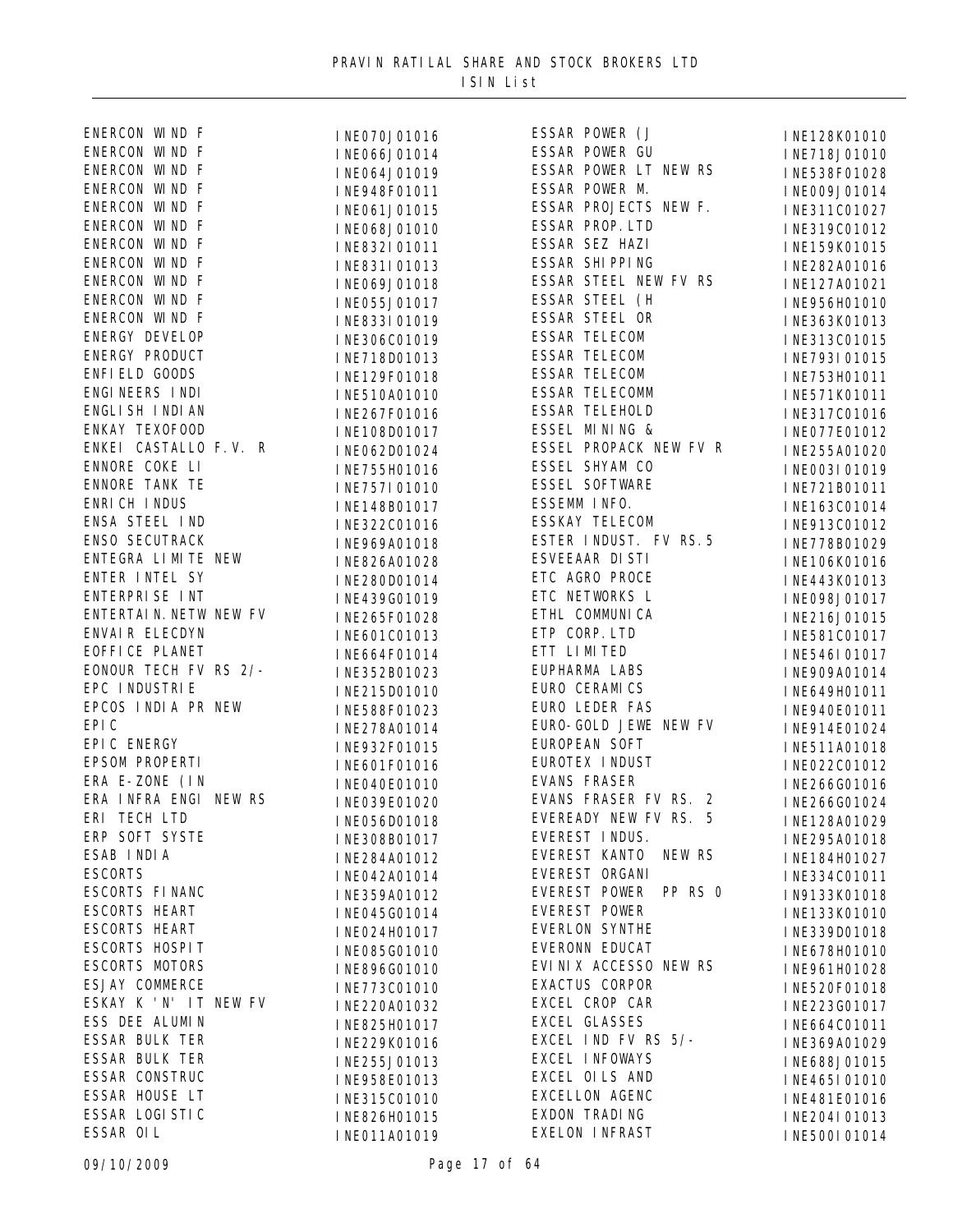| EXENSYS SOFTWA          | INE947B01012 | FI NANCE EXCHAN       | INE774C01018 |
|-------------------------|--------------|-----------------------|--------------|
| <b>EXI COM TELE-SY</b>  | INE777F01014 | FI NANCI AL EYES      | INE708C01016 |
| EXIDE INDS NEW FV RE.   | INE302A01020 | FI NANCI AL INFO      | INE511I01011 |
| EXI M FI NANCE          | INE618C01017 | FI NANCI AL SOFT      | INE769H01017 |
| EXPLICIT FINAN          | INE335G01019 | FI NANCI AL SOFT      | INE769H01025 |
| EXQUI SI TE EXPT        | INE529B01018 | FINANCIAL TECH FV RS. | INE111B01023 |
| EXXON FI NANCI A        | INE482E01014 | FINAV SECURITI        | INE044J01011 |
| EXXOTEQ CORPOR          | INE860B01017 | FI NAVENTURE CA       | INE128B01019 |
| EZ-COMM TRADE           | INE157B01018 | FINCITY INVEST        | INE071J01014 |
| FACOR ALLOYS L          | INE828G01013 | FINE-LINE CIRC        | INE087E01011 |
| FACOR STEELS L          | INE829G01011 | FINEOTEX CHEMI        | INE045J01018 |
| FACT ENTERPRIS          | INE923D01019 | FINOLEX INDUST        | INE183A01016 |
| FAG BEARINGS            | INE513A01014 | FINTECH COMMUN        | INE815B01011 |
| FAI RDEAL FI LAM        | INE719D01011 | FI REFLY E-VENT       |              |
| FAI RFI ELD ATLA        |              | FIRST LEASING         | INE219K01017 |
| FALCON TYRES NEW F.V.   | INE922C01013 | FIRST OVERSEAS        | INE492B01019 |
| FAME INDIA LIM          | INE511B01024 | FIRST WINNER I        | INE672F01017 |
| FANCY FITTINGS          | INE886G01011 | FIRSTOBJECT TE NEW PP | INE315J01015 |
| <b>FARI DABAD I NVE</b> | INE240F01013 | FIRSTOBJECT TE NEW FV | IN9683B01029 |
|                         | INE140J01017 | FI RSTRI NG I NDI     | INE683B01021 |
| FARM ENTERPRIS          | INE540I01010 |                       | INE537G01010 |
| FARMAX RETAIL           | INE890I01019 | FI RSTSOURCE SO       | INE684F01012 |
| FARRY INDS. LT          | INE720D01019 | FIS GLOBAL BUS        | INE126K01014 |
| FAST TRACK ENT NEW RS   | INE074D01037 | FI T<br>FINE BIO      | INE967D01016 |
| <b>FASTLANE DI STR</b>  | INE659I01018 | FITZROY EXPORT        | INE566G01019 |
| FAZE THREE NEW RS. 10   | INE963C01033 | FIZZA TRADING         | INE539C01015 |
| FCI OEN CONNEC          | INE669B01012 | FLAGSHIP INFRA        | INE217J01013 |
| FCS SOFTWARE            | INE512B01014 | FLAWLESS DI AM.       | INE345E01013 |
| FCS SOFTWARE PP RS. 5/  | IN9512B01012 | FLENDER LIMITE        | INE543H01016 |
| FCS SOFTWARE NEW F.V.   | INE512B01022 | FLEX FOODS LTD        | INE954B01018 |
| FCS SOFTWARE NEW PP R   | IN9512B01020 | FLEXI TUFF INTE       | INE060J01017 |
| FDC LIMITED FV RE 1/-   | INE258B01022 | FLEXTRONICS DE        | INE585G01019 |
| FEDDERS LLOYD           | INE249C01011 | FLICKER PROJEC        | INE402J01011 |
| FEDERAL - MOGU          | INE529A01010 | FLSMI DTH DESIG       | INE072K01010 |
| FEDERAL BANK            | INE171A01011 | FLSMI DTH MINER       | INE071K01012 |
| FEDEX SECURITI          | INE273I01018 | FLUI DOMAT LTD.       | INE459C01016 |
| FEEDBACK FIRST          | INE224G01015 | FOCUS AGRO PRO        | INE858E01015 |
| FEM CARE PHARM          | INE954D01014 | FOCUS INDL. RES       | INE603E01015 |
| FENOPLAST LTD           | INE138D01014 | FOODS AND INNS        | INE976E01015 |
| FERGUSON INVES          | INE075F01013 | <b>FOODWORLD SUPE</b> | INE145H01010 |
| FERRO ALLOYS NEW FV R   | INE912A01026 | FORACE POLYMER        | INE681I01012 |
| FERT AND CHEM           | INE188A01015 | FORBES & COMPA        | INE518A01013 |
| FGP LIMITED             | INE512A01016 | FORBES FINANCE        | INE135K01015 |
| FI SOFEX                | INE235B01012 | FORCE MOTORS L        | INE451A01017 |
| FI AT SUND. AUTO        | INE433F01014 | FORD BUSINESS         | INE316J01013 |
| FI BERWEB (INDI         | INE296C01012 | FORD INDIA PRI        | INE923B01013 |
| FICON LEASE AN          | INE755J01012 | FORE C SOFTWAR        | INE104B01010 |
| FICS CONSULTAN          |              | FORT GLOSTER          |              |
| FI EM I NDUSTRI E       | INE651J01013 | FORT WILLIAM          | INE949A01010 |
| FILAMENTS(I)LT          | INE737H01014 | FORTI S CLI NI CA     | INE824C01011 |
| FI LATEX FASHI O        | INE179C01010 | FORTI S HEALTHC       | INE520I01012 |
| FI LATEX I NDI A        | INE185E01013 | FORTIS HOSPOTE NEW FV | INE061F01013 |
| FILMCITY MEDIA          | INE816B01019 | FORTUNE FIN SE        | INE439F01029 |
|                         | INE600B01017 | FORTUNE INFO.         | INE924D01017 |
| FILMCITY MEDIA NEW FV   | INE600B01025 |                       | INE668B01014 |
| MGM. SE<br>FIN.         | INE625C01012 | FORTUNE INVEST        | INE344C01010 |
| FINALYSIS CRED          | INE977C01017 | FOSECO INDIA          | INE519A01011 |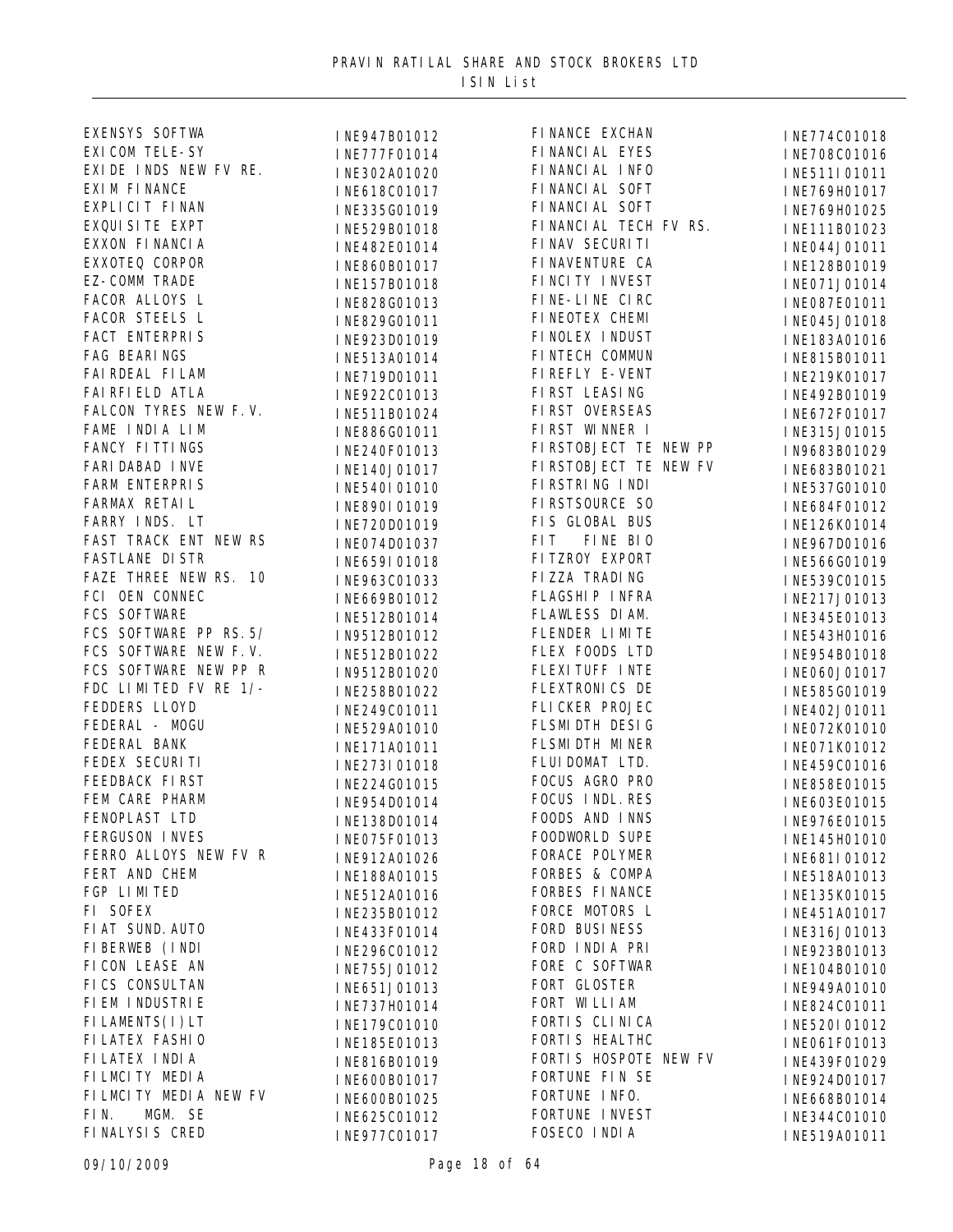| FOUNDRY FUEL             | INE617C01019 | GALLANTT METAL         | INE297H01019 |
|--------------------------|--------------|------------------------|--------------|
| FOUR SOFT LTD            | INE218G01017 | <b>GALORE PRINTS</b>   | INE648C01014 |
| FOURTH GEN INF FV RS 2   | INE739B01021 | GAMMA INFOWAY          | INE970A01016 |
| FOX SOFTWARE T           | INE381E01018 | GAMMON INDIA NEW FV R  | INE259B01020 |
| FRANK BROTHERS           | INE870I01011 | <b>GAMMON INFRAST</b>  | INE181G01017 |
| FREEDOM INDS.            | INE221C01010 | GANDHI SPECIAL NEW RS  | INE524B01027 |
| FRESENI US KABI          | INE575G01010 | GANDHI MATHI AP        | INE295F01017 |
| FRESHTROP FRUI           | INE795D01011 | <b>GANDHI NAGAR HO</b> | INE853H01019 |
| FRICK INDIA              | INE499C01012 | GANESH BENZO NEW RE. 1 | INE388A01029 |
| FRONTI ER INFO           | INE547B01010 | <b>GANESH HOUSING</b>  | INE460C01014 |
| FRONTI ER LEASI          | INE977E01013 | <b>GANESH POLYTEX</b>  | INE845D01014 |
| FRONTI ER SPRIN          | INE572D01014 | <b>GANGAKHED SUGA</b>  | INE440K01019 |
| FRONTLI NE CORP          | INE092D01013 | <b>GANGAVARAM POR</b>  | INE490H01010 |
| FRONTLINE SEC            | INE773B01012 | GANGOTRI IRON PP RS. 5 | IN9437F01013 |
| FSL PROJECTS L           |              | GANGOTRI IRON          |              |
| FULFORD INDIA            | INE105B01017 | GANGOTRI TEXT NEW FV R | INE437F01015 |
| <b>FULFORD SALES</b>     | INE521A01017 | <b>GANODAYA FINLE</b>  | INE670B01028 |
| FUNWORLD AND T           | INE820G01010 | GANPATI SUGAR          | INE917C01013 |
| FUTURA POLYSTE           | INE288H01018 | <b>GARDEN SILK</b>     | INE642G01018 |
|                          | INE564A01017 |                        | INE526A01016 |
| FUTURE CAPI TAL          | INE208K01010 | <b>GAREMOHAN TIEU</b>  | INE182G01015 |
| FUTURE CAPI TAL          | INE688I01017 | GARG FURNACE           | INE194E01015 |
| FUTURE COMMN.            | INE196D01012 | GARNET CONST.          | INE797D01017 |
| FUTURE VENTURE           | INE220J01017 | GARNET INTERNA         | INE590B01010 |
| FUTURI STI C OFF         | INE418A01016 | GARUDA COTEX           | INE454B01019 |
| FUTURI STI C SEC         | INE425D01015 | <b>GARUDA FINANCE</b>  | INE217D01016 |
| FUTURI STI C SOL         | INE241F01011 | GARWARE MARINE         | INE925D01014 |
| G CLARIDGE & C           | INE911I01013 | GARWARE OFFSHO         | INE446C01013 |
| G G AUTOMOTIVE           | INE493B01017 | GARWARE POLY           | INE291A01017 |
| G K CONSULTANT           | INE131D01019 | <b>GARWARE SYNTHE</b>  | INE340D01016 |
| <b>G K INVESTMENT</b>    | INE635C01011 | GARWARE WALLRO         | INE276A01018 |
| G K S HOLDINGS           | INE941C01013 | <b>GATEWAY DISTRI</b>  | INE852F01015 |
| G L COMMERCIAL           | INE094F01014 | GATEWAY FINCON         | INE924E01015 |
| <b>G L DEBUKA COM</b>    | INE293F01012 | GATEWAY RAIL F         | INE079J01017 |
| <b>G M BREWERIES</b>     | INE075D01018 | <b>GATEWAY TERMIN</b>  | INE468H01016 |
| G R INDS<br>FI N         | INE163D01012 | <b>GATI INFRASTRU</b>  | INE012K01016 |
| G R MAGNETS LT           | INE523A01013 | GATI LIMITED NEW FV R  | INE152B01027 |
| G-TECH INFO TR NEW FV    | INE634D01020 | <b>GAUTAM RESOURC</b>  | INE877C01019 |
| G. E. SHIPPING NEW FV    | INE017A01032 | GAUTAMI POWER          | INE405G01010 |
| G. M. HOLDINGS           | INE506G01015 | GAYATRI BIOORG         | INE052E01015 |
| G. S. AUTO INT NEW RS    | INE736H01024 | GAYATRI JHANSI         | INE445J01010 |
| G. G. DANDEKAR NEW FV R  | INE631D01026 | GAYATRI LALITP         | INE446J01018 |
| G. V. FILMS NEW FV RS. 1 | INE395B01030 | GAYATRI PROJEC         | INE336H01015 |
| GABRI EL INDIA NEW FV R  | INE524A01029 | GAYATRI SUGARS         | INE622E01015 |
| GAGAN GASES LT           | INE076D01016 | <b>GAYATRI SHAKTI</b>  | INE612F01013 |
| GAGANDEEP CRED           | INE194I01016 | <b>GCCL CONSTRUCT</b>  | INE775C01015 |
| <b>GAGANDEEP SERV</b>    | INE369K01010 | <b>GCCL INFRASTRU</b>  | INE438F01013 |
| GAIL INDIA               |              | GD GOENKA INDI         |              |
| <b>GAJANAN SECURI</b>    | INE129A01019 | GDL LEASING            | INE562C01017 |
| <b>GAJRA BEVEL</b>       | INE868G01019 | GDR MEDIA              | INE545E01018 |
| <b>GALA PRECISION</b>    | INE282D01010 | GE CAP TRANSPO         | INE946B01014 |
| <b>GALADA FINANCE</b>    | INE263J01017 | GEE GEE GRANIT         | INE698D01017 |
| <b>GALADA POWER</b>      | INE243E01010 | GEE LIMITED NEW RS. 2/ | INE164F01015 |
|                          | INE255C01018 |                        | INE064H01021 |
| GALAXY COMMERC           | INE515K01018 | GEEFCEE FINANC         | INE632D01016 |
| GALAXY ENT.              | INE403B01016 | <b>GEEKAY FINANCE</b>  | INE633D01014 |
| <b>GALLANTT I SPAT</b>   | INE528K01011 | <b>GEEKAY I MAGING</b> | INE740B01011 |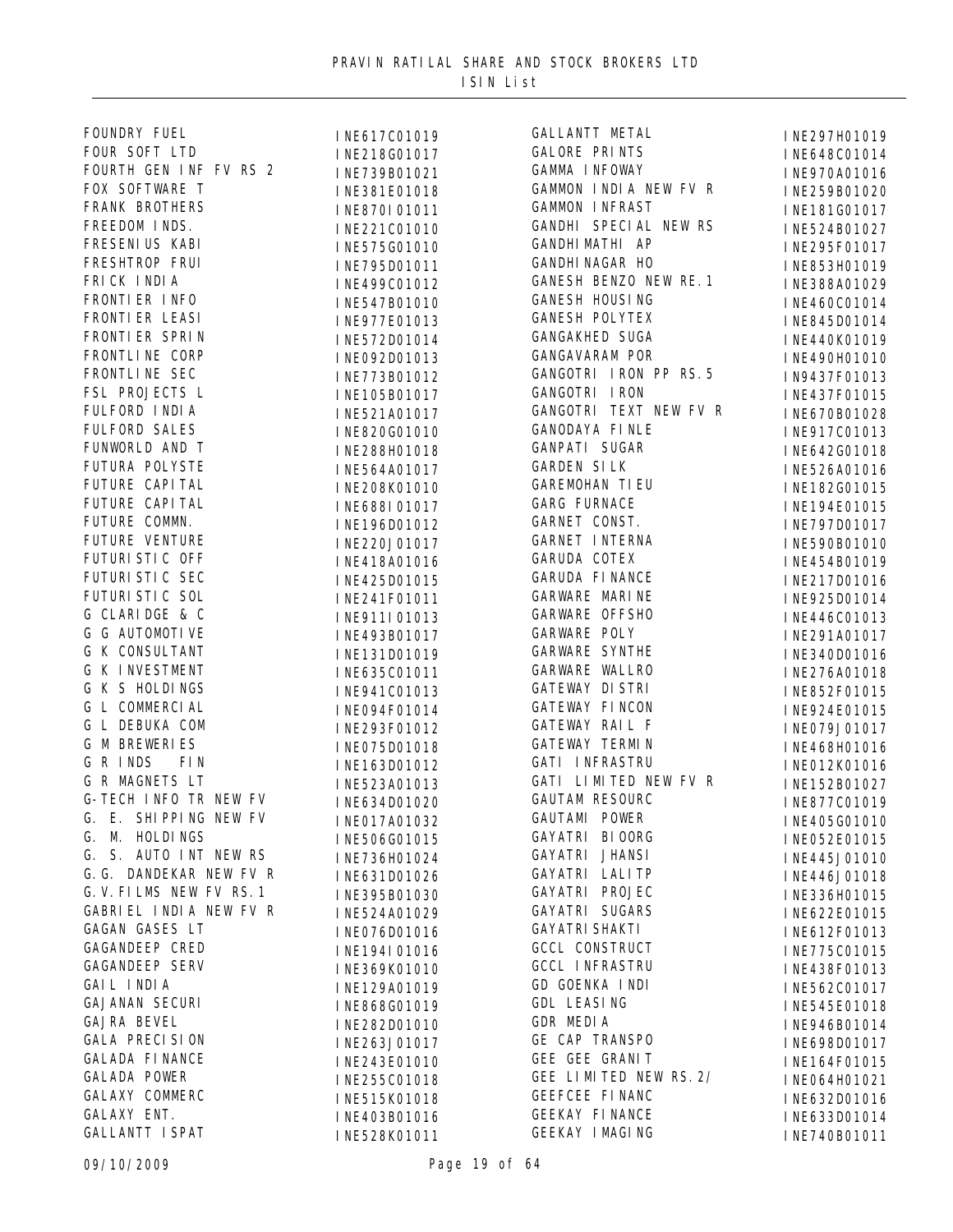| GEI INDUSTRIAL               | INE599B01011 | <b>GLOBAL FIN SEC</b>         | INE044C01016 |
|------------------------------|--------------|-------------------------------|--------------|
| <b>GEMCABLES</b><br>CO       | INE582B01017 | GLOBAL GREEN C                | INE145K01014 |
| GEMINI ENGI-FA               | INE995I01016 | <b>GLOBAL HERITAG</b>         | INE355J01011 |
| GEMINI INDUSTR               | INE729J01017 | <b>GLOBAL HI-TECH</b>         | INE939J01012 |
| <b>GEMINI TRADELI</b>        | INE580E01015 | <b>GLOBAL HOLDING</b>         | INE780I01012 |
| <b>GEMSTONE INVES</b>        | INE503D01019 | <b>GLOBAL INFRA.</b>          | INE943A01013 |
| GENESIS FINANC               | INE421K01019 | <b>GLOBAL INNOVSO</b>         | INE890J01017 |
| <b>GENESIS LUXURY</b>        | INE444K01011 | <b>GLOBAL MANSION</b>         | INE863J01014 |
| GENESIS MICROC               | INE347J01018 | <b>GLOBAL PHARMAT</b>         | INE981J01014 |
| <b>GENESYS INTERN</b>        | INE727B01018 | <b>GLOBAL PROCUR</b>          | INE109G01018 |
| GENINS INDIA L               | INE671I01013 | <b>GLOBAL PROJECT</b>         | INE817J01010 |
| <b>GENNEX LABORAT</b>        | INE509C01018 | <b>GLOBAL REALTOR</b>         | INE110J01010 |
| <b>GENOMI C VALLEY</b>       | INE574D01010 | <b>GLOBAL SOFTWAR</b>         | INE734B01014 |
| <b>GENOMICS BIOTE</b>        |              | <b>GLOBAL TECHNOL</b>         |              |
| GENUS COMMU                  | INE974A01018 | <b>GLOBAL TOWERS</b>          | INE400J01015 |
| GENUS PAPER PR               | INE577B01017 | <b>GLOBAL TRADE F</b>         | INE412B01017 |
| GENUS POWER IN               | INE524H01016 | <b>GLOBAL VECTRA</b>          | INE912E01010 |
| GENUS PRIME IN               | INE955D01011 | <b>GLOBAL WIND PO</b>         | INE792H01019 |
| GEODESIC LIMIT<br>NEW F      | INE256D01014 | <b>GLOBE CAPITAL</b>          | INE943J01014 |
|                              | INE371D01029 | GLOBE INDL.                   | INE081J01013 |
| GEOJIT BNP PAR NEW FV        | INE007B01023 |                               | INE700F01016 |
| GEOMETRIC LIMI NEW FV        | INE797A01021 | GLOBE SOYA PRO                | INE245E01015 |
| <b>GERMAN GARDENS</b>        | INE218D01014 | <b>GLOBE STK</b><br><b>SE</b> | INE060C01012 |
| GESCO COR SOUT               | INE938E01015 | GLOBE(INDIA) LT               | INE995C01019 |
| GHCL LIMITED                 | INE539A01019 | <b>GLOBEX FIN COR</b>         | INE664E01017 |
| GI ENGINEERING               | INE065J01016 | <b>GLOBSYN TECH</b>           | INE671B01018 |
| GIC HOUSING FI               | INE289B01019 | <b>GLOBUS SPIRITS</b>         | INE615I01010 |
| <b>GILADA FIN</b>            | INE918C01011 | <b>GLODYNE TECHNO</b>         | INE932G01013 |
| <b>GI LLANDERS</b>           | INE047B01011 | <b>GLORY POLYFILM</b>         | INE408H01012 |
| <b>GILLETTE GROUP</b>        | INE599H01018 | <b>GLOSTER JUTE</b>           | INE652C01016 |
| GI LLETTE I NDI A            | INE322A01010 | GMM PFAUDLER NEW FV R         | INE541A01023 |
| GINI AND JONY                | INE091H01016 | GMR AMBALA-CHA                | INE655H01018 |
| GINI SILK MILL               | INE548B01018 | <b>GMR AVI ATI ON P</b>       | INE357K01015 |
| GINNI FILAMENT               | INE424C01010 | <b>GMR ENERGY</b>             | INE597F01016 |
| GINNI INTER                  | INE129C01015 | <b>GMR ENTERPRISE</b>         | INE908I01019 |
| GINZA INDUSTRI               | INE815G01010 | <b>GMR ESTATES PR</b>         | INE358G01011 |
| GI RI RAJ PRI NT             | INE855D01013 | <b>GMR FERRO ALLO</b>         | INE592I01011 |
| <b>GI RNAR ASTHETI</b>       | INE277J01017 | GMR HIGHWAYS P                | INE454K01010 |
| GI TANJALI GEMS              | INE346H01014 | GMR HOLDINGS                  | INE905F01011 |
| GKB OPHTHALMIC               | INE265D01015 | <b>GMR HYDERABAD</b>          | INE802J01012 |
| GKB RX LENS PR               | INE295H01013 | GMR INDUSTRIES NEW RS         | INE353B01021 |
| GKN DRIVELINE                | INE527A01014 | GMR INFRASTRUC NEW            | INE776C01039 |
| GKW LTD NEW F.V. RS. 1       | INE528A01020 | GMR INFRASTRUC NEW RS         | INE776C01021 |
| <b>GLANCE FINANCE</b>        | INE580D01017 | GMR INFRASTRUC NEW PP         | IN9776C01037 |
| <b>GLAXOSMITH CON</b>        | INE264A01014 | GMR JADCHERLA                 | INE801H01018 |
| <b>GLAXOSMI THKLI N</b>      | INE159A01016 | GMR KAMALANGA                 | INE713J01011 |
| <b>GLEI TLAGER</b>           | INE190C01017 | <b>GMR OPERATIONS</b>         | INE627G01019 |
| <b>GLENMARK PHARM NEW FV</b> | INE935A01035 | GMR POCHANPALL                | INE808H01013 |
| <b>GLITTEK GRANIT NEW FV</b> | INE741B01027 | GMR POWER CORP                | INE586F01019 |
| GLOBAL BOARDS NEW RS.        | INE085D01025 | GMR PROJECTS P                | INE904F01014 |
| GLOBAL CAP MKT               |              | <b>GMR TAMBARAM</b>           |              |
| GLOBAL COAL &                | INE062C01018 | <b>GMR TUNI-ANAKA</b>         | INE545F01015 |
| GLOBAL CORPN.                | INE492I01014 | <b>GMS COMPUTERS</b>          | INE547F01011 |
| <b>GLOBAL CREDIT</b>         | INE498C01014 | <b>GNFC</b>                   | INE106B01015 |
| <b>GLOBAL E-SOLUT</b>        | INE076F01011 | GOA BOTTLING C                | INE113A01013 |
| GLOBAL FILMS NEW FV R        | INE553D01014 | GOA CARBON LTD                | INE459K01019 |
|                              | INE174D01027 |                               | INE426D01013 |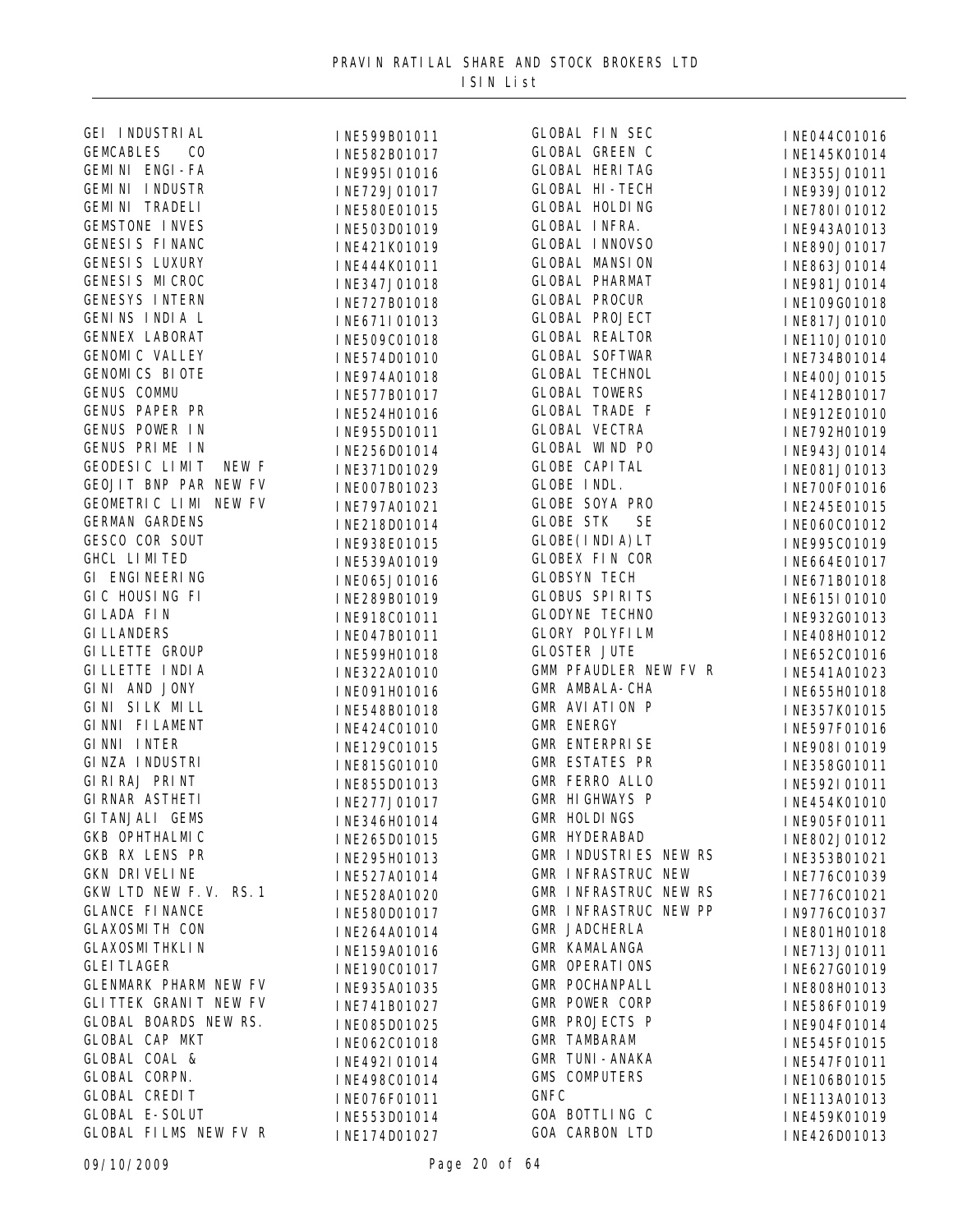| GOA ENERGY PRI               | INE420H01017 | GRACEFUL PROP                               | INE640E01017                 |
|------------------------------|--------------|---------------------------------------------|------------------------------|
| GOA GLASS FIBR               | INE043H01017 | <b>GRADI ENTE INFO</b>                      | INE361K01017                 |
| <b>GOBI ND SUGAR</b>         | INE246E01013 | <b>GRAHAMS INVEST</b>                       | INE183G01013                 |
| GODAVARI DRUGS               | INE362C01012 | GRANADA SERVIC                              | INE565G01011                 |
| GODAWARI POWER               | INE177H01013 | <b>GRAND FOUNDRY</b>                        | INE534A01010                 |
| <b>GODFREY PHILLI</b>        | INE260B01010 | GRANDEUR REAL                               | INE179I01017                 |
| GODREJ CONSUME NEW FV        | INE102D01028 | GRANDHI ENTERP                              | INE364G01019                 |
| GODREJ IND LTD NEW FV        | INE233A01035 | GRANDI X PHARMA                             | INE336I01013                 |
| GODREJ PROPERT               | INE484J01019 | <b>GRANULES INDIA</b>                       | INE101D01012                 |
| <b>GOENKA BUSINES</b>        | INE997C01015 | <b>GRAPHI TE I NDI A</b>                    | INE371A01017                 |
| <b>GOENKA DI AMOND</b>       | INE516K01016 | <b>GRASIM INDUSTR</b>                       | INE047A01013                 |
| <b>GOGIA CAPITAL</b>         | INE832C01014 | GRATEX INDS. LT                             | INE915E01013                 |
| <b>GOGI NENI TOBAC</b>       | INE031E01019 | WEI L<br><b>GRAUER</b>                      | INE266D01013                 |
| <b>GOKAK TEXTILES</b>        | INE642I01014 | GRAVISS HOSPIT NEW RS                       | INE214F01026                 |
| <b>GOKUL REFOILS</b>         | INE020J01011 | GRAVI TY INDIA                              | INE995A01013                 |
| GOKUL REFOILS NEW F.         | INE020J01029 | GREAT EASTERN NEW F.                        | INE882G01028                 |
| <b>GOLD COIN HEAL</b>        |              | <b>GREAT OFFSHORE</b>                       | INE892H01017                 |
| GOLDCREST FIN.               | INE634J01019 | <b>GREAVES COTTON</b>                       |                              |
| <b>GOLDEN CAPITAL</b>        | INE505D01014 | GREENKO ENERGI                              | INE224A01018                 |
| <b>GOLDEN CARPETS</b>        | INE135D01010 | GREENPLY INDS NEW FV R                      | INE150I01018                 |
| <b>GOLDEN GREENS</b>         | INE595D01015 | <b>GREMACH INFRAS</b>                       | INE461C01020                 |
| <b>GOLDEN LAMINAT</b>        | INE954G01017 |                                             | INE391H01010                 |
| <b>GOLDEN LEGAND</b>         | INE239C01012 | <b>GRENADA INV</b><br><b>GREVEK INVESTM</b> | INE988F01017                 |
| <b>GOLDEN PALMS</b>          | INE088E01019 |                                             | INE022J01017                 |
|                              | INE136G01011 | GRI FFI N CHEMIC                            | INE528E01014                 |
| <b>GOLDEN PROPERT</b>        | INE721C01019 | GRI NDWELL NORT NEW FV                      | INE536A01023                 |
| <b>GOLDEN SECURIT</b>        | INE152C01017 | GRM OVERSEAS L                              | INE192H01012                 |
| GOLDEN TOBACCO               | INE973A01010 | GROB TEA CO LT                              | INE646C01018                 |
| <b>GOLDI AM INTL</b>         | INE025B01017 | GROVER LEASING                              | INE930B01018                 |
| GOLDMAN AGENT                | INE212G01010 | <b>GROVY EXPORTS</b>                        | INE343C01012                 |
| <b>GOLDSTONE INFR</b>        | INE260D01016 | GROWTH COMP EX                              | INE654C01012                 |
| <b>GOLDSTONE TECH</b>        | INE805A01014 | GROWTH TECHNO                               | INE275C01016                 |
| GOLECHHA GLOBA               | INE427D01011 | <b>GRUH FINANCE</b>                         | INE580B01011                 |
| GOLKUNDA DI AMO              | INE798D01015 | GSAL(INDIA) LT                              | INE653F01017                 |
| <b>GOM INDUSTRIES</b>        | INE596D01013 | GSB FINANCE LT                              | INE777C01011                 |
| GONTERMANN PEI NEW FV        | INE530A01026 | <b>GSFC</b>                                 | INE026A01017                 |
| <b>GOOD LUCK STEE NEW FV</b> | INE127I01024 | <b>GSL SECURITIES</b>                       | INE721D01017                 |
| GOOD VALUE IRR               | INE164D01010 | GSS AMERICA IN                              | INE871H01011                 |
| GOOD VALUE MKT               | INE532A01014 | GTCL MOBILE-CO                              | INE037D01018                 |
| GOODEARTH MARI               | INE047J01014 | <b>GTL</b>                                  | INE043A01012                 |
| <b>GOODRI CKE</b>            | INE300A01016 | GTL INFRASTRUC                              | INE221H01019                 |
| GOODYEAR INDIA               | INE533A01012 | GTN INDUSTRIES                              | INE537A01013                 |
| GOPAL IRON AND               | INE641H01018 | GTN TEXTILES L                              | INE302H01017                 |
| GOPALA POLY NEW FV RS        | INE136C01028 | <b>GUARDI AN LEAS</b>                       | INE989F01015                 |
| <b>GOPLEE INFOTEC</b>        | INE968B01018 | GUFIC BIOSCIEN FV RE 1                      | INE742B01025                 |
| <b>GORANI INDUSTR</b>        | INE792J01015 | GUJ CARBON AND                              | INE462C01010                 |
| <b>GORDON HERBERT</b>        | INE755C01017 | GUJ INCATEL TE NEW FV                       | INE611B01022                 |
| GOTHI PLASCON                | INE538G01018 | <b>GUJ INJECT (KER</b>                      | INE659F01014                 |
| GOVI ND COMML. C             | INE761E01011 | GUJ NRE COKE                                |                              |
| <b>GOVI ND RUBBER</b>        |              | GUJ OPTICAL CO                              | INE110D01013<br>INE069D01011 |
| <b>GOWRA LEASING</b>         | INE011C01015 | <b>GUJ STATE FINL</b>                       |                              |
| GOYAL ASSOCIAT FV RE 1       | INE225G01012 | <b>GUJ TELEPHONE</b>                        | INE944A01011                 |
| GPI TEXTILES L NEW RS        | INE912B01024 | GUJ. BULK PACK                              | INE261B01018                 |
| GPT INFRAPROJE               | INE884G01032 | GUJ. POLY-AVX NEW                           | INE709C01014                 |
| GR CABLES LTD.               | INE390G01014 | GUJARAT AGROCH                              | INE541F01022                 |
| GRABAL ALOK IM               | INE769B01010 | GUJARAT ALKALI                              | INE301K01013                 |
|                              | INE012D01011 |                                             | INE186A01019                 |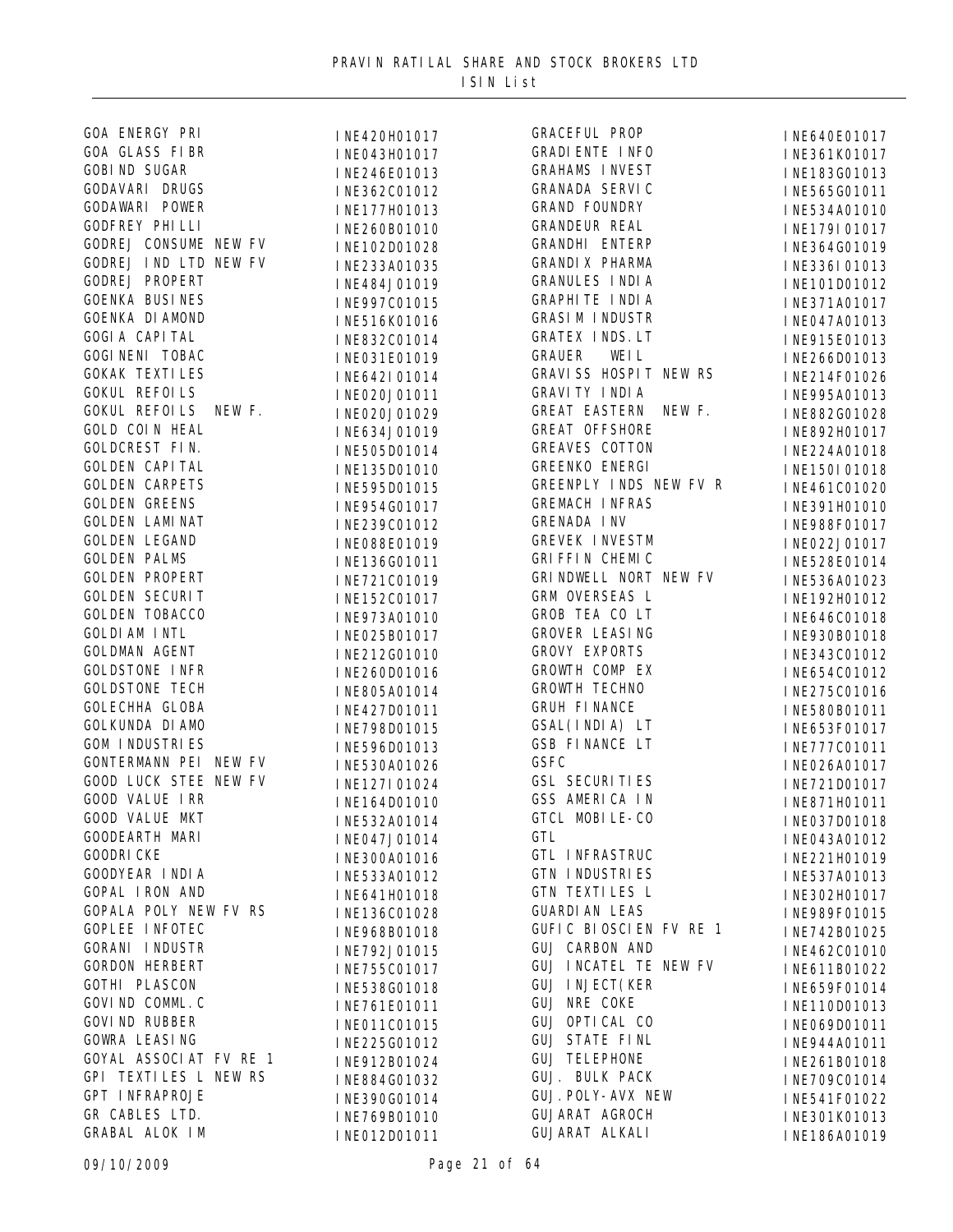| GUJARAT AMBUJA NEW FV        | INE036B01022 | GWL PROPERTIES FV RS.   | INE595C01025 |
|------------------------------|--------------|-------------------------|--------------|
| GUJARAT APOLLO               | INE826C01016 | GYAN DEVELOPER          | INE487G01018 |
| <b>GUJARAT ARTH</b>          | INE852B01014 | GYAN TRADERS L          | INE534H01015 |
| GUJARAT AUTOMO               | INE705G01013 | GYSCOAL ALLOYS          | INE482J01013 |
| GUJARAT BOROSI FV RS.        | INE059C01022 | H P COTTON TEX          | INE950C01014 |
| <b>GUJARAT CAPITA</b>        | INE236B01010 | H. G. PORTFOLIO         | INE744F01014 |
| GUJARAT COTEX                | INE004C01010 | H.S. INDIA LIM          | INE731B01010 |
| GUJARAT CRAFT                | INE372D01019 | HALDI A PETROCH         | INE236F01011 |
| <b>GUJARAT CREDIT</b>        | INE034B01019 | HALDI RAM MANUF         | INE975H01010 |
| GUJARAT CYPROM               | INE673B01014 | HALDI RAM SNACK         | INE603G01010 |
| <b>GUJARAT FINVES</b>        | INE933F01013 | HALDYN GLASS            | INE506D01012 |
| <b>GUJARAT FISCON</b>        | INE554D01012 | HALONIX LIMITE          | INE455B01016 |
| GUJARAT FLUORO NEW RS        | INE538A01037 | HANI L ERA TEXT         | INE021D01012 |
| <b>GUJARAT FOILS</b>         | INE587F01017 | HANJER BIOTECH          | INE359K01011 |
| GUJARAT GAS NEW RS. 2        |              | HANJER FIBRES           |              |
| <b>GUJARAT HOTELS</b>        | INE374A01029 | HANSEN DRIVES           | INE053G01018 |
| <b>GUJARAT INDUST</b>        | INE621C01011 | HANUMAN AGRO            | INE677J01018 |
| <b>GUJARAT INTRUX</b>        | INE162A01010 | HANUMAN TEA             | INE025G01016 |
|                              | INE877E01015 | HANUMANT I SPAT         | INE363C01010 |
| <b>GUJARAT INVEST</b>        | INE373D01017 |                         | INE014D01017 |
| GUJARAT JHM HO               | INE596J01010 | HANUNG TOYS AN          | INE648H01013 |
| <b>GUJARAT LEASE</b>         | INE540A01017 | HARBOR NETWORK          | INE021C01014 |
| GUJARAT NARMAD               | INE955G01014 | HARDCASTLE WAU          | INE722D01015 |
| GUJARAT NRE MI               | INE566H01017 | HARDOLI PAPER           | INE699F01010 |
| <b>GUJARAT PAGUTH</b>        | INE091B01019 | HARI A EXPORTS          | INE772B01014 |
| <b>GUJARAT PI PAVA</b>       | INE517F01014 | HARI BHAKTI MRI         | INE403J01019 |
| <b>GUJARAT POSITR</b>        | INE268J01016 | HARI G CRANKSHA NEW FV  | INE905C01026 |
| GUJARAT RAFFIA NEW F.        | INE610B01024 | HARI SH CHANDRA         | INE831J01011 |
| <b>GUJARAT RECLAI</b>        | INE137I01015 | HARI TA SEATI NG        | INE939D01015 |
| <b>GUJARAT ROAD A</b>        | INE354H01018 | HARI YANA SHI P         | INE400G01011 |
| <b>GUJARAT SIDHEE NEW PP</b> | IN9542A01037 | HARLEYSTREET P          | INE344K01013 |
| <b>GUJARAT SIDHEE</b>        | INE542A01013 | HARRI NGTONS IN         | INE252K01018 |
| <b>GUJARAT STATE</b>         | INE246F01010 | HARRI SONS MALA         | INE544A01019 |
| <b>GUJARAT TELE L</b>        | INE869I01013 | HARSHA CAPI TAL         | INE333D01011 |
| <b>GUJARAT TERCE</b>         | INE499G01013 | HARVIC MGMT SE FV RE.   | INE156D01024 |
| <b>GUJARAT TEXSPI</b>        | INE677C01013 | HARYAN TEXPRIN          | INE206G01012 |
| <b>GUJARAT THEMIS</b>        | INE942C01011 | HARYANA CAPFIN          | INE928H01019 |
| <b>GUJARAT TOOLRO</b>        | INE145J01016 | HARYANA LEATHE          | INE681F01018 |
| <b>GUJARAT WEDGE</b>         | INE090J01014 | HARYANA PETRO           | INE753C01012 |
| GULF OIL CORP NEW RS.        | INE077F01027 | HARYANA SHEET           | INE038D01016 |
| GULMOHAR FIN.                | INE799D01013 | HARYANA STEEL           | INE567C01016 |
| <b>GULSHAN POLYOL</b>        | INE255D01016 | HARYANA SURAJ           | INE154E01019 |
| <b>GUNNY CHEM-TEX</b>        | INE255F01011 | HASI MARA INDS.         | INE606E01018 |
| <b>GUPTA SYNTHE.</b>         | INE957D01017 | HASTI FINANCE           | INE671D01014 |
| <b>GURGAON CONSTR</b>        | INE966J01015 | HATHWAY BHAWAN          | INE525B01016 |
| <b>GURGAON INFRAT</b>        | INE965J01017 | HATHWAY CABLE<br>NEW FV | INE982F01028 |
| <b>GURGAON REALTE</b>        | INE968J01011 | HATHWAY CABLE           | INE302K01011 |
| GURUJI ENTT NE               | INE626D01018 | HATHWAY KRISHN          |              |
| <b>GVK BIOSCIENCE</b>        |              | HATHWAY NEW CO          | INE410F01012 |
| <b>GVK INDUSTRIES</b>        | INE483I01013 | HATHWAY SAI ST          | INE253K01016 |
| GVK JAI PUR EXP              | INE007E01019 | HATI GOR TEA ES         | INE237K01019 |
| GVK POWER & IN<br>NEW R      | INE871F01015 | HATSUN AGRO NEW RS. 2/  | INE205E01019 |
| <b>GVL INVESTMENT</b>        | INE251H01024 | HAVELL'S INDIA FV RS 5  | INE473B01027 |
| GW CAPITAL PRI               | INE903F01016 | HAVMORE FIN. SE         | INE176B01026 |
| GWALI OR CHEMIC              | INE323H01013 | HAWA ENGINEERS          | INE249E01017 |
| <b>GWALIOR PROPER</b>        | INE916G01016 | HAWKINS COOKER          | INE230I01018 |
|                              | INE552G01019 |                         | INE979B01015 |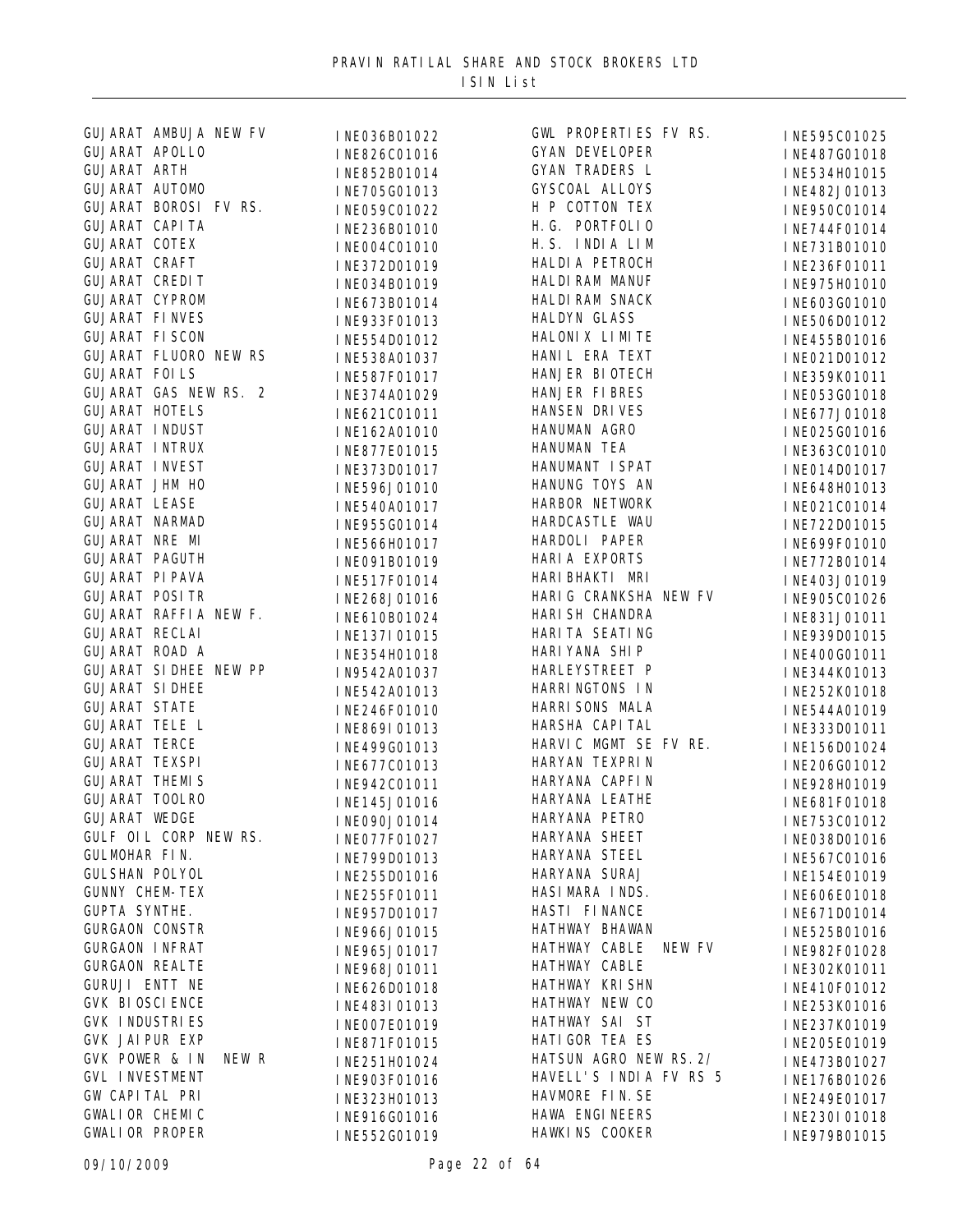| HAZIRA PIPE MI                                                                                                                                                                                                                                             | I NE084J01017<br>I NE124J01011<br>I NE550F01023<br>I NE640B01013<br>I NE549B01016<br>I NE638B01017                                                                                                                                                         | HI MADRI (        |
|------------------------------------------------------------------------------------------------------------------------------------------------------------------------------------------------------------------------------------------------------------|------------------------------------------------------------------------------------------------------------------------------------------------------------------------------------------------------------------------------------------------------------|-------------------|
| HAZI RA PLATE L                                                                                                                                                                                                                                            |                                                                                                                                                                                                                                                            | HI MADRI I        |
| HAZOOR MULTI P FV RS 4                                                                                                                                                                                                                                     |                                                                                                                                                                                                                                                            | HI MALAYA         |
| HAZOUR MULLE<br>HB ESTATE DEVL<br>HB LEASING<br>HB PORTFOLIO<br>HB FORTFOLIO<br>HB STOCKHOLDIN<br>HBL POWER SYST<br>HCC REAL ESTAT<br>HCC REAL ESTAT<br>HCCA BUSINESS<br>HCCA BUSINESS<br>HCCA BUSINESS<br>HCCA BUSINESS<br>HERE PORTFOLIO<br>HERE PORTFOL |                                                                                                                                                                                                                                                            | <b>HI MALAYAN</b> |
|                                                                                                                                                                                                                                                            |                                                                                                                                                                                                                                                            | HI MALYA I        |
|                                                                                                                                                                                                                                                            |                                                                                                                                                                                                                                                            | HI MALYAN         |
|                                                                                                                                                                                                                                                            |                                                                                                                                                                                                                                                            | HIMAT SEI         |
|                                                                                                                                                                                                                                                            |                                                                                                                                                                                                                                                            | HI MATSI NO       |
|                                                                                                                                                                                                                                                            |                                                                                                                                                                                                                                                            | HIN. CONTI        |
|                                                                                                                                                                                                                                                            |                                                                                                                                                                                                                                                            | HINAFIL I         |
| HCL INFOSYSTEM NEW FV                                                                                                                                                                                                                                      | INE236A01020                                                                                                                                                                                                                                               | HI ND ADHE        |
| HCL TECHNOLOGY F.V. R                                                                                                                                                                                                                                      | I NE860A01027<br>I NE756I 01012                                                                                                                                                                                                                            | HI ND AGRO        |
|                                                                                                                                                                                                                                                            |                                                                                                                                                                                                                                                            | HIND ALUM         |
|                                                                                                                                                                                                                                                            | INE001A01028                                                                                                                                                                                                                                               | HIND COMM         |
|                                                                                                                                                                                                                                                            | INE127D01017                                                                                                                                                                                                                                               | HI ND ENGO        |
|                                                                                                                                                                                                                                                            | INE040A01018                                                                                                                                                                                                                                               | HI ND HARI        |
|                                                                                                                                                                                                                                                            | INE392I01016                                                                                                                                                                                                                                               | HIND INDI         |
|                                                                                                                                                                                                                                                            | INE700G01014                                                                                                                                                                                                                                               | HIND INDU         |
|                                                                                                                                                                                                                                                            | INE795G01014                                                                                                                                                                                                                                               | HIND ISPA         |
|                                                                                                                                                                                                                                                            | INE115H01013                                                                                                                                                                                                                                               | HIND LEAS         |
| HDB FINANCIAL<br>HDFC F.V. RS. 10<br>HDFC AMC LTD<br>HDFC BANK<br>HDFC ERGO GENE<br>HDFC SECURITIE<br>HDFC STANDARD<br>HDFC VENTURE C<br>HDIL                                                                                                              | INE191I01012                                                                                                                                                                                                                                               | HI ND NATI        |
| HEALTHCARE GLO NEW PP                                                                                                                                                                                                                                      |                                                                                                                                                                                                                                                            | HIND OIL          |
| HEALTHCARE GLO                                                                                                                                                                                                                                             |                                                                                                                                                                                                                                                            | HI ND ORG         |
|                                                                                                                                                                                                                                                            |                                                                                                                                                                                                                                                            | HIND PLAT         |
|                                                                                                                                                                                                                                                            |                                                                                                                                                                                                                                                            | HIND PLAT         |
|                                                                                                                                                                                                                                                            |                                                                                                                                                                                                                                                            | HI ND RECT        |
|                                                                                                                                                                                                                                                            |                                                                                                                                                                                                                                                            | HIND SYNT         |
|                                                                                                                                                                                                                                                            |                                                                                                                                                                                                                                                            | HI ND TERN        |
| HEALTHCARE GLO<br>HEATSHRI NK TEC<br>HEERA I SPAT LT<br>HEG LI MI TED<br>HEI DELBERGCEME<br>HELI OS MATHE<br>HELLA I NDI A<br>HENKEL I NDI A L<br>HENKEL I NDI A L<br>HERALD COMMERC                                                                       | I NE191101012<br>I N9075I 01015<br>I NE075I 01017<br>I NE966B01012<br>I NE545A01018<br>I NE545A01016<br>I NE578A01017<br>I NE674B01012<br>I NE699H01019<br>I NE099H01019<br>I NE914A01014<br>I NE978A01019<br>I NE978A01019<br>I NE668E01024<br>I NE646D01 | HI ND. EVE        |
|                                                                                                                                                                                                                                                            |                                                                                                                                                                                                                                                            | HIND. VII         |
|                                                                                                                                                                                                                                                            |                                                                                                                                                                                                                                                            | HI ND. FI N.      |
| HERCULES HOIST NEW RE                                                                                                                                                                                                                                      |                                                                                                                                                                                                                                                            | HI ND. NEWS       |
| HERI TAGE FOODS                                                                                                                                                                                                                                            |                                                                                                                                                                                                                                                            | HI NDALCO         |
|                                                                                                                                                                                                                                                            |                                                                                                                                                                                                                                                            | HI NDALCO         |
| HERI TAGE FOODS<br>HERI TAGE HSG F<br>HERO CORP. SER NEW FV<br>HERO HONDA FV BS 3                                                                                                                                                                          |                                                                                                                                                                                                                                                            | HI NDOOSTA        |
| HERO HONDA FV RS 2                                                                                                                                                                                                                                         |                                                                                                                                                                                                                                                            | HI NDUJA B        |
| HERO MOTORS NEW FV RS                                                                                                                                                                                                                                      |                                                                                                                                                                                                                                                            | HI NDUJA (        |
| HESTER BIOSCIE                                                                                                                                                                                                                                             | INE782E01017 HINDUJA O                                                                                                                                                                                                                                     |                   |
| HEWLETT PACK.<br>NEW FV                                                                                                                                                                                                                                    | INE124A01028                                                                                                                                                                                                                                               | HI NDUJA N        |
| HEXAGON ENGNRS                                                                                                                                                                                                                                             | INE463C01018                                                                                                                                                                                                                                               | HI NDUJA F        |
| HEXAWARE TECH NEW FV R                                                                                                                                                                                                                                     | INE093A01033                                                                                                                                                                                                                                               | HI NDUJA \        |
| <b>HFCL</b>                                                                                                                                                                                                                                                | INE548A01010                                                                                                                                                                                                                                               | HI NDUST.         |
| HFCL INFOTEL N                                                                                                                                                                                                                                             | INE527B01012                                                                                                                                                                                                                                               | HI NDUSTAN        |
| HGI INDUSTRIES                                                                                                                                                                                                                                             | INE869B01018                                                                                                                                                                                                                                               | <b>HI NDUSTAN</b> |
| HI-TECH GEARS                                                                                                                                                                                                                                              | INE127B01011                                                                                                                                                                                                                                               | <b>HI NDUSTAN</b> |
| <b>HI FUNDA</b>                                                                                                                                                                                                                                            | INE551B01012                                                                                                                                                                                                                                               | HI NDUSTAN        |
| HI GH ENERGY BA                                                                                                                                                                                                                                            | INE783E01015                                                                                                                                                                                                                                               | <b>HI NDUSTAN</b> |
| HI GHSTREET CRU                                                                                                                                                                                                                                            | INE345K01010                                                                                                                                                                                                                                               | HI NDUSTAN        |
| HI KAL                                                                                                                                                                                                                                                     | INE475B01014                                                                                                                                                                                                                                               | HI NDUSTAN        |
| HI LLOCK AGRO                                                                                                                                                                                                                                              | INE055E01018                                                                                                                                                                                                                                               | HI NDUSTAN        |
| HI LLTONE SOFTW                                                                                                                                                                                                                                            | INE168C01013                                                                                                                                                                                                                                               | HI NDUSTAN        |
| HI LMAN CAPI TAL                                                                                                                                                                                                                                           | INE112G01012                                                                                                                                                                                                                                               | HI NDUSTHA        |
| HI LTON METAL F                                                                                                                                                                                                                                            | INE788H01017                                                                                                                                                                                                                                               | HI NDUSTHA        |
| HI MACHAL SORAN                                                                                                                                                                                                                                            | INE073J01010                                                                                                                                                                                                                                               | HIPE TRAN         |
| HI MADRI CHEM.                                                                                                                                                                                                                                             | INE019C01018                                                                                                                                                                                                                                               | HI POLINI         |
|                                                                                                                                                                                                                                                            |                                                                                                                                                                                                                                                            |                   |

RI CREDIT INE018C01010<br>RI INDUST INE301C01011 {I\_I\_NDUST}}<br>{I\_NE301G01011}}<br>{I\_NE464C01016}} YA GRANI INE464C01016<br>YAN FINA INE876C01012 INE876G01012 (A INTERN INE552B01010)<br>AN EXPRE INFO54K01018 INE054K01018 SEIDE NEW FV RS<br>SINGKA AU TNE642E01013 INE642E01013 DNTI NENTA FRIESS INESSAFO1016 L INDIA NEW FV R INE120F01025<br>ADHESIVES INFOZ4C01013 ADHESIVES INE074C01013<br>AGRO OLLS INE859E01013 INE859E01013 NLUMINIUM INE227B01019<br>COMMERCE INF691 IO1019 INE691J01019 HIND ENGG NEW RS. 10/ INE665C01026 INE724D01011 NDL. RES. INE048F01010<br>NDUSTRIE INE675B01019 SPAT LTD INE951E01018<br>EASING A INE388E01013 HIND LEASING A INE388E01013 ATL GLAS INE952A01014<br>DIL EXPLN INE345A01011 JILEXPLN INE345A01011<br>DRGCHEM INFO48A01011 RG CHEM INE048A01011<br>PLATINUM INE054C01016 INE054G01016 PLATINUM NEW FV R INE054G01024 RECTIFIER NEW RS INE835D01023<br>SYNTEX INF155B01012 HIND SYNTEX INE155B01012 INE701J01016 EVEREST INE598D01019<br>VIDYUT INE799B01017 INE799B01017 FIN. MGMT INE815C01019<br>NEWSPRINT INE893E01019 INE893F01019 LO NEW FV RE. 1 INE038A01020 HINDALCO INE038A01012 SIAN SPG INE066D01017<br>JAFOUNDR INE291F01016 INE291F01016 JA GLOBAL INE170I01016<br>JA GROUP INE519CO1018 JAGROUP INE519G01018<br>JANATION INE220K01015 INE220K01015 JA REALTY NEW RS INE518G01028 JA VENTUR NEW FV INE353A01023 FT. COPPE NEW RS INE531E01026<br>FIAN BIO INE597C01013 HINDUSTAN BIO INE597C01013 TAN BIOT INE110G01016<br>TAN COMP INE310C01011 INE310C01011 STAN CONS NEW FV INE549A01026 FTAN DORR NEW FV INE551A01022<br>FTAN MOTO INE253A01017 INE253A01017  $JNE428D01019$ 5TAN UNIL F.V. R INE030A01027<br>5TAN ZINC INE267A01017 TAN ZINC INE267A01017<br>THAN CRESTHAN INE616H01010 THAN CRE INE616H01010<br>THAN EQ. INE980E01017 THAN EQ. I NE980E01017<br>TRANSPORT I NE504K01012 RANSPORT INE504K01012<br>N LIMITE INF963A01011 INE963A01011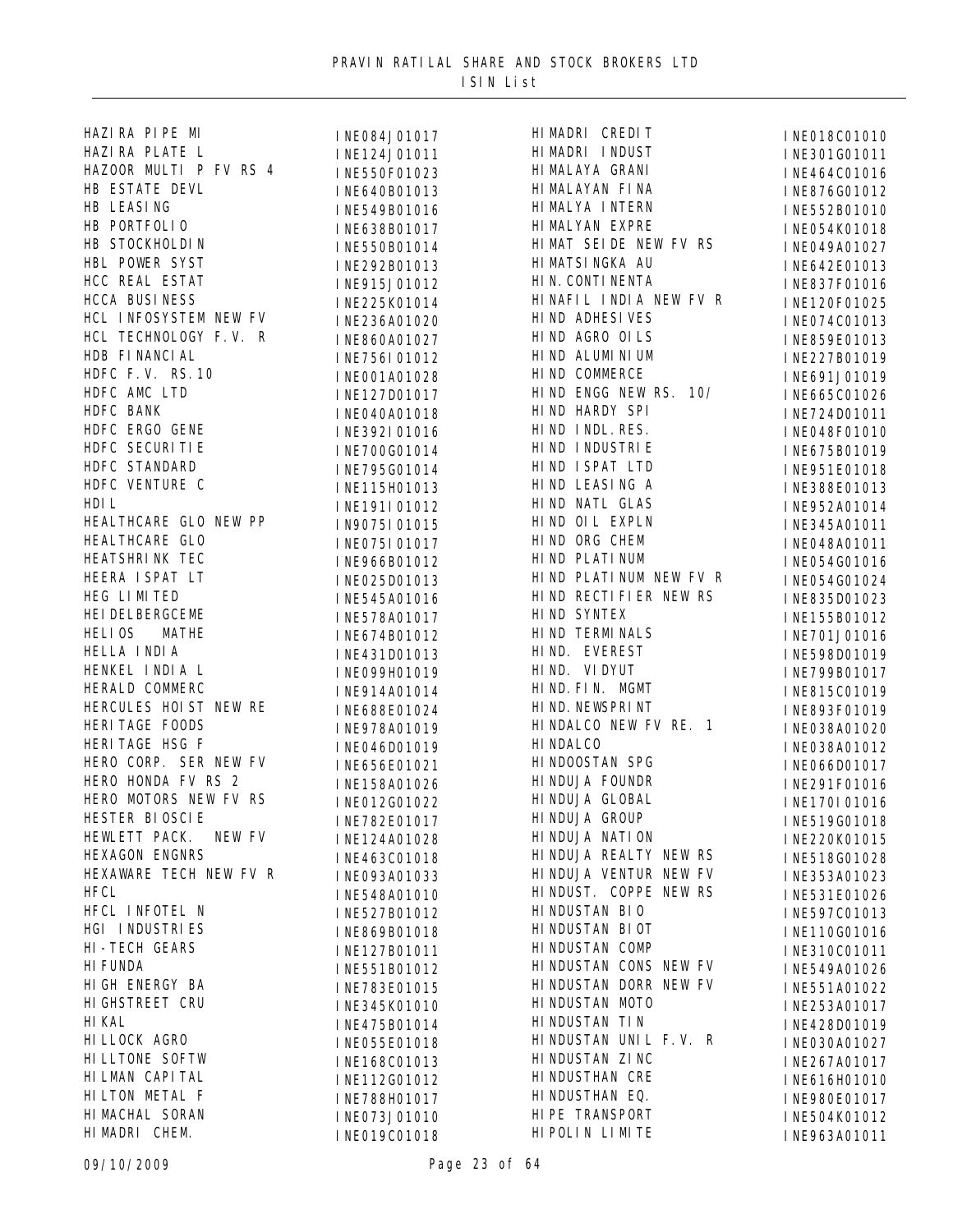| HIRA FERRO ALL                          | INE573I01011 | HYTONE TEXSTYL          | INE926D01012 |
|-----------------------------------------|--------------|-------------------------|--------------|
| HI RAK LEASING                          | INE237I01013 | HYVA INDIA PRI          | INE559G01014 |
| HI RAN ORGOCHEM                         | INE546E01016 | I - SOLUTIONS           | INE462H01019 |
| HI SAR METAL IN                         | INE598C01011 | I - VEN INTERA          | INE461I01019 |
| HIT KIT GLOBAL FV RS 2                  | INE309B01023 | I POWER SOLUTI          | INE468F01010 |
| HI TACHI HOME &                         | INE782A01015 | I SERVICES IND          | INE957G01010 |
| HI TECH PLAST                           | INE120D01012 | I- VEN REALTY           | INE358I01017 |
| HI TECHI JEWEL                          | INE143B01018 | I-PROCESS SERV PP RS.   | IN9156H01015 |
| HI TKARI CHI NA                         | INE839D01017 | I.S. INFRASTRU          | INE228G01016 |
| HITKARI INDS.                           | INE553B01018 | I AG COMPANY            | INE831D01014 |
| HI TTCO TOOLS                           | INE863C01019 | <b>IB INFOTECH</b>      | INE678B01013 |
| HK FINECHEM                             | INE959A01019 | I BM DAKSH BUSI         | INE529G01017 |
| HLS ASIA LTD                            | INE141G01011 | IBM INDIA PRIV          | INE241J01013 |
| HMA STARWARE                            | INE612B01012 | IBN18 BROADCAS NEW RS   | INE886H01027 |
| HMT                                     | INE262A01018 | I CAN I NVESTMEN        | INE618I01014 |
| HNG FLOAT GLAS                          | INE289K01010 | ICCON OIL SPLT          | INE929A01012 |
| HOLE-IN-THE-WA                          | INE342G01015 | I CDS LIMITED           | INE613B01010 |
| HOME STORES (I                          |              | I CDS SECURI TI E       |              |
| HOME TRADE LTD F V RS                   | INE337I01011 | I CES SOFTWARE          | INE981E01015 |
| HONDA SIEL POW                          | INE951A01024 | I CI                    | INE171B01019 |
| HONEYWELL AUTO                          | INE634A01018 | I CI CI BANK LTD        | INE133A01011 |
| HORIZON COUNTR                          | INE671A01010 | I CI CI HOME FIN        | INE090A01013 |
| HORIZON INFRAS                          | INE372J01016 | I CI CI I NVESTME       | INE071G01010 |
| HORIZON MULTI.                          | INE429F01012 | I CI CI LOMBARD         | INE502B01015 |
| HOT SPOT DISTR                          | INE996D01015 | I CI CI PRUDENTI        | INE765G01017 |
| HOTAHOTI WOOD                           | INE847J01017 | I CI CI PRUDENTI        | INE346A01019 |
|                                         | INE925E01012 | I CI CI SECURITI NEW RS | INE726G01019 |
| HOTEL LEELA NEW FV RS<br>HOTEL RUGBY LT | INE102A01024 |                         | INE763G01020 |
|                                         | INE275F01019 | I CI CI SECURITI NEW FV | INE849D01024 |
| HOTLI NE GLASS                          | INE676B01017 | I CI CI TRUSTEES        | INE774G01019 |
| HOTLINE TELE.                           | INE677B01015 | I CI CI VENTURE NEW FV  | INE766G01023 |
| HOUSE OF PEARL                          | INE940H01014 | I CON BI OPHARMA        | INE444C01018 |
| HOV SERVICES L                          | INE596H01014 | I CON TELEFILMS         | INE121C01012 |
| HOWARD HOTELS                           | INE931B01016 | I COPE TECHNO           | INE673F01015 |
| HOWRAH GASES                            | INE168F01016 | I CRA LIMITED           | INE725G01011 |
| HOWRAH MILLS C                          | INE964C01015 | ICSA INDIA NEW RS. 2/   | INE306B01029 |
| <b>HPCL</b>                             | INE094A01015 | <b>IDAA INFRASTRU</b>   | INE894I01011 |
| HPCL-MITTAL EN                          | INE137K01011 | I DBI BANK LTD          | INE008A01015 |
| HPL COGENERATI                          | INE425G01018 | IDBI GILTS LIM          | INE518J01014 |
| HSBC ASSET MAN                          | INE116H01011 | I DBI HOMEFI NAN        | INE979F01016 |
| HSBC INVESTDIR                          | INE800B01013 | <b>IDEA CELLULAR</b>    | INE669E01016 |
| HSBC SECURITIE                          | INE995G01010 | <b>I DEAL CARPETS</b>   | INE710C01012 |
| HSIL LIMITED FV RS. 5                   | INE415A01020 | <b>IDEASPACE SOLU</b>   | INE311B01011 |
| HSIL LIMITED NEW FV R                   | INE415A01038 | IDFC LTD                | INE043D01016 |
| HUGHES ESCORTS                          | INE811F01011 | <b>IDFC-SSKI SECU</b>   | INE284H01017 |
| HUGHES NETWORK                          | INE899G01014 | I DHASOFT LIMIT         | INE645J01015 |
| HUNT COMMERCIA                          | INE599D01017 | I DHASOFT LIMIT NEW PP  | IN9645J01013 |
| HURI X SYSTEMS                          | INE306I01016 | I EC EDUCATI ON         | INE172B01017 |
| HY-GRADE PELLE                          | INE445F01018 | IFB AGRO                | INE076C01018 |
| HYDERABAD AIRP                          | INE789J01011 | IFB INDUST.             | INE559A01017 |
| HYDERABAD EXPR                          | INE494J01018 | I FCI                   | INE039A01010 |
| HYDERABAD FLEX                          | INE113C01019 | I FFCO-TOKIO            | INE950F01017 |
| HYDERABAD INDU                          | INE557A01011 | I FGL                   | INE023B01012 |
| HYDRO S S INDS                          | INE473D01015 | IFL PROMOTERS           | INE326D01015 |
| HYPERCI TY RETA                         | INE895I01018 | IFSL LTD NEW FV RE. 1   | INE414F01022 |
| HYPERSOFT TECH                          | INE039D01014 | IG PETRO                | INE204A01010 |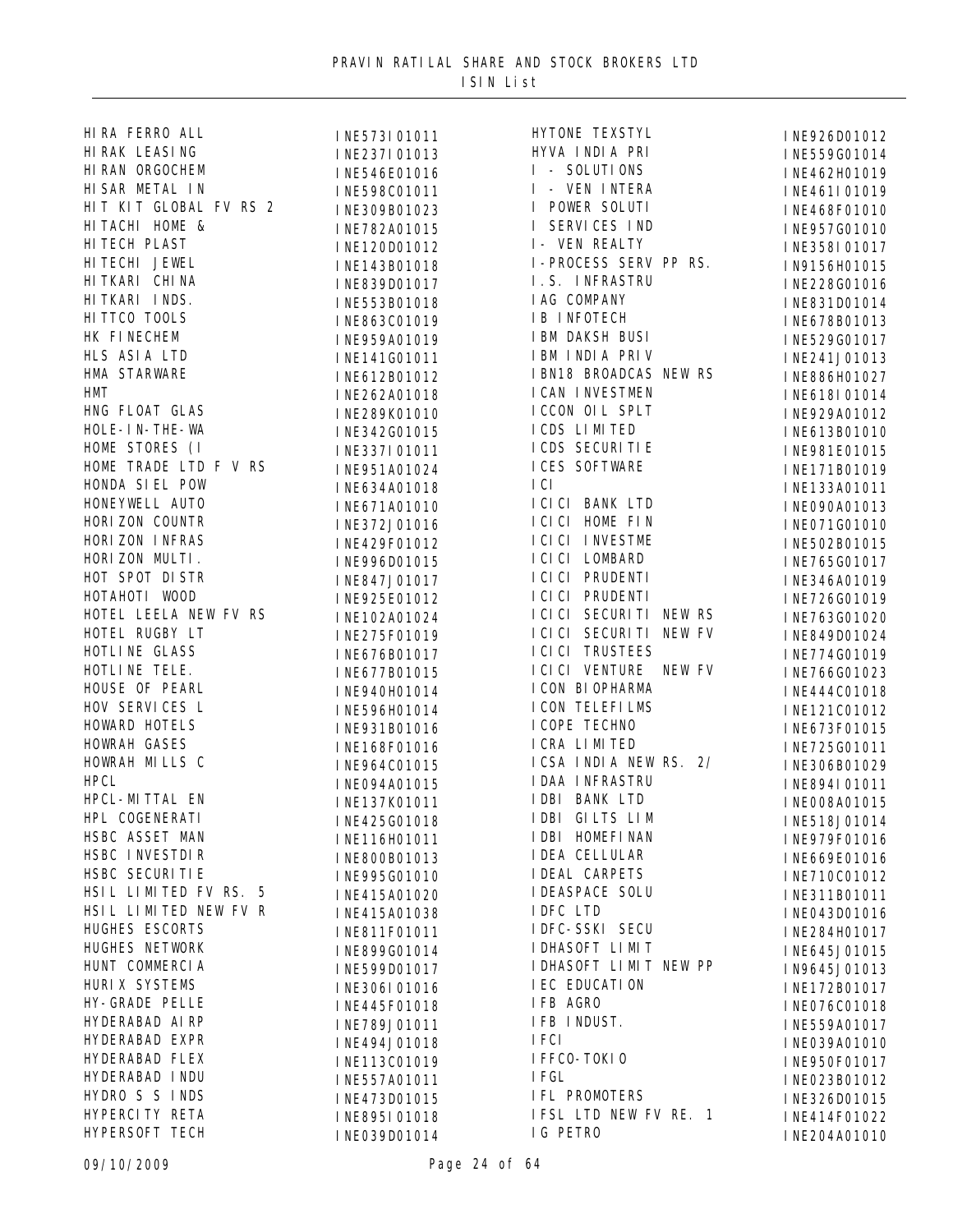| I GARASHI BRUSH                         | INE317H01015 | INDIA FORGE AN                     | INE299I01013 |
|-----------------------------------------|--------------|------------------------------------|--------------|
| I GARASHI MOTOR                         | INE188B01013 | INDIA GAMES LI                     | INE764G01010 |
| I GATE GLOB SOL NEW F.                  | INE177B01032 | INDIA GEL CHEM                     | INE342D01012 |
| I HHR HOSPI TALI                        | INE730I01017 | INDIA GLYCOLS                      | INE560A01015 |
| I HHR HOSPI TALI                        | INE709I01011 | I NDI A HOME LOA                   | INE274E01015 |
| I I DL                                  | INE759E01015 | I NDI A I NFOLI NE                 | INE866I01019 |
| I KAB SECURI TI E                       | INE874A01010 | INDIA INFOLINE NEW RS              | INE530B01024 |
| IKF FINANCE LT                          | INE859C01017 | I NDI A I NFOLI NE                 | INE175J01013 |
| IKF TECHNOLOGI NEW FV                   | INE052C01027 | I NDI A I NFRASTR                  | INE507I01019 |
| FS LIMITE<br>IL                         | INE871D01010 | I NDI A I NTL. MKT                 | INE506C01014 |
| IL & FS CLUSTE                          | INE639J01018 | INDIA LEASE DE                     | INE333C01013 |
| IL & FS EDUCAT NEW RS                   | INE896F01020 | I NDI A MOTORPAR                   | INE547E01014 |
| IL & FS INVEST NEW F.                   | INE050B01023 | I NDI A NI PPON                    | INE092B01017 |
| IL & FS INVEST                          | INE050B01015 | I NDI A POLYSPI N                  | INE725D01018 |
| IL & FS PROPER                          | INE190I01014 | INDIA SEC NEW FV RS. 1             | INE134A01027 |
| IL & FS SECURI                          | INE588J01017 | INDIA SME ASSE                     | INE067K01010 |
| IL & FS WIND F                          | INE097H01013 | INDIA SME TECH                     | INE806H01017 |
| <b>IL&amp;FS FINANCIA</b>               | INE121H01011 | INDIA STEEL WO NEW FV              | INE072A01029 |
| <b>IL&amp;FS TRANSPOR</b>               | INE975G01012 | I NDI A TOURI SM                   | INE353K01014 |
| <b>ILFS ECOSMART</b>                    | INE974G01015 | INDIABULLS FIN FV RS.              | INE894F01025 |
| I MAP TECH LTD                          | INE932B01014 | I NDI ABULLS HOU                   | INE148I01012 |
| IMP POWERS LIM                          | INE065B01013 | I NDI ABULLS INF                   | INE149I01010 |
| <b>IMPALA INDUST</b>                    | INE226G01010 | I NDI ABULLS POW                   | INE399K01017 |
| <b>IMPEX FERRO TE</b>                   |              | I NDI ABULLS PRO                   |              |
| I MTI HAN COMMER                        | INE691G01015 | I NDI ABULLS REA                   | INE066I01016 |
| IN HOUSE PRODU                          | INE970G01013 | I NDI ABULLS REA                   | INE065I01018 |
| I NANI MARBLES                          | INE120B01024 | I NDI ABULLS RET                   | INE069I01010 |
| INANI SECS. LTD                         | INE635D01019 | I NDI ABULLS SEC ITY               | INE034H01016 |
| I NATECH I NFOSO                        | INE224C01014 | I NDI ACO VENTUR NEW FV            | INE274G01010 |
| <b>INCA FINLEASE</b>                    | INE097I01011 | I NDI AN ACRYLI C                  | INE064E01028 |
| INCAP LTD.                              | INE309H01012 | I NDI AN BANK                      | INE862B01013 |
| I NCON ENGI NEER                        | INE437C01012 | I NDI AN BASE                      | INE562A01011 |
| IND BANK HSG                            | INE507D01010 | I NDI AN EXPRESS                   | INE408D01011 |
| IND SYNERGY LI                          | INE969D01012 | I NDI AN EXTRACT                   | INE146J01014 |
| IND TRA DECO NEW FV R                   | INE927H01011 | INDIAN HOTELS NEW FV R             | INE056E01016 |
| I ND-AGI V COMME                        | INE853B01020 | I NDI AN I NFOTEC                  | INE053A01029 |
| I ND-BARATH ENE                         | INE115E01010 | I NDI AN LEAD                      | INE300B01014 |
| <b>IND-BARATH POW</b>                   | INE325K01012 | I NDI AN METALS                    | INE821A01011 |
|                                         | INE627J01013 |                                    | INE919H01018 |
| IND-SWIFT LAB.<br>IND-SWIFT LTD. NEW FV | INE915B01019 | INDIAN OIL COR<br>I NDI AN OVERSEA | INE242A01010 |
|                                         | INE788B01028 |                                    | INE565A01014 |
| INDAG RUBBER                            | INE802D01015 | I NDI AN ROPEWAY                   | INE678C01011 |
| I NDAGE RESTAUR                         | INE525H01013 | I NDI AN SEAM EN                   | INE390E01019 |
| I NDAGE VI NTNER                        | INE194C01019 | INDIAN SEAM EN PP RS.              | IN9390E01017 |
| I NDAMER COMPAN                         | INE868J01013 | I NDI AN STEEL A                   | INE497J01011 |
| I NDARMA PRIME                          | INE909I01017 | I NDI AN SUCROSE                   | INE557C01017 |
| I NDBANK MERCH.                         | INE841B01017 | I NDI AN TONERS                    | INE826B01018 |
| INDERGIRI FIN                           | INE628F01019 | I NDI ANA CURREN                   | INE057E01014 |
| I NDI A CAPI TAL                        | INE634H01013 | I NDI ANI VESH LI                  | INE131H01010 |
| I NDI A CARBON                          | INE743B01015 | I NDI CARB LTD.                    | INE543C01017 |
| INDIA CARDCLOT                          | INE061A01014 | I NDI TALI A REFC                  | INE149C01013 |
| INDIA CEMENTS                           | INE383A01012 | INDL INV TRUST                     | INE886A01014 |
| I NDI A CEMENTS                         | INE429D01017 | INDN HUME PIPE NEW FV              | INE323C01022 |
| I NDI A E-COMM                          | INE416B01018 | INDO ALUSYS IN                     | INE387G01010 |
| I NDI A E-SECURE                        | INE109D01015 | INDO AMINES LT                     | INE760F01010 |
| INDIA FOILS NEW RE. 1                   | INE260A01020 | INDO ARYA CENT                     | INE334H01010 |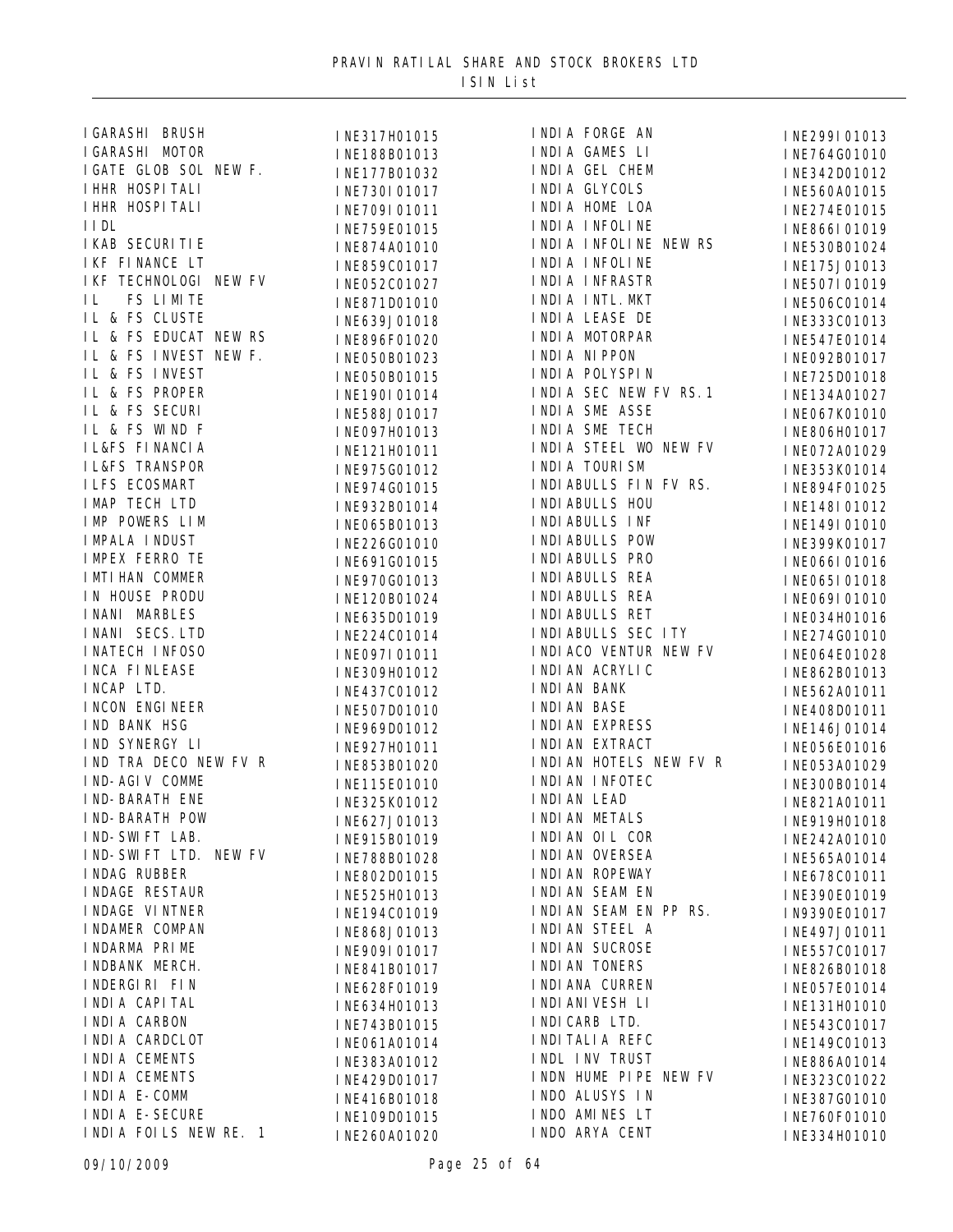| INDO ASIAN FIN          | INE807A01010                 | INFOSYS BPO LI               | INE636H01018                 |
|-------------------------|------------------------------|------------------------------|------------------------------|
| INDO ASIAN FUS          | INE076H01017                 | <b>INFOTECH ENTER NEW FV</b> | INE136B01020                 |
| INDO BONITO MU          | INE457B01012                 | INFOTREK SYSCO FV RS.        | INE316A01038                 |
| INDO BORAX CHE          | INE803D01013                 | INFOWAVZ INTL                | INE511F01017                 |
| I NDO BRI TAI N         | INE145C01011                 | INFRA INDS LTD               | INE287D01019                 |
| INDO CARE PHAR          | INE673D01010                 | INFRAGRO INDUS               | INE282C01012                 |
| INDO CONT HOTE          | INE300C01012                 | <b>INFRASOFT TECH</b>        | INE224I01011                 |
| INDO COUNT IND          | INE483B01018                 | <b>I NFRASTRUCTURE</b>       | INE045K01016                 |
| INDO CREDIT CA          | INE147D01015                 | I NFRONICS SYST              | INE463B01010                 |
| INDO FARM INDU          | INE622H01018                 | ING VYSYA BANK               | INE166A01011                 |
| INDO GREEN PRO          | INE786E01018                 | ING VYSYA FINA               | INE322I01013                 |
| INDO RAMA SYNT NEW      | INE156A01020                 | INGERSOL RAND                | INE177A01018                 |
| INDO SCHOTTLE           | INE611J01017                 | INGRAM MICRO I               | INE201E01018                 |
| I NDO TECH TRAN         |                              | I NNOCORP LIMIT              |                              |
| INDO WEBSEC             | INE332H01014                 | I NNOVASSYNTH T              | INE214B01017                 |
| I NDO-ASI AN PRO        | INE836C01015                 | I NNOVATI ON SOF             | INE633H01015                 |
| I NDO-CI TY             | INE559F01016                 | I NNOVATI VE B2B             | INE568B01016                 |
| I NDO-FRENCH BI         | INE456B01014                 | I NNOVATI VE TEC             | INE491K01012                 |
| I NDOBI OTECH           | INE867B01012                 | INNOVIS E COMM FV RE 1       | INE965C01012                 |
| I NDOCO REMEDI E        | INE183C01012                 | I NOGENT LABORA              | INE880C01021                 |
|                         | INE873D01016                 |                              | INE490I01018                 |
| I NDOCOUNT FIN.         | INE680B01019                 | INOX AIR PROD                | INE321A01012                 |
| I NDOFI L ORGANI        | INE071I01016                 | I NOX LEASI NG               | INE608E01014                 |
| INDOFIL ORGANI PP RS.   | IN9071I01014                 | I NOX LEI SURE L             | INE312H01016                 |
| I NDOKEM LTD            | INE716F01012                 | I NSECTI CI DES (            | I NEO70I 01018               |
| I NDOPACI FIC SO NEW FV | INE077C01024                 | INSILCO LIMITE               | INE901A01011                 |
| I NDOVAX PRI VAT        | INE764H01018                 | <b>INSTANT TRAVEL</b>        | INE742J01010                 |
| I NDOWI ND ENERG        | INE227G01018                 | I NSUTECH I NDI A            | INE644B01015                 |
| I NDRAPRASTH GA         | INE203G01019                 | INT. TRVL HOUSE              | INE262B01016                 |
| I NDRAPRASTH ME         | INE681B01017                 | INTAS PHARMA                 | INE316F01011                 |
| I NDRAPRASTH PO         | INE492F01010                 | INTEC SECS. LTD              | INE017E01018                 |
| I NDRAPRASTHA I         | INE216K01013                 | INTEGR. FIN. SER             | INE898B01017                 |
| I NDRAYANI BIO.         | INE007C01013                 | INTEGRA CAPITA               | INE366H01012                 |
| INDSEC SEC.             | INE877B01011                 | I NTEGRA HI ND.              | INE288D01017                 |
| INDSIL HYDRO P          | INE867D01018                 | INTEGRA TELECO               | INE256F01019                 |
| I NDU NI SSAN OX        | INE599C01019                 | I NTEGRAT. FI N. C           | INE787E01016                 |
| INDUCTO STEEL           | INE146H01018                 | INTEGRATED CAP               | INE682B01015                 |
| INDUS FILA LIM          | INE025I01012                 | <b>INTEGRATED DAT</b>        | INE064B01016                 |
| INDUS NETWORKS          | INE006B01017                 | INTEGRATED ENT               | INE227A01011                 |
| INDUS- LEAGUE           | INE905G01019                 | INTEGRATED HI.               | INE934A01012                 |
| I NDUSI ND BANK         | INE095A01012                 | <b>INTEGRATED HOL</b>        | INE990F01013                 |
| I NDUSTRI AL CAB        | INE510J01011                 | INTEGRATED RUB               | INE509D01016                 |
| I NDUSTRI AL ENE        | INE886J01015                 | <b>INTEGRATED SEC</b>        | INE783H01018                 |
| INEOS ABS (IND          | INE189B01011                 | INTEGRATED TEC NEW F.        | INE882B01029                 |
| I NFI NI TE COMPU       | INE486J01014                 | <b>INTELENET GLOB</b>        | INE507G01013                 |
| I NFI NI TY I NFOT      | INE185G01018                 | I NTELLI VATE CA             | INE512D01010                 |
| INFO EDGE INDI NEW FV   | INE663F01024                 | I NTELLVI SI ONS             | INE600C01015                 |
| I NFO-DRIVE             | INE804D01011                 | INTENSE TECHNO               | INE781A01017                 |
| INFOBAHN CORPO          | INE089B01013                 | I NTENSI VE AIR              | INE139D01012                 |
| INFOMEDIA 18 L NEW FV   | INE669A01022                 | INTER STATE FI NEW FV        | INE973B01026                 |
| INFOQUEST SOFT FV RE.   |                              | INTER STATE OI               |                              |
| INFOQUEST SOFT NEW FV   | INE786B01022<br>INE786B01030 | INTERFACE FIN NEW FV R       | INE003B01014<br>INE778C01027 |
| INFORMATION TE F. V. R  |                              | <b>INTERFIT TECHN</b>        |                              |
| I NFORMATI ON TE        | INE569A01024                 | INTERGRATED DI               | INE643C01015                 |
| INFORMED TECH           | INE877G01010                 | I NTERKI LN CERA             | INE762G01014                 |
| INFOSYS FV RS 5         | INE123E01014                 | I NTERLI NK PETR             | INE451G01014                 |
|                         | INE009A01021                 |                              | INE959G01016                 |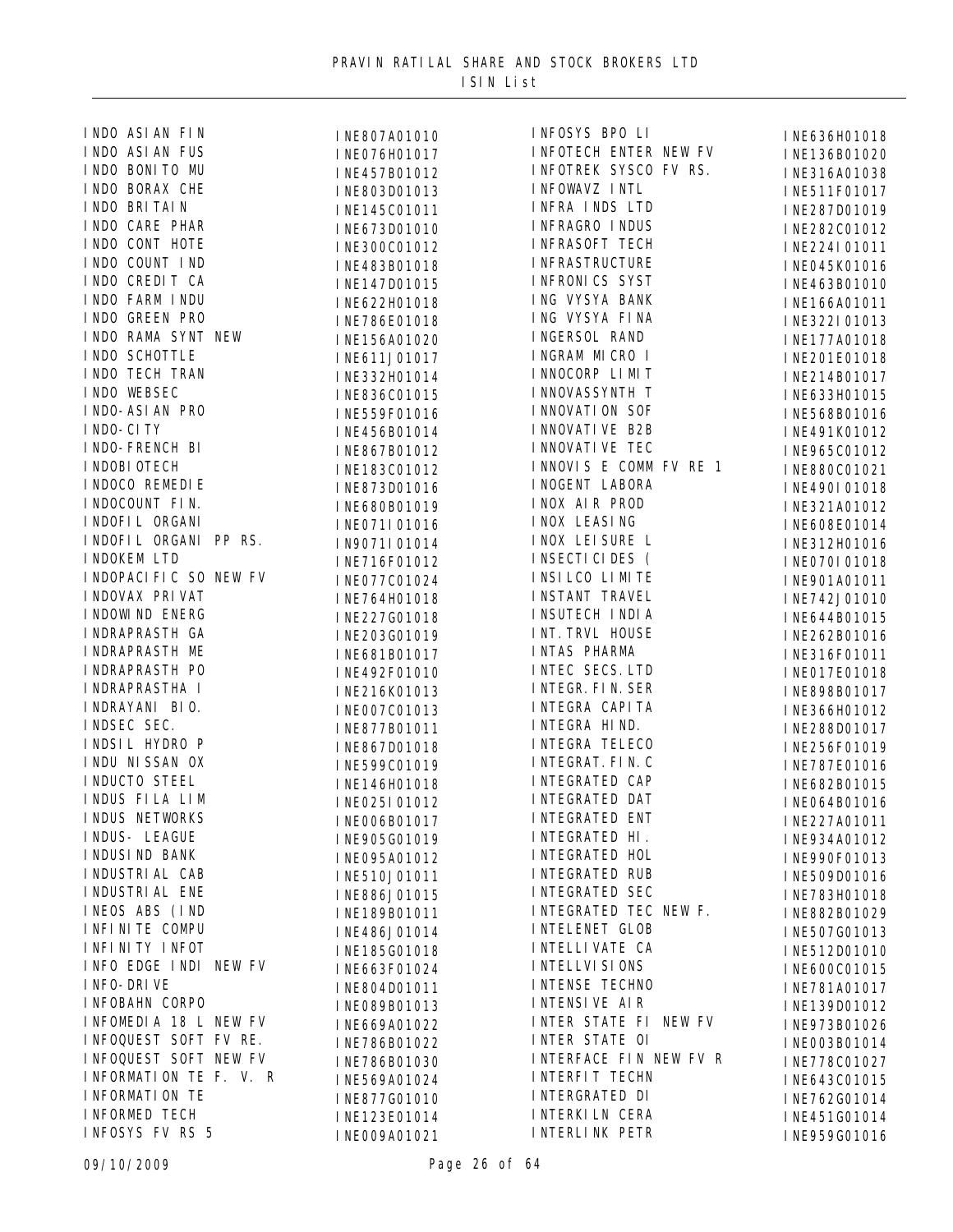| <b>I NTERNATI ONAL</b>                                                                                       |  |
|--------------------------------------------------------------------------------------------------------------|--|
| <b>I NTERNATI ONAL</b>                                                                                       |  |
| I NTERNATI ONAL                                                                                              |  |
| I NTERNATI ONAL                                                                                              |  |
| <b>I NTERNATI ONAL</b>                                                                                       |  |
| <b>I NTERNATI ONAL</b>                                                                                       |  |
| <b>I NTERNATI ONAL</b>                                                                                       |  |
| <b>I NTERNATI ONAL</b>                                                                                       |  |
| <b>I NTERNATI ONAL</b>                                                                                       |  |
| <b>I NTERNATI ONAL</b>                                                                                       |  |
| <b>INTERTEC COMM</b>                                                                                         |  |
| <b>INTERTEK TESTI</b>                                                                                        |  |
| INTERWORLD DIG NEW FV                                                                                        |  |
| INTL CONSTRUCT                                                                                               |  |
| INTL POWER COR                                                                                               |  |
| INTL SECURITIE                                                                                               |  |
| INTL. CONVEYOR                                                                                               |  |
| INTL. COMBUSTIO                                                                                              |  |
| INTL. DI AMOND S                                                                                             |  |
| <b>INTOP SOFTWARE</b>                                                                                        |  |
| INTRA INFOTECH NEW FV                                                                                        |  |
| <b>INTRASOFT TECH</b>                                                                                        |  |
| INV PREC CAS                                                                                                 |  |
| INV. RESEARCH                                                                                                |  |
| <b>INVENTIA HEALT</b>                                                                                        |  |
| <b>INVESCA SHARE</b>                                                                                         |  |
| I NVI CTA MEDI TE                                                                                            |  |
| I NWI NEX PHARMA                                                                                             |  |
| <b>IOL CHEMICALS</b>                                                                                         |  |
| IOL NETCOM LIM                                                                                               |  |
| <b>ION EXCHANGE</b>                                                                                          |  |
| <b>IOT INFRASTRUC</b>                                                                                        |  |
| IP RINGS LTD                                                                                                 |  |
| <b>IPCA LABS</b>                                                                                             |  |
| IQ INFOTECH LT                                                                                               |  |
| IRB INFRASTRUC                                                                                               |  |
| IRB SURAT DAHI                                                                                               |  |
| IRC LEAS.<br>FI <sub>N</sub>                                                                                 |  |
| IRC WORLDWIDE                                                                                                |  |
| I RCON-SOMA TOL                                                                                              |  |
| IRIS COMPUTERS                                                                                               |  |
| I RMAC SERVI CES                                                                                             |  |
|                                                                                                              |  |
| I SHI TA DRUGS                                                                                               |  |
| I SHWAR BHUVAN                                                                                               |  |
| I SHWAR MEDICAL FV RE.                                                                                       |  |
| I SHWARSHAKTI H                                                                                              |  |
| I SL CONSULTI NG                                                                                             |  |
| I SMT LI MI TED                                                                                              |  |
|                                                                                                              |  |
|                                                                                                              |  |
|                                                                                                              |  |
| THE HEARY LAND SPAT ENERGY LAND FOR THE MANCE<br>I SPAT I NDS NEW FV RS.<br>I SPAT PROFILES<br>I SPAT SHEETS |  |
|                                                                                                              |  |
| IST LIMITED                                                                                                  |  |
| IST STEEL & PO                                                                                               |  |

| INE457J01015 | IT PEOPLE (IND NEW FV   | INE354B01029 |
|--------------|-------------------------|--------------|
| INE377J01015 | ITC NEW FV RE. 1/-      | INE154A01025 |
| INE626G01011 | I TC                    | INE154A01017 |
| INE025H01014 | I TD CEMENTATIO         | INE686A01018 |
| INE315D01018 | ITI                     | INE248A01017 |
| INE569H01011 | ITL INDS LTD            | INE478D01014 |
| INE903G01014 | I TW INDIA NEW FV RS. 2 | INE240A01022 |
| INE105H01014 | I VEE I NJECTAA         | INE984E01019 |
| INE183K01015 | I VP LI MI TED          | INE043C01018 |
| INE895G01012 | I VR PRIME URBA         | INE414I01018 |
| INE137B01010 | IVRCL INFR & P NEW FV   | INE875A01025 |
| INE350G01018 | J A FINANCE             | INE825B01010 |
| INE177D01020 | J AND K BANK PP         | IN9168A01023 |
| INE845C01016 | J AND K BANK            | INE168A01017 |
| INE026G01014 | J J AUTOMOTIVE          | INE585C01018 |
| INE086D01015 | J J EXPORTERS           | INE408B01015 |
| INE575C01019 | J J FINANCE             | INE584C01011 |
| INE403C01014 | J K PHARMACHEM          | INE335C01018 |
| INE248F01016 | J K SYNTHETICS          | INE903A01017 |
| INE466C01011 | J L MORISON (I          | INE430D01015 |
| INE997D01021 | J R FABRICATOR          | INE291C01013 |
| INE566K01011 | J. H. FIN-VEST          | INE961I01018 |
| INE155E01016 | J. K. INVESTO           | INE361G01015 |
| INE086B01019 | J. KUMAR INFRA          | INE576I01014 |
| INE024K01011 | J. TAPARIA PRO          | INE075K01013 |
| INE353E01017 | J. B. CHEMICALS NEW FV  | INE572A01028 |
| INE537B01011 | J. K. CEMENT LIM        | INE823G01014 |
| INE679C01019 | JACOB BALLAS C          | INE267H01012 |
| INE485C01011 | JACQART FINANC          | INE966G01011 |
| INE517C01011 | JAGADHATRI FOO          | INE253E01019 |
| INE570A01014 | JAGADI SH. PHARM        | INE832F01017 |
| INE399J01019 | JAGAN LAMPS             | INE144C01014 |
| INE558A01019 | JAGAT TRAD. ENT         | INE321F01011 |
| INE571A01012 | JAGATJIT INDS           | INE574A01016 |
| INE679B01011 | JAGJANANI TEXT          | INE702H01018 |
| INE821I01014 | JAGRAN PRAKASH<br>NEW R | INE199G01027 |
| INE273K01014 | JAGSON AI RLINE         | INE685B01018 |
| INE982E01013 | JAGSONPAL FIN.          | INE582C01015 |
| INE983E01011 | JAGSONPAL PHAR NEW FV   | INE048B01027 |
| INE816H01016 | JAI BALAJI IND          | INE091G01018 |
| INE530I01011 | JAI BALAJI IND PP RS.   | IN9091G01016 |
| INE389B01017 | JAI CORP LTD NEW RE. 1  | INE070D01027 |
| INE806D01016 | JAI MATA GLASS NEW FV   | INE250C01027 |
| INE689J01013 | JAI MATA INDS.          | INE562D01015 |
| INE058C01024 | JAI MATADI FIN          | INE581E01013 |
| INE073I01012 | JAI GAD POWERTR         | INE288K01012 |
| INE569B01014 | JAI HI ND PROJEC        | INE343D01010 |
| INE732F01019 | JAI HI ND SYNTHE        | INE156E01014 |
| INE859I01014 | JAIN GRANITES           | INE051K01014 |
| INE022D01010 | JAIN INFRAPROJ          | INE165J01014 |
| INE136A01022 | JAIN IRRIGATIO          | INE175A01020 |
| INE798A01011 | JAIN MARBLE UD          | INE747C01014 |
| INE304F01017 | JAIN STUDIOS            | INE486B01011 |
| INE684B01011 | JAI NCO PROJECT         | INE966C01010 |
| INE214I01012 | JAIPAN INDS LT NEW FV   | INE058D01030 |
|              |                         |              |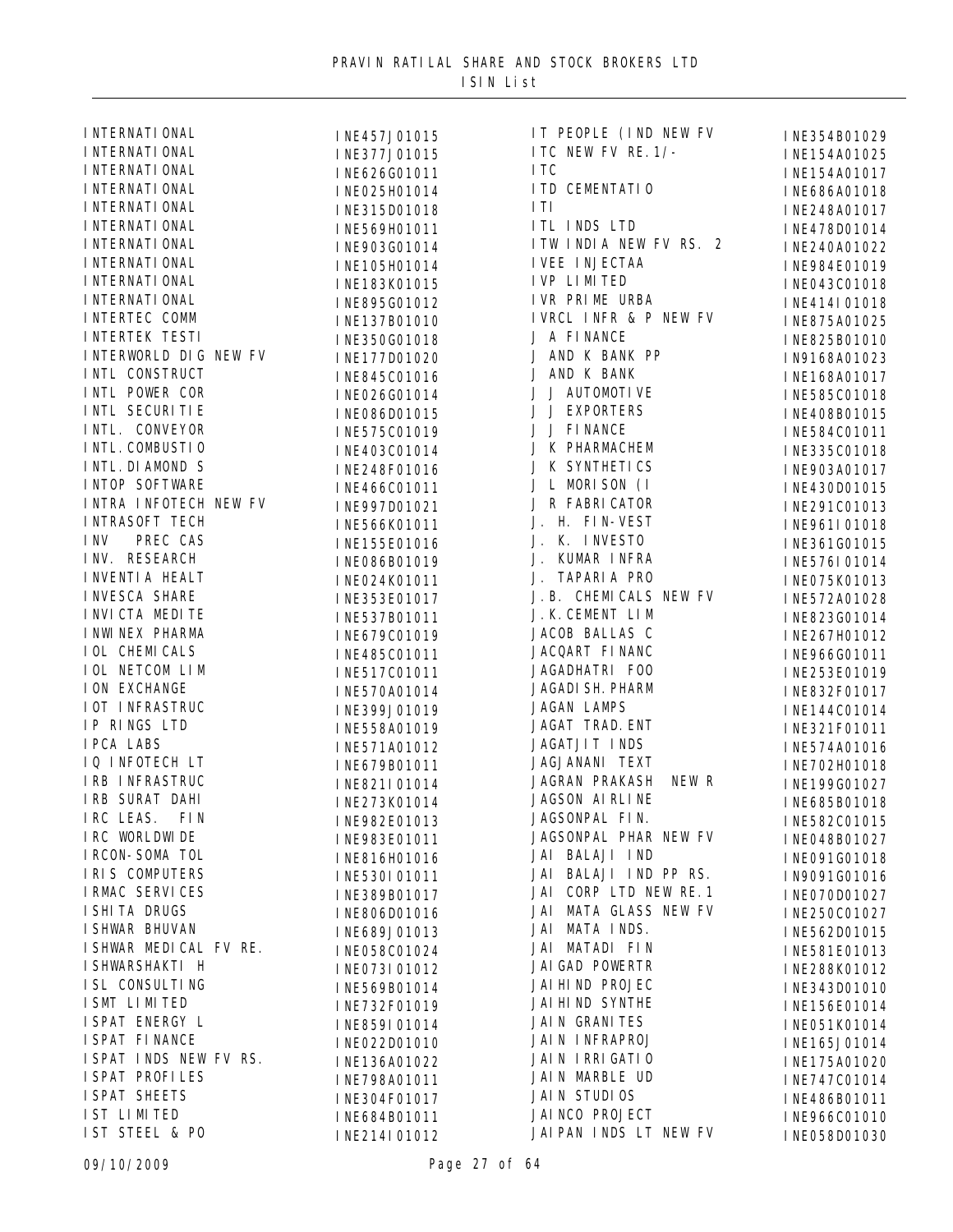| JAI PRAKAS POWE                 | INE242F01019 | <b>JEEVAN SOFTECH</b>       | INE237B01018 |
|---------------------------------|--------------|-----------------------------|--------------|
| <b>JAI PRAKASH ASS</b><br>NEW R | INE455F01025 | JEN AND NICH F              | INE004D01018 |
| <b>JAI PRAKASH ENG</b>          | INE845G01017 | JENBURKT PHARM              | INE354A01013 |
| <b>JAI PRAKASH HYD</b>          | INE351F01018 | JENSON AND NIC F.V. R       | INE819B01021 |
| JAI SAL SEC. LT                 | INE600D01013 | JESSOP & CO. NEW FV R       | INE298F01029 |
| JAI SWAL PHARMA                 | INE674F01013 | JESSOP & CO. PP RS. O.      | IN9298F01019 |
| JALANDHAR AMRI                  | INE025K01018 | JET AIRWAYS (I              | INE802G01018 |
| JALPAC INDIA                    | INE976B01011 | JETKING INFOTR              | INE919C01019 |
| JAM SHRI RANJI                  | INE462D01018 | JF LABORATORI E             | INE226C01019 |
| JAMES HOTELS L                  | INE510D01014 | JHAGADI A COPPE NEW         | INE666A01028 |
| JAMNA AUTO IND                  | INE039C01016 | JHAJJAR POWER               | INE165K01012 |
| JANI CE TEXTI LE                |              | JHAVERI CREDIT              |              |
| JANKI CORP LIM                  | INE090E01015 | JHAVERI FLEXO<br><b>NEW</b> | INE865D01012 |
| JANKI SECS LTD                  | INE463H01017 | JHAVERI WELDFL              | INE114C01025 |
| JANPATH INVEST                  | INE002D01012 | JHAWAR METACAS              | INE674D01018 |
| JANTA GLASS LI                  | INE076G01019 | JHS SVENDGAARD              | INE196K01017 |
| JAORA-NAYAGAON                  | INE164J01017 | JIK INDUSTRIES NEW RS       | INE544H01014 |
| <b>JARDI NE HENDER</b>          | INE942J01016 | JI NDAL CAPI TAL            | INE026B01049 |
|                                 | INE111G01014 | JINDAL COTEX L              | INE356F01017 |
| JARI GOLD TEXTI                 | INE385F01016 |                             | INE904J01016 |
| JAS TOLL ROAD                   | INE719H01012 | JINDAL DRILLIN NEW RS       | INE742C01031 |
| JASCH INDS. LTD                 | INE711C01010 | JI NDAL HOLDI NG            | INE952E01016 |
| JATAAYU SOFTWA                  | INE349I01016 | JI NDAL HOTELS              | INE726D01016 |
| JATI A FI NANCE                 | INE347I01010 | JINDAL INDIA T              | INE203K01011 |
| JAY BHARAT NEW FV RS.           | INE571B01028 | JINDAL ONLINE. FV RS.       | INE108B01029 |
| <b>JAY I RON&amp;STEEL</b>      | INE986E01014 | JINDAL PHOTO L              | INE796G01012 |
| JAY RAPID ROLL                  | INE872D01018 | JINDAL POLY FI              | INE197D01010 |
| JAY SHREE TEA                   | INE364A01012 | JINDAL POWER L              | INE720G01012 |
| JAY USHIN LIMI                  | INE289D01015 | JINDAL SAW                  | INE324A01016 |
| <b>JAYA COMPUTERS</b>           | INE232D01015 | JINDAL SOUTH W              | INE824G01012 |
| JAYABHARAT CRE                  | INE998D01011 | JI NDAL STLALLO             | INE828F01015 |
| JAYANT (I) LTD                  | INE140D01010 | JI NDAL STLPOWE<br>NEW R    | INE749A01030 |
| JAYANT AGRO F.V. RS. 5          | INE785A01026 | JI NDAL WORLDWI             | INE247D01013 |
| JAYANT MERCANT NEW FV           | INE789G01025 | JK AGRI GENETI              | INE211G01012 |
| JAYANTI COMMER                  | INE730C01010 | JK ENVIRO - TE              | INE282J01017 |
| JAYASWAL NECO                   | INE854B01010 | JK LAKSHMI CEM NEW FV       | INE786A01024 |
| JAYAVANT PRODU                  | INE364H01017 | JK PAPER LTD                | INE789E01012 |
| JAYCEE INDS LT                  | INE364C01018 | JK SUGAR LTD                | INE210G01014 |
| <b>JAYKAYDEE</b>                | INE436B01016 | JM FINANACIAL NEW RE        | INE780C01023 |
| <b>JAYPEE INFRATE</b>           | INE099J01015 | JM FINANCIAL A              | INE496H01017 |
| JAYPEE KARCHAM                  | INE663H01012 | JM FINANCIAL A              | INE265J01012 |
| <b>JAYPEE POWERGR</b>           | INE442J01017 | JM FINANCIAL C              | INE223I01013 |
| JAYSHREE CHEMI                  | INE693E01016 | JM FINANCIAL P              | INE523H01018 |
| JAYSHREE NI RMA                 | INE788E01014 | JM FINANCIAL S              | INE059J01019 |
| JAYSHREE POLYT                  | INE762E01019 | JM FINANCIAL S              | INE012I01010 |
| JAYSYNTH DYEST NEW FV           | INE703C01025 | JM FINANCIAL V              | INE264J01015 |
| <b>JBF INDUSTRIES</b>           | INE187A01017 | JMB COMML<br>CR             | INE985E01016 |
| JBM AUTO LIMIT                  |              | JMC PROJECTS                |              |
| JCB INDIA                       | INE927D01010 | <b>JMD TELEFILMS</b><br>NEW | INE890A01016 |
| JCI CEMENT PRI                  | INE847F01015 | JMDE PACKAGING              | INE047E01023 |
| JCT ELECTRONIC NEW RE           | INE049H01014 | JMG CORPORATIO              | INE807C01016 |
| JCT LIMITED NEW                 | INE264B01020 | JMT AUTO LTD.               | INE745F01011 |
| JD ORGOCHEM NEW RS. 1           | INE945A01026 | JNP ROAD INFRA              | INE988E01010 |
| JEANS KNIT PRI                  | INE263B01022 | JOG ENGINEERIN              | INE791J01017 |
| JECO EXPORT FI                  | INE233J01010 |                             | INE941A01017 |
|                                 | INE719C01013 | JOHN ENERGY LI              | INE687J01017 |
| JEET MACHINE T                  | INE987E01012 | JOHNSON SCREEN              | INE351G01016 |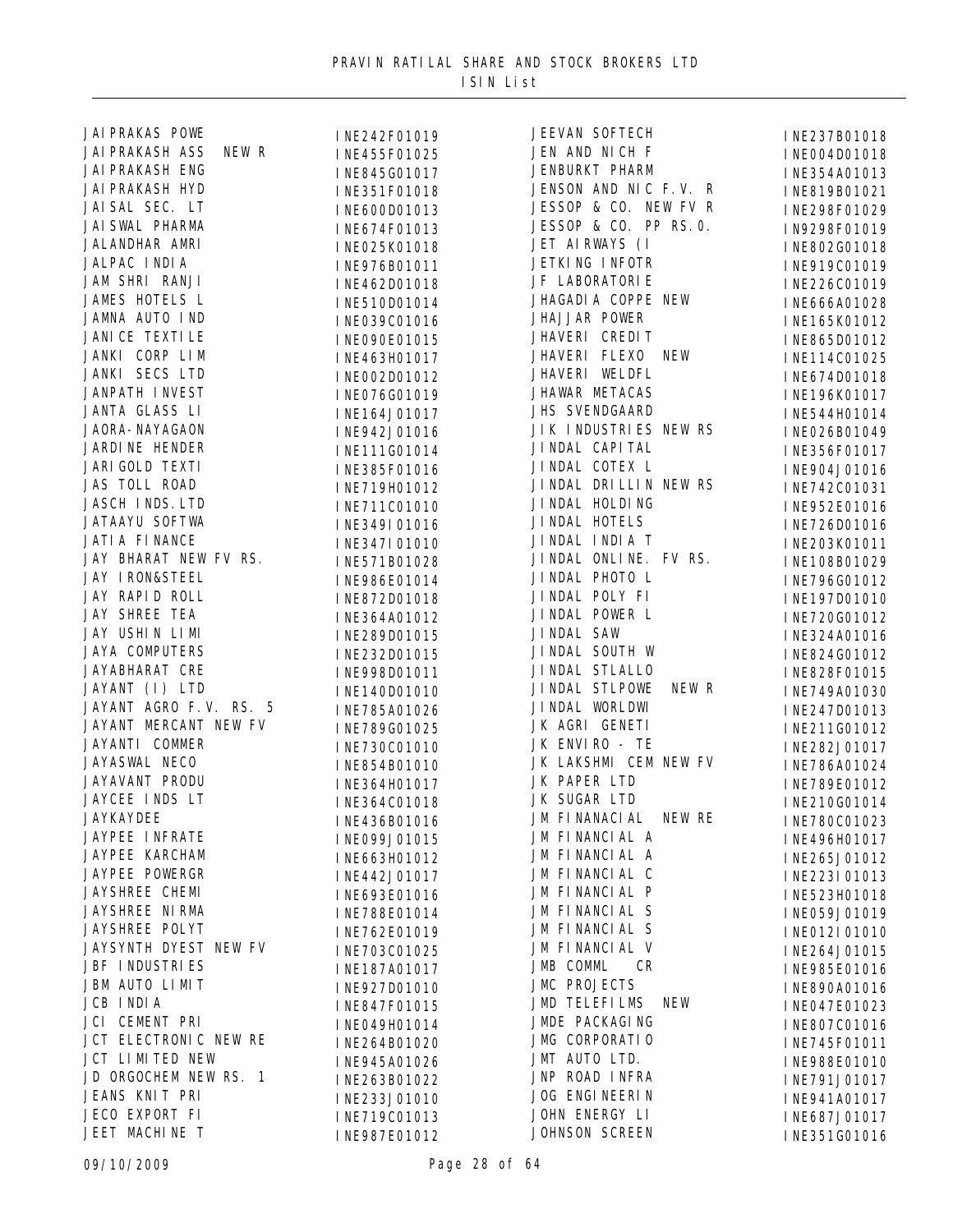| JOI NDRE CAPI TA       | INE024B01010 | KABSONS INDS.            | INE645C01010 |
|------------------------|--------------|--------------------------|--------------|
| JOLLY BOARD LI         | INE532G01011 | KACHCHH MINERA           | INE059E01010 |
| JOLLY RIDES LT         | INE996B01019 | KADAMB CONST.            | INE469F01018 |
| JOONKTOLLEE TE         | INE574G01013 | KADVANI SEC              | INE433D01019 |
| <b>JORD ENGINEERS</b>  | INE666F01019 | KAI L LI MI TED          | INE006D01013 |
| JOST'S ENGG LT         | INE636D01017 | KAI LASH FI COM NEW FV R | INE259E01024 |
| <b>JOTI NDRA STEEL</b> | INE173F01016 | KAI RA CAN               | INE375D01012 |
| JOYMAT HOTEL           | INE409D01019 | <b>KAI SER PRESS</b>     | INE229G01014 |
| JPT SECURI TI ES       | INE630C01012 | KAI ZEN COMMERC          | INE128H01016 |
| JRD FINANCE LT         | INE517E01017 | KAJARIA CERAMI NEW FV    | INE217B01028 |
| <b>JRG SECURITIES</b>  | INE347H01012 | KAKATI YA CEMEN          | INE437B01014 |
| JSL LIMITED NEW        | INE220G01021 | KAKATI YA TEXTI          | INE092E01011 |
| <b>JSM INVESTMENT</b>  | INE692E01018 | KAKI NADA SEZ P          | INE303K01019 |
| JSW ALUMI NI UM        | INE672I01011 | KALE CONSULTAN           | INE793A01012 |
| JSW BENGAL STE         | INE123J01013 | KALI NDEE RAI L          | INE178D01010 |
| JSW CEMENT LIM         | INE718I01012 | KALLAM SPG MIL           | INE629F01017 |
| JSW ENERGY (RA         | INE297I01017 | KALPATARU LI MI          | INE227J01012 |
| JSW ENERGY LTD         | INE121E01018 | KALPATARU POWE           | INE220B01014 |
| <b>JSW INFRASTRUC</b>  | INE880J01018 | KALPAVRI KSHA I          | INE815D01017 |
| JSW JAI GARH PO        | INE622J01014 | KALPENA INDUST           | INE301C01010 |
| <b>JSW POWER TRAD</b>  | INE512J01017 | KALPTARU PAPER           | INE783C01019 |
| JSW STEEL LTD NEW      |              | KALS INFO                |              |
| JTL INFRA LIMI         | INE019A01020 | KALYANI FORGE            | INE238B01016 |
| JUBI LANT BI OSY       | INE391J01016 | KALYANI STEELS           | INE314G01014 |
| JUBI LANT CAPI T       | INE398J01011 | KAMADGIRI SYNT           | INE907A01018 |
| <b>JUBI LANT ENPRO</b> | INE778F01012 | KAMANWALA HOUS           | INE535C01013 |
| JUBI LANT ORGAN NEW FV | INE779F01010 | KAMAR CHEMICAL           | INE344D01018 |
| JUBI LANT SECS.        | INE700A01033 | KAMARHATTY COM           | INE728D01012 |
| JUBI LEE HI LLS        | INE780F01018 | KAMAT HOTELS             | INE176F01019 |
| JULLUNDUR MOTO         | INE339I01017 |                          | INE967C01018 |
|                        | INE412C01015 | KAMAYANI PATIE           | INE197H01011 |
| JUMBO BAG LTD          | INE699D01015 | KAMDHENU I SPAT          | INE390H01012 |
| JUPI TER BI OSCI       | INE918B01013 | KAMINI FIN INV           | INE927E01018 |
| JUPI TER CAPI TA       | INE202K01013 | KAMPANI CONSUL           | INE590J01013 |
| JUPI TER ENTERT        | INE507K01015 | KANAK PROJECTS           | INE928E01016 |
| JUPI TER INTERN        | INE467C01019 | KANAKI A HOSPIT          | INE519I01014 |
| JVL AGRO INDUS         | INE430G01018 | KANAKI A SPACES          | INE174J01016 |
| JYOTHY LABS LT NEW RE  | INE668F01031 | KANANI INDUSTR           | INE879E01011 |
| JYOTI COSMETIC         | INE198D01018 | KANCHAN INTL             | INE924C01019 |
| JYOTI LIMITED          | INE511D01012 | KANCHI KARPOOR           | INE081G01019 |
| JYOTI OVERSEAS         | INE432D01011 | KANCO ENTERPRI           | INE248D01011 |
| JYOTI RESINS           | INE577D01013 | KANDAGIRI SPG.           | INE292D01019 |
| JYOTI STRUCTUR NEW FV  | INE197A01024 | KANEL OIL & EX           | INE252C01015 |
| K RAHEJA CORP          | INE053J01012 | KANHA VANASPAT           | INE281C01014 |
| K SERA SERA            | INE216D01018 | KANIKA INFRA & NEW FV    | INE173B01023 |
| K Z LEASING AN         | INE006C01015 | KANIKA INFRA & PP RS.    | IN9173B01021 |
| K. M. SUGAR MI         | INE157H01015 | KANI SHK STEEL           | INE791E01018 |
| K. S. OILS LTD NEW FV  | INE727D01022 | KANORIA CHEM NEW RS. 5   | INE138C01024 |
| K. DHANDAPANI          | INE386F01014 | KANPUR PLASTIP           | INE694E01014 |
| K.P.R. MILL LI         | INE930H01015 | KANSAI NEROLAC           | INE531A01016 |
| K2 SYSTEMS             | INE441B01016 | KANT AND CO.             | INE456F01015 |
| KAASHYAP TECHN NEW FV  | INE397B01028 | KAPASHI COMMER           | INE017I01019 |
| KABI RDASS MOTO        | INE130K01016 | KAPIL COTEX LI           | INE393H01016 |
| KABRA COMML. LT        | INE926E01010 | KAR MOBILES LT           | INE916E01011 |
| KABRA DRUGS LI         | INE323K01017 | KARAM CHAND TH           | INE319H01011 |
| KABRA EXTRUSIO         | INE900B01011 | KARAN WOO-SIN            | INE327D01013 |
|                        |              |                          |              |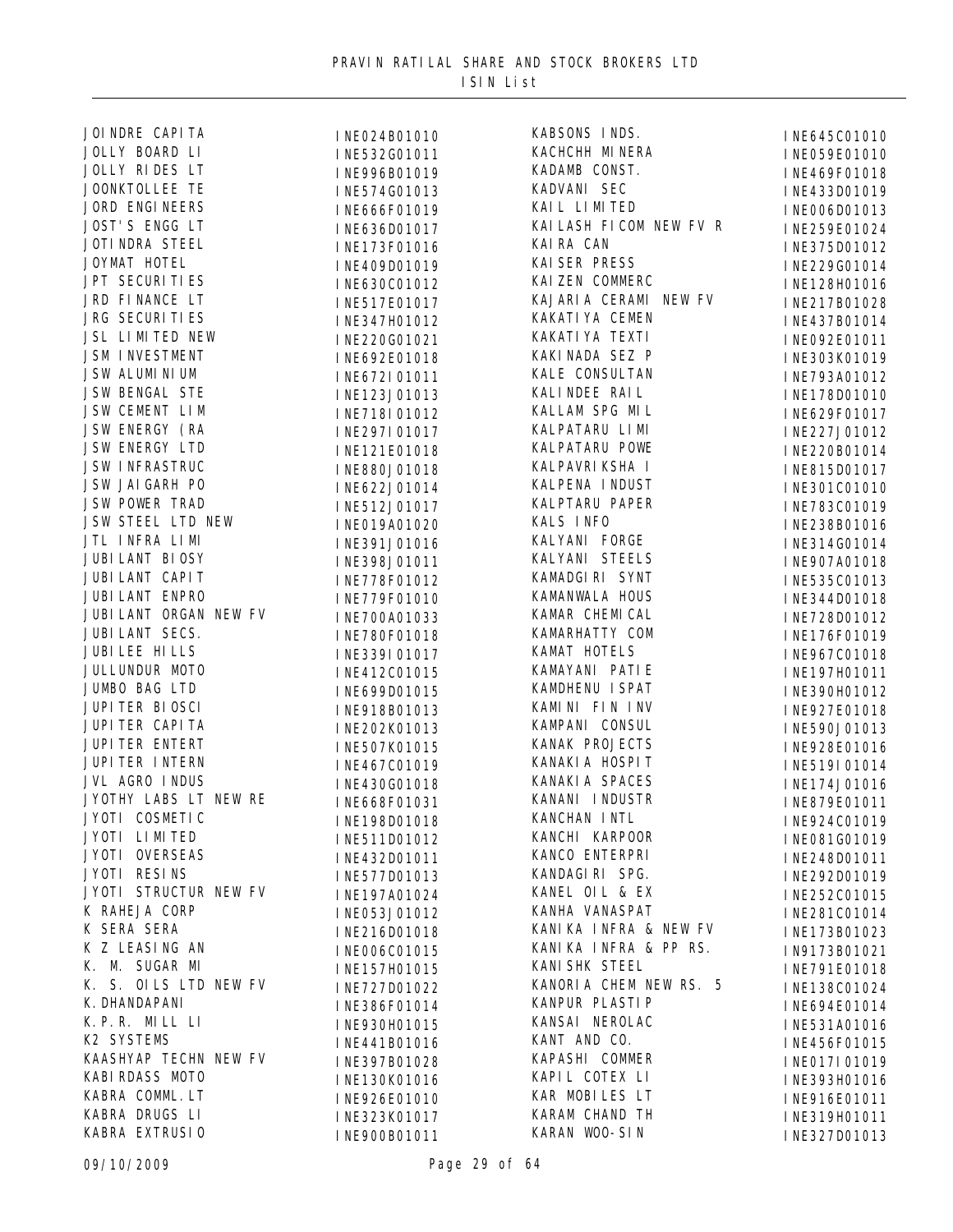| KARMA ISPAT LI         | INE416F01019 | KG DENIM               | INE104A01012 |
|------------------------|--------------|------------------------|--------------|
| KARNATAKA BANK         | INE614B01018 | KG PETROCHEM L         | INE902G01016 |
| KARNATAKA FIN.         | INE873B01010 | KGN ENTERPRISE         | INE755B01019 |
| KARNAVATI ALFA         | INE901D01015 | <b>KGN INDUSTRIES</b>  | INE196C01014 |
| KARTI KAY COAL         | INE695H01014 | KGN INDUSTRIES NEW F.  | INE196C01022 |
| KARUNA CABLES NEW FV R | INE774B01028 | KHADIM INDIA L         | INE834I01017 |
| KARUR K.C.P P          | INE727F01019 | KHAI TAN (I NDI A      | INE731C01018 |
| KARUR VYSYA BN         | INE036D01010 | KHAI TAN CHEM          | INE745B01010 |
| KARUTURI GLOBA NEW RS  | INE299C01024 | KHAI TAN ELECT         | INE761A01019 |
| KARVY CONSULT          | INE749E01016 | KHANDWALA SEC          | INE060B01014 |
| KARVY SECS LTD         | INE840E01013 | KHARI KATI A TEA       | INE726F01011 |
| KARVY STOCK BR         | INE846E01010 | KHATOD INV             | INE816C01017 |
| KARWA SECS LTD         | INE128D01015 | KHATOR FIBRE A         | INE964G01016 |
| KASARGOD POWER         | INE630H01011 | KHAZANA JEWELL         | INE987I01013 |
| KASHI PUR SUGAR        |              | KHODAY INDIA           |              |
| KATARE SPINNIN         | INE735A01013 | KHODI YAR INDS         | INE687B01014 |
| KATWA UDYOG LT         | INE498G01015 | KHOOBSURAT LIM         | INE843C01011 |
| KAUSAR INDIA L         | INE260E01014 | KHYATI MULTIME NEW RS  | INE731G01019 |
| KAUSHALYA INFR         | INE646I01015 | KI C METALI KS         | INE593B01030 |
|                        | INE234I01010 |                        | INE434C01019 |
| KAVERI SEED CO         | INE455I01011 | KIDDE INDIA LI         | INE226D01017 |
| KAVVERI TELECO         | INE641C01019 | KI DDERPORE HOL        | INE884J01010 |
| KAY POWER AND          | INE961B01013 | KIDUJA INDIA L         | INE845A01010 |
| KAY VEE AAR LT         | INE286C01013 | KI FS FI NANCI AL      | INE902D01013 |
| KAYCEE INDUSTR         | INE813G01015 | KI LBURN CHEM.         | INE655C01019 |
| KBS CAP. MGMT.         | INE883D01015 | KI LBURN CHEM. NEW     | INE655C01027 |
| KCC SOFTWARE           | INE983A01019 | KI LBURN ENGG.         | INE338F01015 |
| KCL LIMITED            | INE061C01010 | KI LBURN OFF           | INE793E01014 |
| <b>KCP</b>             | INE805C01010 | KI LI TCH DRUGS        | INE729D01010 |
| KCP SUGAR NEW F. V. R  | INE790B01024 | KI LLI CK NI XON       | INE982A01011 |
| KDDL LIMITED           | INE291D01011 | KI LPEST INDIA         | INE994E01018 |
| KDL BIOTECH            | INE746A01010 | KINETIC CAP. SE        | INE917E01019 |
| KEC INTERNATIO         | INE389H01014 | KINETIC ENGG.          | INE266B01017 |
| KEDIA CHEM. IND        | INE514D01016 | KINETIC INVEST         | INE494C01013 |
| KEDI A CONSTRUC        | INE511J01019 | KINETIC MOTOR          | INE267B01015 |
| KEDIA INFOTECH NEW FV  | INE245D01025 | KINGFISHER AIR         | INE438H01019 |
| KEFFEL FINANCE         | INE243F01017 | KINGSTON PROPE         | INE093I01010 |
| KELTECH ENERGI         | INE881E01017 | KIRAN PRINT PK         | INE516D01011 |
| KEMI CARE PROD         | INE784C01017 | KIRI DYES AND          | INE415I01015 |
| <b>KEMP</b><br>CO. LTD | INE060E01018 | KI RLOS ELECTRI        | INE134B01017 |
| KEMROCK IND.           | INE990B01012 | KI RLOSK PNEUMA        | INE811A01012 |
| KEN FI NANCI AL        | INE395E01018 | KIRLOSKAR BROS NEW FV  | INE732A01028 |
| KENGOLD (INDIA NEW     | INE680C01025 | KI RLOSKAR FERR NEW FV | INE884B01025 |
| KENNAMETAL IND F.V. R  | INE717A01029 | KI RLOSKAR I NVE       | INE195B01018 |
| KERALA AYURVED NEW FV  |              | KI RLOSKAR MULT        |              |
| <b>KERNEX MI CROSY</b> | INE817B01025 | KIRLOSKAR OIL NEW FV R | INE175B01010 |
| KESAR ENTERPRI         | INE202H01019 | KI RLOSKAR SYST        | INE250A01021 |
| KESAR MARBLE &         | INE133B01019 | KIRTI FINVEST FV RS. 1 | INE215J01017 |
| <b>KESORAM INDUST</b>  | INE388I01014 | KIRTI SEEDS BI         | INE807D01022 |
|                        | INE087A01019 |                        | INE771D01012 |
| <b>KESORAM TEXT</b>    | INE880A01017 | KI SAN MOULDING        | INE017C01012 |
| KETKI INDIA            | INE196E01010 | KITEX GARMENTS NEW FV  | INE602G01020 |
| KEVALIN SEC LT         | INE766D01012 | KI TPLY I NDUST.       | INE147B01019 |
| KEW INDUSTRIES         | INE700H01012 | KJMC FIN. SERV         | INE533C01018 |
| KEWAL KIRAN CL         | INE401H01017 | KJMC GLOBAL MK         | INE602C01011 |
| KEY CORP LTD.          | INE130F01016 | KLG CAPITAL SE         | INE929C01018 |
| KEYNOTE COR SE         | INE681C01015 | KLG SYSTEL             | INE799A01019 |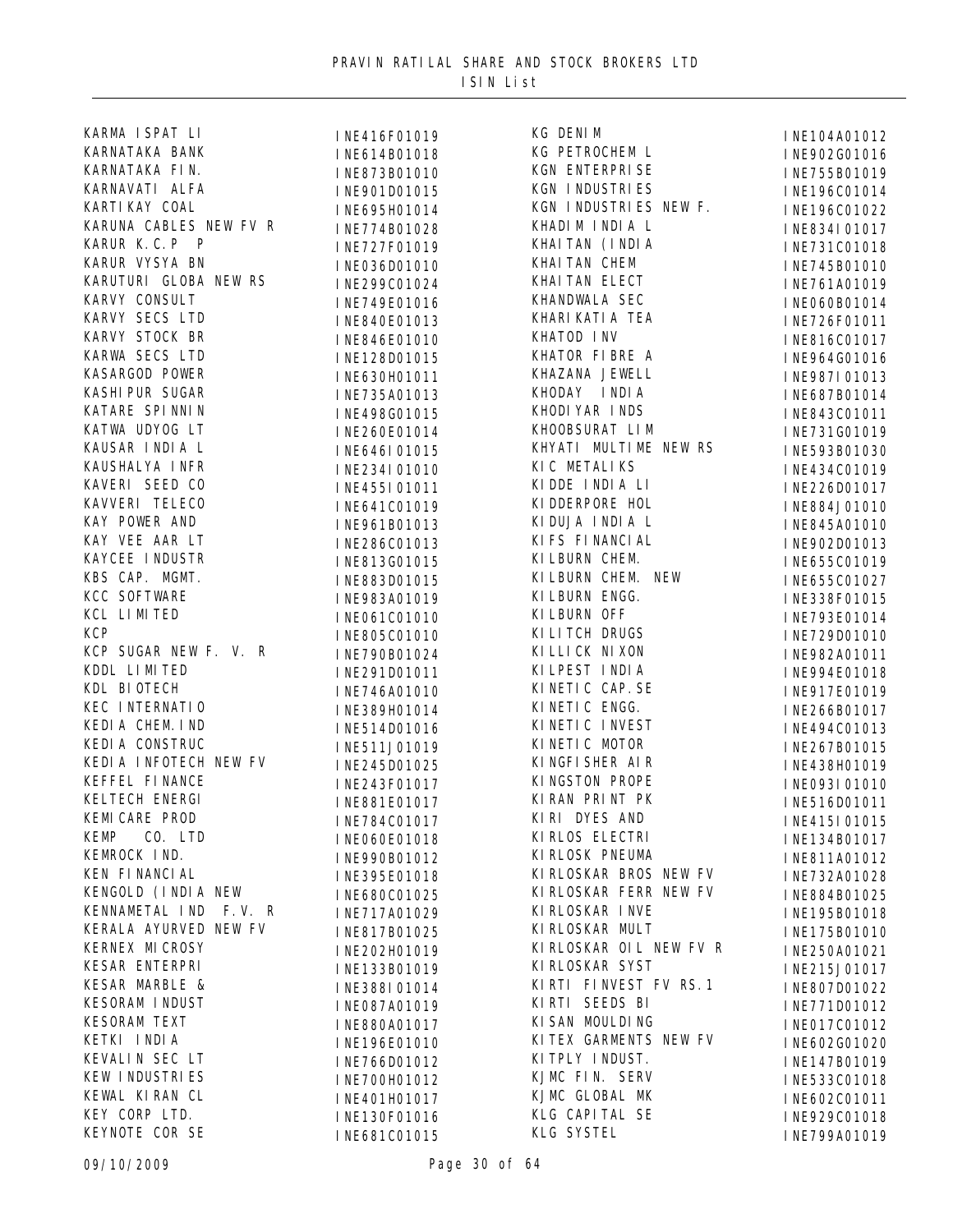| KLJ RESOURCES          | INE176K01019 | KRONE COMMMUNI          | INE833A01016 |
|------------------------|--------------|-------------------------|--------------|
| KLK ELECTRI CAL        | INE125G01014 | KROSSLINK INFR          | INE013D01019 |
| KLRF LIMITED           | INE014E01015 | KRYPTON INDUST          | INE951B01014 |
| KLT AUTOMOTI VE        | INE240G01011 | <b>KSB PUMPS</b>        | INE999A01015 |
| KMC CONSTRUCTI         | INE308K01018 | KSE LIMITED             | INE953E01014 |
| KMF BUILDERS &         | INE580H01018 | KSK ELECTRICIT CLASS A  | INE248I01010 |
| KMP EXPRESSWAY         | INE861J01018 | KSK ELECTRICIT CLASS B  | INE248I01028 |
| KNI TWORTH EXP.        | INE171C01017 | KSK ELECTRICIT CLASS C  | INE248I01036 |
| KNR CONSTRUCTI         | INE634I01011 | KSK ENERGY VEN          | INE143H01015 |
| KOA TOOLS INDI NEW FV  | INE316B01028 | KSL AND INDUST NEW FV   | INE219A01026 |
| KOFFEE BREAK P NEW RE  | INE208D01023 | KUBER KAMAL IN          | INE509J01013 |
| KOHI NOOR BROAD        | INE414E01017 | KULKARNI POWER NEW RS   | INE731D01024 |
| KOHI NOOR FOODS        | INE080B01012 | KUMAR FOOD IND          | INE500F01010 |
| KOLAR BIOTECH FV RE 1  | INE365A01027 | KUMAR URBAN DE          | INE907I01011 |
| KOLMAK CHEMICA         | INE518B01011 | KUMARAPALAYAM           | INE028K01012 |
| KOLTE-PATIL DE         | INE094I01018 | KUMBHAT FIN. SE         | INE795E01019 |
| KOME-ON COMMUN         | INE833C01012 | KUNAL OVERSEAS          | INE513B01012 |
| KONARK COMMERC         | INE131F01014 | KUNSTSTOFFE IN          | INE638D01013 |
| KONARK SYNTHET         | INE517D01019 | KURLON LTD NEW RS. 10   | INE781F01032 |
| KONASEEMA GAS          | INE265G01018 | KUSHAGRA SOFT           | INE012B01015 |
| KONKAN TYRES           | INE730D01018 | KUSUM INDL GAS          |              |
| KOPRAN LIMITED         |              | <b>KUSUM I RON</b><br>S | INE493C01015 |
| KORBA WEST POW         | INE082A01010 | KUSUM PRODUCTS          | INE397E01014 |
| KOSI AN INDS.          | INE376K01015 | KUVAM I NTERNAT         | INE882E01015 |
| KOTAK MAH BANK         | INE518D01017 | KUWER INDS LTD          | INE233H01014 |
| KOTHARI FERM.          | INE237A01010 | <b>KV FOUNDATIONS</b>   | INE430F01010 |
| KOTHARI IND.           | INE991B01010 | KVK BI 0- ENERGY        | INE346E01011 |
| KOTHARI PETRO          | INE972A01012 | KVK ENERGY & I          | INE632H01017 |
|                        | INE720A01015 |                         | INE569K01015 |
| KOTHARI PHYTOC         | INE264E01016 | KVK NI LACHAL P         | INE644J01018 |
| KOTHARI PROD           | INE823A01017 | KWALI TY BUI LDE        | INE265E01013 |
| KOTHARI SAFE D         | INE407H01014 | KWALITY CREDIT          | INE577C01015 |
| KOTHARI SUGARS NEW FV  | INE419A01022 | KWALI TY DAI RY         | INE775B01017 |
| KOUTONS RETAIL         | INE406I01014 | L & T ARUN EXC          | INE980J01016 |
| KOVAI MEDICAL          | INE177F01017 | L & T CAPITAL           | INE573J01019 |
| KPL INTER              | INE174B01013 | L & T FINANCE           | INE523E01015 |
| KRA LEASING LT         | INE300F01015 | L & T HITECH C          | INE995J01014 |
| KRBL LIMITED           | INE001B01018 | L & T INFOCITY          | INE601J01018 |
| KREBS BIO.<br><b>I</b> | INE268B01013 | L & T INFOCITY          | INE403H01013 |
| KREON FI NNANCI        | INE302C01018 | L & T INFRASTR          | INE981F01012 |
| KRI BHCO SHYAM         | INE486H01018 | L & T INFRASTR PP RE.   | IN9981F01010 |
| KRIS FLEXIPACK         | INE300I01019 | L & T INFRASTR          | INE691I01011 |
| KRI SH TREXI M P       | INE961G01012 | L & T SOUTH CI          | INE888J01011 |
| KRI SHNA CAPI TA       | INE897B01019 | L & T TECH PAR          | INE961J01016 |
| KRI SHNA ECAMPU        | INE535J01018 | L & T TRANSPOR          | INE348H01010 |
| KRI SHNA ENGG.         | INE409C01011 | L & T URBAN IN          | INE021I01011 |
| KRI SHNA FI LAMN       | INE073A01019 | L & T WESTERN           | INE404H01011 |
| KRI SHNA I NDL.        | INE157E01012 | L&T ARUN EXCEL          | INE094K01014 |
| KRI SHNA INSTIT        | INE967H01017 | LA MULTI INFO           | INE305B01013 |
| KRI SHNA KNI TWE       | INE206E01017 | LA OPALA RG LT          | INE059D01012 |
| KRI SHNA LIFE NEW FV R | INE218A01028 | LA-MERE APPARE NEW RS   | INE602D01027 |
| KRI SHNA LIFE NEW PAID | IN9218A01026 | LABH CONS<br>I N        | INE962A01013 |
| KRI SHNA VI NYLS       | INE614E01012 | LACTOSE (INDIA          | INE058I01013 |
| <b>KRI SHNAPATNAM</b>  | INE950J01019 | LADDERUP FIN.           | INE519D01015 |
| KRI SN INFO            | INE368B01011 | LAFARGE INDIA           | INE118D01016 |
| KRITI INDS NEW RS. 1   | INE479D01020 | <b>LAFFAN SOFT</b>      | INE991F01011 |
|                        |              |                         |              |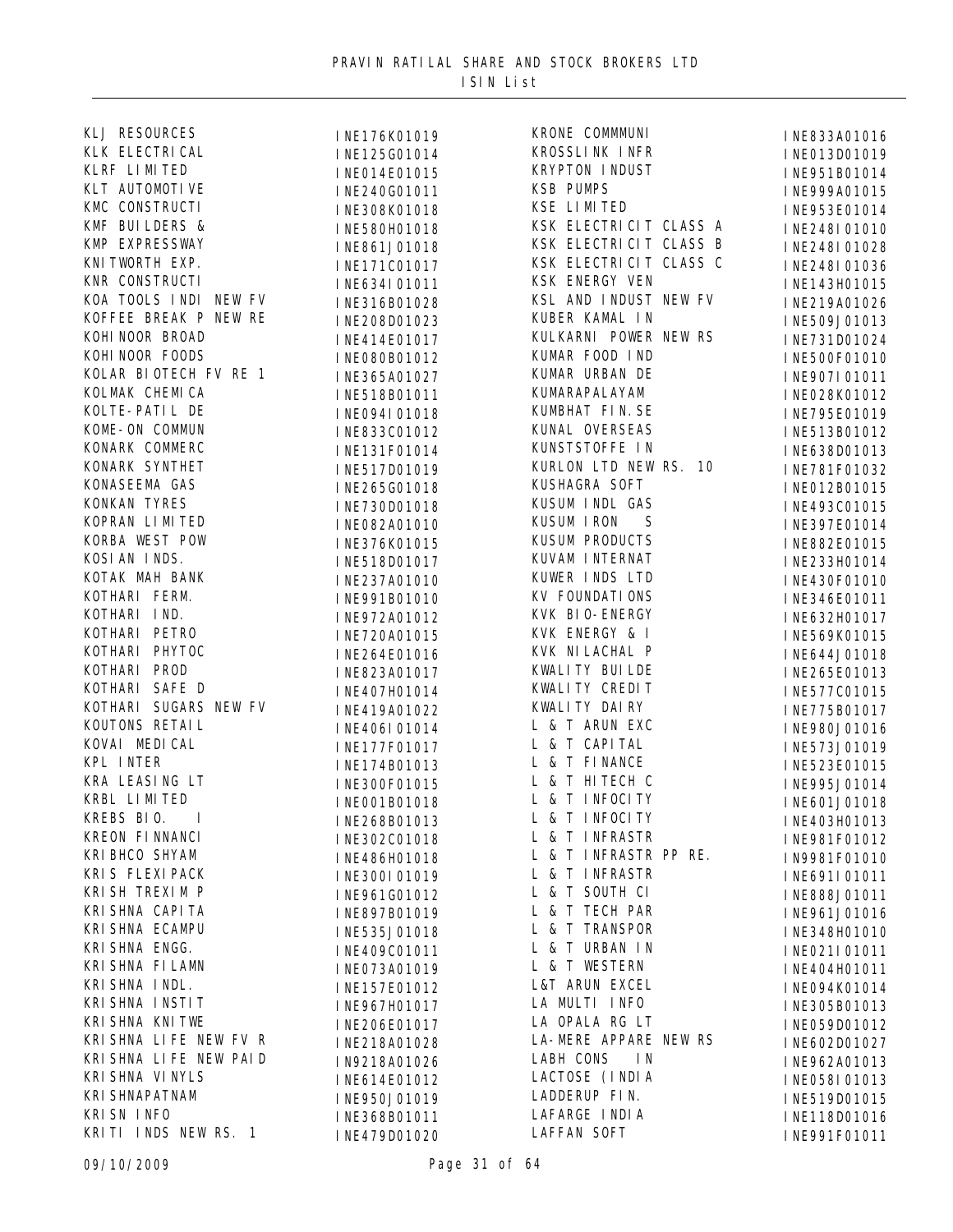| LAFFANS PETRO          | INE919B01011 | LIBORD INFOTEC         | INE212B01011 |
|------------------------|--------------|------------------------|--------------|
| LAHARI POWER &         | INE231I01016 | LIBORDS SECS.          | INE267E01019 |
| LAHARI PRODUCT         | INE959F01018 | LIC HOUSING FI         | INE115A01018 |
| LAHOTI OVERSEA NEW FV  | INE515C01023 | LIC MUTUAL FUN         | INE501K01018 |
| LAKHANI INDIA          | INE935C01015 | LIC MUTUAL FUN         | INE525K01017 |
| LAKSHMI ELECTR         | INE284C01018 | LIDO COMML. CO.        | INE105F01018 |
| LAKSHMI FI NANC        | INE850E01012 | LI KHAMI COMMER        | INE797E01015 |
| LAKSHMI MILLS          | INE938C01019 | LI KHAMI LEASI N       | INE703G01018 |
| LAKSHMI PREC.          | INE651C01018 | LI KHAMI TRADI N       | INE548E01012 |
| LAKSHMI VI LAS         | INE694C01018 | LI LLI PUT KI DSW      | INE915I01014 |
| LAKSHYA SECS.          | INE301F01013 | LIMBAVALI POWE         | INE062K01011 |
| LAMBODHARA TEX         | INE112F01014 | LIME CHEMICALS         | INE891G01011 |
| LAMINA FOUNDRI         | INE298H01017 | LIMTEX INVEST          | INE307C01017 |
| LAN ESEDA IND          | INE520B01017 | LINAKS MICRO           | INE028C01019 |
| LANCI NG INVEST        |              | LINC PEN AND P         |              |
| LANCO AMARKANT         | INE393C01017 | LINCOLN INDS.          | INE802B01019 |
| LANCO ENERGY P         | INE039H01015 | LINCOLN PHARMA NEW F.  | INE911E01012 |
| LANCO GREEN PO         | INE174I01018 | LINEAR INDUSTR         | INE405C01035 |
| LANCO INDS LTD NEW FV  | INE483H01015 | LINK INTER             | INE808D01012 |
| LANCO INFRATEC NEW FV  | INE943C01027 | LINK INTIME IN         | INE336B01018 |
| LANCOR HOLDING NEW RS  | INE785C01030 |                        | INE476J01015 |
|                        | INE572G01025 | LINK PHARMA CH         | INE302F01011 |
| LANDMARC LEI SU NEW FV | INE394C01023 | LINKHOUSE INDS NEW FV  | INE080C01028 |
| LANDMARK LIMIT         | INE971I01017 | LINTAS INDIA P NEW RS  | INE706H01035 |
| <b>LANDMARK PROPE</b>  | INE197J01017 | LINTAS MERCANT         | INE702D01017 |
| LANDSCAPE STRU         | INE964J01010 | LI NTON VANI JYA       | INE187G01014 |
| LANYARD FOODS          | INE937E01017 | LIPPI SYSTEMS          | INE845B01018 |
| LARSEN AND TOU NEW FV  | INE018A01030 | LI STER TECHNO         | INE804F01016 |
| LASER DI AMONDS        | INE995E01015 | LITTLE KINGDOM         | INE240D01018 |
| LASER SOFT INF         | INE039I01013 | LIVA HEALTHCAR         | INE169I01018 |
| LASER WORDS PR         | INE682I01010 | LIVE WIRE              | INE500B01019 |
| LAVASA CORPORA PP RS.  | IN9172G01014 | LI VERPOOL FI NA       | INE376D01010 |
| LAVASA CORPORA         | INE172G01016 | LI VI NGROOM LI F      | INE426G01016 |
| LAWRESHWAR POL         | INE976H01018 | LKP FINANCE LI         | INE724A01017 |
| <b>LAXMAN POLYMER</b>  | INE520D01013 | LKP SECURITIES NEW RS  | INE341H01023 |
| LCC INFOTECH NEW FV R  | INE938A01021 | LLOYD ELEC<br>E        | INE245C01019 |
| LEAD FINANCIAL         | INE531D01010 | LLOYD FINANCE          | INE174A01015 |
| <b>LEADAGE ALLOYS</b>  | INE880I01010 | LLOYDS STEEL I         | INE292A01015 |
| LEARNING MATE          | INE266J01010 | LMJ INTERNATIO         | INE036J01017 |
| LEARNI NGBYTE I        | INE305F01014 | <b>LMJ SERVICES</b>    | INE269E01015 |
| LEASEMEN FININ         | INE573C01014 | LML LIMITED            | INE862A01015 |
| LEASING FIN. (I        | INE095F01011 | <b>LN POLYESTERS</b>   | INE366C01013 |
| LEDO TEA CO.           | INE643B01017 | LOCUZ ENTERPRI         | INE362K01015 |
| LEE AND NEE            | INE791B01014 | LODHI PROPERTY         | INE940F01018 |
| LEELA LACE HOL         | INE557K01010 | LODNA COLLI ERY        | INE188G01012 |
| <b>LEELA LACE SOF</b>  | INE556K01012 | LOGIC EASTERN          | INE692J01017 |
| LEHMAN BROTHER         | INE127K01012 | LOGIC INFOTECH         | INE566F01011 |
| LEO I NDUSTRI AL       | INE126C01011 | LOGIX MICROSYS         | INE848A01014 |
| LESHA ENERGY R         | INE207H01018 | LOHIA SEC. LTD.        | INE803B01017 |
| LEXICON FIN LT         | INE761F01018 | LOK HOUSING            | INE367C01011 |
| LG BALAKRI SHNA FV RS. | INE337A01026 | LOK PRIYA BUIL         | INE498J01019 |
| LGB FORGE LIMI         | INE201J01017 | LOKESH MACHINE         | INE397H01017 |
| LGS GLOBAL LIM         |              | LOKHANDWALA KA CLASS A |              |
| LI BERTY OI L          | INE425B01019 | LOOP TELECOM P         | INE999H01010 |
| LI BERTY PHOSPH        | INE158E01010 | LORD SHIV INVE         | INE086J01012 |
| LI BERTY SHOES         | INE639D01011 | LORDS CHEMICAL         | INE386K01014 |
|                        | INE557B01019 |                        | INE554C01014 |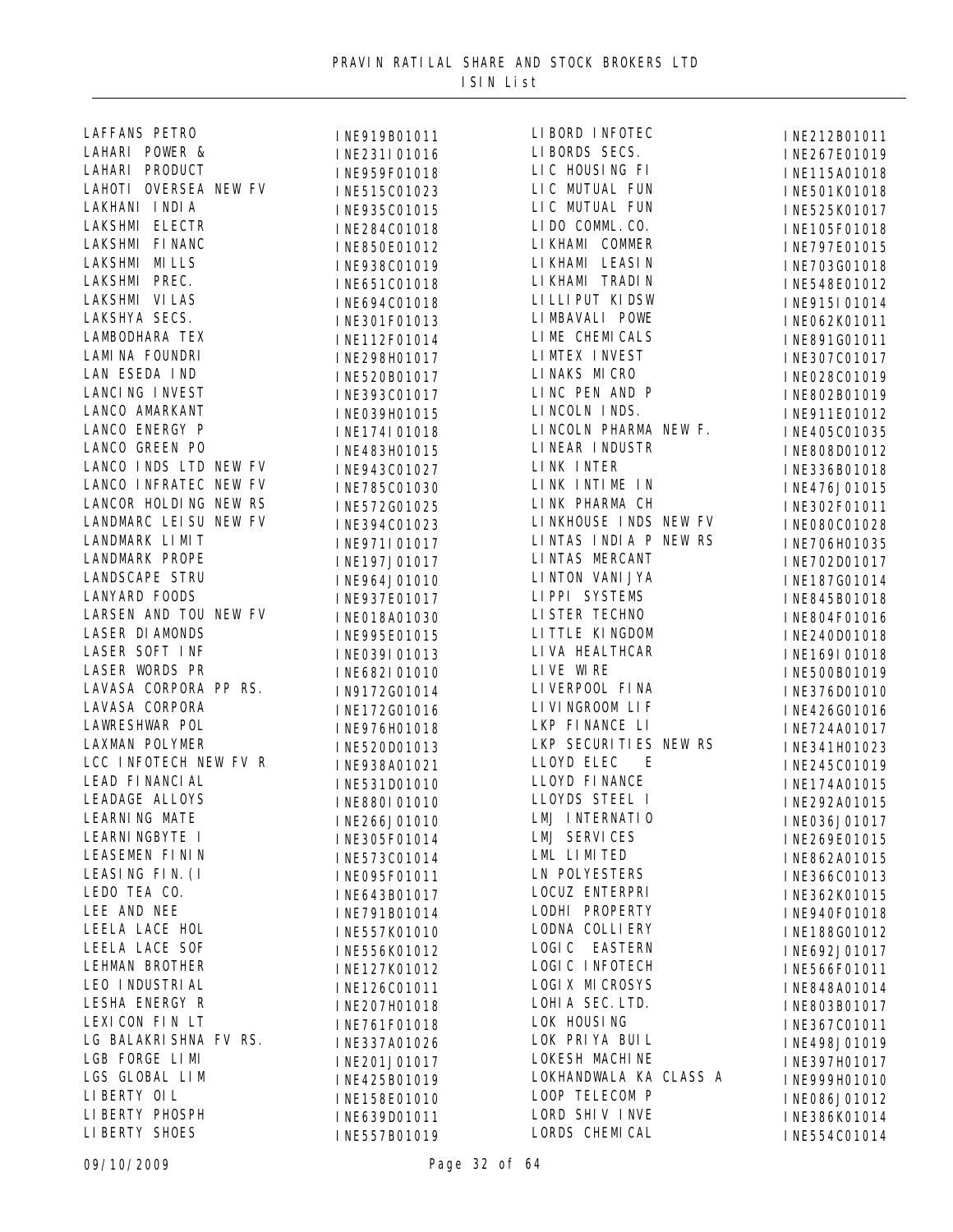| LORDS CHLORO A           | INE846D01012 | MADHUR CAPITAL        |
|--------------------------|--------------|-----------------------|
| LORDS SECURITI           | INE035H01013 | MADHUR IND            |
| LOTTE INDIA CO           | INE185A01011 | MADHUSUDAN IND        |
| LOTUS CHOCOLAT           | INE026D01011 | MADHUSUDAN SEC        |
| LOTUS EYE CARE           | INE947I01017 | MADHYADESH PAP        |
| <b>LOTUS HOMES</b>       | INE398E01012 | MADRAS ALUM NE        |
| LOYAL TEXTI LE           | INE970D01010 | MADRAS CEMENTS        |
| LT FOODS LIMIT           | INE818H01012 | <b>MADRAS FERT</b>    |
| LUCKY VALLEY I           | INE238I01011 | MADURAI POWER         |
| LUDLOW JUTE &            | INE983C01015 | MADURAI - TUTI CO     |
| LUMAX AUTO TE            | INE872H01019 | MAESTROS MEDIL        |
| LUMAX AUTOMOTI           | INE547G01019 | MAFATLAL DYES         |
| LUMAX INDUS              | INE162B01018 | MAFATLAL FINAN        |
| LUMI NAI RE TECH NEW FV  | INE682C01021 | MAFATLAL INDUS        |
| LUPI N                   | INE326A01029 | <b>MAGADH TRADERS</b> |
| LUX INDUSTRIES           | INE150G01012 | MAGAN INDUST          |
| LUXORA INFRAST - CLA     |              | MAGI CUT TOOLS        |
| LUXORA INFRAST - CLAS    | INE223K01019 | MAGMA FINCORP         |
| LUXORA INFRAST - CLAS    | INE223K01027 | MAGNA ELECTRO         |
| LVS POWER LTD            | INE223K01035 | MAGNA INDS. EX        |
| LYKA LABS                | INE815F01012 | MAGNUM VENTUR         |
| LYNX MACHI NERY          | INE933A01014 | MAGNUM LTD.           |
|                          | INE732D01014 |                       |
| LYONS CORP. MKT          | INE100F01019 | MAGNUM POLYMER        |
| LYONS INDL ENT           | INE333B01015 | MAH SCOOTERS          |
| M & M FIN SERV           | INE774D01016 | MAH UGINE STEE        |
| M B COMMERCIAL           | INE018D01018 | MAHA. SEAMLESS        |
| M B PARIKH FIN           | INE377D01018 | MAHAAN FOODS          |
| M K AROMATICS            | INE180D01016 | MAHABIR COKE I        |
| M M FORGINGS             | INE227C01017 | MAHALAXMI RUBT        |
| M P INVESTMENT           | INE881C01011 | MAHALAXMI SEAM        |
| M P TELELINKS            | INE003C01012 | MAHAN COAL LIN        |
| M S KHURANA EN           | INE677I01010 | MAHAN INDS.           |
| M V R INFRASTR           | INE871I01019 | MAHANI VESH (I)       |
| M. V. OMNI PRO           | INE912I01011 | MAHARAJA SHREE        |
| M. H. PACKAGING          | INE840H01016 | MAHARASHTR APE        |
| M. K. EXIM (I) LT        | INE227F01010 | MAHARASHTRA EL        |
| M. M. RUBBER CO          | INE159E01018 | MAHARASHTRA OV        |
| M. P. CHINI IND          | INE283J01015 | MAHARASHTRA PO        |
| MAA TELEVI SI ON         | INE534K01019 | MAHARI SHI SOLA       |
| <b>MAARS SOFTWARE</b>    | INE390A01017 | MAHASAGAR TRA         |
| MAB FINLEASE L           | INE276J01019 | MAHAVEER INFOW        |
| MAC CHARLES (I           | INE435D01014 | MAHAVIR IMPEX         |
| MACHI NO PLASTI          | INE082B01018 | MAHENDRA PETRO        |
| MACK TRADING C           | INE436D01012 | MAHESH AGR IMP        |
| MACMILLAN INDI           | INE943D01017 | MAHI MA HOSPI TA      |
| MADANLAL LTD.            | INE041E01018 | MAHI NDRA AND M       |
| MADANPALLE SP            | INE006G01016 | MAHI NDRA CASTI       |
| MADH BHAR PAPE           | INE697E01017 | MAHI NDRA COMPO       |
| <b>MADHAV MARBLES</b>    |              | MAHI NDRA CONSU       |
| MADHU COMMERCI           | INE925C01016 | MAHI NDRA FORGI       |
| MADHU JAYANTI            | INE255H01017 | MAHI NDRA HI NOD      |
| MADHUCON AGRA            | INE487E01013 | Mahindra Holid        |
| MADHUCON PROJ.<br>NEW FV | INE835H01016 | MAHI NDRA LI FES      |
| MADHUKAR INVST           | INE378D01024 | MAHINDRA SAR T        |
|                          | INE096F01019 |                       |
| MADHUMALATI ME           | INE889G01015 | MAI KAAL FI BRES      |

| MADHUR CAPITAL                                  |
|-------------------------------------------------|
| MADHUR IND                                      |
| MADHUSUDAN IND NEW                              |
| MADHUSUDAN SEC                                  |
| MADHYADESH PAP                                  |
| MADRAS ALUM NEW RS. 2/                          |
| MADRAS CEMENTS NEW RE                           |
| MADRAS FERT                                     |
| MADURAI POWER                                   |
| MADURAI - TUTI CO                               |
| MAESTROS MEDIL NEW                              |
| MAFATLAL DYES                                   |
| MAFATLAL FINAN                                  |
| MAFATLAL INDUS FV RS.                           |
| <b>MAGADH TRADERS</b>                           |
| MAGAN INDUST F. V. R                            |
| MAGI CUT TOOLS                                  |
| MAGMA FINCORP                                   |
|                                                 |
| MAGNA IINCON<br>MAGNA ELECTRO<br>MAGNA INDS. EX |
|                                                 |
| MAGNUM VENTUR                                   |
| MAGNUM LTD.                                     |
| MAGNUM POLYMER                                  |
| MAH SCOOTERS                                    |
| MAH UGINE STEE                                  |
| MAHA. SEAMLESS NEW FV R                         |
| MAHAAN FOODS                                    |
| MAHABIR COKE I                                  |
| MAHALAXMI RUBT                                  |
| MAHALAXMI SEAM                                  |
| MAHAN COAL LIM                                  |
| MAHAN INDS.                                     |
| MAHANI VESH (I)                                 |
| MAHARAJA SHREE                                  |
| MAHARASHTR APE                                  |
| MAHARASHTRA EL                                  |
| MAHARASHTRA OV                                  |
| MAHARASHTRA PO NEW RS                           |
| MAHARI SHI SOLA                                 |
| MAHASAGAR TRA                                   |
| MAHAVEER INFOW                                  |
| MAHAVIR IMPEX                                   |
| MAHENDRA PETRO                                  |
| MAHESH AGR IMP                                  |
| MAHI MA HOSPI TA                                |
| MAHINDRA AND M                                  |
| MAHINDRA CASTI                                  |
| MAHINDRA COMPO                                  |
| MAHINDRA CONSU                                  |
| MAHINDRA FORGI                                  |
| MAHI NDRA HI NOD                                |
| Mahindra Holid                                  |
| MAHINDRA LIFES                                  |
| MAHINDRA SAR T                                  |
|                                                 |
| MAIKAAI EIRRES                                  |

INE107C01011 INE110C01015 INE469C01023 INE856D01011 INE474D01013 INE223B01026 INE331A01037 INE414A01015 INE895F01014 INE019I01015 INE408E01027 INE733D01012 INE965B01014 INE270B01027 INE534F01019 INE402B01026 INE179D01018 INE511C01014 INE437D01010 INE113F01012 INE387I01016 INE591B01018 INE415F01011 INE288A01013 INE850A01010 INE271B01025 INE734D01010 INE048H01016 INE112D01019 INE257F01017 INE297K01013 INE735D01017 INE641D01017 INE087D01013 INE843B01013 INE400E01016 INE272E01019 INE488E01029 INE028J01014 INE007G01014 INE019D01016 INE997B01017 INE452H01010 INE119D01014 INE680I01014 INE101A01018 INE910I01015 INE219G01015 INE441K01017 INE536H01010 INE875H01012 INE998I01010 INE813A01018 I NE924J01014 INE341C01016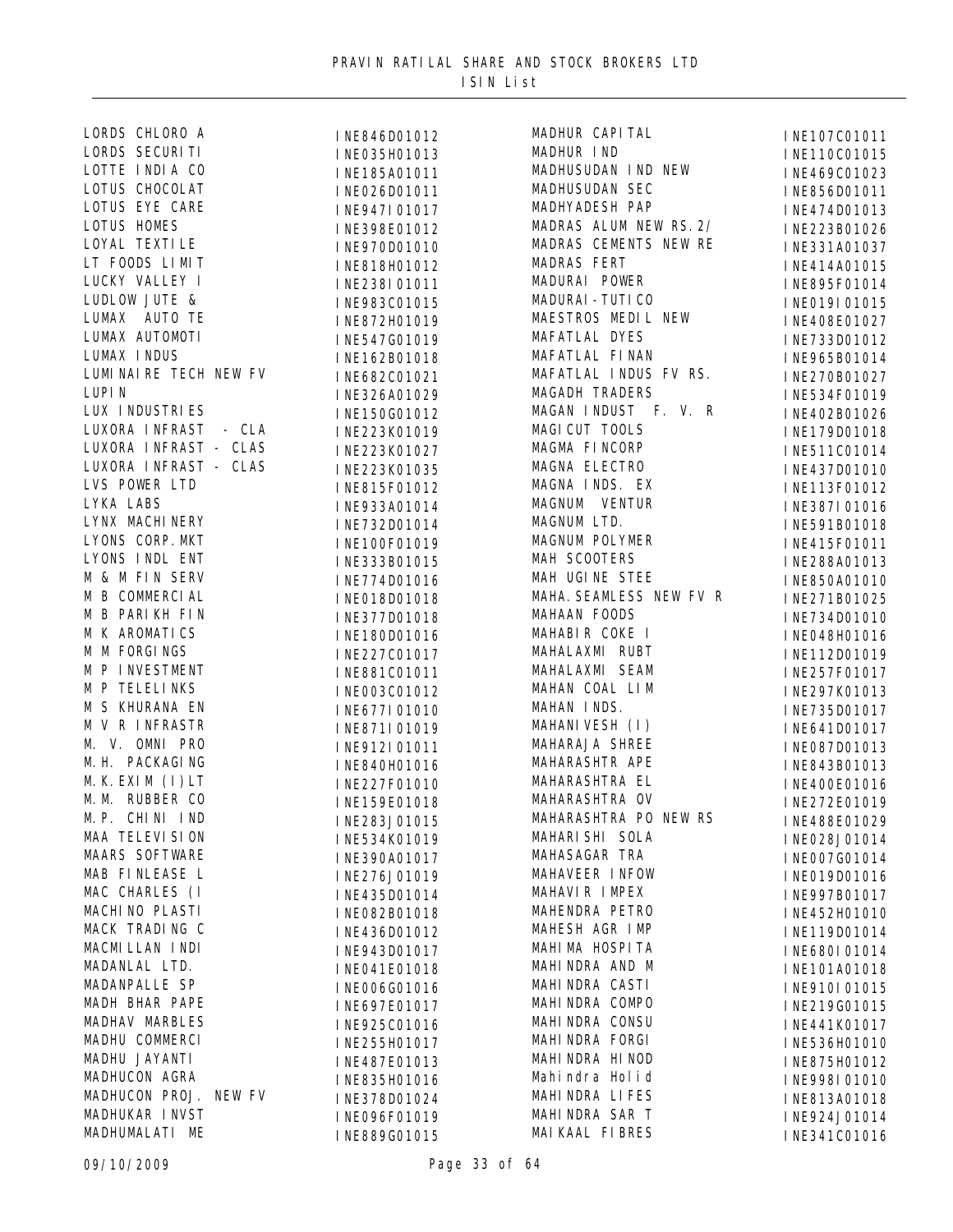| MAI THAN ALLOYS        | INE683C01011 | MANOJ SURGI CAL       | INE548H01015 |
|------------------------|--------------|-----------------------|--------------|
| <b>MAI THON POWER</b>  | INE082G01017 | MANOR FLOATEL         | INE126G01012 |
| MAJESTIC AUTO NEW      | INE201B01022 | MANPHOOL EXP.         | INE831B01018 |
| MAJOR METALS L         | INE342I01011 | MANRAJ HOUSING        | INE948I01015 |
| <b>MAKERS LAB</b>      | INE987A01010 | MANSI FINANCE         | INE094E01017 |
| MALABAR TRADIN         | INE438D01018 | MANTRI DEVELOP        | INE322H01015 |
| MALANA POWER C         | INE356E01010 | MANUGRAPH INDI NEW FV | INE867A01022 |
| MALANPUR CAPTI         | INE614I01013 | MANYATA PROMOT        | INE152K01010 |
| MALANPUR STEEL NEW     | INE550A01024 | MANZ RETAIL PR        | INE417I01011 |
| MALAR HOSPITAL         | INE842B01015 | MAPE ADVI SORY        | INE443J01015 |
| MALAV HOLDINGS         | INE268G01012 | MAPE SECURITIE        | INE763J01016 |
| MALLADI DRUGS          | INE814G01013 | MARAL OVERSEAS        | INE882A01013 |
| MALLCOM (INDIA         | INE389C01015 | <b>MARATHON ELECT</b> | INE822H01014 |
| MALOO POLYMERS         | INE142K01011 | MARATHON NEXTG        | INE182D01012 |
| MALU PAPER MIL         | INE383H01017 | MARATHWADA REF        | INE347D01011 |
| MALVICA ENGG           | INE008D01019 | MARBLE FINVEST        | INE476K01013 |
| <b>MALVI KA STEEL</b>  | INE190A01011 | MARCK BIOSCIEN        | INE084K01015 |
| MALWA COTTON S         |              | MARDA COMMERCI        |              |
| MALWA INDUST           | INE272B01015 | MARDIA CHEMICA        | INE912C01014 |
| MALWA MERCANT          | INE728F01017 | MARDIA EXTRUS.        | INE273B01013 |
| MAN ALUMINIUM          | INE489E01019 | MARDI A SAMYOUN       | INE276E01010 |
| MAN INDUSTRIES NEW. RS | INE215I01019 | MARDI A STEEL         | INE277E01018 |
| MAN INFRACONST         | INE993A01026 | MARG LIMITED          | INE439D01016 |
| MANABARRIE TEA         | INE949H01015 | MARG PROJECTS         | INE941E01019 |
|                        | INE273E01017 |                       | INE942E01017 |
| MANALI PETRO NEW FV R  | INE201A01024 | MARG TECHNO PR        | INE245H01018 |
| MANAPPURAM GEN         | INE522D01019 | MARI CO LI MI TED     | INE196A01018 |
| MANAVTA HOLDIN         | INE853E01016 | MARI GOLD GLASS       | INE414C01011 |
| MANBHAWANI INV         | INE998E01019 | MARIS SPINNERS        | INE866D01010 |
| MANDARIN DEVEL         | INE771J01019 | MARK ENGINEERS        | INE337K01017 |
| MANDHANA INDUS         | INE087J01010 | MARKET CREATOR        | INE944C01017 |
| MANDYA FINANCE         | INE656C01017 | MARKETI CS TECH       | INE269I01016 |
| MANEESH PHARMA         | INE942H01010 | MARKETOPPER SE        | INE005K01010 |
| MANEESH PHARMA NEW PP  | IN9942H01018 | MARKSANS PHARM NEW RE | INE750C01026 |
| MANEESHA FINLE         | INE778G01010 | MARMAGOA STEEL        | INE698E01023 |
| MANGA CAPSULES         | INE459H01015 | MARS RESTAURAN        | INE645G01011 |
| MANGAL KESHAV          | INE074I01010 | MARSONS LIMITE NEW FV | INE415B01028 |
| MANGAL KESHAV          | INE222I01015 | MARTIN BURN           | INE199D01016 |
| MANGAL KESHAV          | INE914H01019 | MARUDHAR FOOD         | INE283C01010 |
| MANGAL KESHAV          | INE153I01012 | MARUTI COTTEX         | INE891H01019 |
| MANGALAM CEMEN         | INE347A01017 | MARUTI INFRAST        | INE392G01010 |
| MANGALAM DRUGS         | INE584F01014 | MARUTI SEC. LT        | INE368C01019 |
| MANGALAM IN FI         | INE717C01017 | MARUTI SUZUKI         | INE585B01010 |
| MANGALAM TIMBE         | INE805B01012 | MARVEL CAP FI         | INE571D01016 |
| MANGALAM VENTU         | INE198E01016 | MARWADI SHARES        | INE138I01013 |
| MANGALORE CHEM         | INE558B01017 | MASANTOSHI INT        | INE178H01011 |
| MANGALYA SOFT          | INE820B01011 | MASCON GLOBAL         | INE896A01013 |
| MANGANESE ORE          | INE490G01012 | MASK INVESTMEN        | INE885F01015 |
| MANGLAM INDIA          | INE178F01015 | MASTEK LIMITED F.V.RS | INE759A01021 |
| MANI MARKET CR         | INE209I01012 | MASTER CHEMICA        | INE523D01017 |
| MANI PAL HEALTH        | INE619H01014 | MASTER MULTI          | INE535B01015 |
| MANI PAL UNI VER       | INE520J01010 | <b>MASTER TRUST</b>   | INE677D01011 |
| MANJEERA CONST         | INE320D01018 | MATH.<br>PLAT. FI     | INE095E01014 |
| MANJUSHREE PLA         | INE357F01015 | MATH.<br>PLAT. PU     | INE096E01012 |
| MANJUSHREE TEC         | INE435H01015 | <b>MATHESON BOSAN</b> | INE021K01017 |
| MANNA GLASS            | INE552C01018 | <b>MATHEW EASOW</b>   | INE963B01019 |
|                        |              |                       |              |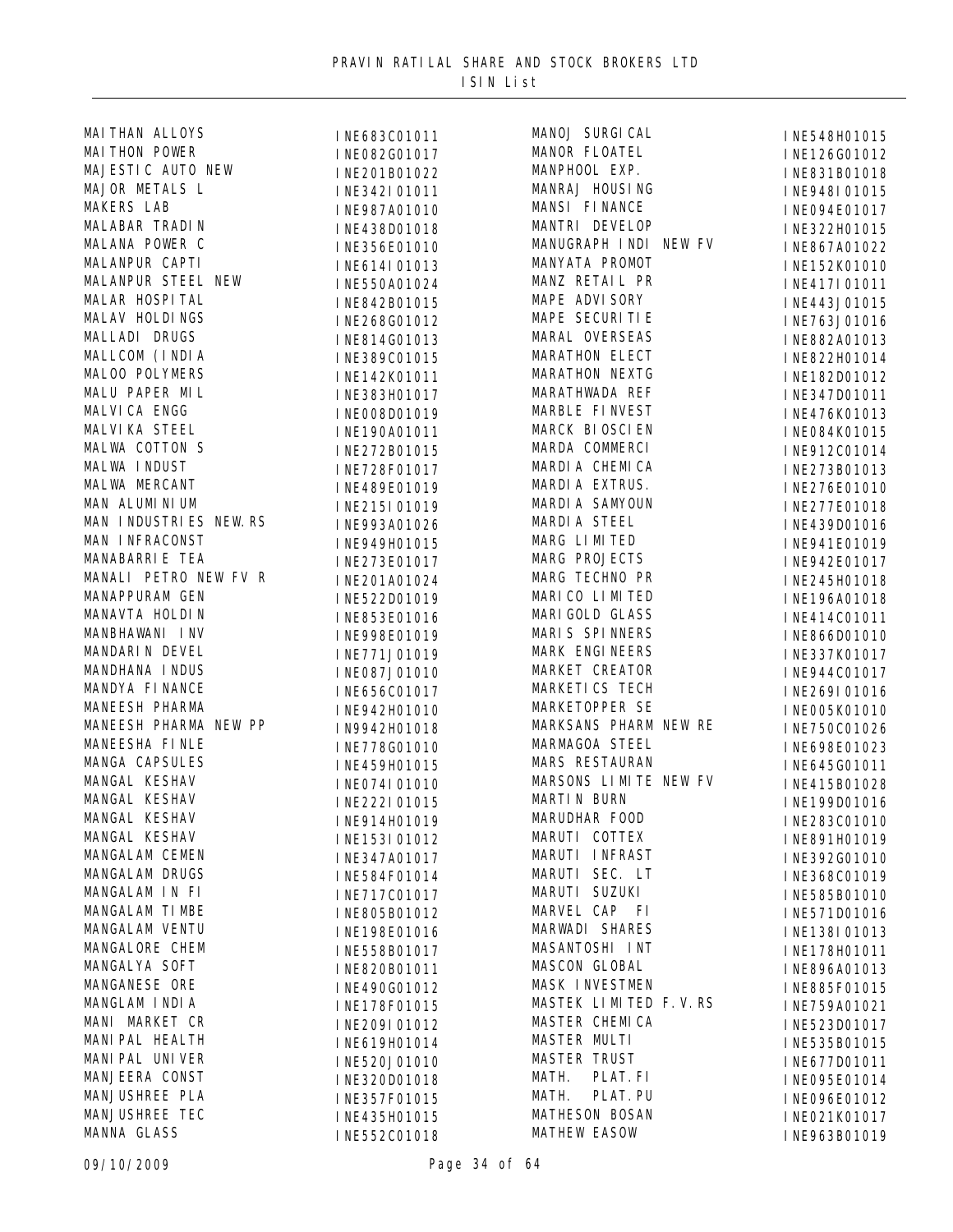| MATRA REALTY L NEW FV  | INE190E01021   | MEHTA INTEG FI         |
|------------------------|----------------|------------------------|
| MATRIX FINANCI         | INE519H01016   | MEHTA SECURITI         |
| MATRIX LABS LT NEW FV  | INE604D01023   | MELSTAR INFO           |
| MAURIA UDYOG           | INE150D01019   | MENON BEARINGS         |
| MAURYA TRADING         | INE269H01018   | MENON BEARINGS N       |
| MAVENS BIOTECH NEW RS  | INE856C01047   | MENON PISTONS          |
| MAWANA SUGARS NEW RS   | INE636A01039   | MEP TOLL ROAD          |
| MAX FLEX & IMA         |                | MERCATOR LINES N       |
| MAX INDIA NEW FV RS. 2 | INE109J01012   | <b>MERCK</b>           |
| <b>MAXI MAA SYSTEM</b> | INE180A01020   | MERCURY FUND M         |
| MAXIMUS MULTIT         | INE161B01010   | MERCURY LABORA         |
| MAXWELL INDUST NEW FV  | INE564D01011   | <b>MERIND</b>          |
| MAYA ENTERTAIN         | INE450G01024   | MERINO INDUSTR         |
|                        | INE454I01014   |                        |
| MAYAJAAL ENTER NEW RS  | INE775G01024   | MERIT CREDIT           |
| MAYANK HOTELS          | INE571C01018   | MERLIN INDL. DE        |
| MAYANK SECURIT         | INE622G01010   | MESMER TECH. LT        |
| <b>MAYFAIR HOTELS</b>  | INE146K01012   | META COPPER AN         |
| MAYO HOSPITALS         | INE263C01012   | METAL COATINGS         |
| MAYTAS INFRA L         | INE369I01014   | METALMAN INDS.         |
| MAYUKA INVEST.         | INE179F01013   | METALMECCANI CA        |
| <b>MAYUR LEATHER</b>   | INE799E01011   | METRO SHOES LI         |
| MAYUR UNIQUOTE         | INE040D01012   | METROCHEM- I ND        |
| MAZDA LIMITED NEW FV R | INE885E01034   | MEWAR POLYTEX          |
| MBL INFRASTRUC         | INE912H01013   | MEXUS CORPORAT         |
| MCC INV AND LE         | INE786C01012   | MH MILLS & IND N       |
| MCDOWELL HOLDI         | INE836H01014   | MHAI SKAR INFRA        |
| MCLEOD<br>$CO.$ LT     | INE228F01018   | MIC ELECTRONIC N       |
| <b>MCLEOD RUSSEL</b>   | INE942G01012   | MICRO FORGE (I         |
| MCML SYSTEMS P NEW RS  | I NE860I 01020 | MI CRO HOUSING         |
| MCNALLY BHARAT         | INE748A01016   | MI CRO INKS            |
| MCNALLY SAYAJI         | INE105E01011   | MI CRO TECH            |
| MCORPGLOBAL PV         | INE902F01018   | MI CROCI TY INDI       |
| MCS LIMITED            | INE737A01019   | MI CROLAND LTD         |
| MCX STOCK EXCH         | INE312K01010   | MI CROSE INDIA         |
| MDDA - RAMKY I         | INE757J01018   | MI CROSEC FI NAN       |
| MEDHAWI TRADER         | INE432C01013   | MID EAST PORT.         |
| MEDI CAPS LTD.         | INE442D01010   | MID INDIA INDS         |
| MEDIA CONTENT          | INE046H01010   | MIDAS PHARMASE N       |
| MEDIA MATRIX FV RE 1/  | INE200D01020   | MIDDAY MULTI.          |
| MEDIA SAVVY (I         | INE852D01010   | MI DFI ELD I NDUS      |
| MEDI AONE GLOBA        | INE828I01019   | MI DI TECH PRI VA      |
| MEDICAMEN BIO.         | INE646B01010   | MI DLAND PLASTI        |
| MEDI NOVA DI AGN       | INE047C01019   | MI DLAND SERVIC        |
| MEDREICH LIMIT         | INE136H01019   | MI DPOI NT SOFT        |
| MEENAKSHI (IND         | INE208H01016   | MI DVALLEY ENTE        |
| MEENAKSHI MERC         | INE189G01010   | MI HI JAM VANASP       |
| MEFCOM AGRO            |                | <b>MI LAN THEATRES</b> |
| MEFCOM CAPITAL         | INE188C01011   | MI LESTONE GLOB        |
| MEGA CHANNEL           | INE186C01015   | MI LKFOOD LI MI T      |
| MEGA CORP. FV RE 1/-   | INE469B01017   | MILLENNIA INFR-        |
| MEGASOFT LTD.          | INE804B01023   | MILLENNIA INFR-        |
| MEGHA AGRO PRO         | INE933B01012   | MI LLENNI A PROP -     |
| MEGHMANI ORGAN         | INE736G01018   | MI LLENNI A PROP -     |
| MEHAR SHREE            | INE974H01013   | MI LLENNI A REAL       |
|                        | INE268F01014   |                        |
| MEHTA HOUSING          | INE239B01014   | MI LLENNI UM BEE N     |

INE240B01012 INE241B01010 INE817A01019 INE071D01017<br>NEW F. INFO71D01025 INE071D01025 INE650G01011 MEP TOLL ROAD INE776I01010 INE934B01028 INE199A01012 INE047D01017 INE947G01011 INE215A01016 INE662B01017 INE023D01018 INE181F01019 INE114F01010 INE124F01019 INE161E01014 INE689B01010 INE144K01017 INE317I01013 INE732B01018 INE404E01018 INE151D01017<br>NEW RS<br>INEGORE01020 INE698F01020 INE385H01012<br>NEW RS INF287C01029 INE 287C01029 INE550E01018 INE676J01010 INE056A01014 INE358B01012 INE957B01011 INE734E01018 INE809F01015 INE019J01013 INE033E01015 INE401C01018<br>NEW RS INF113D01025 INE113D01025 INE747B01016 INE091K01010 INE928I01017 INE423F01015 INE551E01016 INE141C01010 INE422B01016 INE521C01013 INE720J01016 INE151H01018 INE588G01013<br>CLAS INF263K01015 CLAS INE263K01015<br>CLAS INE263K01023 CLAS INE263K01023<br>CLAS INE262K01017 CLAS INE262K01017<br>CLAS INE262K01025 INE262K01025 INE487H01016<br>NEW RS 1NE258D01028 INE258D01028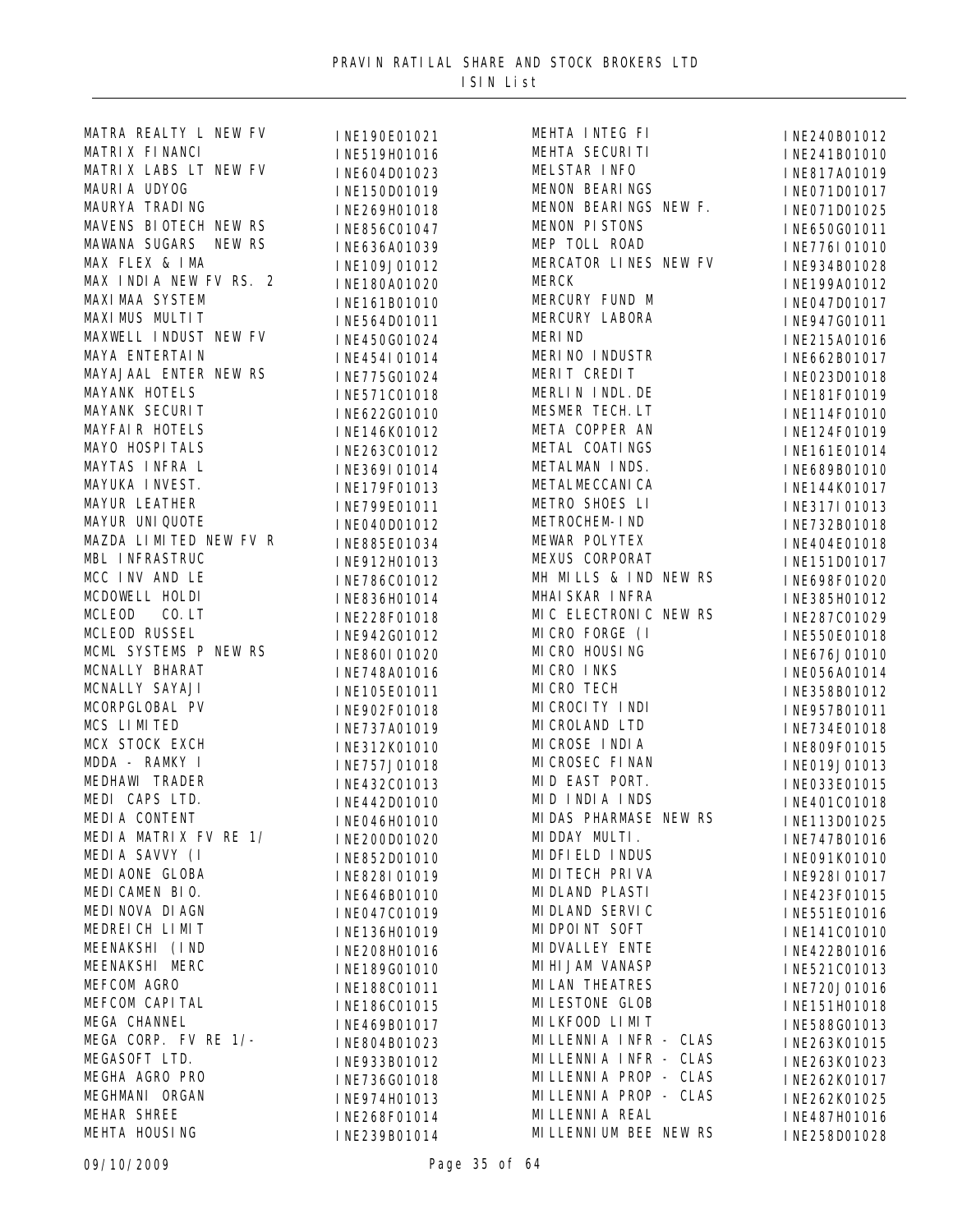| MILLENNIUM CYB NEW RS   | INE525D01038 | MONALISA INFO FV RS. 2      | INE021B01024 |
|-------------------------|--------------|-----------------------------|--------------|
| MILLIPORE INDI          | INE392K01012 | MONESHI AGRO                | INE604C01017 |
| MILTON PLASTIC          | INE343A01016 | MONEY MASTERS               | INE945J01019 |
| MINAL ENGG. LT          | INE097E01010 | MONEY MATTERS               | INE180C01018 |
| MI NAR I NTERNAT        | INE595H01016 | MONEY MATTERS               | INE328J01018 |
| MI NAXI TEXTI LE NEW FV | INE952C01028 | MONICA ELECTRO              | INE568C01014 |
| MI NBI MBANGAL P        | INE613F01011 | MONNET INDS. NEW FV R       | INE407E01029 |
| MINDA CORPORAT          | INE842C01013 | MONNET ISPAT A              | INE743C01013 |
| MI NDA FI NANCE         | INE197E01018 | MONNET SUGAR L              | INE493H01014 |
| MINDA INDS LTD          |              | MONOTONA SECUR              |              |
| <b>MI NDTECK</b>        | INE405E01015 | MONOTONA TYRES              | INE815H01018 |
| MINDTREE LIMIT          | INE110B01017 | MONOZYME INDIA NEW FV       | INE552K01011 |
| MINI DIAMONDS           | INE018I01017 | MONSANTO INDIA              | INE772D01028 |
| MINI SOFT               | INE281E01010 | MONSANTO TECHN              | INE274B01011 |
| MI NOLTA FI NANC        | INE178B01014 | MONTARI INDS.               | INE387B01011 |
| MINT INVSTS. LT         | INE514C01018 | MOONGIPA CAPIT              | INE407C01015 |
| MINTAGE ELECTR          | INE619E01011 | MORARJEE CASTI              | INE153K01018 |
|                         | INE726C01018 |                             | INE300G01013 |
| MIRC ELECTRONI FV RE.   | INE831A01028 | MORARJEE TEXTI              | INE161G01019 |
| MIRCH TECH. LTD         | INE098E01018 | MORARKA FINANC              | INE367A01015 |
| MI RZAPUR ELECT         | INE406E01013 | MOREPEN LAB F.V.RS.2        | INE083A01026 |
| MI SSI ON VI VACA       | INE459J01011 | MORGAN INDS. LT             | INE701E01017 |
| <b>MITSU PRIVATE</b>    | INE635B01013 | MORGAN STANLEY              | INE271I01012 |
| MI TSUBI SHI HEA        | INE677G01014 | MORGAN VENTURE              | INE902C01015 |
| <b>MITTAL INFRATE</b>   | INE354J01014 | MORGANI TE CRUC             | INE599F01012 |
| MK COMMODITY B          | INE178I01019 | MOSCHIP SEMICO              | INE935B01017 |
| MKJ DEVELOPERS          | INE042E01016 | <b>MOSER BAER</b>           | INE739A01015 |
| MKJ ENTERPRISE          | INE043E01014 | MOTHERSON INFO              | INE002F01017 |
| MMTC LIMITED            | INE123F01011 | MOTHERSON SUMI FV RS.       | INE775A01035 |
| MOBAR INDIA LI          | INE985I01017 | MOTI KA FI NANCE            | INE307F01010 |
| MOBILE TELECOM NEW RE   | INE770B01026 | Motilal Oswal NEW RS        | INE338I01027 |
| MODEL BUCKETS           | INE769I01015 | MOTOR AND GENE              | INE861B01015 |
| MODEL FIN CORP          | INE166B01019 | MOTOROL ENTERP              | INE726B01010 |
| MODERATE CREDI          | INE636C01019 | MOTOROL SPECIA              | INE642B01019 |
| MODERN DAIRIES          | INE617B01011 | MOUNT EVEREST               | INE690B01018 |
| MODERN FIN SER          | INE788C01018 | MOUNT SHIVALIK              | INE410C01019 |
| MODERN INDIA L NEW RS   | INE251D01023 | MOUNTEVEREST T              | INE492H01016 |
| MODERN MALLEAB NEW F.   | INE834C01028 | MOVI LEX I RRGTN            | INE857A01015 |
| MODERN SHR ST           | INE370A01019 | MOVING PICTURE              | INE691B01016 |
| MODERN STEELS           | INE001F01019 | MPHASIS LIMITE              | INE356A01018 |
| MODEST INFRAST          | INE222K01011 | MPIL CORPORATI NEW          | INE844C01027 |
| MODEX INTL SEC          | INE072D01015 | MRC TRANSOLUTI              | INE138K01019 |
| MODI HOOVER IN          | INE259D01018 | MRF LIMITED                 | INE883A01011 |
| MODI RUBBER             | INE832A01018 | MRO-TEK LTD.                | INE398B01018 |
| MODI TYRES COM          | INE393K01010 | <b>MRPL</b>                 | INE103A01014 |
| MODI PON LTD.           | INE170C01019 | MRUGESH TRADIN              | INE738D01011 |
| MODI SON METALS NEW RE  | INE737D01021 | MSE FI NANCI AL             | INE203J01013 |
| MOH LIMITED F.V. RE 1   | INE179B01020 | MSK PROJECTS I              | INE625G01013 |
| MOHAN FINANCE           | INE929E01014 | MSL INDUSTRIES              | INE626C01010 |
| MOHAN MEAKIN            | INE136D01018 | MSM ENERGY LIM              | INE636J01014 |
| MOHAN STEELS L          |              | MSP STEEL<br>P <sub>0</sub> | INE752G01015 |
| MOHINDRA FASTE          | INE990H01019 | MSPL LIMITED                |              |
| MOHIT INDS. LT          | INE705H01011 | MTAR TECHNOLOG              | INE488H01014 |
| MOHIT PAPER             | INE954E01012 | <b>MTNL</b>                 | INE864I01014 |
| MOLD-TEK TECHN NEW RS   | INE388C01017 | MTZ (INDIA) LT              | INE153A01019 |
| MOLDTEK PLASTI          | INE835B01027 | MTZ POLYFILMS               | INE865A01018 |
|                         | INE893J01011 |                             | INE864A01011 |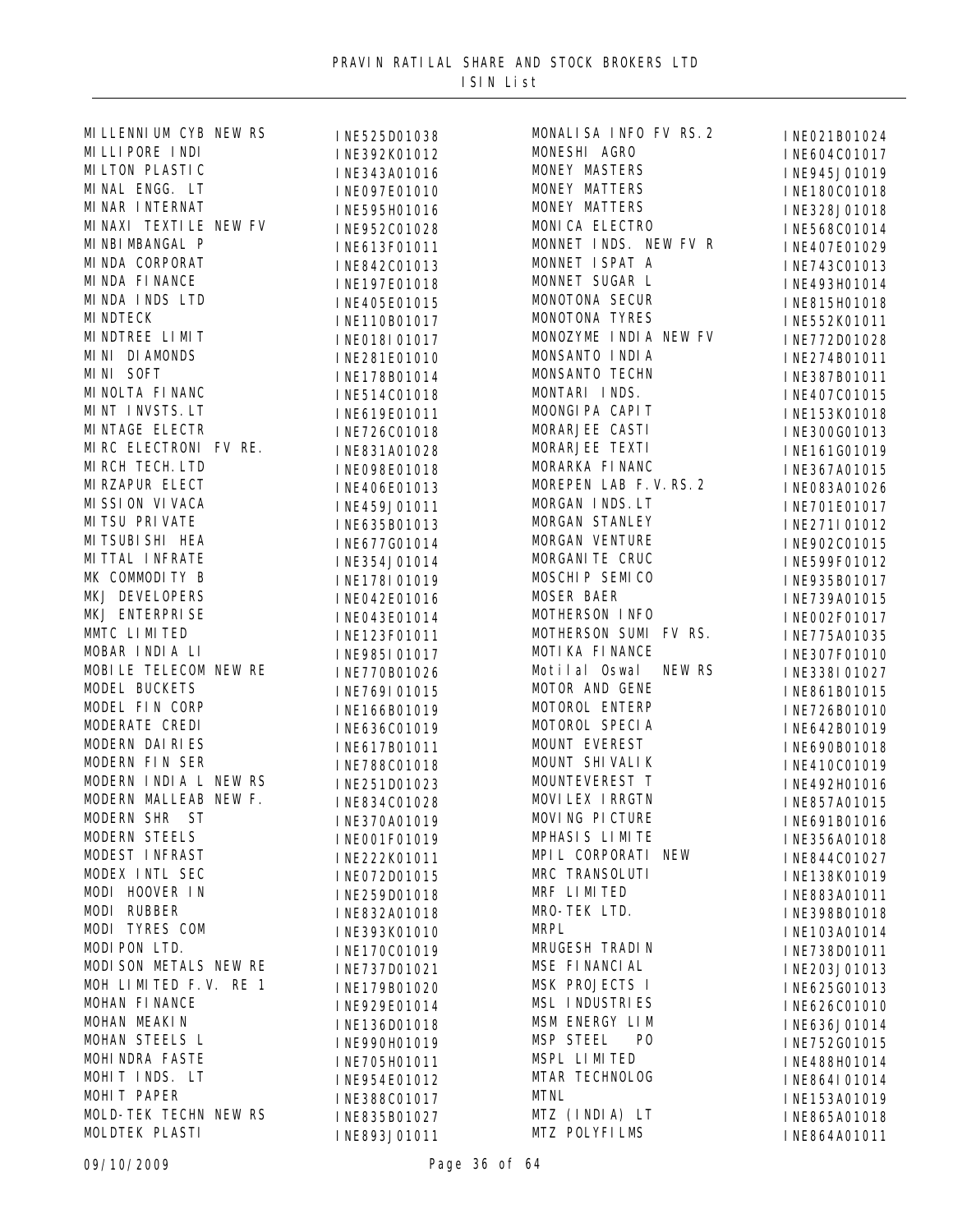| MUDIT FINLEASE        | INE220D01010 | NACHMO KNITEX          | INE228C01015 |
|-----------------------|--------------|------------------------|--------------|
| MUDRA I SPAT          | INE748B01014 | NAGA DHUNSERI          | INE756C01015 |
| MUDRA LI FESTYL       | INE311H01018 | NAGARJUNA AGRI         | INE295D01012 |
| MUKAND NEW            | INE304A01026 | NAGARJUNA AGRI         | INE793H01017 |
| MUKAND ENGG           | INE022B01014 | NAGARJUNA CONS NEW FV  | INE868B01028 |
| MUKAT PIPES LT        | INE862C01011 | NAGARJUNA DRUG         | INE254C01011 |
| MUKERI AN PAPER       | INE348C01011 | NAGARJUNA FERT         | INE580A01013 |
| MUKESH BABU FI        | INE596B01017 | NAGARJUNA INST         | INE807B01018 |
| MUKESH STEELS NEW PP  | IN9953G01017 | NAGARJUNA OIL          | INE589F01013 |
| <b>MUKESH STEELS</b>  | INE953G01019 | NAGESHWAR INV          | INE735E01015 |
| MUKESH STRIPS         | INE946G01013 | NAGPUR FOUNDRI         | INE125B01015 |
| MUKESH UDYOG L        | INE557J01012 | NAGPUR POWER           | INE099E01016 |
| MUKTA ARTS            | INE374B01019 | NAGPUR-SEONI E         | INE626J01015 |
| MUKUND FOODS P        |              | Nagreeka Cap.          |              |
| MUKUNDA IND. FI       | INE284K01011 | NAGREEKA EXPOR NEW RS  | INE245I01016 |
| MULLER PHIPP          | INE618B01019 | NAHAR CAPI TAL         | INE123B01028 |
| MULTI-ARC INDI        | INE003F01015 | NAHAR IND ENTE         | INE049I01012 |
| MULTI-FLEX LAM        | INE399B01016 | NAI HATI JUTE          | INE289A01011 |
| MULTI BASE INDI       | INE083I01011 | NAKAMI CHI SECS        | INE724E01019 |
| <b>ENTMT</b>          | INE678F01014 | NAKODA TEXTI LE        | INE857C01011 |
| <b>MULTIM</b>         | INE588C01012 |                        | INE559B01015 |
| MULTI PLUS HOLD       | INE886E01016 | NALANDA HOTELS         | INE209D01013 |
| MULTI PLUS RESO       | INE470C01013 | NALCO NEW              | INE139A01026 |
| MUMBAI INTERNA        | INE476I01017 | NALIN LEASE FI         | INE606C01012 |
| MUMBAI SEZ LIM        | INE138H01015 | NALWA SONS INV FV RS.  | INE023A01030 |
| MUNDRA INTERNA        | INE864F01010 | NALWA STEEL AN         | INE394H01014 |
| Mundra Port & NEW RS  | INE742F01034 | NAM SECURITIES         | INE792G01011 |
| MUNJAL AUTO IN NEW FV | INE672B01024 | NAMASTE EXPORT         | INE583A01017 |
| MUNJAL KIRIU I        | INE343J01017 | NAMOKAR TRADE          | INE914C01010 |
| MUNJAL SHOWA NEW FV R | INE577A01027 | NAMTECH ELECT.         | INE607C01010 |
| MUNOTH CAPITAL        | INE910G01019 | NANDAN BIOMATR         | INE120I01011 |
| MUNOTH COMM.          | INE410E01015 | NANDAN EXIM LI NEW FV  | INE875G01022 |
| MUNOTH FIN SER        | INE348D01019 | NANDI ECONOMIC         | INE675F01010 |
| MUNROS PROJECT        | INE800J01016 | NANDI HIGHWAY          | INE992F01019 |
| MURARI INVEST         | INE236D01016 | NANDI INFRA            | INE676F01018 |
| MURLI INDUSTRI        | INE806B01010 | NARAI NGARH SUG        | INE491E01015 |
| MURUDESHWAR CE        | INE692B01014 | NARANTAK DEALC         | INE632G01019 |
| MUSKAN FERRO          | INE614F01019 | NARBADA GEMS A         | INE540C01013 |
| MUTHOOT CAPI TA       | INE296G01013 | NARENDRA PROP.         | INE603F01012 |
| MV COTSPIN LTD        | INE586D01014 | NARESH ENGINEE         | INE901J01012 |
| MVL INDUSTRIES NEW RS | INE141B01020 | NARESH KUMAR &         | INE381J01017 |
| MVL LIMITED NEW FV RS | INE744I01026 | NARMADA FINTRA         | INE568H01013 |
| MY FAIR LADY E        | INE244C01012 | NARMADA GELATI         | INE869A01010 |
| MY HOME INDUST        | INE237J01011 | NARMADA INFRAS         | INE043G01019 |
| MYM TECHNO            | INE378B01010 | NAROTTAM INVST         | INE764E01015 |
| MYSORE PAPER          | INE924F01012 | NARTH KARNATAK         | INE015J01011 |
| MYSORE PETRO          | INE741A01011 | NASHVI LLE INV         | INE747F01017 |
| N G INDUSTRIES        | INE825C01018 | NAT. ENGG INDU         | INE492E01013 |
| N K INDS              | INE542C01019 | NAT. PEROXIDE NEW FV R | INE585A01020 |
| N. R. MERCANTI        | INE349H01018 | NATCO PHARMA           | INE987B01018 |
| N. B. I. INDUSTR      |              | NATH BIO-GENES         |              |
| N.D. METAL IND        | INE365I01012 | NATH PULP              | INE448G01010 |
| N. E. ELECTRONI       | INE643D01013 | NATH SEEDS NEW FV RS.  | INE776A01017 |
| N. E. CARRYI NG       | INE955E01019 | NATI ONAL COLLA        | INE778A01021 |
| N. R. AGARWAL IN      | INE553C01016 | NATI ONAL COTTO        | INE969G01015 |
| N. R. INTL. LTD       | INE740D01017 | NATI ONAL FERT.        | INE956I01018 |
|                       | INE605F01017 |                        | INE870D01012 |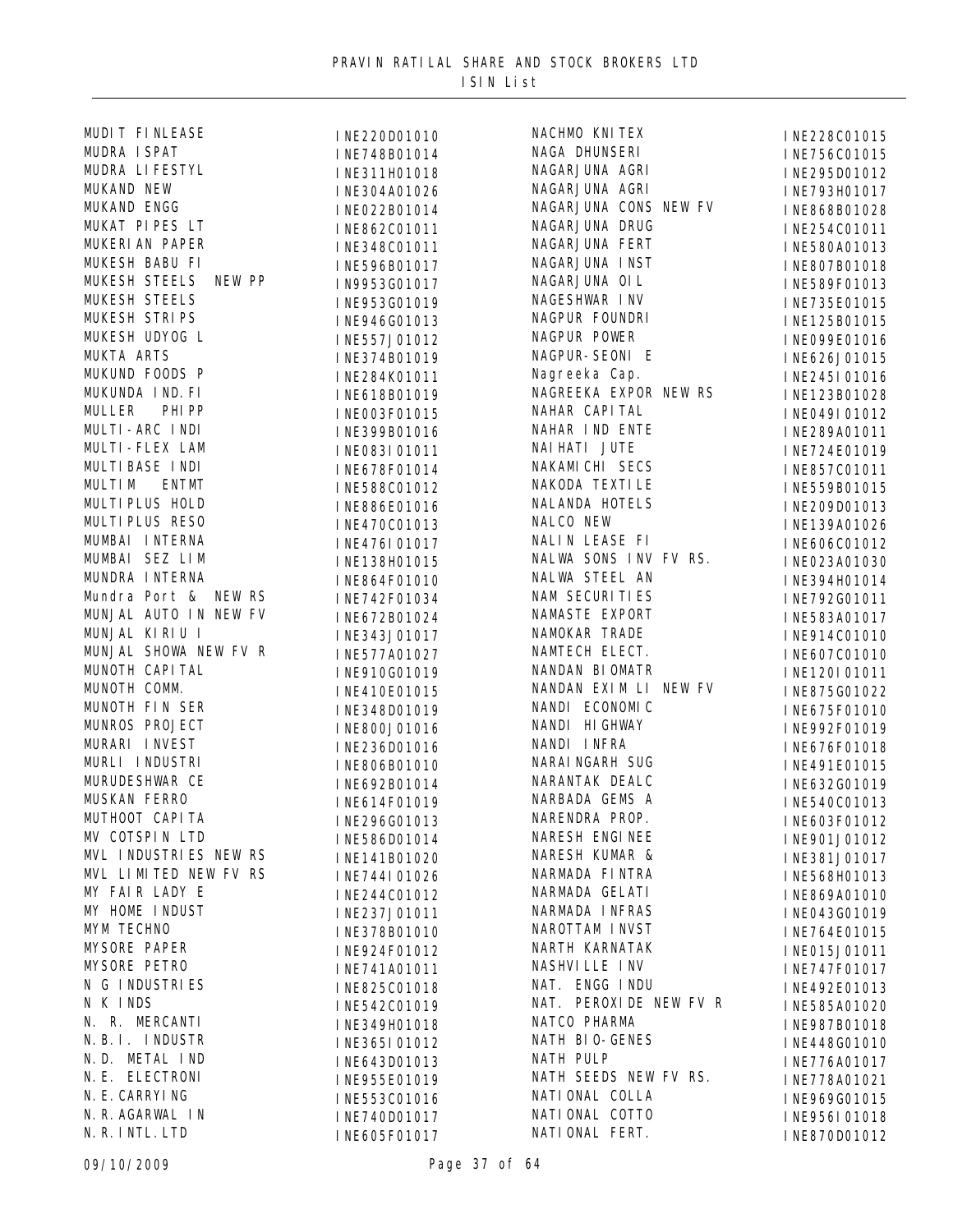| NATI ONAL FLASK       | INE350B01019 | NEOTERIC INFOM          | INE479J01019 |
|-----------------------|--------------|-------------------------|--------------|
| NATI ONAL GENER       | INE654H01011 | NEPC AGRO FOOD          | INE587A01018 |
| NATI ONAL MININ       | INE407G01016 | NEPC INDIA              | INE588A01016 |
| NATI ONAL MULTI       | INE988H01013 | NEPC PAPER              | INE471B01013 |
| NATI ONAL OXYGE       | INE296D01010 | NEPTUNE DEVELO          | INE053I01014 |
| NATI ONAL PLAST       | INE233D01013 | NESCO LIMITED FV RS. 1  | INE317F01027 |
| NATI ONAL PLAST       | INE896D01017 | NESS TECHNOLOG          | INE319K01015 |
| NATI ONAL PLY         | INE497C01016 | <b>NESTLE</b>           | INE239A01016 |
| NATI ONAL STEEL       | INE088B01015 | NET 4 INDIA             | INE553E01012 |
| NATRAJ FI NANCI       | INE510H01015 | NET4NUTS LIMIT          | INE352G01014 |
| NATRAJ PROTEIN        | INE444D01016 | NETALTER SOFTW          | INE501I01012 |
| NATURA HUE CHE        | INE487B01019 | NETLINK SOLUTN NEW FV   | INE040F01025 |
| NATURAL CAPS.         | INE936B01015 | NETLOGIC TECH.          | INE937B01013 |
| NATURAL STONE         |              | NETRI PPLES SOF         |              |
| NATURO-PEST LT        | INE893G01017 | NETTLI NX LTD           | INE478B01018 |
| NAVA BHARAT EN        | INE191D01013 | NETVI SI ON WEB         | INE027D01019 |
| NAVA BHARAT VE NEW FV | INE150H01010 | NETVI STA I NFOR        | INE286D01011 |
| NAVAYUGA ENGIN        | INE725A01022 | NETWORK LIMITE          | INE738A01017 |
| NAVIN FLUORINE PP RS. | INE951J01017 | NETWORK18 MEDI          | INE010C01017 |
|                       | IN9048G01016 |                         | INE870H01013 |
| NAVI N FLUORI NE      | INE048G01018 | NETWORTH STOCK          | INE903D01011 |
| <b>NAVI NON</b>       | INE888A01010 | NEULAND LABS            | INE794A01010 |
| NAVKAR BUI LDER       | INE268H01010 | NEUTRAL PUBLIS          | INE048I01014 |
| NAVKETAN MERCH        | INE365G01016 | NEW CONSOLIDAT          | INE759H01018 |
| NAVNEET PUBLIC NEW FV | INE060A01024 | NEW CYBERABAD           | INE227I01014 |
| NAVODAY AGENCI        | INE273J01016 | NEW DELHI TELE NEW      | INE155G01029 |
| NAVSARI COMMOD        | INE821G01018 | NEW HORIZONS I          | INE001K01019 |
| NCC FINANCE LT        | INE768B01012 | NEW INDIA RETA          | INE260C01018 |
| NCDEX LIMITED         | INE127G01010 | NEW MOUNT TRAD          | INE827B01016 |
| NCJ INTERNAT.         | INE875B01015 | NEW TI RUPUR            | INE680F01010 |
| NCL INDS LTD          | INE732C01016 | NEWGEN SOFT             | INE619B01017 |
| NCL RESEARCH          | INE132F01012 | NEWLINE COMMUN          | INE685C01016 |
| <b>NDA SECURITIES</b> | INE026C01013 | NEWQUEST CORPO          | INE785J01019 |
| NDTV WORLD LTD        | INE117G01011 | NEXCEN SOFTTEC          | INE180B01010 |
| NE ELECTRI CI TY      | INE944D01015 | NEXGEN TECH LT          | INE936C01013 |
| NECTAR LIFESCI NEW RE | INE023H01027 | NEXT GEN PUBLI          | INE867H01019 |
| NEDUNGADI BANK        | INE586A01010 | NEXT RETAIL IN          | INE374K01010 |
| NEEL METAL PRO        | INE829I01017 | NEXUS ELECTRO           | INE119K01019 |
| NEELACHAL ISPA        | INE514F01011 | <b>NEXUS SOFTWARE</b>   | INE901B01019 |
| NEELACHAL TECH        | INE694B01010 | NEXXOFT INFOTE          | INE249H01010 |
| NEELKANTH MOTE        | INE882F01012 | NEYVELI LI GNI T        | INE589A01014 |
| NEELKANTH ROCK        | INE741D01015 | NGL-FINE CHEM NEW FV R  | INE887E01022 |
| NEELKANTH TECH        | INE546F01013 | NHPC LIMITED            | INE848E01016 |
| NEEMTEK ORGANI        | INE706D01018 | NI CCO CORP. LTD NEW FV | INE241C01026 |
| NEEPAZ VFORGE         | INE308J01010 | NI CCO PARKS            | INE653C01014 |
| NEERAJ PAPER M        | INE894J01019 | NI CCO UCO ALLI         | INE917B01015 |
| NEERAV HOLDING        | INE324K01015 | NICE PAPERS LT          | INE522E01017 |
| NEESA LEI SURE        | INE724H01012 | NI DHI GRANI TES        | INE276H01013 |
| NEGOLI CE I NDI A     | INE945C01014 | NI HAR I NFOGLOB NEW    | INE876E01025 |
| NEHA INTERNATI        | INE874D01022 | NI HARI KA I NDI A      | INE186F01018 |
| NEIL INDS. LTD.       | INE396C01010 | NIIT NEW RS. 2/-        | INE161A01038 |
| NELCAST LIMITE        | INE189I01016 | NIIT INSTITUTE          | INE926H01013 |
| NELCO LTD             | INE045B01015 | NIIT TECHNOLOG          | INE591G01017 |
| <b>NELITO SYSTEMS</b> | INE538K01010 | NI JJER AGRO            | INE847B01014 |
| NEO CORP INTER        | INE851C01014 | NI KHI L ADHESI V       | INE926C01014 |
| NEOGEM INDIA          | INE552E01014 | NI KHI L FI NCOM        | INE620G01014 |
|                       |              |                         |              |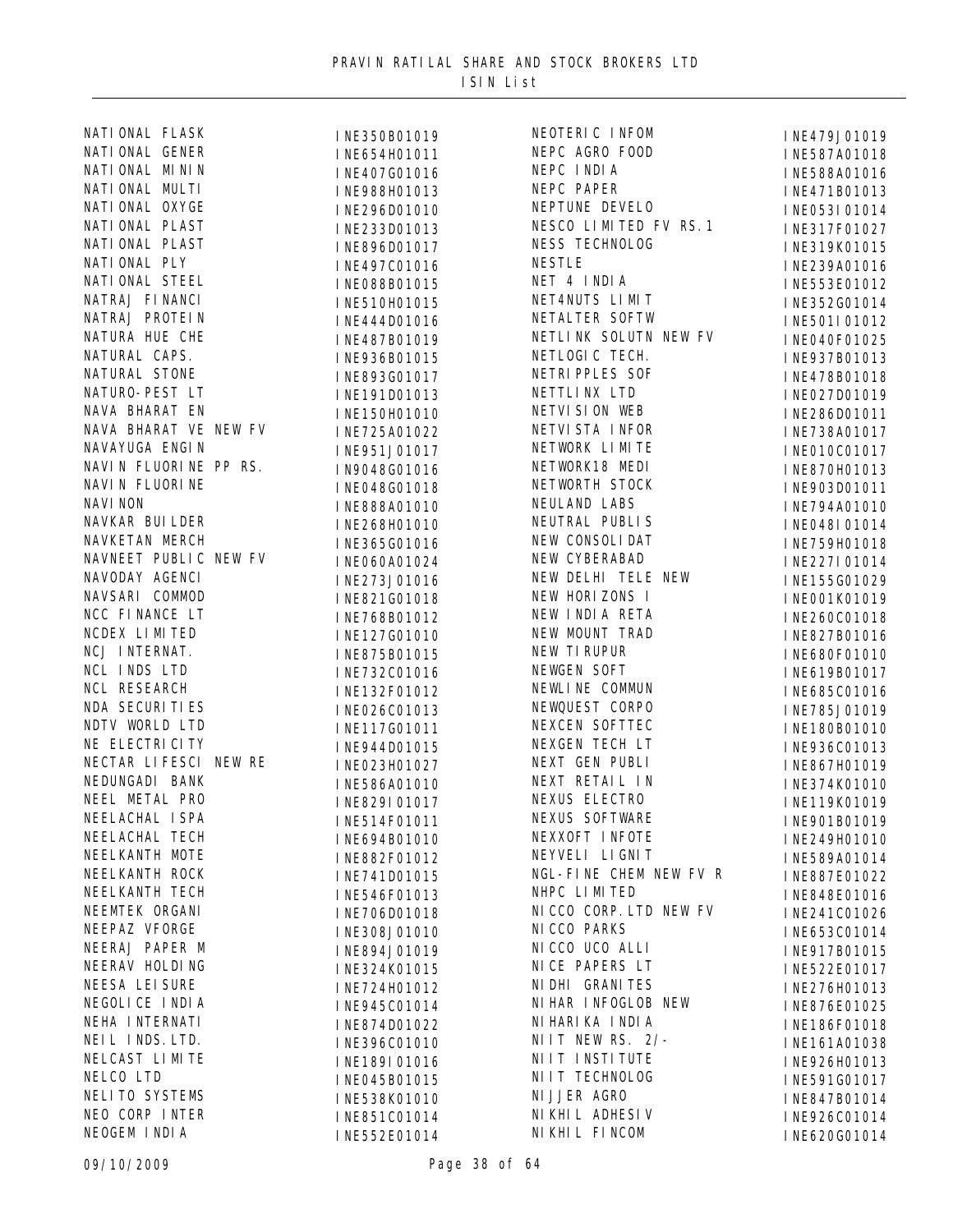| NI KKI GLOB. FI N        | INE526C01012 | NPR FINANCE LT         | INE446D01011                 |
|--------------------------|--------------|------------------------|------------------------------|
| NI LA INFRASTRU NEW FV   | INE937C01029 | NRB BEARINGS L NEW FV  | INE349A01021                 |
| NI LCHEM CAPI TA         | INE742D01013 | NRC LIMITED            | INE953C01018                 |
| NI LCHEM INDS.           | INE743D01011 | NRI INVESTMENT         | INE349D01017                 |
| NI LE LI MI TED          | INE445D01013 | <b>NSDL</b>            | INE004A01014                 |
| NI LKAMAL LI MIT         | INE310A01015 | NTPC LTD.              | INE733E01010                 |
| NI MBUS COMM.<br>NEW RS. | INE351B01033 | NU TEK INDIA L         | INE318J01019                 |
| NI PPO BATTERI E         | INE567A01010 | NU-TECH CORPOR         | INE041C01012                 |
| NIRAJ CEMENT S           | INE368I01016 | NUBAL (INDIA)          | INE007F01016                 |
| <b>NI RAJ REALTORS</b>   | INE570K01013 | NUCENT ESTATES         | INE980A01023                 |
| NI RAV COMMERC.          | INE242B01018 | NUCHEM LIMITED         | INE946A01016                 |
| NI RLON LTD.             | INE910A01012 | NUCLEUS SOFT           | INE096B01018                 |
| NI RMA NEW FV RS. 5/-    | INE091A01029 | NUFAB INDIA LT         | INE379G01017                 |
| NI RMAL BOT LTD          | INE784J01012 | NUMALI GARH REF        | INE152D01015                 |
| NI RMALDEEP RES          | INE505G01017 | NUMERIC POWER          | INE409B01013                 |
| NI RMAN CEMENTS          | INE162E01012 | NUMERO UNO             | INE411A01011                 |
| NIS SPARTA LTD           |              | NUTECH GLOBAL          |                              |
| NI SHEL I NVEST          | INE158D01012 | NUTRAPLUS PROD         | INE960H01012<br>INE230G01012 |
| NI SHTHA TRADER          | INE392C01019 | NUTRI NE CONFEC        |                              |
| NI SSAN COPPER           | INE945E01010 | OASIS CINE COM         | INE658H01012                 |
| NI TCO LI MI TED         | INE846H01013 | <b>OASIS INFOTECH</b>  | INE637B01019                 |
| NITIN ALLOYS G           | INE858F01012 | <b>OASIS INTERNAT</b>  | INE620B01015                 |
| Nitin Fire Pro           | INE861H01012 | OASIS MEDIA FV RE. 1/- | INE010H01016                 |
| NI TI N SPI NNERS        | INE489H01012 | OASIS SECS. LTD        | INE335D01024                 |
| NI TTA GELATI N          | INE229H01012 | OBEROI CONSTRU         | INE876A01015                 |
|                          | INE265B01019 |                        | INE437I01019                 |
| NI VEDI TA MERCA         | INE992I01013 | OBJECTONE INFO         | INE860E01011                 |
| NI YATI INDS LT NEW FV   | INE882C01027 | OCEAN AGRO (IN         | INE049J01010                 |
| NKG INFRASTRUC           | INE775I01012 | <b>OCEAN INFRAST</b>   | INE789C01016                 |
| NLC NALCO INDI           | INE582A01019 | <b>OCEANA SOFTWAR</b>  | INE362B01014                 |
| NMDC LIMITED NEW RS. 1   | INE584A01023 | OCL INDIA NEW FV RS. 2 | INE290B01025                 |
| NOBLE EXPLOCHE           | INE875D01011 | OCL IRON AND S         | INE196J01019                 |
| NOCIL                    | INE163A01018 | OCTAL CREDIT           | INE513C01010                 |
| NOEL AGRITECH            | INE154C01013 | OCTANT INTERAC         | INE846A01018                 |
| NOI DA CUSTOMER          | INE803J01010 | <b>OCTAV INVESTME</b>  | INE120J01019                 |
| NOI DA MEDI CARE         | INE740C01019 | ODYSSEY CORP.          | INE839E01015                 |
| NOI DA TOLL              | INE781B01015 | ODYSSEY INDIA          | INE419I01017                 |
| NONSTOP PLANTA           | INE803E01011 | <b>ODYSSEY TECH</b>    | INE213B01019                 |
| NORBEN TEA               | INE369C01017 | ODYSSEY VID            | INE342B01016                 |
| NORRIS MEDICIN           | INE744C01011 | <b>ODYSSY SOFT-TE</b>  | INE797G01010                 |
| NORTH DELHI PO           | INE493F01018 | OFFSHORE FINVE         | INE835C01017                 |
| NORTH EAST. PUB          | INE930E01012 | OFFSHORE INFRA         | INE155J01015                 |
| NORTH KARNATAK           | INE898G01016 | OIL COUNTRY TU         | INE591A01010                 |
| NORTHERN FOODS           | INE606D01010 | OIL INDIA LTD.         | INE274J01014                 |
| NORTHGATE TECH           | INE217G01019 | <b>OJSWI TRADERS</b>   | INE411E01013                 |
| NOUS INFOSYSTE           | INE091J01012 | OK PLAY INDIA          | INE870B01016                 |
| NOUVEAU MULTIM           | INE317B01018 | OLYMPIA CAP LT         | INE697B01013                 |
| NOV SARA INDIA           | INE402I01013 | OM METALS INFR NEW FV  | INE239D01028                 |
| NOVA IRON                | INE608C01018 | OM POWER CORPO         | INE454J01012                 |
| NOVA PETROCHEM I TY      | INE787A01014 | OM UDYOG LTD.          | INE657C01015                 |
| NOVA STEEL (I)           | INE587E01010 | OMAX AUTOS LTD         | INE090B01011                 |
| NOVAGOLD PETRO           | INE517G01012 | OMAXE LIMITED          | INE800H01010                 |
| <b>NOVARTIS FV RS. 5</b> | INE234A01025 | OMEGA AG-SEEDS         | INE112B01013                 |
| NOVELTY TRADER           | INE615F01016 | OMEGA INT TECH         | INE113B01011                 |
| NOVOPAN INDUST           | INE460B01016 | OMEGA LABS.            | INE006E01011                 |
| NOVOZYMES SOUT           | INE804J01018 | OMEGA TELECOM          | INE612G01011                 |
|                          |              |                        |                              |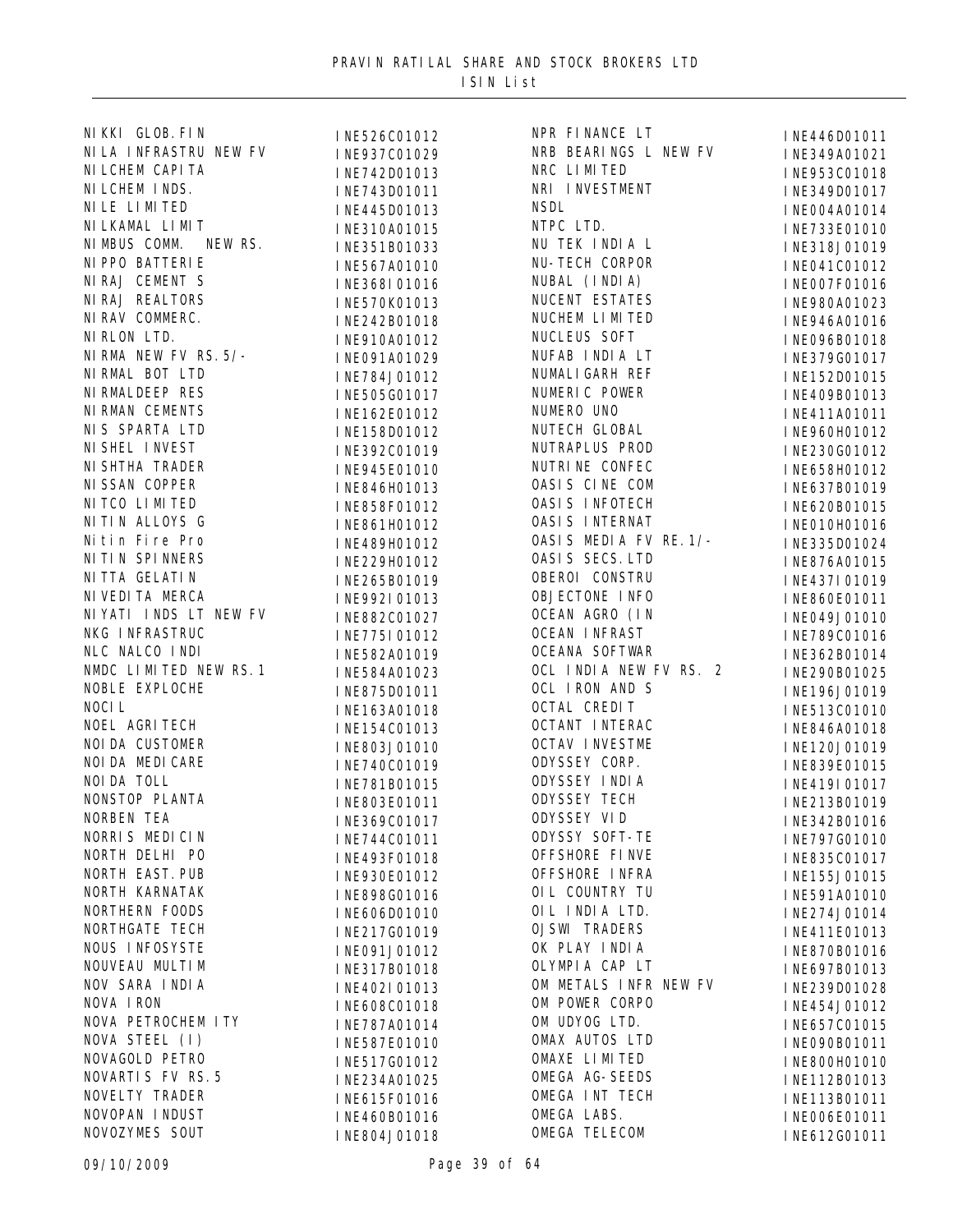| OMKAR OVERSEAS          |
|-------------------------|
| OMKAR PHARMA            |
| <b>OMNESYS TECHNO</b>   |
| OMNI AX                 |
| OMNI DYE-CHEM           |
| <b>OMNI TECH INFOS</b>  |
| OMNITEX INDS.           |
| ONE97 COMMUNIC          |
| ONGC                    |
| ONI DA FI NANCE         |
| ONLINE INFORM           |
| ONLINE MEDIA NEW RS. 4  |
| ONMOBILE GLOBA          |
| ONTRACK SYSTEM NEW FV   |
| <b>ONWARD TECH</b>      |
| OPAL INDUSTRIE          |
| OPTEL TELECOM.          |
| <b>OPTIM ESTATES</b>    |
| OPTIMATES TEXT FV RS.   |
| OPTO CIRCUITS           |
| ORACLE CREDIT           |
| ORACLE FINANCI FV RS.   |
| ORBIS CAPITAL           |
| ORBIS FINANCIA          |
| ORBIT CORPORAT          |
| ORBIT EXPORTS           |
|                         |
| ORBIT INDS. LT          |
| ORBIT MULTIMED FV RE 1  |
| ORCHI D CHEM            |
| ORCHID SECS LT          |
| OREGON COMM             |
| ORG INFORMATIC          |
| ORGANI C COATIN         |
| ORGANON INDIA           |
| ORI CON ENTERPR         |
| ORI ENT ABRASIV NEW FV  |
| ORI ENT BEVERAG         |
| ORI ENT CERAMIC         |
| ORI ENT CRAFT L         |
| ORIENT PAPER PP RE. O.  |
| ORIENT PAPER NEW RS. 1  |
| ORI ENT PRESS           |
| ORI ENT STEEL           |
| ORI ENT TRADELI         |
| ORI ENTAL BANK          |
| ORI ENTAL CARBO         |
| ORI ENTAL HOTEL         |
| ORI ENTAL PATHW         |
| ORI ENTAL PATHW         |
| ORI ENTAL PATHW         |
| ORI ENTAL STRUC         |
| ORI ENTAL TRIME         |
| ORI ENTAL VENEE         |
| ORI GIN AGROSTA         |
| EVDODTC<br><b>T NIN</b> |

**INE680D01015** INE501C01015 INE600J01010 INE369B01019 INE529C01016 INE810H01019 INE814D01010 INE982J01012 INE213A01011 INE328B01015 INE831F01019 INE400B01020 **INE809I01019** INE426B01033 INE229A01017 **INE413E01019** INE958B01019 INE470K01016 INE269D01025 INE808B01016 INE727C01016 INE881D01027 INE430K01010 INE155K01013 INE628H01015 INE231G01010 INE106F01016 INE471C01029 INE191A01019 INE077D01014 INE092G01016 INE686D01012 INE412E01011 INE568A01018 INE730A01014 INE569C01020 INE247F01018 INE607D01018 INE854H01017 IN9592A01024 INE592A01026 INE609C01016 INE663E01019 INE681D01013 INE141A01014 INE321D01016 INE750A01012 INE935J01010 INE936J01018 INE937J01016 INE712I01015 INE998H01012 INE457G01011 **INE964A01019** ORIND EXPORTS **INE165E01015** PANAMA PETRO

| ORI PRO                                       |
|-----------------------------------------------|
| ORISSA POWER C                                |
| ORI SSA SPONGE                                |
| ORIX AUTO INFR                                |
| ORPINE SYSTEMS                                |
| ORTIN LAB                                     |
| <b>OSCAR GLOBAL</b>                           |
| OSCAR INVEST.                                 |
| <b>OSWAL AGRO</b>                             |
| <b>OSWAL CHEM</b>                             |
| <b>OSWAL INDUSTRI</b>                         |
| OSWAL SPINNING NEW RE                         |
| <b>OSWAL WOOLLEN</b>                          |
| <b>OSWAL YARNS LI</b>                         |
| OTCO INTERNAT.                                |
| OTI S                                         |
| OTOKLI N PLANTS                               |
| <b>OUDH SUGAR MIL</b>                         |
| <b>OUTFIELD KNOWL</b>                         |
| OXFORD INDS LT                                |
| OXI DES SPECI                                 |
| <b>OZONE PROJECTS</b>                         |
| P C MEDIA SYST                                |
|                                               |
| P K LEASING                                   |
| P R INVESTMENT                                |
| P. G. INDUSTRY                                |
| P. H. CAPI TAL                                |
| P. I. DRUGS AND                               |
| P. M. TELELINNK                               |
| PACE TEXTILES NEW FV                          |
| PACI FI C COTSPI                              |
| PACIFIC INDS NEW RS. 1                        |
| PACO EXPORTS                                  |
| PACT INDUSTRIE                                |
| PADAM COTTON                                  |
| PADMALAYA TELE                                |
| PADMINI TECH                                  |
| PADMINI VNA<br>ME                             |
| PAE LTD                                       |
| PAGE INDUSTRIE NEW FV                         |
| PAL CREDIT CAP                                |
| PALIWAL REAL E                                |
| PALLAZZI 0 HOTE                               |
| PALMTECH INDIA                                |
| PALSOFT INFO.                                 |
| PAN ELECTRONIC                                |
| PAN INDIA                                     |
| PAN INDIA CORP NEW FV                         |
| PAN INDIA MOTO CLASS A                        |
|                                               |
| B                                             |
| PAN INDIA MOTO CLASS<br>$\overline{C}$        |
| PAN INDIA MOTO CLASS<br>PAN INDIA MOTO PP RS. |
| PAN-FI NANCI AL                               |
| PANACEA BIOTEC FV RE.                         |

INE491C01019 INE689G01019 INE228D01013 INE098C01012 INE439B01010 INE749B01012 INE473F01010 INE221D01018 INE142A01012 INE143A01010 INE269J01014 INE716C01027 INE920H01016 INE670H01017 INE910B01010 OTIS INE099A01014 INE304C01014 INE594A01014 INE955H01012 INE114D01015 INE597D01011 **INE636I01016** I NE750F01011 I NE061D01018 **INE986I01015** INE807H01015 INE160F01013 INE807F01019 INE092C01015 INE254H01028 INE034C01017 INE883C01025 INE624E01011 **INE494K01016** INE448D01017 INE243B01016 INE114B01019 INE180J01013 INE766A01018 INE761H01022 INE983B01017 **INE359I01015** INE092J01010 INE616C01011 INE969B01016 **INE648E01010** INE381D01010 INE376A01032 IN9126I01016 IN9126I01024 INE126I01018 IN9126I01032 INE952J01015 **INE922B01023** INE305C01011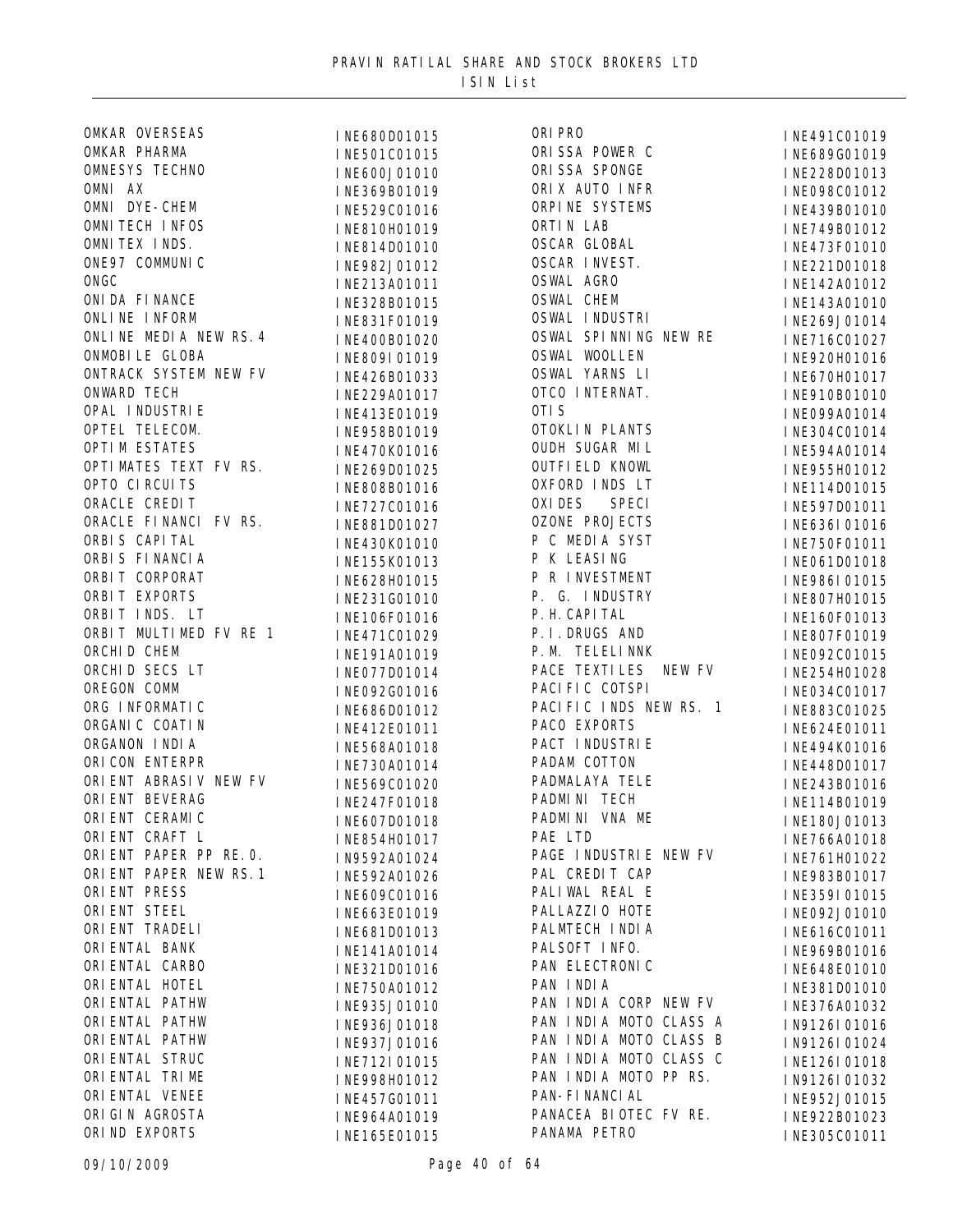| PANASONI C AVC         | INE071B01011 | PATEL KNR HEAV         | INE555J01016 |
|------------------------|--------------|------------------------|--------------|
| PANASONI C CARB        | INE013E01017 | PATELS AIRFLOW         | INE685G01017 |
| PANASONI C ENER        | INE795A01017 | PATELS AIRTEMP NEW FV  | INE082C01024 |
| PANASONI C HOME        | INE841C01015 | PATH ORI ENTAL         | INE993J01019 |
| PANCHMAHAL STE         | INE798F01010 | PATI KARI POWER        | INE134K01018 |
| PANCHSHEEL ORG         | INE316G01019 | PATIL RAIL INF         | INE254I01018 |
| PANJON LIMITED         | INE744D01019 | PATNI COMPUTER         | INE660F01012 |
| PANKAJ INVSTS.         | INE258F01015 | PATSPIN INDIA          | INE790C01014 |
| PANKAJ POLYMER         | INE698B01011 | PATTON ELECTRO         | INE928D01018 |
| PANORAMIC UNIV FV RS 5 | INE194B01029 | PATTON LIMITED         | INE914D01018 |
| PANTALOON INDS         | INE121F01015 | PAUL MERCHANTS         | INE291E01019 |
| PANTALOON RETA NEW NP  | IN9623B01058 | PAUSHAK LIMITE         | INE111F01016 |
| PANTALOON RETA         | INE210H01012 | PAVAPURI TRADI         | INE009F01012 |
| PANTHER INDUST         | INE181D01014 | PAWAN IMPEX PR         | INE643J01010 |
| PANYAM CEMENTS NEW FV  |              | PBA INFRASTRUC         |              |
| PAPER PRODUCTS NEW RS  | INE167E01029 | PBM POLYTEX LT         | INE160H01019 |
| PAPYRUS INTERN         | INE275B01026 | PCI PAPERS LTD         | INE501F01018 |
| PARABOLI C DRUG        | INE038K01011 | PCS TECHNOLOGY         | INE308C01015 |
| PARAGON FINANC         | INE618H01016 | PEACOCK INDUST         | INE834B01012 |
| PARAMOUNT COSM         | INE015E01012 | PEACOCK MEDIA          | INE600A01019 |
| PARAMOUNT FINC         | INE143I01013 | PEACOCK TRADER         | INE667I01011 |
| PARANJAPE SCHE         | INE745D01016 | PEARL DI STI LLE       | INE033D01017 |
| PARAS PETROFIL NEW FV  | INE694I01015 | PEARL ENG NEW          | INE574E01018 |
| PARAS PHARMA NEW FV R  | INE162C01024 | PEARL GLOBAL           | INE843A01023 |
| PARBATI HOLDIN         | INE181B01026 | PEARL POLYMERS         | INE787B01012 |
|                        | INE879D01013 |                        | INE844A01013 |
| PAREKH ALUMINE         | INE620C01013 | PEBCO MOTORS           | INE416E01012 |
| PAREKH PLATI NU        | INE598A01015 | PEE BEE STEEL          | INE807E01012 |
| PARENTERAL DRU         | INE904D01019 | PEE CEE COSMA          | INE417E01010 |
| PARI CHAY I NVES       | INE701F01014 | PEETI SECS LTD         | INE328D01011 |
| PARI JAT PAPER         | INE447K01014 | PEGASUS ASSETS         | INE500K01010 |
| PARI KSHA FI NI N      | INE270F01010 | PEI RCE LESLI E        | INE292E01017 |
| PARI WAR FI NANC       | INE549C01014 | PENINSULA LAND NEW RS  | INE138A01028 |
| PARKER AGROCHE         | INE750B01010 | PENNA CEMENT I         | INE862I01018 |
| PARKSONS PACKA         | INE735H01018 | PENNAR ALUM            | INE057C01018 |
| PARKWOOD DEVEL         | INE496J01013 | PENNAR AQUA EX         | INE810B01012 |
| PARLE BI SLERI         | INE770G01017 | PENNAR INDUST NEW FV R | INE932A01024 |
| PARLE SOFTWARE         | INE272G01014 | PENROSE MERCAN         | INE852C01012 |
| PARNAMI CREDIT         | INE837C01013 | PENTA BIO-TECH         | INE331B01019 |
| PARRY AGRO IND         | INE187C01013 | PENTA PHARMADY         | INE195C01016 |
| PARRYWARE ROCA         | INE536J01016 | PENTAGON GLOBA         | INE968A01010 |
| PARSANDI LEASI         | INE741J01012 | PENTAMEDIA GRA NEW RE  | INE202A01022 |
| PARSHARTI INVS         | INE290E01011 | PENTI UM INVEST        | INE206F01014 |
| PARSHWANATH HO         | INE635I01018 | PEONY INVSTS.          | INE345F01010 |
| PARSOLI CORP.          | INE905D01016 | PERCEPT LIMITE         | INE659J01016 |
| PARSVNATH DEVE         | INE561H01018 | PEREGRINE CAP.         | INE233F01018 |
| PASARI SPINNIN         | INE604F01010 | PERFECT CIRCLE NEW FV  | INE222D01032 |
| PASCHIM PETRO          | INE066B01011 | PERFECTPAC LIM         | INE759I01016 |
| PASHUPATI SEOH         | INE322D01014 | PERIA KARAMALA         | INE431F01018 |
| PASSARI CELLUL         | INE008F01014 | PERIWAL INDL. C        | INE703E01013 |
| PASUPATI ACRY. NEW FV  | INE818B01023 | PERMANENT MAGN         | INE418E01018 |
| PASUPATI FABRI NEW FV  | INE095D01024 | PEROT SYSTEMS          | INE056G01011 |
| PASUPATI FINCA         | INE527C01010 | PERSI STENT SYS        | INE262H01013 |
| PASUPATI SPINN         | INE909B01012 | PET PLASTICS L         | INE704F01018 |
| PATEL ENGINE. NEW FV R | INE244B01030 | PETRON CIVIL E         | INE435I01013 |
| PATEL INTEGRAT         | INE529D01014 | PETRON ENGG CO         | INE742A01019 |
|                        |              |                        |              |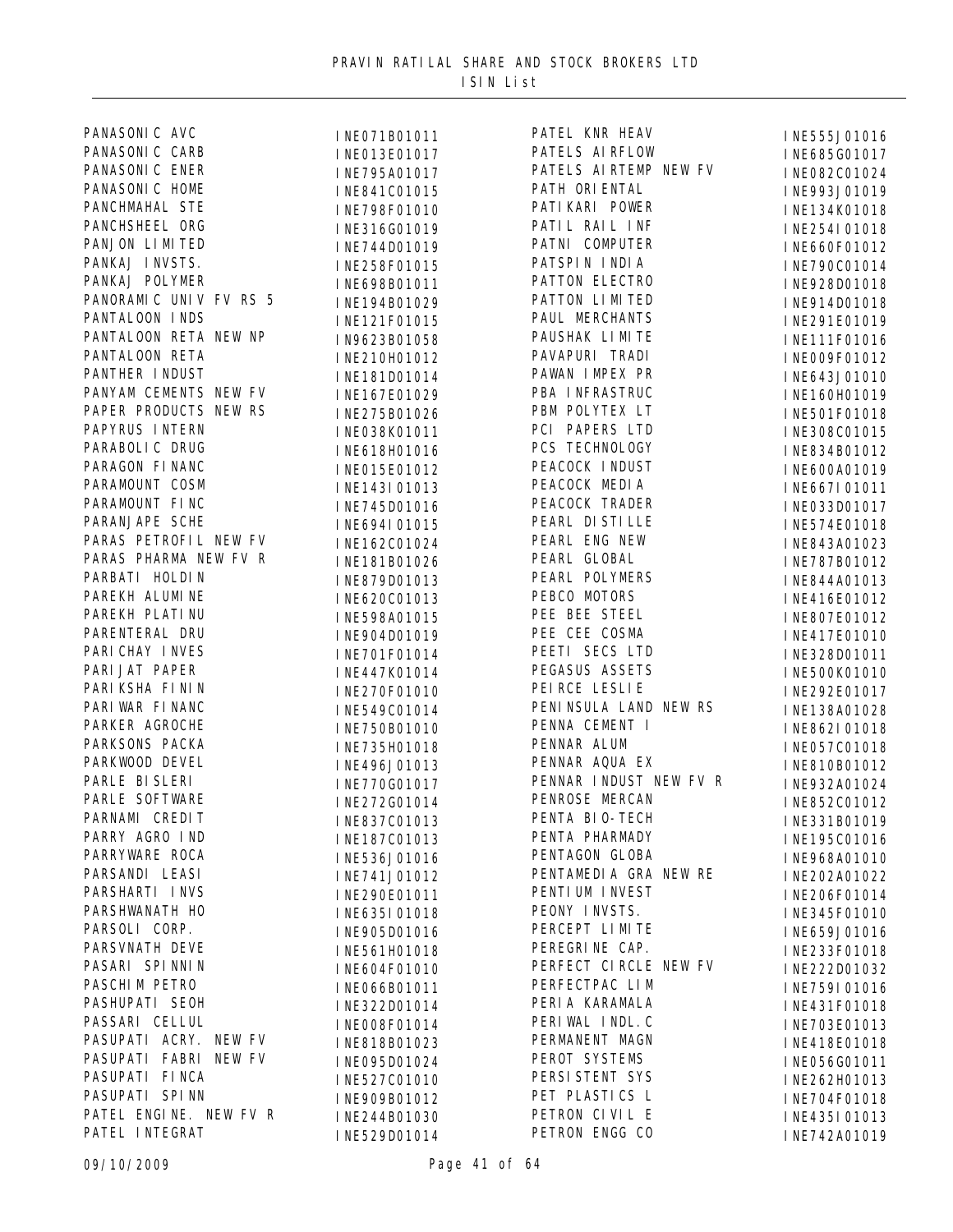| PETRON INVESTM         | INE436I01011 | PLENTY VALLEY           | INE625E01018 |
|------------------------|--------------|-------------------------|--------------|
| PETRONET LNG L         | INE347G01014 | PLETHI CO PHARM         | INE491H01018 |
| PETRONET MHB L         | INE464I01013 | PLUS PAPER              | INE901F01010 |
| PFC                    | INE134E01011 | PMP COMPONENTS          | INE270G01018 |
| PFI ZER                | INE182A01018 | PNB FIN.<br>I ND        | INE057F01011 |
| PFL INFOTECH           | INE600F01018 | PNB GILTS               | INE859A01011 |
| PG FOILS LTD           | INE078D01012 | PNB PRI NCI PAL         | INE798G01018 |
| PHAARMASIA LIM         | INE486I01016 | PNB PRI NCI PAL         | INE997G01016 |
| PHARMAI DS PHAR        | INE117D01018 | PNC CAPI TAL            | INE346C01015 |
| PHIL CORP              | INE601A01017 | PNC INFRATECH           | INE195J01011 |
| PHI LI PS ELECTR       | INE319A01016 | PNR CAP. SER. LT        | INE943E01015 |
| PHI LLI PS CARBO       | INE602A01015 | POCHI RAJU I NDU NEW FV | INE332G01032 |
| PHOENIX YULE           | INE255K01011 | PODDAR HERITAG          | INE808E01010 |
| PHOENIX ARC PR         |              | PODDAR HERITAG          |              |
| PHOENIX CONTAC         | INE163K01017 | PODDAR INFRAST          | INE810E01016 |
| PHOENIX INTER.         | INE991J01013 | PODDAR PIGMENT          | INE074J01018 |
| PHOENIX MILLS NEW RS.  | INE245B01011 | PODDAR UDYOG            | INE371C01013 |
|                        | INE211B01039 |                         | INE890E01018 |
| PHOTON CAPI TAL        | INE107J01016 | POKARNA LTD             | INE637C01017 |
| PHOTOQUIP INDI         | INE813B01016 | POLAR INDS.             | INE057B01010 |
| PHYTO CHEM             | INE037C01010 | POLAR PHARMA            | INE145D01019 |
| PI INDUSTRIES          | INE603J01014 | POLARIS SOFT F. V. RE   | INE763A01023 |
| PI CCADI LY AGRO       | INE546C01010 | POLO HOTELS             | INE084C01012 |
| PI CCADI LY SUGA       | INE544C01015 | POLSON LIMITED          | INE339F01013 |
| PIDILITE INDS NEW FV R | INE318A01026 | POLY MEDICURE           | INE205C01013 |
| PIH FINVEST CO         | INE238J01019 | POLYCAB WIRES           | INE455K01017 |
| PI LANI I NVEST.       | INE417C01014 | POLYCHEM LTD NEW        | INE752B01024 |
| PI NNACLE FI N         | INE822A01019 | POLYCON INTERN          | INE262C01014 |
| PI NNACLE TRADE        | INE833B01014 | POLYGENTA TECH          | INE441D01012 |
| PIONEER AGRO E         | INE062E01014 | POLYLINK POLYM          | INE323D01012 |
| PI ONEER BUI LD        | INE962F01012 | POLYMECHPLAST           | INE809B01014 |
| PI ONEER DI STI L      | INE889E01010 | POLYPLEX CORP           | INE633B01018 |
| PI ONEER EMBROI        | INE156C01018 | POLYPRO FIBRIL          | INE647D01014 |
| PI ONEER INVEST        | INE746D01014 | POLYSPIN EXPOR          | INE914G01011 |
| PIONEER ITI AM         | INE512F01015 | POLYTEX INDIA           | INE012F01016 |
| PI ONEER ONLI NE       | INE201H01011 | PONDI CHERRY TI         | INE362J01017 |
| PI ONEER POLYFE        | INE720C01011 | PONDY OXIDES NEW FV R   | INE063E01038 |
| PI ONEER PROTEC        | INE704E01011 | PONNI ORISSA NEW        | INE096D01022 |
| PI ONEER URBAN         | INE151I01016 | PONNI SUGARS (E         | INE838E01017 |
| PI PAVAV RAI LWA       | INE660G01010 | POOJA ENTERTAI          | INE147C01017 |
| PI PAVAV SHI PYA       | INE542F01012 | POONA DAL<br>0I         | INE809E01018 |
| PI RAMAL GLASS         | INE748E01018 | POPULAR ESTATE          | INE370C01015 |
| PI RAMAL HEALTH NEW FV | INE140A01024 | PORWAL AUTO CO          | INE386I01018 |
| PIRAMAL LIFE S         | INE122J01015 | POTAIN INDIA P          | INE950H01013 |
| PI TAMBER COATE        | INE189C01019 | POTENTI AL SERV         | INE080J01015 |
| PITHAMPUR STEE         |              | POWER GRID COR          |              |
| PITTI LAMINATI         | INE077H01015 | POWERLINKS TRA          | INE752E01010 |
| PI VOTAL INFRAS        | INE450D01013 | POWERSOFT GLOB          | INE297G01011 |
| PI X TRANSMI SS.       | INE229I01010 | POWERSURFER IN          | INE979C01013 |
|                        | INE751B01018 | POWERSURFER IN PP RS.   | INE927G01013 |
| PIZZA CORNER           | INE449F01010 |                         | IN9927G01011 |
| PKC CREDIT PRI         | INE189K01012 | PPN POWER GENE          | INE805F01013 |
| PLANET ' M' RET        | INE401K01011 | PPR INFRASTRUC          | INE326J01012 |
| PLASTI BLENDS          | INE083C01014 | PRABHAT (I) LT          | INE148D01013 |
| PLATI NUM CORPO FV RE. | INE219B01024 | PRABHAT CAPI TA         | INE837D01011 |
| PLAZA HOTELS           | INE825F01011 | PRABHAV INDUST          | INE538J01012 |
| PLAZA PROPERTI         | INE086G01018 | PRADEEP METALS          | INE770A01010 |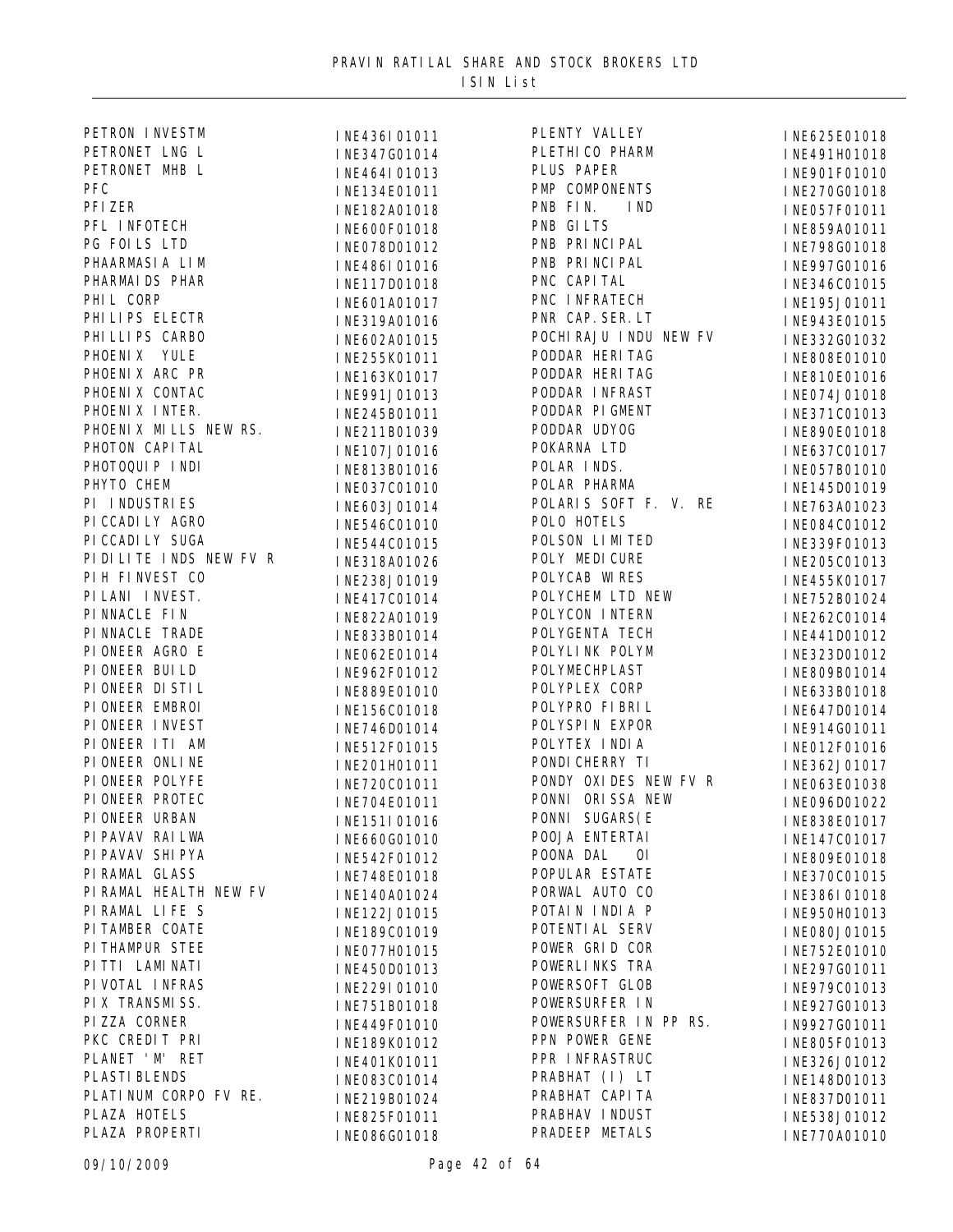| PRADI P OVERSEA        | INE495J01015                 | PRIME PETRO PR          | INE189F01012 |
|------------------------|------------------------------|-------------------------|--------------|
| PRAG BOSIMI SY         | INE962B01011                 | PRIME PROPERTY NEW FV   | INE233C01023 |
| PRAGATI GREEN          | INE891I01017                 | PRIME SECUR NEW FV RS   | INE032B01021 |
| PRAGNYA SOFT.          | INE375B01016                 | PRI MENET GLOBA         | INE560C01011 |
| PRAJ INDUSTRIE NEW FV  | INE074A01025                 | PRINCE FOUNDAT          | INE963I01014 |
| PRAJAY ENGINEE         | INE505C01016                 | PRI NCI PAL PHAR        | INE532B01012 |
| PRAJAY HOLDING         | INE983J01010                 | PRI NCI PAL PNB         | INE082D01014 |
| PRAJEEV INVST.         | INE495E01016                 | PRI NCI PAL PNB         | INE220I01019 |
| PRAKASH INDS.          | INE603A01013                 | PRI NCI PAL TRUS        | INE662G01016 |
| PRAKASH WOOLLE         | INE523I01016                 | PRI SM CEMENT           | INE010A01011 |
| PRANAVADI TYA S NEW RS | INE569D01028                 | PRI SM I NFORMAT        | INE389J01010 |
| PRANEEL CORPOR         | INE198J01015                 | PRI SM INTERNAT         | INE826G01017 |
| PRASHA TECHNOL         | INE121K01015                 | Prithvi Info.           | INE700C01013 |
| PRASHANT INVST         | INE496E01014                 | PRITHVI SOFTEC NEW RS   | INE621B01021 |
| PRASUNDER ESTA         | INE349K01012                 | PRITI MERCANTI          | INE793G01019 |
| PRATEEK COKE           | INE919D01017                 | PRI TI SH NANDY         | INE392B01011 |
| PRATI BHA I NDUS       | INE308H01014                 | PRI VI ORGANI CS        | INE340I01015 |
| PRATI BHA MANUF        |                              | PRIX INDIA              |              |
| PRATI BHA PI PES       | INE048D01015<br>INE994I01019 | PRI YA INTL. LTD        | INE628C01016 |
| PRATI BHA SYNTE NEW FV |                              | PRIYA LTD               | INE557E01013 |
| PRATIK PANELS          | INE232G01026                 | PRI YADARSHI NI         | INE686C01014 |
| PRATI KSHA CHEM        | INE206C01011                 | PRI ZE PETROLEU         | INE165C01019 |
| PRATI KSHA MERC        | INE530D01012                 | PROCAL ELECTRO          | INE714J01019 |
| PRECISION CAMS         | INE859F01010                 | PROCTER & GAMB          | INE700B01015 |
| PRECISION CONT         | INE484I01011                 | PROCTER & GAMB          | INE539H01014 |
| PRECISION ELEC NEW FV  | INE191C01015                 |                         | INE179A01014 |
|                        | INE143C01024                 | PROFESSI ONAL A         | INE100I01013 |
| PRECISION FAST         | INE604A01011                 | PROGRESSI VE EX         | INE421E01012 |
| PRECISION PIPE         | INE095I01015                 | PROGRESSIVE SE          | INE568I01011 |
| PRECISION WIRE         | INE372C01011                 | PROLINE SOF. FI         | INE303B01018 |
| PRECOT MERIDIA         | INE283A01014                 | PROMACT PLASTI          | INE818D01011 |
| PREM. RD. CARRI E      | INE739C01011                 | PROSOFT SYSTEM          | INE427B01015 |
| PREMCO GLOBAL          | INE001E01012                 | PROTCHEM INDS.          | INE819D01019 |
| PREMI ER               | INE342A01018                 | PROTO DEVELOPE NEW FV   | INE749D01026 |
| PREMIER AUTO F         | INE583E01019                 | PROVESTMENT SE          | INE438C01010 |
| PREMIER CRYOGE         | INE101F01017                 | PROVOGUE (INDI NEW RS   | INE968G01025 |
| PREMIER ENERGY         | INE429K01012                 | PRRANETA INDS NEW FV R  | INE063D01022 |
| PREMIER EXPLOS         | INE863B01011                 | PRUDENTI AL I CI        | INE785G01015 |
| PREMIUM CAP MK         | INE555D01019                 | PRUDENTI AL STO         | INE049D01013 |
| PREMJYOT FABRI         | INE739I01018                 | PRUDENTI AL SUG         | INE024D01016 |
| PRERNA INFRABU         | INE426H01014                 | PS GROUP REALT          | INE877J01014 |
| PRESCI ENT ESTA        | INE468K01010                 | PSI DATA SYSTE          | INE299A01010 |
| PRESCI ENT SECU        | INE193I01018                 | PSL FIN SER LT          | INE068G01016 |
| PRESSMAN PROPE         | INE866C01012                 | PSL LIMITED             | INE474B01017 |
| PRESSURE SENSI         | INE891E01016                 | PSTS HEAVY LIF          | INE422E01010 |
| PRI CEWATERHOUS        | INE087G01024                 | PTC INDIA               | INE877F01012 |
| PRICOL NEW FV RE. 1/-  | INE605A01026                 | PTC INDUSTRIES          | INE596F01018 |
| PRI DE HOTELS L        | INE892I01015                 | PTL ENTERPRISE NEW RS   | INE034D01031 |
| PRI DHVI ASSET         | INE461K01015                 | PUDUMJEE INDUS NEW RS   | INE105C01023 |
| PRI KNI T RETAI L      | INE167J01010                 | PUDUMJEE PULP NEW F.V   | INE606A01024 |
| PRI MA COMMUNI C       | INE729B01014                 | PUJA CORP. LTD.         | INE294E01013 |
| PRI MA PLASTI CS       | INE573B01016                 | PUNE KONDHWA R<br>CLASS | INE402K01019 |
| PRI MAX FI SCAL        | INE566D01016                 | PUNE KONDHWA R - CLAS   | INE402K01027 |
| PRIME CAP. MARK        | INE748D01010                 | PUNE KONDHWA R<br>CLASS | INE402K01035 |
| PRIME FOCUS LI NEW FV  | INE367G01020                 | PUNE KONDHWA R - CLAS   | INE402K01043 |
| PRIME INDS. LT         | INE543F01010                 | PUNE SOFTWARE           | INE608G01019 |
|                        |                              |                         |              |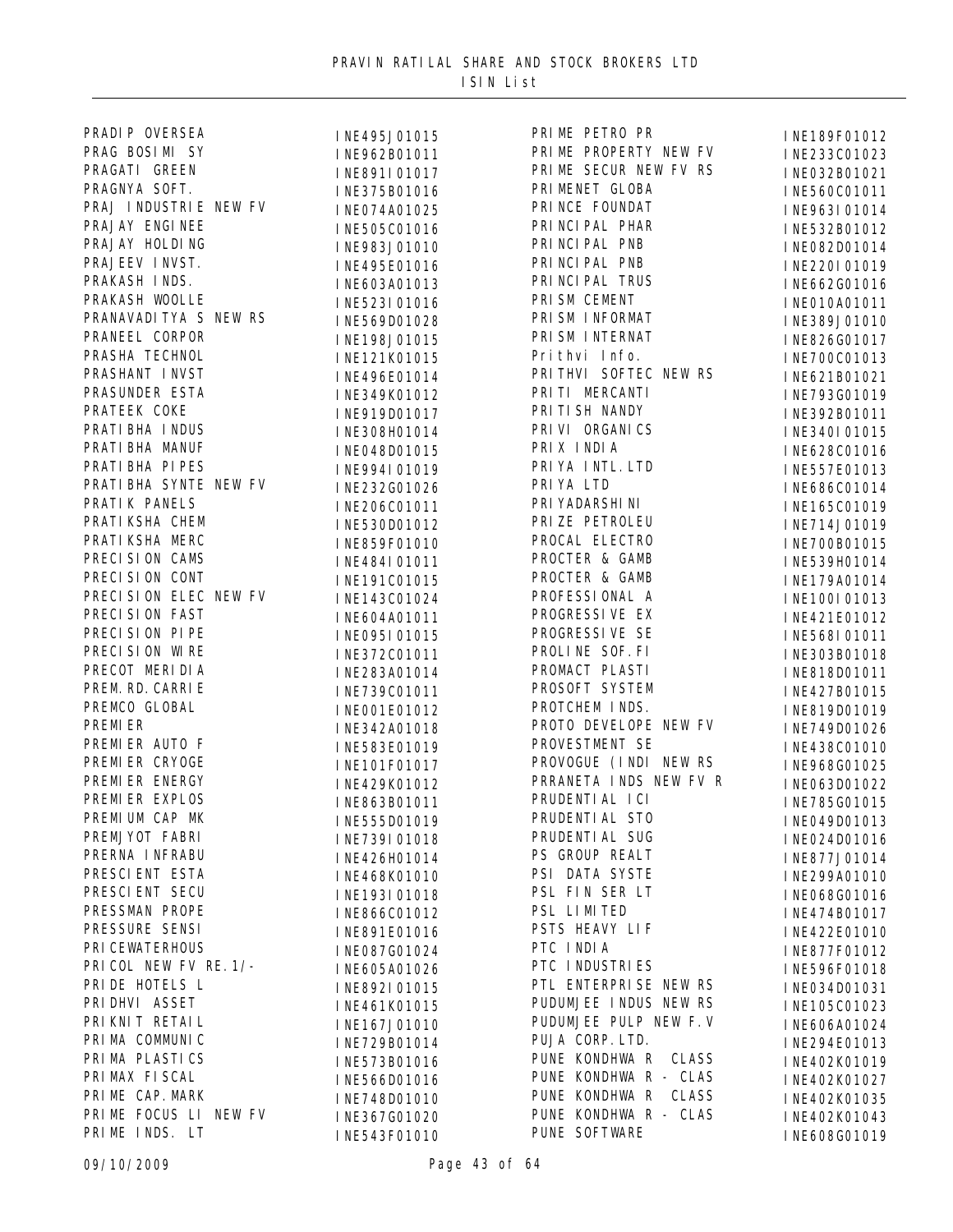| PUNE STOCK EXC          | INE545I01019 | R. S. CORPORATI        | INE246G01018 |
|-------------------------|--------------|------------------------|--------------|
| PUNEET RESINS           | INE582D01013 | R.V. INVESTMEN         | INE423I01019 |
| PUNIT COMMERCI          | INE750G01019 | RAAJRATNA META         | INE182B01016 |
| PUNJ ALKALIES           | INE607A01014 | RAASI ENTERPRI         | INE096I01013 |
| PUNJ LLOYD LIM NEW FV   | INE701B01021 | RAASI REFRACT          | INE858D01017 |
| PUNJAB AND SIN          | INE608A01012 | RAASULA SECS.          | INE113G01010 |
| PUNJAB BIOMASS          | INE002K01017 | RABO INDIA FIN         | INE035E01010 |
| PUNJAB CHEMICA          | INE277B01014 | RADAAN MEDIA FV RS. 2/ | INE874F01027 |
| PUNJAB COMM.            | INE609A01010 | RADHA MADHAV C         | INE172H01014 |
| PUNJAB NATI ONA         | INE160A01014 | RADHAKRI SHNA H        | INE162K01019 |
| PUNJAB WIRE             | INE181A01010 | RADHE DEVELOP. NEW F.  | INE986B01028 |
| PUNJAB WOOLCOM          | INE556C01019 | RADHIKA SPIN.          | INE938B01011 |
| PUNSUMI INDIA           | INE045C01013 | RADI ANT FINANC        | INE939B01019 |
| PURANI K BUI LDC CLASS- | INE658J01034 | RADI ANT INFO S        | INE327J01010 |
| PURANI K BUI LDC CLASS  |              | RADI ANT ROTOGR        |              |
| PURANI K BUI LDC CLASS- | INE658J01018 | RADI ANT SHI PPI       | INE864C01017 |
| PURAVANKARA PR          | INE658J01026 | RADIC KHAIT NE NEW FV  | INE851E01010 |
| PURBANCHAL PRE          | INE323I01011 | RADI CO KHAI FI        | INE944F01028 |
| PURBASHA RESOU          | INE931E01010 | RADI CO NV DI ST       | INE146D01017 |
| PUREARTH INFRA          | INE329D01019 | RADIO MID-DAY          | INE840J01012 |
| PUROHIT CONSTR          | INE966F01013 | RAGHAV INDS.           | INE077I01013 |
| PURSHOTTAM INV          | INE147J01012 | RAGHAVA ESTATE         | INE492C01017 |
| PURVA CAPI TAL          | INE729C01012 |                        | INE348J01016 |
|                         | INE935F01018 | RAGHUNATH INT.         | INE753B01014 |
| PUSHPANJ FLORI          | INE088D01011 | RAGHUVI R SYNTH        | INE969C01014 |
| PVP CORPORATE           | INE848J01015 | RAHUL COMMERCI         | INE904C01011 |
| PVP MALAXMI EN          | INE219I01011 | RAHUL MERCHAND         | INE149D01011 |
| PVP VENTURES L          | INE362A01016 | RAIN CII CARBO         | INE794G01017 |
| PVR LIMITED             | INE191H01014 | RAIN COMMODITI         | INE855B01017 |
| PVR PICTURES L          | INE940J01010 | RAI NBOW DENI M        | INE820D01017 |
| PYRAMI D SAI MIR        | INE125J01018 | RAI NBOW FOUND.        | INE230F01014 |
| PYRAMI D SAI MIR        | INE165H01018 | <b>RAI NBOW PAPERS</b> | INE028D01017 |
| PYRETI C TRADIN         | INE325H01018 | RAI SAHEB REKCH        | INE313D01013 |
| QAI (INDIA) LI          | INE011J01010 | RAJ AGRO MILLS         | INE791C01012 |
| QPRO INFOTECH           | INE824F01014 | RAJ OIL MILLS          | INE294G01018 |
| <b>QUALITY SYNTH.</b>   | INE062F01011 | RAJ PACKAGING          | INE639C01013 |
| <b>QUANTUM ADVISO</b>   | INE682H01020 | RAJ POLYESTERS         | INE702B01011 |
| <b>QUANTUM ADVISO</b>   | INE682H01012 | RAJ RAYON LTD.         | INE533D01016 |
| <b>QUANTUM ASSET</b>    | INE855J01010 | RAJ TELEVI SI ON       | INE952H01019 |
| QUANTUM BUI LD- NEW FV  | INE222B01028 | RAJ WESTPOWER          | INE481I01017 |
| <b>QUANTUM DIGITA</b>   | INE373C01019 | RAJ. CYL.<br>CONT      | INE929D01016 |
| <b>QUEST FIN SERV</b>   | INE064D01012 | RAJ. SYNTH. I NDS      | INE930D01014 |
| <b>QUI NTEGRA SOLU</b>  | INE033B01011 | RAJAM ENTERPRI         | INE363G01011 |
| <b>QUI PPO INFRAST</b>  | INE064I01011 | RAJAPALAYAM MI FV RS 1 | INE296E01026 |
| <b>QUI PPO TELECOM</b>  | INE345I01014 | <b>RAJASTHAN GASE</b>  | INE184D01018 |
| R B GUPTA FINA          | INE056J01015 | <b>RAJASTHAN TUBE</b>  | INE497E01012 |
| R M MOHITE TEX          | INE154B01015 | RAJATH FINANCE         | INE455H01013 |
| R R FIN CONSUL          | INE229D01011 | RAJDARSHAN IND         | INE610C01014 |
| R SYSTEMS INTE NEW FV   | INE411H01024 | RAJDHANI LEAS.         | INE608D01016 |
| R T EXPORTS             |              | RAJENDRA ELECT         |              |
| R. K. FINANCE           | INE581D01015 | RAJENDRA MECH          | INE512H01011 |
| R. R.<br>CORPORAT       | INE708E01012 | RAJESH EXPORTS NEW RS  | INE158G01015 |
| R. R. INDUSTRI          | INE441F01017 | RAJESH GLB SLN         | INE343B01030 |
| R. C. A. LIMITED        | INE579J01016 | RAJESH MARKETI         | INE115B01016 |
| R. K. I SPAT LTD.       | INE631C01010 | RAJESH PROJ            | INE951G01013 |
| R. R. SECURITIE         | INE390C01013 | RAJESH PROJECT         | INE836D01013 |
|                         | INE474H01014 |                        | INE028G01010 |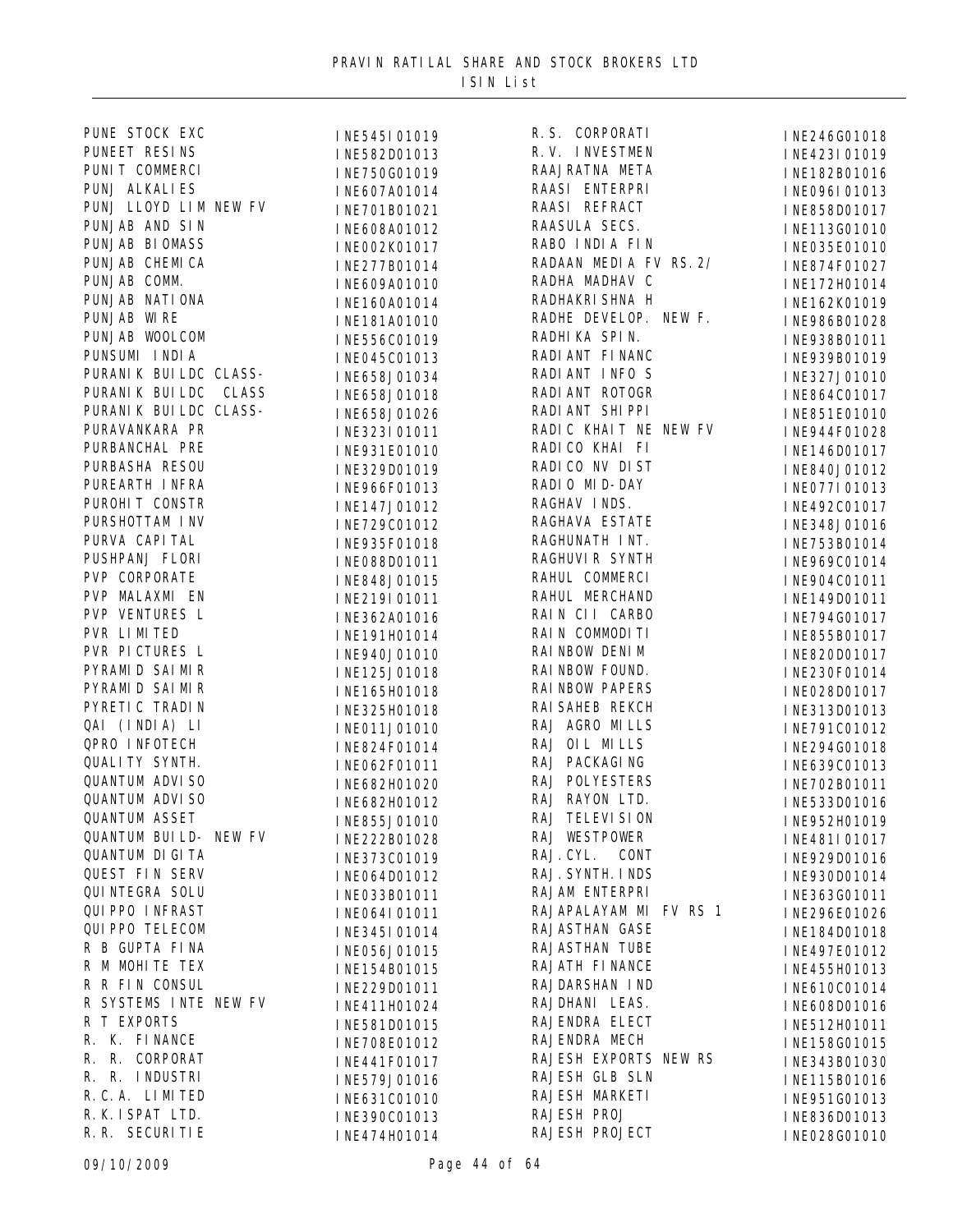| RAJESWARI FOUN         | INE016C01014 | RANE BRAKE LIN                    | INE244J01017 |
|------------------------|--------------|-----------------------------------|--------------|
| RAJKUMAR ENGG          | INE721F01012 | RANE DI ECAST L                   | INE838G01012 |
| RAJKUMAR FORGE         | INE013J01016 | RANE ENGINE VA                    | INE222J01013 |
| <b>RAJNI SH ENTERP</b> | INE887B01010 | RANE HOLDINGS                     | INE384A01010 |
| RAJOO ENGINEER         | INE535F01016 | <b>RANE TRW STEER</b>             | INE127E01015 |
| RAJOO ENGINEER NEW F.  | INE535F01024 | RANI SATI COMML                   | INE426E01011 |
| RAJPARIS CIVIL         | INE477F01011 | <b>RANJEEV ALLOYS</b>             | INE478F01019 |
| RAJPUROHIT GMP         | INE538B01019 | RANJIT SECS LT                    | INE863D01017 |
| RAJRATAN GLOBA         | INE451D01011 | RANKLI N SOLUTN                   | INE619C01015 |
| RAJRATAN SYNTH         | INE522C01011 | RANSI SOFTWARE                    | INE247B01017 |
| <b>RAJSHREE SUGAR</b>  | INE562B01019 | RAP MEDIA LIMI                    | INE483D01014 |
| RAJSI INFIN CO         | INE633G01017 | RAPI CUT CARBI D                  | INE350D01015 |
| RAJVIR INDUSTR         |              | RAS EXTRUSIONS                    |              |
| <b>RALLIS</b>          | INE011H01014 | RAS PROPACK LA                    | INE014F01012 |
| RAM I NFORMATI C       | INE613A01012 | <b>RAS RESORTS</b>                | INE279B01010 |
| RAM KAASHYAP I         | INE357B01014 | RASANDI K ENGG.                   | INE651D01016 |
| RAM RATNA WIRE         | INE736I01014 | RASHEL AGROTEC                    | INE682D01011 |
| RAMA CYLINDERS         | INE207E01015 |                                   | INE029D01015 |
|                        | INE211J01016 | RASHMI COMMERC<br>RASHTRI YA CHEM | INE813E01010 |
| RAMA NEWSPRINT NEW FV  | INE278B01020 |                                   | INE027A01015 |
| RAMA PAPER MIL         | INE425E01013 | RASI ELECTRODE                    | INE822D01013 |
| RAMA PETROCHEM         | INE783A01013 | RASOI LTD.                        | INE349E01015 |
| RAMA PHOSPHATE NEW FV  | INE809A01024 | RASOYA PROTEIN                    | INE904G01012 |
| RAMA PULP              | INE777A01015 | RATAN GLITTER                     | INE348E01017 |
| RAMA VISION            | INE763B01013 | RATHI BARS LIM                    | INE575I01016 |
| RAMARAJU SURGI FV RS 1 | INE328E01027 | RATHI GRAPHIC                     | INE886C01010 |
| RAMCO INDS LTD NEW FV  | INE614A01028 | RATHI ISPAT LT                    | INE235D01018 |
| RAMCO SUPER LE         | INE108F01012 | RATHI STEEL AN                    | INE336C01016 |
| RAMCO SYSTEMS          | INE246B01019 | RATNABALI CAP                     | INE050D01011 |
| RAMGOPAL POLYT         | INE410D01017 | RATNAGI RI GAS                    | INE471H01010 |
| RAMKRI SHNA FIN        | INE946E01018 | RATNAMANI META NEW RS             | INE703B01027 |
| RAMKRI SHNA FOR        | INE399G01015 | RATTAN VANASPA                    | INE330C01019 |
| <b>RAMKY ELSAMEX</b>   | INE017K01015 | RAUNAQ AUTO.                      | INE704B01017 |
| <b>RAMKY INFRASTR</b>  | INE874I01013 | RAUNAQ INTERNA                    | INE523K01012 |
| RAMNATH DEVELO         | INE669J01015 | RAVAL FINANCE                     | INE041D01010 |
| RAMNATH REALTY         | INE865I01011 | RAVALGAON SUGA                    | INE615A01017 |
| RAMPEX LABS PR         | INE180I01015 | RAVI KUMAR DI ST                  | INE722J01012 |
| RAMPRASTHA BUI         | INE639I01010 | RAVIN CABLES L                    | INE036I01019 |
| RAMPRASTHA DEV         | INE602I01018 | <b>RAXA SECURITY</b>              | INE466I01018 |
| RAMPRASTHA EST         | INE598I01018 | RAYALASEEMA CO                    | INE132K01012 |
| RAMPRASTHA HOU         | INE601I01010 | <b>RAYBAN SUN</b>                 | INE854A01012 |
| RAMPRASTHA INF         | INE599I01016 | <b>RAYMED LABS</b>                | INE741C01017 |
| RAMPRASTHA INF         | INE604I01014 | <b>RAYMOND</b>                    | INE301A01014 |
| RAMPRASTHA PRO         | INE690I01013 | RAYMOND APPARE                    | INE984D01011 |
| RAMPRASTHA PRO         | INE605I01011 | RAYNOLDS SOFTW                    | INE442B01014 |
| RAMPRASTHA REA         | INE600I01012 | RBS FINANCIAL                     | INE521E01019 |
| RAMRAJ ENTERPR         |              | RCI INDS TECH PRODIV O            |              |
| RAMSARUP INDUS         | INE097F01017 | RCI INDS TECH PRODIV 1            | IN9140B01012 |
| RAMSARUP LOHH          | INE005D01015 | RCI INDS TECH PRODIV 3            | IN9140B01020 |
| RAMSARUP VYAPA         | INE570I01017 | RCI INDS TECH                     | IN9140B01038 |
| RAMSONS PROJEC         | INE902J01010 | RCS FIN. TECH.                    | INE140B01014 |
| RANA POLYCOT L         | INE609D01014 | RDB INDS LTD                      | INE339C01010 |
|                        | INE231H01018 |                                   | INE920C01017 |
| RANA SUGAR LTD         | INE625B01014 | RDL INFOTECH                      | INE468E01013 |
| RANBAXY LABORA NEW FV  | INE015A01028 | READY TEST GO                     | INE351H01014 |
| RANDER CORPN.          | INE821D01015 | REAL STRIPS LT                    | INE183B01014 |
| RANE (MADRAS)          | INE050H01012 | REAL VALUE APP                    | INE980C01011 |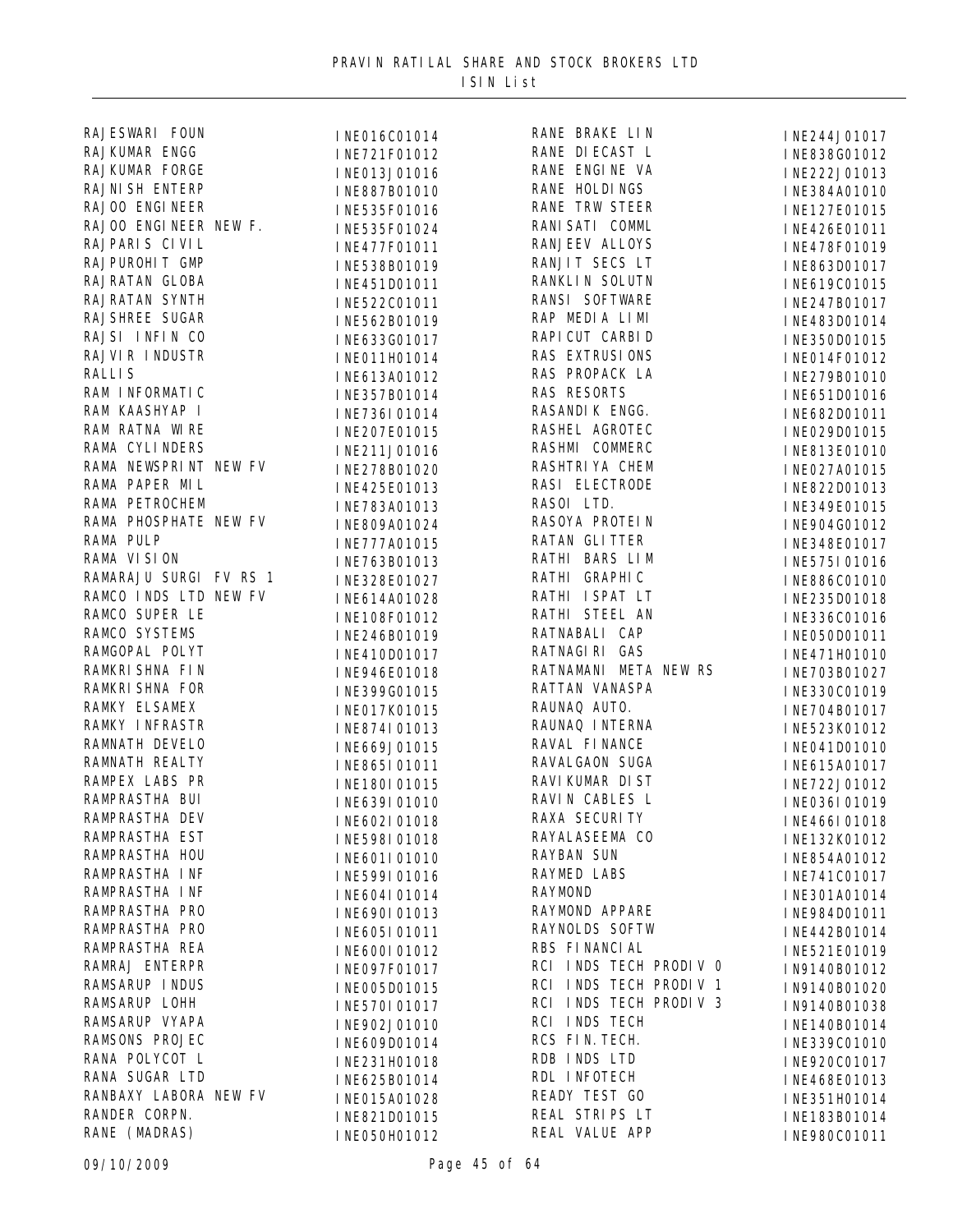| RECKIT BENKISE          | INE274A01013 | <b>RELIGARE ENTER</b>            | INE621H01010                 |
|-------------------------|--------------|----------------------------------|------------------------------|
| REDEX PROTECH           | INE823D01011 | RELI GARE FI NAN                 | INE987J01011                 |
| REDINGTON INDI          | INE891D01018 | RELI GARE FI NVE                 | INE958G01018                 |
| REDPHOENIX CON          | INE178J01017 | RELI GARE HEALT                  | INE119J01011                 |
| REFEX REFRIGER          | INE056I01017 | RELI GARE I NSUR                 | INE039K01019                 |
| REFNOL RESINS           | INE428C01011 | RELI GARE MACQU                  | INE177J01019                 |
| REGAL ENTERTAI          | INE101E01010 | RELI GARE REALI                  | INE986J01013                 |
| REGALI AA REALT         | INE098H01011 | <b>RELIGARE SECUR</b>            | INE945G01015                 |
| REGENCY CERAMI          | INE277C01012 | RELIGARE TECHN NEW FV            | INE603B01029                 |
| REGENCY LEASIN          | INE419C01010 | RELI GARE TECHN                  | INE603B01011                 |
| REGENCY TRUST           | INE425F01010 | RELI GARE TECHN                  | INE991C01018                 |
| REI AGRO NEW FV RS. 1/  | INE385B01031 | RELI SH PHARMA                   | INE551C01010                 |
| REI SIX TEN RE          | INE849J01013 | RELISYS MEDICA                   | INE959H01014                 |
| REID & TAYLOR           | INE069K01016 | RELOGI STICS IN                  | INE539J01010                 |
| REL INDL INFRA          | INE046A01015 | RELQ SOFTWARE                    | INE217I01015                 |
| REL. COMM INFRA         | INE276F01017 | REMI METALS NEW RS. 6            | INE731F01037                 |
| REL. STRATEG IN         | INE758E01017 | REMI PROCESS P                   | INE513H01019                 |
| RELAXO FOOTWEA FV RS 5  | INE131B01021 | REMI SALES AND                   | INE130I01010                 |
| RELIABLE VENTU          | INE419H01019 | REMI SECURITIE                   | INE592J01019                 |
| RELIAN PETROIN          | INE045E01019 | REMSONS INDS                     | INE474C01015                 |
| RELIAN. GEN INS         | INE124D01014 | RENAI SSANCE BU                  | INE717I01014                 |
| RELIANCE ASSET NEW PP   |              | RENAI SSANCE CO                  |                              |
| RELI ANCE ASSET         | IN9407I01010 | RENAI SSANCE JE                  | INE505K01019                 |
| RELIANCE BIG T          | INE407I01012 | REPCO HOME FIN                   | INE722H01016<br>INE612J01015 |
| RELI ANCE CAPI T        | INE088J01018 | REPRO INDIA LT                   |                              |
| RELI ANCE CAPI T        | INE013A01015 | <b>RESINS</b><br><b>PLAST</b>    | INE461B01014                 |
| RELIANCE CHEMO          | INE298J01013 | RESONANCE SPEC                   | INE422F01017                 |
| RELIANCE COMME          | INE750D01016 | RESPONSE INFO                    | INE486D01017                 |
| RELIANCE COMMU          | INE558E01011 | RESPONSI VE IND                  | INE401B01010                 |
| RELIANCE COMMU          | INE882J01014 | RESTILE CERAMI NEW               | INE688D01018                 |
| RELI ANCE CONSU         | INE330H01018 | RESURGERE MINE                   | INE298E01022                 |
| RELIANCE CORPO          | INE240K01013 | REV IT SYSTEMS                   | INE774I01015                 |
|                         | INE417H01013 |                                  | INE915G01018                 |
| RELI ANCE ENERG         | INE926G01015 | REVATHI EQUIPM<br>REXNORD ELECTR | INE617A01013                 |
| RELIANCE ENERG          | INE925G01017 |                                  | INE687C01012                 |
| RELIANCE GAS T          | INE657I01012 | RFCL LIMITED                     | INE222H01017                 |
| RELI ANCE GILTS         | INE126D01019 | RFL INTL. LTD. NEW FV            | INE701D01027                 |
| RELI ANCE HOME          | INE217K01011 | RG ASSETS PRIV                   | INE419K01013                 |
| RELIANCE INDUS          | INE002A01018 | RGF CAPITAL MK                   | INE684D01017                 |
| RELI ANCE INFRA         | INE969F01017 | RGN SECURITIES                   | INE571H01017                 |
| RELI ANCE INFRA         | INE036A01016 | RI BA TEXTI LES                  | INE811H01017                 |
| RELIANCE INFRA NEW F.   | INE141I01033 | RICH CAP. & FIN                  | INE652D01014                 |
| RELI ANCE I NNOV        | INE045I01010 | RI CHA I NDUSTRI                 | INE516H01012                 |
| RELIANCE JUTE           | INE297E01016 | RI CHFI ELD FI N.                | INE201C01012                 |
| RELIANCE NATUR          | INE328H01012 | RI CHGOLD FIN.                   | INE885D01010                 |
| RELIANCE PORTS          | INE941D01011 | RI CHI RI CH I NVE NEW FV        | INE102C01020                 |
| RELIANCE POWER<br>NEW R | INE614G01033 | RICO AUTO NEW FV RS. 1           | INE209B01025                 |
| RELI ANCE POWER         | INE282H01011 | RICOH INDIA LT                   | INE291B01015                 |
| RELI ANCE SALGA         | INE200G01015 | RI CON COMMERCE                  | INE016F01017                 |
| RELI ANCE TELEC         | INE516C01013 | RI DDHI SI DDHI                  | INE249D01019                 |
| RELIANCE UTILI FV RE 1  | INE936D01029 | RIDER ELEC.                      | INE085C01019                 |
| RELI ANCE WI MAX        | INE906J01011 | RI DER SOFTWARE                  | INE116B01014                 |
| RELIC TECH              | INE452B01013 | RI DS SECURI TI E                | INE843F01014                 |
| RELI GARE ASSET         | INE519K01010 | RIGA SUGAR CO                    | INE909C01010                 |
| RELI GARE CAPI T        | INE232J01012 | RING PLUS AQUA                   | INE093H01012                 |
| RELI GARE COMMO         | INE988J01019 | RI SHAB FI NANCI                 | INE346D01013                 |
|                         |              |                                  |                              |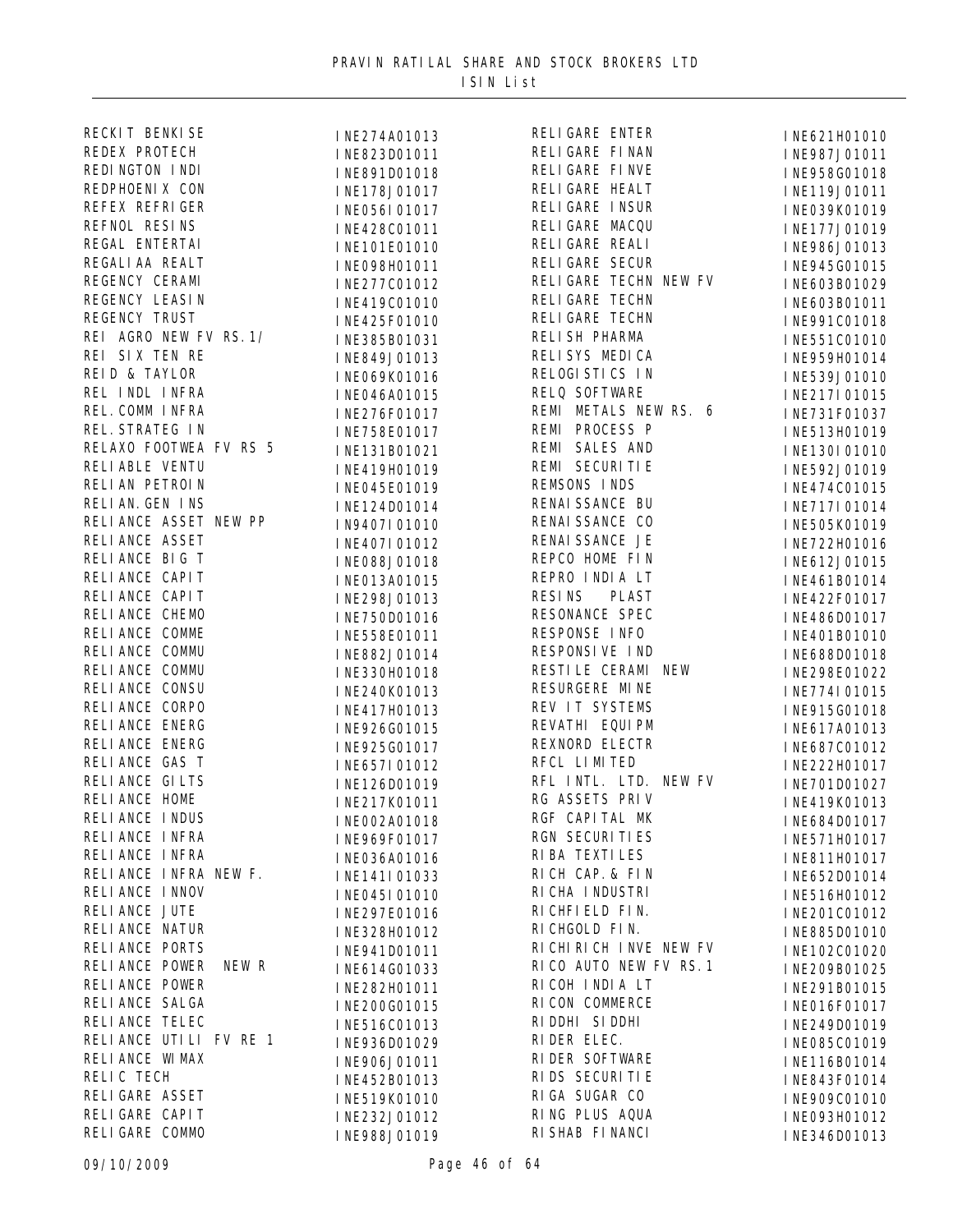| RI SHABH DI GHA                  | INE864D01015                 | ROYAL TRADERS          | INE611D01010                 |
|----------------------------------|------------------------------|------------------------|------------------------------|
| RI SHABH ENTERP                  | INE843E01017                 | ROYALE INFRAS          | INE936F01016                 |
| RI SHABHDEV TEC                  | INE685F01019                 | ROYALE MANOR           | INE008C01011                 |
| RI SHI LASER LI                  | INE988D01012                 | RPG CABLES             | INE145A01015                 |
| RI SHI PACKERS                   | INE989D01010                 | RPG CELLULAR I         | INE346G01016                 |
| RI SHI ROOP RUBB                 | INE887C01018                 | RPG COMMUNI CAT        | INE874B01018                 |
| RI SORGI MENTO I                 | INE290H01014                 | RPG ITOCHU FIN         | INE519C01017                 |
| RITES LIMITED                    | INE320J01015                 | RPG LIFE SCIEN         | INE105J01010                 |
| RITESH INTERNA                   | INE534D01014                 | RPG MOBILE LTD         | INE330D01017                 |
| RITESH PROPERT                   | INE299D01014                 | RPG PAGING SER         | INE518F01012                 |
| RITESH SPINNIN                   | INE092I01012                 | RPG TELEPHONE          | INE587C01014                 |
| RITHWIK PROJEC                   | INE741I01014                 | RRB SECURI TI ES       | INE374G01018                 |
| RI VERDALE FOOD                  | INE300E01018                 | RRM SHARES SEC         | INE974D01012                 |
| RJ CORP LIMITE                   |                              | RS SOFTWARE IN         |                              |
| RKG HOLDING PV                   | INE460K01017<br>INE542G01010 | RSB TRANSMISSI         | INE165B01011<br>INE313J01010 |
| RKHS FOOD AND                    |                              | RSC INTERNATIO         |                              |
| RLF LTD                          | INE161K01011                 | RSD FINANCE LT         | INE015F01019                 |
| RMB FI NANCI AL                  | INE629C01014                 | RSL TEXTILES           | INE616F01014                 |
| RMS AUTOMATION                   | INE395D01010                 | RSWM LIMITED           | INE259F01013                 |
| RMZ GALLERIA ( - CLAS            | INE720F01014                 | RT OUTSOURCING         | INE611A01016                 |
| RMZ GALLERIA ( - CLAS            | INE264K01013                 | RTCL LTD               | INE375J01019                 |
|                                  | INE264K01021                 | RTL LOGIST             | INE754B01012                 |
| RMZ INFOTECH P<br>RNS INFRASTRUC | INE485H01010                 | RTS POWER CORP         | INE192F01016                 |
| RNT PLANTATION                   | INE423H01011                 | RUBFI LA INTL.         | INE005C01017                 |
|                                  | INE733C01014                 |                        | INE642C01017                 |
| ROAD INFRA. DE                   | INE796H01010                 | RUBRA MEDICAME         | INE396H01019                 |
| ROADWAYS INDIA                   | INE518C01019                 | <b>RUBY TRADERS</b>    | INE516E01019                 |
| ROBI NSON WORLD                  | INE560F01014                 | RUCHI INFRASTR NEW FV  | INE413B01023                 |
| ROCK HARD PETR                   | INE300D01010                 | RUCHI SOYA IND NEW RS  | INE619A01027                 |
| ROCKFORT ESTAT                   | INE144I01011                 | RUCHI STRIPS           | INE611C01012                 |
| ROHAN FINANCE FV RS. 1           | INE866B01030                 | RUCHI RA PAPERS        | INE803H01014                 |
| ROHINI INDUSTR                   | INE331J01012                 | RUDRANEE INFRA         | INE224K01017                 |
| ROHIT AGRO PRO                   | INE610D01012                 | RUNGTA I RRI GAT       | INE347C01013                 |
| ROHIT FERRO-TE                   | INE248H01012                 | RUPA AND CO.           | INE895B01013                 |
| ROHIT PULP& PA                   | INE906D01014                 | RUPANGI IMPEX FV RS. 2 | INE766B01024                 |
| ROLASTAR PVT L                   | INE999I01018                 | RURAL ELECTRIF         | INE020B01018                 |
| ROLEX PROCESSO                   | INE417G01015                 | RUTTONSHA INTE         | INE302D01016                 |
| <b>ROLLATAI NERS</b><br>NEW RS.  | INE927A01024                 | <b>RVK ENERGY</b>      | INE683F01014                 |
| <b>ROLTA</b>                     | INE293A01013                 | RYDAK ENTERPRI         | INE428E01017                 |
| ROMAN TARMAT L                   | INE924H01018                 | RYDAK SYNDI CAT        | INE826F01019                 |
| <b>RONSON TRADERS</b>            | INE017F01015                 | Y MILLS LT<br>S        | INE765E01012                 |
| ROOFIT IND                       | INE743A01017                 | S A INFRACON P         | INE608I01015                 |
| ROOPA INDS.                      | INE443C01010                 | S A PORTFOLIO          | INE463K01011                 |
| ROOPACHERRA TE                   | INE626E01016                 | S A PROPBUILD          | INE142J01013                 |
| ROSE MERC LTD.                   | INE649C01012                 | S AND S POWER          | INE902B01017                 |
| ROSE ZINC LIMI                   | INE018F01013                 | S C JOHNSON PR         | INE925I01013                 |
| ROSEKAMAL TEXT                   | INE392F01012                 | S E INVESTMENT         | INE420C01018                 |
| ROSELABS INDU                    | INE477C01018                 | S KUMARS ONLIN         | INE827A01018                 |
| ROSELABS FIN.                    | INE475C01012                 | S M TELESYS LT         | INE447C01011                 |
| ROSELABS LIMIT                   | INE479C01014                 | S P CAP. FIN. LT       | INE102F01015                 |
| ROSES FLORI CUL                  | INE710E01018                 | S R INDUSTRIES         | INE329C01011                 |
| ROSSELL TEA LT                   | INE847C01012                 | S V POWER PRIV         | INE166J01012                 |
| ROTAM COMMER                     | INE093G01014                 | S. V. ELECTRIC         | INE303D01014                 |
| ROTO PUMPS LTD                   | INE535D01011                 | S. A. INFRATECH        | INE607I01017                 |
| ROYAL CUSHION                    | INE618A01011                 | S. A. L STEEL LI       | INE658G01014                 |
| ROYAL ORCHID H                   | INE283H01019                 | S. B. OVERSEAS         | INE711E01016                 |
|                                  |                              |                        |                              |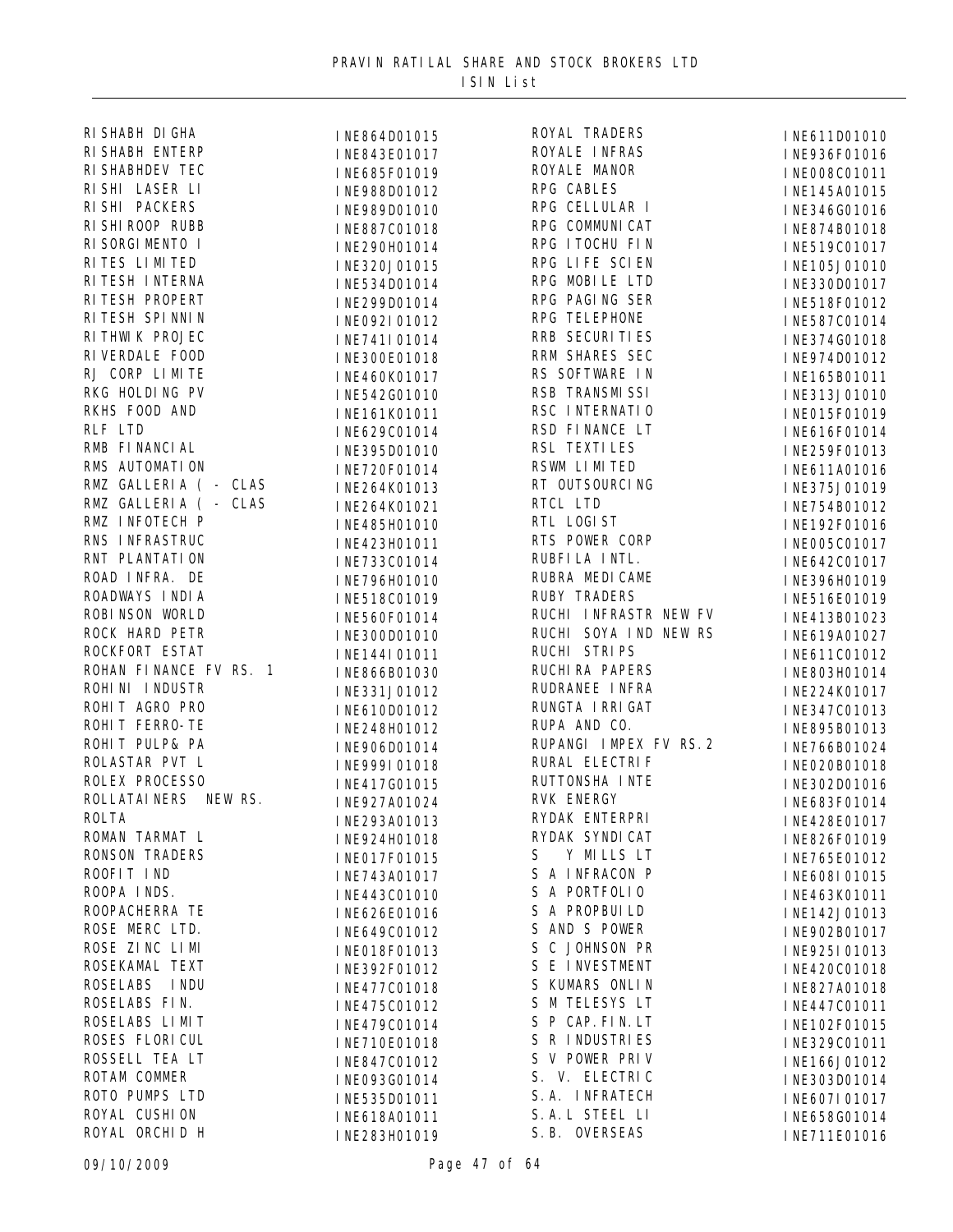| S. G. S. INVEST.       | INE560E01017                 | SAM INDUSTRIES         | INE653D01012 |
|------------------------|------------------------------|------------------------|--------------|
| S. KUMARS NATIO        | INE772A01016                 | SAMARTH INTNL          | INE503C01011 |
| S. P. APPARELS         | INE212I01016                 | SAMBANDAM SPG.         | INE304D01012 |
| S. S. FORGINGS         | INE233G01016                 | SAMBHAAV MEDIA NEW FV  | INE699B01027 |
| S. T. SERVICES         | INE907D01012                 | SAMBHAV INFO-I         | INE428B01013 |
| SAAG RR                | INE396G01011                 | SAMEERA INFOTA         | INE705B01014 |
| SAAMYA BI OTECH        | INE320H01019                 | SAMKRG PISTONS         | INE706B01012 |
| SAARC NET NEW FV RE. 1 | INE313B01025                 | SAMPADA CHEMIC         | INE040K01017 |
| SAASTHA WAREHO         | INE425I01014                 | SAMPRE NUTRI           | INE375C01014 |
| SABARMATI GAS          | INE413K01016                 | SAMRAT INDUSTR         | INE430E01013 |
| SABERO ORGANIC         | INE243A01018                 | SAMRAT PHARMA          | INE103E01016 |
| SABHYA FI NANCI        | INE042D01018                 | <b>SAMSON LEASING</b>  | INE975D01019 |
| <b>SABMI LLER BREW</b> | INE796I01018                 | SAMSUNG INDIA          | INE947D01018 |
| SABOO SODI UM          | INE440C01016                 | SAMTEL COLOR           | INE381A01016 |
| SACHDEV SECS.          | INE817C01015                 | SAMTEL INDIA           | INE538C01017 |
| SACHETA METALS         | INE433G01012                 | SAMTEX FASHION         | INE931D01012 |
| SADBHAV ENGINE         | INE226H01018                 | SAMVARDHANA MO         | INE750H01017 |
| SADHANA NITR C         | INE888C01016                 | SAMYAK INTERNA         | INE607G01011 |
| SAFARI INDS.           | INE429E01015                 | SAN ENGI NEERI N       | INE031H01012 |
| SAGAR CEMENTS          | INE229C01013                 | SAN FINLEASE A         | INE952G01011 |
| SAGAR INTL.            | INE476C01010                 | SAN MEDIA LTD.         | INE940B01017 |
| SAGARSOFT              | INE184B01012                 | <b>SAN SHARE SHOP</b>  | INE635J01016 |
| SAH PETROLEUMS         |                              | SANCHAY FINVES         |              |
| SAHARA ASSET M         | INE586G01017<br>INE987F01019 | SANCO TRANS LI         | INE654D01010 |
| SAHARA HOUSING         |                              | SAND PLAST (IN         | INE391G01012 |
| SAHARA INFRAST         | INE135C01012                 | <b>SANDESH</b>         | INE122K01013 |
| SAHARA ONE MED         | INE054E01011                 | SANDHAR TECHNO F.V. R  | INE583B01015 |
| SAHARA PRIME C         | INE479B01016                 | SANDU PHARMA           | INE278H01027 |
| SAHYADRI INDUS         | INE050K01016                 | SANDUR POWER C         | INE751D01014 |
| SAI INFOSYSTEM         | INE280H01015                 | SANDVI K ASI A         | INE521K01016 |
| SAI REGENCY PO         | INE481J01015                 |                        | INE624A01019 |
|                        | INE363H01027                 | SANDVI K SMITH         | INE148H01014 |
| SAI REGENCY PO         | INE363H01035                 | SANDVI K STEEL         | INE079D01010 |
| SAI SERVICE            | INE622A01013                 | SANGAL PAPERS          | INE384D01022 |
| SAI SILKS (KAL         | INE438K01013                 | SANGAM (I) LTD         | INE495C01010 |
| SAI TELEVI SI ON       | INE294C01017                 | SANGHI IND LTD         | INE999B01013 |
| SAI L                  | INE114A01011                 | SANGHI POLY            | INE146A01013 |
| SAI NI K FI NANCE      | INE584B01013                 | SANGHVI MOVERS NEW RS  | INE989A01024 |
| SAINIK MINING          | INE941H01012                 | SANGOTRI CONST         | INE194F01012 |
| SAI NT-GOBAI N         | INE068B01017                 | SANGRAHA. TI MBE       | INE932E01018 |
| SAINT-GOBAIN G NEW RS  | INE561A01021                 | SANGUI NE MEDI A       | INE617F01012 |
| SAI PEM ABAN DR        | INE178K01015                 | SANJAY LEASING         | INE734I01019 |
| SAK CONSUMER R         | INE934J01013                 | SANJI VANI PARA        | INE860D01013 |
| <b>SAKET PROJECTS</b>  | INE597B01015                 | SANKET INTL. LT        | INE314F01016 |
| SAKSHI VYAPAR          | INE304K01017                 | SANKHYA INFO           | INE877A01013 |
| SAKSOFT LIMITE         | INE667G01015                 | <b>SANMI TRA COMME</b> | INE896J01014 |
| SAKTHI AUTO CO         | INE639F01016                 | SANRAA MEDIA L NEW RS  | INE889C01022 |
| SAKTHI FINANCE         | INE302E01014                 | SANRAJ NAYAN I         | INE532K01013 |
| SAKTHI SUGARS          | INE623A01011                 | SANRHEA TECHNI         | INE589J01015 |
| SAKUMA EXPORTS         | INE190H01016                 | SANTARAM SPINN         | INE250D01017 |
| <b>SALEM TOLLWAYS</b>  | INE026K01016                 | SANTOSH FINEFA         | INE612D01018 |
| SALGUTI INDUST         | INE159C01012                 | SANTOSH INDS           | INE576C01017 |
| SALIL INDUSTRI         | INE235F01013                 | SANTOSH STARCH         | INE550G01013 |
| SALONA COTSPIN         | INE498E01010                 | SANVAN SOFTWAR         | INE156B01010 |
| SALORA INT             | INE924A01013                 | SANWARIA AGRO NEW RS   | INE890C01046 |
| SALZER ELECTRO         | INE457F01013                 | SANYO IMPEX FV RE 1/-  | INE905A01020 |
|                        |                              |                        |              |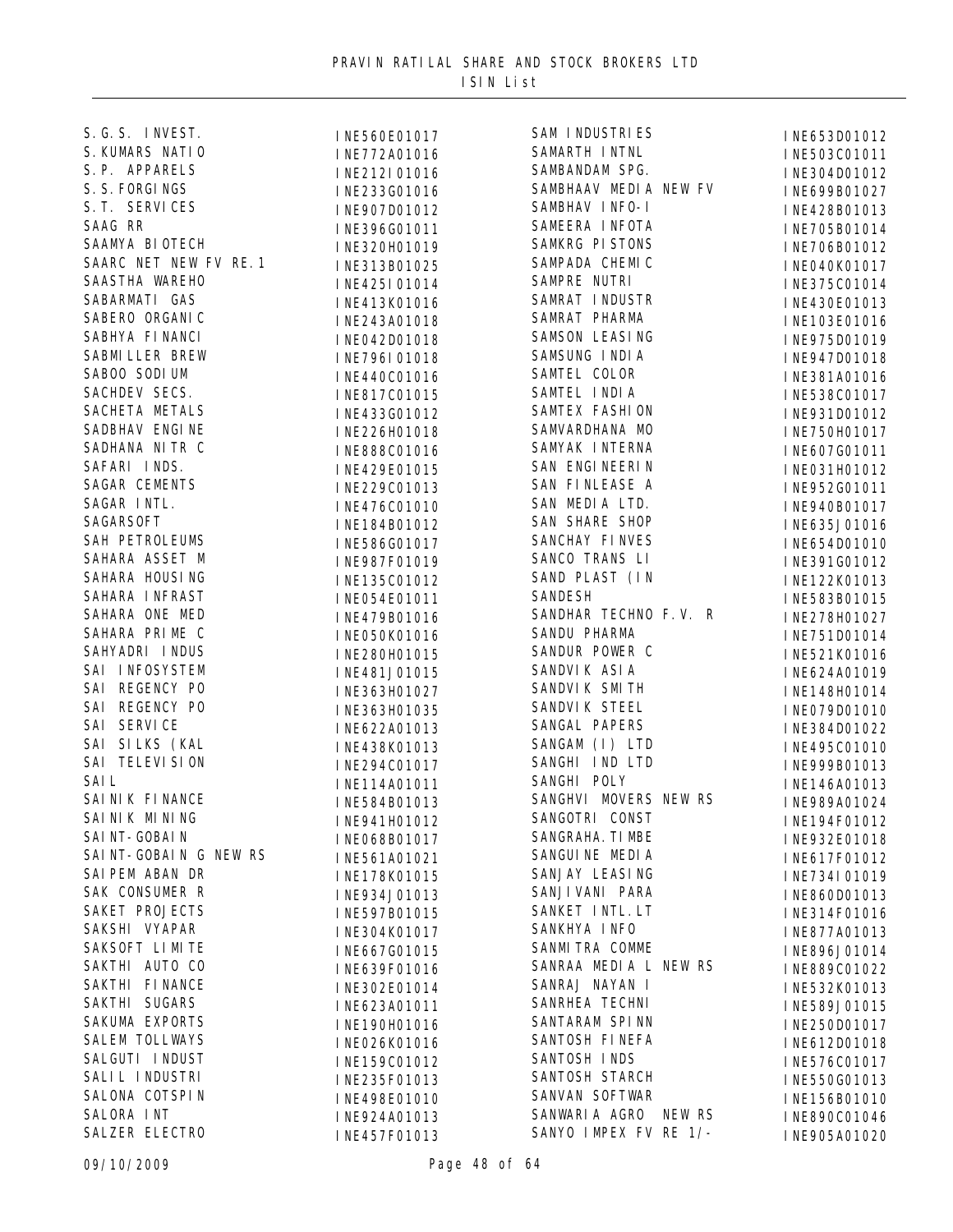| SAPARNA INFOT          | INE827F01017 | SAYAJI INDUSTR                 | INE327G01016 |
|------------------------|--------------|--------------------------------|--------------|
| SAR AUTO PROD.         | INE002E01010 | SB INTERNATION NEW RS          | INE086C01025 |
| SARABHAI PIRAM         | INE570F01013 | SBEC SUGAR LIM                 | INE948G01019 |
| SARAF NI RMAN          | INE051D01019 | SBI CAPITAL MA                 | INE134H01014 |
| SARALDI SHA I NV       | INE462B01012 | SBI COMMERCIAL                 | INE119H01015 |
| SARANG CHEM. NEW F.V.  | INE003E01026 | SBI DFHI                       | INE669F01013 |
| SARANG VI NI YOG       | INE675G01018 | SBI FACTORS AN                 | INE009E01015 |
| SARASWATI COMM         | INE967G01019 | SBI FUNDS MANA                 | INE640G01012 |
| SARASWATI INDL         | INE858B01011 | SBI HOME FIN                   | INE627A01012 |
| SARDA ENERGY A         | INE385C01013 | SBI MUTUAL FUN                 | INE867G01011 |
| SARDA INF. TECH        | INE342C01014 | SBT INTERNATIO                 | INE465B01015 |
| <b>SARDA PAPERS</b>    | INE385D01011 | <b>SCANPOINT GEOM</b>          | INE967B01010 |
| SARDA PLYWOOD          | INE932D01010 | <b>SCENARIO MEDIA</b>          | INE308E01011 |
| SAREGAMA I NDI A       |              | <b>SCHABLONA INDI</b><br>NEW F |              |
| SARI TA SYNTHET        | INE979A01017 | <b>SCHNEI DER ELEC</b>         | INE024C01026 |
| SARJU INTERNAT         | INE941B01015 | <b>SCHRADER DUNCA</b>          | INE730J01015 |
| SARK SYSTEMS           | INE986H01017 | SCI FORBES LIM                 | INE340F01011 |
| SARLA GEMS LIM         | INE359B01010 | <b>SCI ENTI FI C PUB</b>       | INE814J01017 |
| SARLA PERFORMA         | INE465K01016 | <b>SCIL VENTURES</b>           | INE905H01017 |
| SARTHAK GLOBAL         | INE453D01017 |                                | INE613D01016 |
|                        | INE075H01019 | <b>SCI NTI LLA COMM</b>        | INE892C01018 |
| SARTHAK INDUST         | INE074H01012 | <b>SCI NTI LLA SOFT</b>        | INE355B01018 |
| SARUP TANNERIE         | INE305D01019 | SCOOTERS INDIA                 | INE959E01011 |
| SARVESH COALTE         | INE390J01018 | SCOPE E-KNOWLE NEW RE          | INE742I01020 |
| SARVODAYA LABS         | INE153B01017 | <b>SCORE INFORMAT</b>          | INE326F01010 |
| SASI POWER LIM         | INE312I01014 | SE FORGE LIMIT                 | INE215K01015 |
| SASKEN COMM TE NEW FV  | INE231F01020 | SEA LORD CONTA                 | INE467K01012 |
| SAT INDUSTRIES FV RS.  | INE065D01027 | SEAGULL LEAFIN FV RE 1         | INE132D01025 |
| SATABDI INVEST         | INE362G01013 | SEAMEC LIMITED                 | INE497B01018 |
| SATELLITE DEVE CLASS A | INE963J01012 | <b>SEASONS FURNIS</b>          | INE454D01015 |
| <b>SATELLITE ENGG</b>  | INE087C01015 | SEASONS TEXTIL                 | INE707B01010 |
| SATHAVAHANA IS         | INE176C01016 | <b>SEAVI EW DEVELO</b>         | INE935H01014 |
| SATHYA KAMAL A         | INE830I01015 | SEAX GLOBAL VE NEW F.          | INE590F01029 |
| SATI A I NDUSTRI       | INE170E01015 | SECOND VI VEKAN                | INE496K01011 |
| SATI N CREDI TCA       | INE836B01017 | SECS DEV(I) LT FV RE.          | INE208E01021 |
| SATKAR ELECTRO         | INE824D01019 | SECS DEV $(I)$ LT              | INE208E01013 |
| <b>SATNAM HAEGENS</b>  | INE821H01016 | <b>SECUNDER HEALT</b>          | INE930C01016 |
| SATRA PROPERTI NEW RS  | INE086E01021 | SECURITY AND I                 | INE285J01010 |
| SATYAM CINEPLE         | INE131K01014 | SECURITY CO. LT                | INE584E01017 |
| SATYAM COMPUTE F. V. R | INE275A01028 | SEEMAX INDS.                   | INE888D01014 |
| <b>SATYAM SHI VAM</b>  | INE860F01018 | SEJAL ARCHITEC                 | INE955I01010 |
| SAUMYA CONSULT         | INE563C01015 | SEKHSARI A CHEM                | INE342H01013 |
| SAURASHTRA CEM         | INE626A01014 | SEL MANUFACTUR                 | INE105I01012 |
| SAURASHTRA CEM PP RS.  | IN9626A01020 | SELAN EXPLORAT                 | INE818A01017 |
| SAURASHTRA CEM PP RS.  |              | SELLAI DS PUBLC                |              |
| SAVANI FI NANCI        | IN9626A01012 | <b>SELLWIN TRADER</b>          | INE395F01015 |
| SAVANT INFOCOM         | INE304E01010 | SEMBRAMKY ENVI                 | INE195F01019 |
| <b>SAVEN TECH. LTD</b> | INE898E01011 | SEMCO ELECTRIC                 | INE693G01011 |
| SAVERA COMM EN         | INE856B01015 | SENBO INDS                     | INE024I01015 |
|                        | INE947E01016 |                                | INE792C01010 |
| SAVERA I NDUSTR        | INE104E01014 | SENTHI L INFOTE                | INE564B01015 |
| SAVITA OIL TEC         | INE035D01012 | SEQUEL E-ROUTE                 | INE893C01016 |
| SAVI TRI OVERSE        | INE828C01012 | SEQUELSOFT IND                 | INE793C01018 |
| SAWACA BUSINES         | INE248B01015 | SER INDUSTRIES                 | INE358F01013 |
| SAWACA COMM            | INE185B01019 | SERVE ALL ENTE                 | INE396F01013 |
| SAYA HOUSING F         | INE520G01016 | SERVOTECH ENGG                 | INE185D01015 |
| SAYAJI HOTELS          | INE318C01014 | SES TECHNOLOGI                 | INE271H01014 |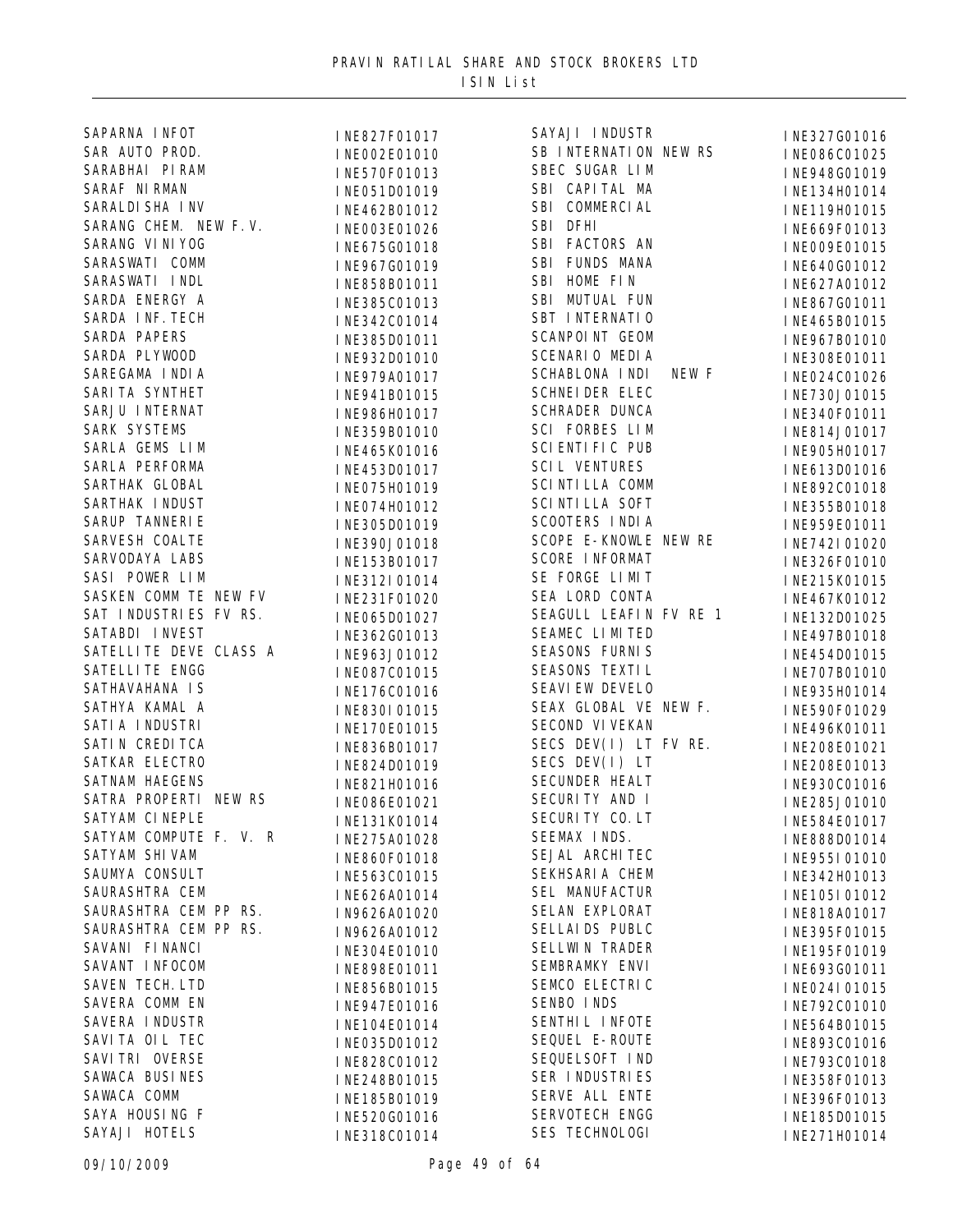| SESA GOA NEW RS. 1/-   | INE205A01025 | <b>SHARPSCAN</b><br><b>PR</b> | INE795C01013 |
|------------------------|--------------|-------------------------------|--------------|
| SESCO LIMITED          | INE945D01012 | SHARYANS RESOU                | INE559D01011 |
| SESHACHAL TECH         | INE331F01010 | SHASHWAT INTER                | INE449H01016 |
| SESHASAYE PAPE         | INE630A01016 | SHASUN CHEMICA NEW FV         | INE317A01028 |
| SESHASAYEE PRO         | INE551G01011 | SHASUN FINANCE                | INE257G01015 |
| SETCO AUTOMOTI         | INE878E01013 | SHAUMA VANI JYA               | INE502E01019 |
| SEWA MERCANTI L        | INE089D01019 | SHAYONA PETRO                 | INE627B01010 |
| SEYMOUR TECH.          | INE736E01013 | SHEETAL BIO-AG NEW FV         | INE612C01028 |
| SFS INFINITE L         | INE922J01018 | SHEETAL DI AMON               | INE786J01017 |
| SGN TELECOMS NEW FV R  | INE266C01023 | SHEETAL EXPORT                | INE306E01015 |
| SH KRISH PAPER         | INE970C01012 | SHEETAL IMPEX                 | INE276K01017 |
| SHAH ALLOYS LT         | INE640C01011 | SHERVANI INDL                 | INE011D01013 |
| SHAH FOODS LTD         | INE455D01012 | SHETRON LIMITE                | INE278C01010 |
| SHAH PAPER MIL         | INE795I01010 | SHIBIR INDIA L                | INE199H01017 |
| SHAI FALI ROLLS        |              | SHI KHAR CONSUL               |              |
| SHAILY ENGG            | INE656H01016 | SHI LCHAR TECHN               | INE641B01011 |
| SHAILY SALES &         | INE151G01010 | SHI LP GRAVURES               | INE024F01011 |
| SHAKTI MET-DOR         | INE556J01014 | SHI LPA MEDI CAR NEW RS       | INE960A01017 |
| SHAKTI PRESS           | INE614D01014 | SHILPI CABLE T                | INE790G01023 |
| SHAKTI PUMPS           | INE794C01016 | SHI MOGA TECH NEW FV R        | INE510K01019 |
|                        | INE908D01010 |                               | INE728B01024 |
| SHAKUMBARI SUG         | INE629I01011 | SHI PPI NG CORP               | INE109A01011 |
| SHALBY LIMITED         | INE597J01018 | SHIRDI INDUSTR                | INE671G01017 |
| SHALI BHADRA FI        | INE861D01011 | SHI RPUR GOLD                 | INE196B01016 |
| SHALI BHADRA IN        | INE302B01010 | SHIRT COMPANY                 | INE458H01017 |
| SHALI MAR AGENC        | INE631E01016 | SHITAL COMMERC                | INE025F01018 |
| SHALI MAR PAINT        | INE849C01018 | SHIV AUM STEEL                | INE719F01016 |
| SHALIMAR PRODU FV RE.  | INE435E01020 | SHIV OM INVEST                | INE074G01014 |
| SHALI MAR WI RES       | INE655D01017 | SHI V-VANI OIL                | INE756B01017 |
| SHALI VAHANA GR        | INE166K01010 | SHIVA CEMENT FV RS. 2/        | INE555C01029 |
| SHAMBHU MERCAN         | INE478C01016 | SHI VA FERTI LIZ              | INE960E01019 |
| SHAMKEN COTSYN         | INE352D01011 | SHIVA PAPER MI                | INE186D01013 |
| SHAMKEN MULTI.         | INE565B01012 | SHI VA TEXYARN                | INE705C01012 |
| SHAMKEN SPINNE         | INE626B01012 | SHI VAGRI CO I MP             | INE092H01014 |
| SHAMROCK INDL.         | INE022F01015 | SHI VAJI MARG PR              | INE247I01012 |
| SHANKAR WIRE L         | INE913G01013 | SHI VALI KAGRO                | INE431G01016 |
| SHANTHA BI OTEC        | INE346I01012 | SHIVALIK BIMET NEW FV         | INE386D01027 |
| SHANTHI GEARS NEW FV R | INE631A01022 | SHI VALI K RASAY              | INE788J01013 |
| SHANTI NI KETAN        | INE934H01017 | SHI VAM APPAREL               | INE687D01010 |
| SHANTI VI JAY JE       | INE656D01015 | SHI VAM AUTOTEC               | INE637H01016 |
| SHAPRE INFOTEC         | INE560B01013 | SHI VGARH RESOR               | INE780A01019 |
| SHARADHA TERRY         | INE167G01016 | SHI VI HOLDI NGS              | INE269G01010 |
| SHARDA CAPSEC          | INE480F01015 | SHONKH TECHNOL                | INE735B01011 |
| SHARDA MOTOR I         | INE597I01010 | SHOPPER'S STOP                | INE498B01016 |
| SHARDA SOLVENT         | INE861I01010 | SHR DIGVIJ CEM                | INE232A01011 |
| SHARDA WORLDWI         | INE221J01015 | SHRADDHA INVES                | INE393J01012 |
| SHARDARAJ TRAD         | INE408C01013 | SHRADHA INDUST                | INE489B01015 |
| SHARDUL SEC            | INE037B01012 | SHRADHA PROJEC                | INE851D01012 |
| SHAREKHAN LI MI        | INE211H01010 | SHREE ACIDS                   | INE142C01018 |
| SHARMA EAST IN         | INE465H01012 | SHREE AJIT PUL                | INE185C01017 |
| SHARON BIO-MED         | INE028B01011 | SHREE AMBESHWA                | INE616D01019 |
| SHARON SOLUTIO         | INE482K01011 | SHREE AMBIKA S                | INE318H01013 |
| SHARP INDIA            | INE207B01011 | SHREE ASHTAVIN NEW F.         | INE538H01024 |
| SHARP INDUS NEW F.V. R | INE013B01021 | SHREE BALA FIN                | INE937F01014 |
| SHARP INVEST.          | INE909D01018 | SHREE BHAWANI PP RS. 5        | IN9688C01018 |
| SHARP TRADING          | INE567D01014 | SHREE BHAWANI                 | INE688C01010 |
|                        |              |                               |              |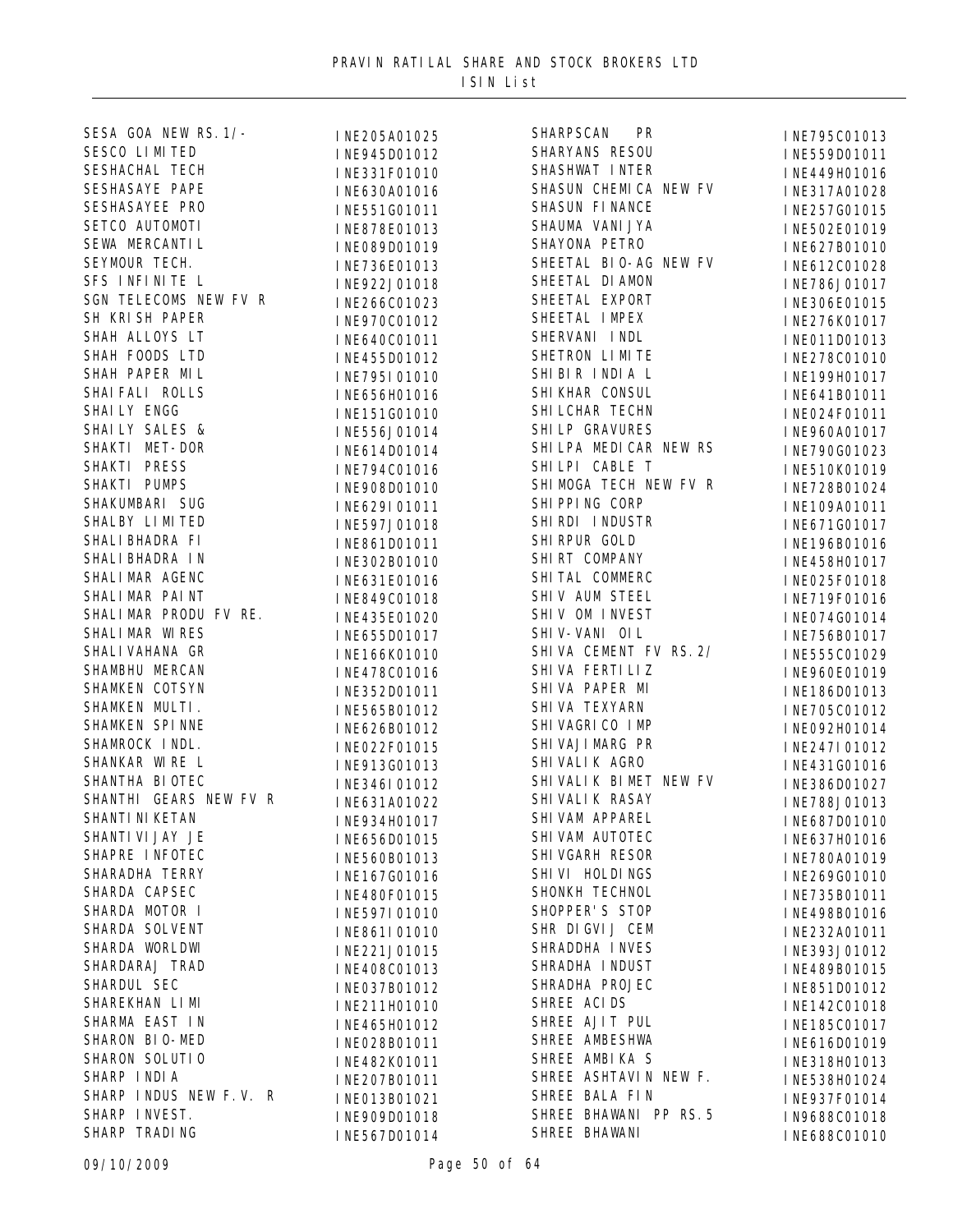| SHREE BHAWANI          | INE436E01010 | SHRI NI WAS LEAS        | INE201F01015 |
|------------------------|--------------|-------------------------|--------------|
| SHREE CEMENT           | INE070A01015 | SHRIPET CYBER.          | INE309E01019 |
| SHREE DURGA AG         | INE318F01017 | SHRI RAM ASSET          | INE777G01012 |
| SHREE GANESH F         | INE883G01018 | SHRI RAM BI OSEE        | INE199J01013 |
| SHREE GANESH J         | INE553K01019 | SHRI RAM CAPI TA        | INE240J01015 |
| SHREE GLOBAL T         | INE080I01017 | SHRI RAM CITY U         | INE722A01011 |
| SHREE HANUMAN          | INE101H01013 | SHRI RAM ENTERP         | INE478J01011 |
| SHREE HARI CHE         | INE065E01017 | SHRI RAM EPC LI         | INE964H01014 |
| SHREE JAGDAMBE         | INE198F01013 | SHRI RAM GENERA         | INE477J01013 |
| SHREE MAHAGANG FV RE.  | INE793D01024 | SHRI RAM HOLDI N        | INE061K01013 |
| SHREE MAHESHWA         | INE875F01016 | SHRI RAM LIFE I         | INE227H01016 |
| SHREE NATH COM         | INE490J01016 | SHRI RAM PI STON        | INE526E01018 |
| SHREE NI DHI TR        | INE066E01015 | SHRI RAM RETAI L        | INE058K01019 |
| SHREE NIRMAN L         | INE638J01010 | SHRI RAM TRANS          | INE721A01013 |
| SHREE PACETRON         | INE847D01010 | SHRISTI INFRAS NEW FV   | INE472C01027 |
| SHREE RADHEY           | INE861F01016 | SHRIYAM COMMOD          | INE876J01016 |
| SHREE RAJASTHA         | INE796C01011 | SHUBH EXIM LTD          | INE568D01012 |
| SHREE RAJESHWA         |              | SHUBHAM GRANIT          | INE096H01015 |
| SHREE RAJIV LO         | INE617D01017 | SHUBHAM INDS            |              |
| SHREE RAM URBA         | INE418K01015 | SHUKLAMBER EXP          | INE097D01012 |
| SHREE RAMA MUL         | INE164H01011 | SHUKRA JEWELRY          | INE437E01018 |
| SHREE RENUKA S NEW RS  | INE879A01019 | SHUKUN CONSTRU FV RS 1  | INE344E01016 |
| SHREE SECS. LTD        | INE087H01022 | SHYAM ACES (IN          | INE171E01021 |
| SHREE SPONGE S         | INE397C01018 |                         | INE424G01011 |
| SHREE SURGOVI N        | INE199F01011 | SHYAM CELLULAR          | INE488G01016 |
|                        | INE117K01013 | SHYAM D R I PO          | INE810G01011 |
| SHREE TULSI ON FV RS 1 | INE130D01037 | SHYAM SEL AND           | INE769G01019 |
| SHREE VAANI SU         | INE106E01019 | SHYAM SOFTWARE NEW FV   | INE301B01020 |
| SHREE VATSAA F         | INE981C01019 | SHYAM STAR GEM          | INE967A01012 |
| SHREE VI NDHYA         | INE210D01011 | SHYAM TELECOM NEW FV R  | INE635A01023 |
| SHREE YAAX PHA         | INE325F01012 | SHYAMA INFOSYS          | INE861E01019 |
| SHREEJAL INFO F.V. R   | INE765C01024 | SHYAMARAJU AND          | INE929H01017 |
| SHREEJI PHOSPH         | INE157C01016 | SI CAPITAL FIN          | INE417F01017 |
| SHREEYASH INDU         | INE536C01011 | SI GROUP - IND          | INE547A01012 |
| SHRENO LIMITED         | INE274D01017 | SI PROPERTY DE          | INE503E01017 |
| SHRENUJ AND CO NEW FV  | INE633A01028 | SI BAR AUTOPART         | INE441C01014 |
| SHREYANS INDUS         | INE231C01019 | SI BAR MEDIA            | INE388B01019 |
| SHREYAS INTERM         | INE115F01017 | SI BAR SOFTWARE         | INE940A01019 |
| SHREYAS SHIPPI         | INE757B01015 | SI CAGEN I NDI A        | INE176J01011 |
| SHRI BAJRANG A         | INE402H01015 | SI CAL IRON ORE         | INE007K01016 |
| SHRI BALKI SHAN        | INE252I01012 | SI CAL LOGI STI C       | INE075B01012 |
| SHRI CHLOCHEM          | INE078I01011 | SI COM LI MI TED        | INE569E01018 |
| SHRI DINESH MI NEW RS  | INE204C01024 | SI DDHA VENTURE         | INE140C01012 |
| SHRI GANESH SP         | INE903B01015 | SI DDHANT COMME         | INE197K01015 |
| SHRI GURUDEV E         | INE844E01015 | SI DDHARTH TUBE         | INE708B01018 |
| SHRI JAGDAMBA          | INE564J01018 | SI DDHESWARI GA         | INE797C01019 |
| SHRI KRISHNA D         | INE997I01012 | SI DH ENTERPRIS         | INE026F01016 |
| SHRI LAKSHMI C         | INE851B01016 | SIDH INDS LTD           | INE823C01013 |
| SHRI MAHALAXMI         | INE317G01017 | SI DH LEASI NG          | INE633E01012 |
| SHRI MAHASATI          | INE326H01016 | SI EGER SOLUTI 0        | INE668I01019 |
| SHRI NATARAJ C         | INE200F01017 | SI EMENS NEW FV RS. 2/- | INE003A01024 |
| SHRI NI RANJAN         | INE942B01013 | SI EMENS BUI LDI        | INE103I01017 |
| SHRI SHAKTI LP         | INE293B01011 | SI EMENS HEALTH         | INE195D01014 |
| SHRI VI JAYA GI        | INE008G01012 | SIEMENS INFO P          | INE911G01017 |
| SHRICON INDS.          | INE753D01010 | SI EMENS VAI ME         | INE944H01016 |
| SHRINE FINANCE         | INE906F01019 | SI ERRA OPTI MA         | INE046B01013 |
|                        |              |                         |              |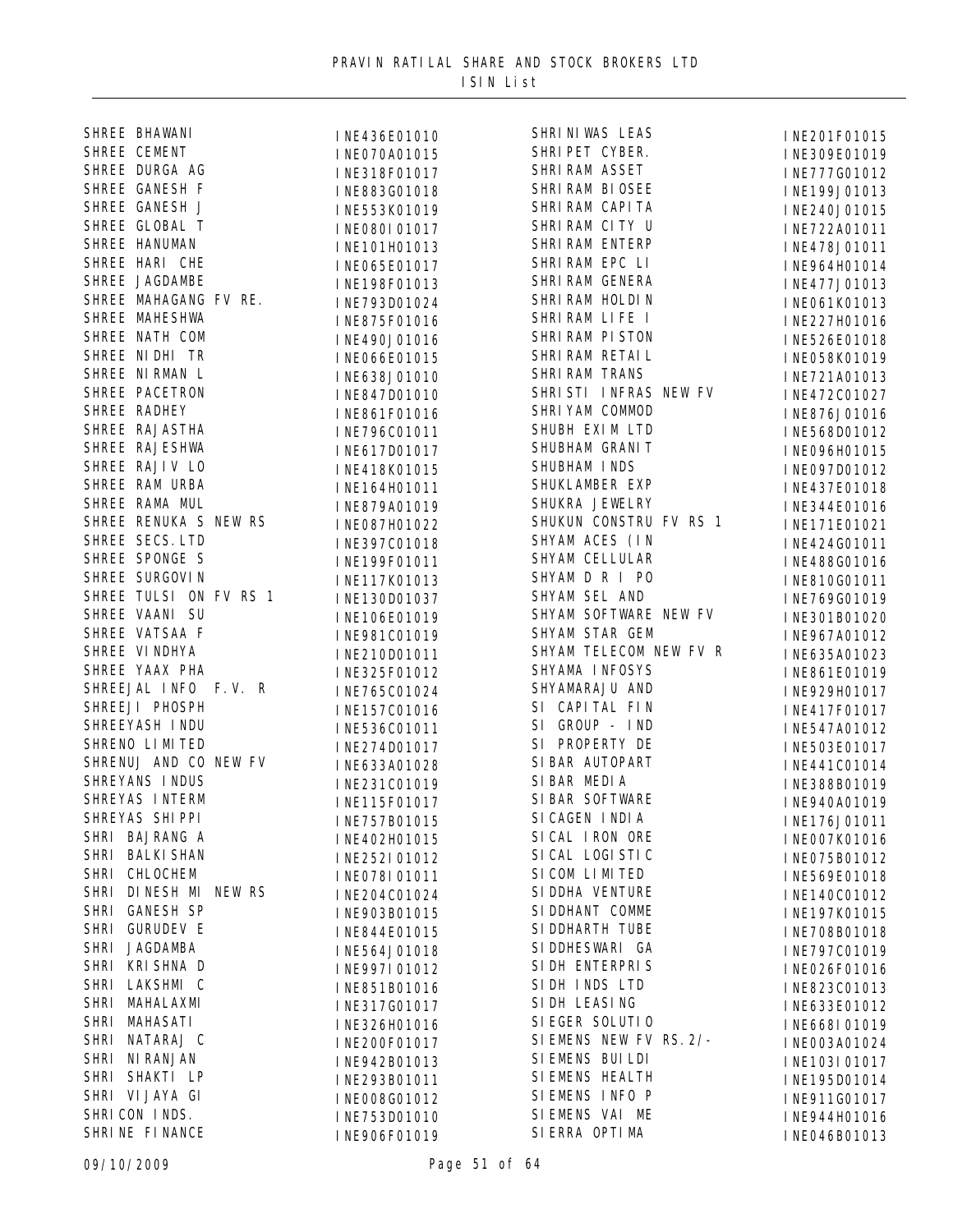| SI FY LI MI TED         |
|-------------------------|
| SI GACHI LABORA         |
| SI GNET OVERSEA         |
| SI KA INTERPLAN         |
| SI KKI M SECS. LT       |
| SIL BUSINESS E          |
| SIL INVESTMENT          |
| SI LI CON VALLEY NEW FV |
| SI LKTEX LI MI TD       |
| SILVER OAK (IN          |
| SI LVER SMITH           |
| SI LVERLI NE ANI        |
| SI LVERLI NE TEC NEW RS |
| SI LVEROAK COMM         |
|                         |
| SIMBHAOLI SUGA          |
| SIMHAPURI ENER          |
| SI MMONDS MARSH         |
| SIMPARK INFRA.          |
| SI MPLEX CASTIN         |
| SIMPLEX INFRAS NEW FV   |
| SIMPLEX MILLS           |
| SIMPLEX PAPERS          |
| SIMPLEX PROJEC          |
| SIMPLEX REALTY          |
| SI MPLEX TRADIN         |
| SIMRAN FARMS            |
| SIMRAN TRADELI          |
| SIMRAN WIND PR          |
| SI NCLAIRS HOTE         |
| SI NDHU TRADE           |
| SINGER INDIA NEW RS. 1  |
| SINGHAL ENTERP          |
| SI NGHANI A BROS        |
| SINGLE WINDOW           |
| SINTEX INDS. NEW FV R   |
| SIP INDUSTRIES          |
| SIP TECH                |
| SI POREX INDIA          |
| SIR SHADI LAL           |
| SI RPUR PAPER           |
| SI STEMA SHYAM          |
| SI TA ENTERPRIS         |
| SITA INVESTMEN          |
| SITA SHREE FOO          |
| <b>SI TAPURAM POWE</b>  |
|                         |
| SIV INDUSTRIES          |
| SI VA VENTURES          |
| SI YARAM SI LK          |
| SJ CORPORATION NEW F.   |
| SJK STEEL PLAN NEW RS   |
| SKF INDIA FV RS. 10/-   |
| SKG FISCALS LT          |
| SKI L INFRASTRU         |
| SKI PPER STEELS         |
| SKJ COKE INDUS          |

| INE152G01018                 | SKM EGG PRODUC        | INE411D01015                 |
|------------------------------|-----------------------|------------------------------|
| INE368H01018                 | <b>SKN INDUSTRIES</b> | INE931C01014                 |
| INE529F01019                 | SKOL BREWERIES        | INE038G01019                 |
| INE438E01016                 | SKP SECURI TI ES      | INE709B01016                 |
| INE202F01013                 | SKR BPO SERVIC        | INE938J01014                 |
| INE734A01016                 | SKS ISPAT AND         | INE156J01013                 |
| INE923A01015                 | SKS LOGI STICS        | INE825D01016                 |
| INE913A01024                 | SKY INDUSTRIES        | INE765B01018                 |
| INE056B01012                 | SKYLARK INDIA         | INE627C01018                 |
| INE870J01019                 | SKYLID TELECOM        | INE169B01013                 |
| INE628B01018                 | SKYLINE MILLAR NEW RE | INE178E01026                 |
| INE875I01010                 | SKYLINE NEPC L        | INE575B01011                 |
| INE368A01021                 | SKYPAK SERVICE        | INE539D01013                 |
| INE798C01017                 | SLASHSUPPORT I        | INE367H01010                 |
| INE270C01017                 | <b>SM DYECHEM</b>     | INE620A01017                 |
|                              | <b>SM ENERGY TEK</b>  |                              |
| INE430J01012<br>INE657D01013 | SMART CHIP LTD        | INE540D01011<br>INE809G01013 |
|                              | SMART RETAIL P        | INE218J01011                 |
| INE897F01010<br>INE658D01011 | SMART SENSORS         |                              |
|                              | <b>SMARTCHEM TECH</b> | INE665F01011                 |
| INE059B01024                 | SMARTLINK NETW FV RS. | INE271G01016                 |
| INE457H01019                 | SMC CREDITS LT        | INE178C01020                 |
| INE456H01011                 | SMC GLOBAL SEC        | INE440E01012                 |
| INE898F01018                 | SME RATING AGE        | INE103C01010                 |
| INE167H01014                 | SMI FS CAPI TAL       | INE659H01010                 |
| INE518H01018                 | <b>SMI FS VENTURE</b> | INE641A01013                 |
| INE354D01017                 | SMRUTHI ORGANI        | INE521F01016                 |
| INE862F01014                 | SMS PHARMACEUT        | INE172E01011                 |
| INE285K01018                 | SMS SHI VNATH I       | INE812G01017                 |
| INE985A01014                 | SMZS CHEMICALS        | INE595I01014                 |
| INE223D01014                 | SN NIRMAN INFR        | INE894C01014                 |
| INE638A01027                 | SNL BEARINGS          | INE394K01018                 |
| INE780H01014                 | SNOW WHITE MET        | INE568F01017                 |
| INE585E01014                 | SNOWTEMP ENGIN        | INE311E01015                 |
| INE713E01012                 | SNOWTEX UDYOG         | INE143J01011                 |
| INE429C01027                 | SNS TEXTI LES         | INE689C01018                 |
| INE186B01017                 | SOBHA DEVELOPE        | INE979D01011                 |
| INE468B01019                 | SOBHA RENAI SSA       | INE671H01015                 |
| INE689D01016                 | SOBHAGYA MERCA        | INE307K01010                 |
| INE117H01019                 | SOFTCELL TECHN        | INE754D01018                 |
| INE202C01010                 | SOFTECH INFINI        | INE433C01011                 |
| INE159D01010                 | SOFTPRO SYS           | INE181K01019                 |
| INE579D01019                 | SOFTRAK TEC EX        | INE117B01012                 |
| INE012C01013                 | SOFTRAK VENTUR        | INE697D01019                 |
| INE686I01011                 | SOFTSOL INDIA         | INE562E01013                 |
| I NE098I 01019               | SOFTWRE TEC GR        | INE002B01016                 |
| INE639A01017                 | SOHAM RENEWABL        | INE863A01013                 |
| INE900G01010                 | SOIL PRODUCTS         | INE663J01018                 |
| INE076B01010                 | SOLAR INDUSTRI        | INE109F01010                 |
| INE312B01027                 | SOLARIS CHEMT NEW RS  | INE343H01011                 |
| INE602F01022                 | <b>SOLECTRON EMS</b>  | INE248G01022                 |
| INE640A01023                 | SOLID STONE CO        | INE647I01013                 |
| INE190G01018                 | <b>SOLI DCARBI DE</b> | INE584G01012                 |
| INE493I01012                 | SOLITAIRE INVE        | INE161C01018                 |
| INE439E01014                 | SOLITAIRE MACH        | INE416G01017                 |
| INE036H01011                 |                       | INE410A01013                 |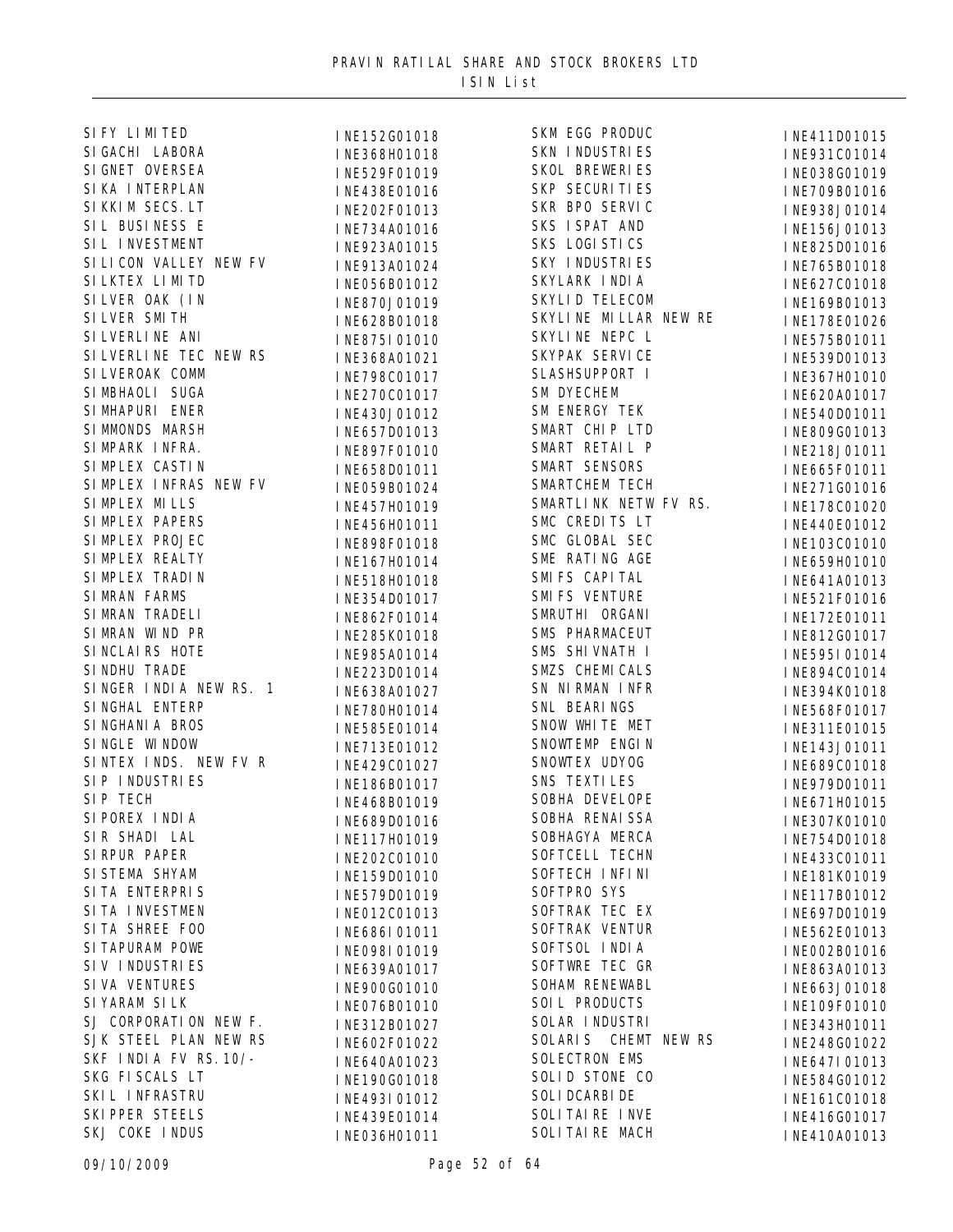| <b>SOLIX TECHNOLO</b>  | INE314H01012 | SPECTACLE INDU NEW RE  | INE409H01028 |
|------------------------|--------------|------------------------|--------------|
| SOLUTI ONNET IN        | INE265K01010 | SPECTRA INDUST         | INE848B01012 |
| SOLUTIONS INTE         | INE327H01014 | SPECTRA PUNJ L         | INE734H01011 |
| SOLVAY PHARMA          | INE593D01010 | SPECTRUM COAL          | INE029G01018 |
| SOM CONST DEV          | INE853C01010 | SPECTRUM FOODS         | INE547C01018 |
| SOM DATT FIN.          | INE754C01010 | SPECTRUM POWER NEW RS  | INE094H01028 |
| SOM DI STI LLERY       | INE480C01012 | SPEEDY MULTIMO         | INE063K01019 |
| SOM SHIVA (IMP         | INE568K01017 | SPEL SEMICOND          | INE252A01019 |
| SOMA ENTERPRIS         | INE118J01013 | SPENCER AND CO         | INE766E01010 |
| <b>SOMA PAPERS</b>     | INE737E01011 | SPENTA INTL. LT        | INE175C01018 |
| SOMA TEXT. IND         | INE314C01013 | SPENTEX INDS. NEW FV R | INE376C01020 |
| SOMANI CEMENT          | INE536F01014 | SPG BUS. SERVIC        | INE484F01017 |
| SOMANY CERAMIC         | INE355A01010 | SPI <sub>C</sub>       | INE147A01011 |
| SOMI CONVEYOR          | INE323J01019 | SPI CE COMMUNI C       | INE684H01018 |
| SOMPLAST LEATH         | INE021E01010 | SPICE ISLANDS          | INE882D01017 |
| SONA KOYO STEE NEW RE  | INE643A01035 | SPICE MOBILES FV RS.   | INE927C01020 |
| SONA OKEGAWA P         | INE073K01018 | SPI CE TELEVENT        | INE518K01012 |
| SONAL ADHESI VE        | INE344I01017 | SPI CEJET              | INE285B01017 |
| SONALI COMMERC         |              | SPL INDUSTRIES         |              |
| SONATA INVESTM         | INE029F01010 | SPL INFOWEB            | INE978G01016 |
| SONATA SOFTWAR F.V.RS  | INE834G01011 | SPLASH MEDIAWO         | INE481C01010 |
| SOPHI A EXPORTS        | INE269A01021 | SPML ENERGY LI         | INE195E01012 |
| SOUL SPACE PRO         | INE948E01014 | SPML INDIA LTD         | INE489K01016 |
| SOUND SECURITI         | INE915H01016 | SPML TECHNOLOG         | INE103F01013 |
| SOUNDCRAFT IND FV RS 2 | INE453H01018 | SPONGE IRON IN         | INE520K01018 |
| SOUTH ASI AN           | INE271A01027 | SPORTKING INDI         | INE280G01017 |
|                        | INE118B01010 |                        | INE885H01011 |
| SOUTH ASI AN AG        | INE115K01017 | SPORTS AND LEI         | INE618G01018 |
| SOUTH ASI AN PE        | INE801C01019 | SPRAY ENGINEER         | INE528I01015 |
| SOUTH INDIA PR         | INE613C01018 | SPRING INFRADE         | INE037K01013 |
| SOUTH INDN BAN         | INE683A01015 | SPRI NGFI ELDS         | INE717F01010 |
| SOUTH WEST POR         | INE464G01017 | SPRINT RPG             | INE426C01015 |
| SOUTHERN ENERG         | INE195K01019 | SPS INTERNAT.          | INE758B01013 |
| SOUTHERN HERBA         | INE001C01016 | <b>SPS STEELS</b>      | INE114G01018 |
| SOUTHERN INFO.         | INE298B01010 | <b>SPT SECURITIES</b>  | INE125C01013 |
| SOUTHERN I SPAT        | INE943B01011 | SQL STAR INTL          | INE399A01018 |
| SOUTHERN ONLIN         | INE371B01015 | SR RAMKRIS MIL         | INE306D01017 |
| <b>SOUTHERN SHELT</b>  | INE271F01018 | SRA FINANCE AN         | INE482I01015 |
| SOUTHERN WIND          | INE762H01012 | SREE JAYA AUTO         | INE618F01010 |
| SOVEREI GN DI AM       | INE959D01013 | SREE PANCHAMI          | INE602J01016 |
| SOVI KA I NFOTEK       | INE690C01016 | SREE RAYAL ALK NEW FV  | INE284B01028 |
| SOWBHAGYA EXPO         | INE826D01014 | SREE RAYALASEE         | INE917H01012 |
| SOYUZ IMPEX LT         | INE107E01017 | SREE SAKTHI PA         | INE266H01014 |
| SPACE COMPUTER         | INE249B01013 | SREECHEM RESIN         | INE377C01010 |
| SPAN DI AGNOSTI        | INE004E01016 | SREI EQUI PMENT        | INE881J01016 |
| SPANCO LIMITED NEW FV  | INE360B01026 | SREI INFRA FIN         | INE872A01014 |
| SPANDANA SPHOO         | INE572J01011 | SRF LIMITED            | INE647A01010 |
| SPARC SYSTEMS          | INE960B01015 | SRF POLYMERS           | INE411F01010 |
| SPARSH BPO SER         | INE847H01011 | SRH SYNTHETICS         | INE416C01016 |
| SPARTAN TRADE          | INE441E01010 | SRI ADHIKARI NEW RS. 1 | INE416A01036 |
| SPARTEK CERAMI         | INE645A01014 | SRI AVANTIKA P         | INE582J01010 |
| SPARTON COMM.          | INE949E01012 | SRI BIOTECH LA         | INE799J01010 |
| SPBP TEA               | INE850F01019 | SRI CHAKRA CEM         | INE827D01012 |
| SPEAR LOGI STI C       | INE095K01011 | SRI CHAMUNDESW         | INE004H01019 |
| SPECI ALI TY PAP       | INE260F01011 | SRI CITY PRIVA         | INE004K01013 |
| SPECK SYSTEMS          | INE448H01018 | SRI GANAPATHY          | INE488F01018 |
|                        |              |                        |              |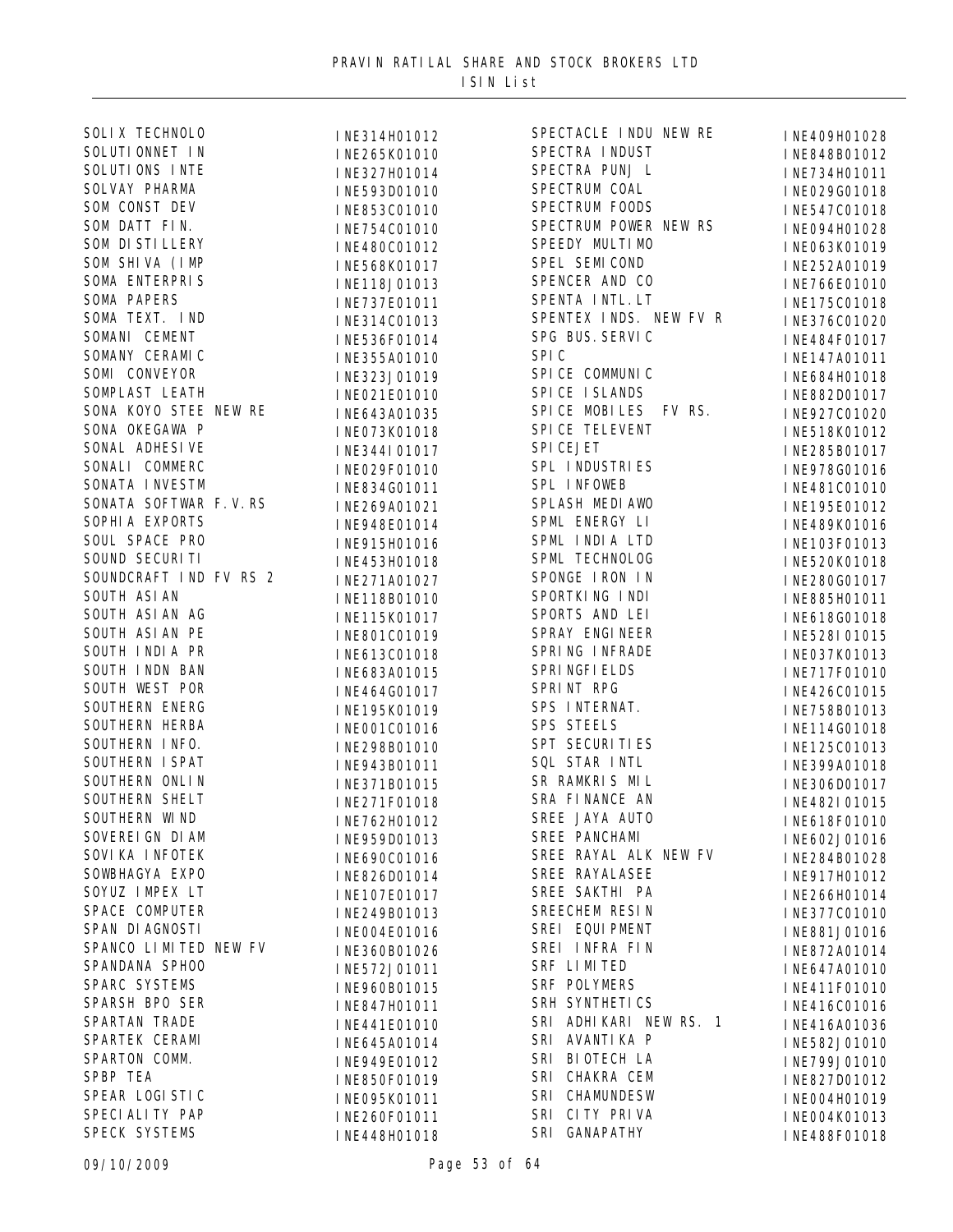| SRI GOPAL INVE          | INE644C01013 | STEELCAST LTD.         | INE124E01012 |
|-------------------------|--------------|------------------------|--------------|
| SRI JAY. TOBACC         | INE030E01011 | STEELCO GUJARA NEW     | INE629B01024 |
| SRI JAYALAKSHM          | INE355D01014 | STELCO STRIPS          | INE308D01013 |
| SRI KRISHNA DR          | INE946C01012 | STELLAR INV.           | INE911D01014 |
| SRI LAKSHMI             | INE456D01010 | STENLY CREDIT          | INE977D01015 |
| SRI NACHAMMAI           | INE443E01016 | STENLY SECS. LT        | INE978D01013 |
| SRI NARAYAN RA          | INE063F01019 | STEP TWO CORPN         | INE623D01015 |
| SRI VAJRA GRAN          | INE047H01018 | STERLING ADDLI         | INE543K01010 |
| SRI VARALAKSHM          | INE899F01016 | STERLING AND W         | INE247J01010 |
| SRI VASAVI FLO          | INE784F01010 | STERLING BIOTE NEW FV  | INE324C01038 |
| SRI VASAVI IND          | INE634E01010 | STERLING GREEN         | INE398F01019 |
| SRICO SOFT IND          | INE446B01015 | STERLING HOL R         | INE657A01019 |
| SRI NI VASA HATC        | INE312E01013 | STERLING INFOT         | INE462G01011 |
| SRI NI VASA SHI P       | INE838C01011 | STERLING INTER NEW FV  | INE696C01021 |
| SRIVEN MULTI            |              | STERLING OIL R         |              |
| SRL IMPEX PRIV          | INE004B01012 | STERLING SEZ A         | INE640J01016 |
| SRM ENERGY LIM          | INE147K01010 | STERLING STRIP         | INE492J01012 |
| SRM RADI ANT            | INE173J01018 | STERLING TOOLS         | INE067E01013 |
| SRS REAL INFR NEW RS    | INE624B01017 | STERLITE ENERG         | INE334A01015 |
|                         | INE953I01023 |                        | INE957I01016 |
| SRS FINANCE LI          | INE002J01019 | STERLITE INDS NEW FV R | INE268A01031 |
| SRS LIMITED NEW RE. 1/  | INE219H01021 | STERLITE TECHN         | INE089C01011 |
| SRU KNI TTERS           | INE425C01017 | STESALIT LIMIT         | INE315H01019 |
| <b>SSF LIMITED</b>      | INE418F01015 | STEWARTS AND L         | INE356D01012 |
| ST BK OF INDOR NEW FV   | INE650A01022 | STI INDIA LTD.         | INE090C01019 |
| ST-CMS ELECTRI          | INE918E01017 | STI PHOENIX W          | INE066K01012 |
| STABLE TRADING          | INE204F01019 | STI PRODUCTS           | INE205G01014 |
| STAINLESS INDI          | INE925A01010 | STL EXPORTS LT         | INE711B01012 |
| STANDARD CHART          | INE403G01015 | STL GLOBAL LIM         | INE353H01010 |
| STANDARD CHART          | INE472H01018 | STMI CROELECTRO        | INE673H01011 |
| STANDARD INDUS          | INE173A01025 | STOCKHOME INDI         | INE842G01014 |
| STANES AMALGAM          | INE730F01013 | STOCKNET INTL.         | INE201D01010 |
| STANPACKS (I)           | INE457D01018 | STONE INDIA LT         | INE290C01015 |
| STAR BATTERY L          | INE865H01013 | STOTZBLACKSMIT         | INE485F01014 |
| STAR DELTA TRA          | INE541K01014 | STOVEC INDS LT         | INE755D01015 |
| STAR INDIA PRI          | INE499B01014 | STP LIMITED            | INE570H01019 |
| STAR LIGHT CRE          | INE854C01018 | STRATEGIC WEIG         | INE343I01019 |
| STAR PAPER MIL          | INE733A01018 | STREAM INTERNA         | INE719J01018 |
| STARLITE COMPO          | INE035C01014 | <b>STRESSCRETE</b>     | INE115C01014 |
| STATE BANK OF           | INE648A01018 | STRI DES ARCOLA        | INE939A01011 |
| STATE BANK OF<br>NEW RS | INE648A01026 | STURDY INDUSTR         | INE134F01018 |
| STATE BANK OF           | INE649A01016 | SU-RAJ DIAMOND         | INE664A01015 |
| STATE BANK OF           | INE062A01012 | SUASHI SH DI AMO       | INE658A01017 |
| STATE BANK OF<br>NEW RS | INE654A01024 | SUAVE HOTELS L         | INE319B01014 |
| STATE TRAD. COR         | INE655A01013 | SUBEX LIMITED          | INE754A01014 |
| STCI LTD.               | INE020E01012 | SUBH LAXMI SYN         | INE669I01017 |
| STCI COMMODITI          | INE210J01018 | SUBH SHREE COM         | INE315E01016 |
| STCI PRIMARY D          | INE526I01019 | SUBHADRA TRADE         | INE064F01017 |
| STD CAP MKT LT          | INE625D01010 | SUBHASH CAP MK         | INE718C01015 |
| STD. BATTERIES NEW      |              | SUBHASH CREDIT         |              |
| STEEL CITY SEC          | INE502C01021 | SUBHASH KABI NI        | INE933E01016 |
| STEEL EXCHANGE          | INE395H01011 | SUBHASH PROJEC         | INE865F01017 |
| STEEL STRIPS I          | INE503B01013 | SUBHASH SILK           | INE937A01023 |
| STEEL STRIPS I          | INE803C01015 | SUBHIKSHA TRAD NEW RS  | INE690D01014 |
| STEEL STRIPS W          | INE205F01016 |                        | INE920E01021 |
|                         | INE802C01017 | SUBHKAM CAPI TA        | INE817D01013 |
| <b>STEEL TUBES</b>      | INE926A01018 | SUBHSREE PETRO         | INE854E01014 |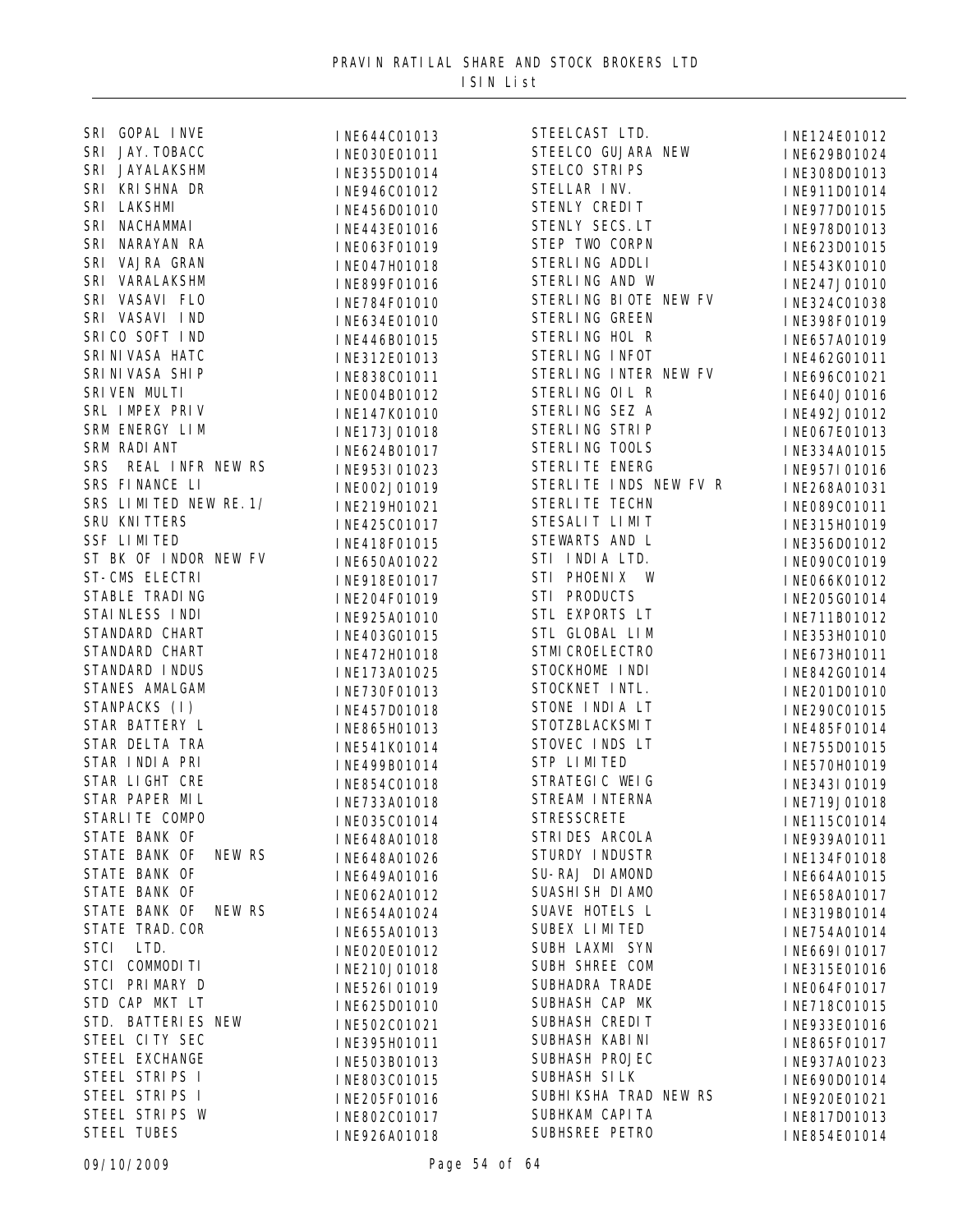| SUBROS LTD NEW RS. 2/  | INE287B01021                 | SUNIL HITECH E         | INE305H01010                 |
|------------------------|------------------------------|------------------------|------------------------------|
| SUBUTHI FINANC         | INE935D01013                 | SUNITEE CHEM. FV RE. 1 | INE714C01022                 |
| SUBWAY FINANCE         | INE033F01012                 | SUNKU AUTO             | INE723B01017                 |
| SUCHAK TRADING         | INE035G01015                 | SUNRAJ DI AMOND        | INE459D01014                 |
| SUCHI TRA FI NAN       | INE475D01010                 | SUNSHI ELD CHEM        | INE199E01014                 |
| SUDAL INDUSTRI         | INE618D01015                 | SUNSHINE FINTR         | INE504G01010                 |
| SUDAMA TRADING         | INE744G01012                 | SUNSTAR LUBRI.         | INE120C01014                 |
| SUDARSHAN CHEM         | INE659A01015                 | SUNSTAR OVERSE         | INE494H01012                 |
| SUDERSHAN SEC.         | INE316E01014                 | SUNSTAR SOFT           | INE296B01014                 |
| SUDEV INDS LTD         | INE670C01018                 | SUNTECK REALTY         | INE805D01018                 |
| SUDHA APPARELS         | INE207F01012                 | SUNTECK REALTY NEW F.  | INE805D01026                 |
| SUDHA COMMERC.         | INE828B01014                 | <b>SUPER BAKERS</b>    | INE897A01011                 |
| SUDITI INDS.           | INE691D01012                 | SUPER CROP SAF         | INE366G01014                 |
| SUGAL & DAMANI         | INE309D01011                 | SUPER FORGINGS         | INE661A01011                 |
| SUJALA TRADING         | INE029H01016                 | SUPER RELIGARE         | INE089F01014                 |
| SUJANA METAL NEW RS. 5 | INE215G01021                 | SUPER SALES IN         | INE091C01017                 |
| SUJANA TOWERS          | INE333I01010                 | SUPER SPIN MIL NEW FV  | INE662A01027                 |
| <b>SUJANA UNIVERS</b>  | INE216G01011                 | SUPER SYNCOTEX         | INE542D01017                 |
| SULZER INDIA           | INE297C01010                 | SUPER TANNERY NEW RS.  | INE460D01020                 |
| SUMAN MOTELS           | INE723A01019                 | SUPER WIND PRO         | INE286K01016                 |
| SUMANGLA INVST         | INE319E01018                 | SUPERHOUSE LIM         | INE712B01010                 |
| SUMATI PROJECT         | INE359F01011                 | SUPERSTAR LEAF         | INE879B01017                 |
| SUMEDHA FI SCAL        | INE886B01012                 | SUPERTEX INDUS NEW F.  | INE881B01047                 |
| SUMEET INDS. LT        | INE235C01010                 | SUPERTEX INDUS NEW RS  | INE881B01039                 |
| SUMERU INDUSTR NEW FV  | INE764B01029                 | SUPRAJIT ENGG. FV RS.  | INE399C01022                 |
| SUMMIT SECURIT         | INE852A01016                 | SUPRANEET FIN.         | INE828D01010                 |
| SUN BIOTECH            | INE716E01015                 | SUPREME AGRO           | INE619D01013                 |
| SUN CITY AMUSE         | INE046F01014                 | SUPREME BUILD          | INE038I01015                 |
| <b>SUN EARTH</b>       | INE744A01015                 | SUPREME HOLDIN         | INE822E01011                 |
| SUN FINLEASE           | INE098D01010                 | SUPREME IMPEX          | INE320E01016                 |
| SUN FUND MGMT          | INE743F01016                 | SUPREME INDUST         | INE195A01010                 |
| SUN INFOWAYS           | INE236C01018                 | SUPREME INFRAS         | INE550H01011                 |
| SUN INVSTS. LTD        | INE264F01013                 | SUPREME PETRO          | INE663A01017                 |
| SUN PHARMA FV RS. 5/-  | INE044A01028                 | SUPREME TELECO         | INE310D01019                 |
| SUN PHARMA ADV         | INE232I01014                 | SUPREME TEX MA F.V. R  | INE651G01027                 |
| SUN POLYTRON           | INE396E01016                 | SUPRIYA PHARMA         | INE647C01016                 |
| SUN SHINE CAPI         | INE974F01017                 | SURAJ HOLDINGS         | INE388D01015                 |
| SUN SOURCE (I)         | INE320F01013                 | SURAJ SOLVENT          | INE993F01017                 |
| SUN TV NETWORK NEW RS  | INE424H01027                 | SURAJ STAINLES         | INE713C01016                 |
| SUNCI TY SYNTHE        | INE584D01019                 | SURAJ STONE            | INE272F01016                 |
| SUNDARAM BNP P         |                              | SURANA CORP            |                              |
| SUNDARAM BNP P         | INE444F01011<br>INE667F01017 | SURANA INDS            | INE357D01010<br>INE659D01019 |
| SUNDARAM BRAKE         | INE073D01013                 | SURANA TELECOM NEW FV  |                              |
| SUNDARAM CLAYT NEW RS  |                              | SURAT TEXTILE NEW RS.  | INE130B01023                 |
| SUNDARAM FIN           | INE105A01027                 | SURNI DHI INVST        | INE936A01025                 |
| SUNDARAM MULTI NEW FV  | INE660A01013                 | SURPRI SE TRADE        | INE277F01015                 |
| SUNDAY EXPORTS         | INE108E01023                 | SURYA AGROILS          | INE623C01017                 |
| SUNDRAM FASTNE FV RS.  | INE427H01012                 | SURYA COMMERCI         | INE780B01017                 |
| SUNEHARI EXPOR         | INE387A01021                 | SURYA FOOD & A         | INE044I01013                 |
| SUNFLAG IRON           | INE412A01019                 | SURYA FUNCI TY         | INE858I01016                 |
| SUNFLEX FINANC         | INE947A01014                 | SURYA INDIA            | INE122F01013                 |
| SUNFLOWER COM.         | INE458D01016                 | SURYA PHARMACE         | INE446E01019                 |
| SUNGOLD CAPI TA        | INE736C01017                 | SURYA ROSHNI           | INE249G01012                 |
| SUNIL AGRO FOO         | INE271D01013                 | SURYA UDYOG LT         | INE335A01012                 |
| SUNI L HEALTHCA        | INE224D01012                 | SURYA VI NAYAK         | INE402F01019                 |
|                        | INE671C01016                 |                        | INE046J01016                 |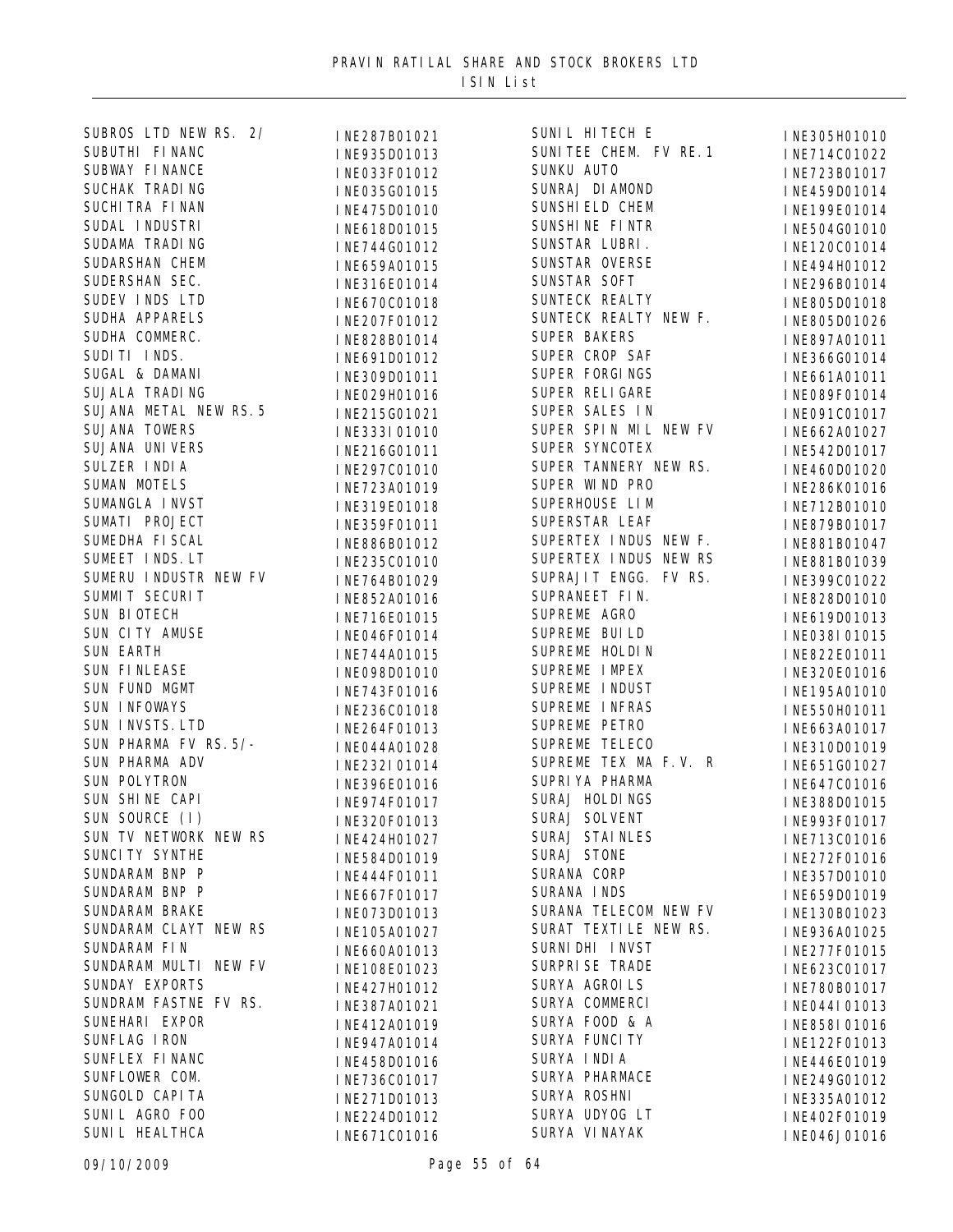| SURYAAMBA SPIN         | INE360J01011 | SYNGENTA I NDI A            | INE402C01016 |
|------------------------|--------------|-----------------------------|--------------|
| SURYACHAKRA PO         | INE274I01016 | SYNTH CHEM                  | INE024A01012 |
| SURYADEEP SALT NEW FV  | INE823E01035 | SYNTHETI C MOUL             | INE825E01014 |
| SURYAJYOTI SPG         | INE411C01017 | SYSCHEM (INDIA FV RE.       | INE121D01028 |
| SURYALAKSHMI C NEW F   | INE713B01026 | SYSTEL INFOTEC NEW FV       | INE919E01023 |
| SURYALATA SPIN NEW RS  | INE132C01027 | SYSTEMATI X COR             | INE356B01016 |
| SURYANAGRI FIN         | INE320C01010 | I PROJECTS<br>T             | INE135F01015 |
| SURYAVANSHI SP         | INE431C01015 | T & I GLOBAL                | INE811B01010 |
| SURYODAY ALLO          | INE804C01013 | T T LIMITED                 | INE592B01016 |
| SURYODAYA PLAS         | INE998B01015 | T. STANES<br>C <sub>0</sub> | INE420F01011 |
| SUTLEJ TEXTI LE        | INE645H01019 | T. K. INTERNA               | INE030G01016 |
| SUVEN LIFE SCI FV RS.  | INE495B01038 | T. SPIRITUAL WO NEW R       | INE541C01037 |
| SUVI JAY EXPORT        | INE765J01011 | TACTFULL INVES              | INE241D01016 |
| SUVRI DHI CAPI T       | INE401J01013 | TAI CHONBANG                | INE913B01014 |
| SUVRI DHI FIN          | INE915C01017 | TAI INDUSTRIES              | INE358D01018 |
| SUZLON ENERGY<br>NEW R | INE040H01021 | TAI NWALA CHEM.             | INE123C01018 |
| <b>SVAM SOFTWARE</b>   | INE119B01018 | TAJ GVK HOTELS NEW FV       | INE586B01026 |
| <b>SVC SUPERCHEM</b>   |              | TAJ TELEVI SI ON            | INE887H01017 |
| SVEC CONSTRUCT         | INE038B01010 | TAKE SOLUTIONS NEW RE       |              |
| SVIL MINES LTD         | INE970I01019 | TAKSHEEL SOLUT              | INE142I01023 |
| SVP INDUSTRIES         | INE003J01017 | TALBROS AUTOMO              | INE889I01011 |
| SVPCL LIMITED          | INE721H01018 | TALBROS ENGG.               | INE187D01011 |
| SWAGRUHA INFRA         | INE309I01010 | TALENT INFOWAY              | INE717E01013 |
| SWAI KA VANASPA        | INE587J01019 | TALI SMAN CONSU             | INE923F01014 |
| SWAL COMPUTERS         | INE677F01016 | TALWALKARS BET              | INE230J01016 |
| SWAN MILLS LTD NEW FV  | INE931A01018 |                             | INE502K01016 |
|                        | INE665A01020 | TAMBOLI CASTIN              | INE309J01018 |
| SWAN TELECOM P         | INE876I01018 | TAMI LNADU I NDU            | INE398G01017 |
| SWANSTON MULT          | INE065G01012 | TAMI LNADU JAI              | INE868H01017 |
| SWARAJ AUTOMOT         | INE724G01014 | TAMI LNADU ROAD             | INE908F01015 |
| SWARAJ ENGINES         | INE277A01016 | TAMI LNADU TELE             | INE141D01018 |
| SWARAJ MAZDA           | INE294B01019 | TAMI LNADU WATE             | INE671F01019 |
| SWARNA SECURIT         | INE595G01018 | TANAAYA GEMS &              | INE640I01018 |
| SWARNA TOLLWAY         | INE963H01016 | TANEJA AEROSPA FV RS 5      | INE692C01020 |
| SWARSHILP PROP         | INE424F01013 | TANFAC INDUST               | INE639B01015 |
| SWASTI POWER E         | INE911H01015 | TANGLI N DEVEL              | INE311I01016 |
| SWASTI VIN SYN FV RE 1 | INE804A01025 | TANLA SOLUTION NEW RE       | INE483C01032 |
| SWASTI VI NAYAK NEW FV | INE895A01023 | TANTI A CONSTRU             | INE388G01018 |
| <b>SWASTIK SECS</b>    | INE829C01010 | TANTI A FI NANCI            | INE389G01016 |
| SWASTIK SPINTE         | INE447E01017 | TANU HEALTHCAR NEW FV       | INE858A01039 |
| SWASTI KA I NVES       | INE691C01014 | TAPI PRESTRESS              | INE795J01018 |
| SWATI PROJECTS         | INE210F01016 | TARA HEALTH FO              | INE545K01015 |
| SWISS GLASCOAT         | INE461D01010 | TARAI FOODS LT              | INE906C01016 |
| SWITCHING TECH         | INE311D01017 | TASHI INDIA LI              | INE552H01017 |
| SWOJAS ENERGY          | INE295B01016 | TASTY BITE EAT              | INE488B01017 |
| SWORD AND SHIE         | INE722B01019 | TATA ADVANCED NEW           | INE097C01022 |
| SYBLY INDS LTD NEW RE  | INE080D01026 | TATA CAPITAL L              | INE976I01016 |
| SYLPH TECHNOLO         | INE706F01013 | TATA CAPITAL M              | INE029K01010 |
| SYMBI OTEC PHAR        | INE899I01010 | TATA CELLULAR               | INE340C01018 |
| SYMPHONY COMFO         | INE225D01019 | TATA CHEMI CALS             | INE092A01019 |
| SYNCOM FORM.           | INE312C01017 | TATA COFFEE                 | INE493A01019 |
| SYNDI CATE BANK        | INE667A01018 | TATA COMMUNICA              | INE172K01018 |
| SYNEFRA ENGINE         | INE287K01014 | TATA COMMUNICA              | INE151A01013 |
| SYNERGI ES CAST        | INE799H01014 | TATA CONSULTAN NEW FV       | INE467B01029 |
| SYNERGY LOGIN NEW      | INE160B01020 | TATA ELXSI                  | INE670A01012 |
| SYNFOSYS BUSIN         | INE447B01013 | TATA I NDUSTRI E            | INE760E01013 |
|                        |              |                             |              |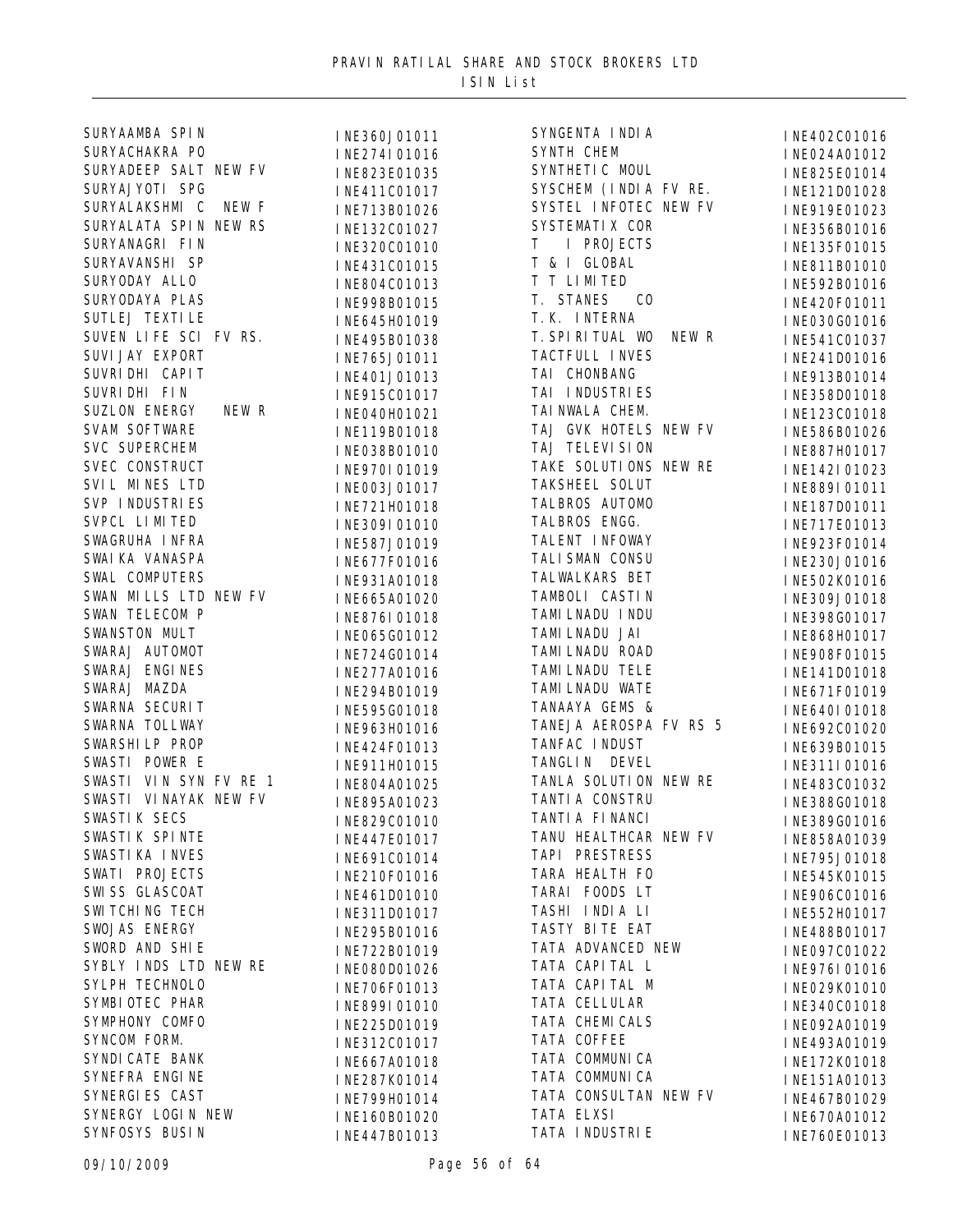| TATA INTERNET           | INE162G01017 | TELECANOR GLOB         | INE381G01013 |
|-------------------------|--------------|------------------------|--------------|
| TATA INV CORP           | INE672A01018 | TELECOMMUNI CAT        | INE912G01015 |
| TATA JOHNSON C          | INE807G01017 | TELEDATA MARIN         | INE473I01014 |
| TATA METALIKS           | INE056C01010 | Tel edat a Techn       | INE391I01018 |
| TATA MOTORS             | INE155A01014 | TELEPHONE CABL         | INE745C01018 |
| TATA MOTORS NEW NPP R   | IN9155A01012 | TELEPHOTO ENT. NEW FV  | INE448B01029 |
| TATA PETRODYNE          | INE722C01017 | TELESI A TRADIN        | INE785F01017 |
| TATA POWER              | INE245A01013 | TELESYS SOFT.          | INE042B01012 |
| TATA PROJECTS           | INE725H01019 | TELOI JAN TEA C        | INE360F01019 |
| TATA RYERSON L          | INE409K01014 | TEMPTATION FOO         | INE244I01019 |
| TATA SKY LIMIT          |              | TERA SOFTWARE          |              |
| TATA SPONGE             | INE482G01019 | TERACOM LIMITE         | INE482B01010 |
| TATA STEEL LTD          | INE674A01014 | TERAI TEA CO.          | INE862H01010 |
| TATA TEA                | INE081A01012 | TERRA ENERGY           | INE390D01011 |
| TATA TELESERV           | INE192A01017 | TERRYGOLD IND.         | INE191G01016 |
| TATA TELESERVI PP RS.   | INE517B01013 | TESSI TURA MONT        | INE995B01011 |
|                         | IN9037E01014 |                        | INE709F01017 |
| TATA TELESERVI NEW RS   | INE037E01024 | TETRAGON CHEMI         | INE432H01012 |
| TATI A GLOBAL V NEW RS  | INE083G01023 | <b>TETRAHEDRON</b>     | INE994F01015 |
| TAURIAN IRON &          | INE166H01016 | TEXMACO LTD. NEW RS. 1 | INE435C01024 |
| TAXSMI LE. COM I        | INE996J01012 | TEXMO PIPES AN         | INE141K01013 |
| TAYO ROLLS              | INE895C01011 | TEXPLAST INDUS         | INE544D01013 |
| TC SPRINGS LIM          | INE296I01019 | TEXTOOL COMPAN         | INE677A01017 |
| TCFC FINANCE            | INE389D01013 | TGF MEDIA SYS.         | INE611F01015 |
| TCG LIFESCIENC          | INE502G01014 | THAKKERS DEVEL         | INE403F01017 |
| TCG URBAN INFR          | INE855E01011 | THAKRAL SERVIC         | INE190F01010 |
| TCI FINANCE LT          | INE911B01018 | THAMBBI MODERN         | INE830D01016 |
| TCI INDUSTRIES          | INE920B01019 | THANGA MAYIL J         | INE085J01014 |
| TCM LIMITED             | INE034F01010 | THATHI INFIN L         | INE841G01016 |
| TCP LIMITED             | INE459B01018 | THE ANANDA BAG         | INE448E01015 |
| TCP STOCK BROK          | INE009H01018 | THE ANUP ENGIN         | INE628I01013 |
| TCPL PACKAGING          | INE822C01015 | THE BOND CO            | INE995F01012 |
| TCS E-SERVE LI          | INE784A01011 | THE BRITISH ME         | INE617G01010 |
| TEAMASIA SEMIC          | INE573E01010 | THE CALCUTTA S         | INE510I01013 |
| TEBMA SHI PYARD         | INE279H01017 | THE CENTRAL PR         | INE631B01012 |
| TECH MAHINDRA NEW FV    | INE669C01028 | THE CENTRAL PR FV RS 1 | INE631B01020 |
| TECHDNA SOL LT          | INE247C01015 | THE COONOOR TE         | INE500G01018 |
| TECHNEST SOLU           | INE896C01019 | THE DHAMRA POR         | INE901G01018 |
| TECHNO ELECTRI NEW FV   | INE470B01023 | THE EMERALD CO         | INE796F01014 |
| TECHNO FORGE L          | INE305I01018 | THE FIRST CUST         | INE609B01018 |
| Technocraft In          | INE545H01011 | THE HINGIR RAM         | INE758D01019 |
| TECHNOFAB ENGI          | INE509K01011 | THE INDIAN WOO         | INE586E01012 |
| TECHPROCESS SO          | INE591C01016 | THE INDUSTRIAL         | INE620D01011 |
| TECHTRAN POLY           | INE020C01016 | THE JEYPORE            | INE180E01014 |
| TECNOTREE CONV          | INE031C01013 | THE KADRI MILL         | INE065H01010 |
| TECNOVATE ESOL          |              | THE KIL KOTAGI         |              |
| TECPRO SYSTEMS          | INE058H01015 | THE LOOT (INDI         | INE487F01010 |
| TEEM LABS. LTD          | INE904H01010 | THE METHONI TE         | INE108K01012 |
| TEGA I NDUSTRI E        | INE202D01018 | THE NARANG IND         | INE869D01014 |
| TEJ INFOWAYS            | INE011K01018 | THE NILGIRI DA NEW RS  | INE172C01015 |
|                         | INE530C01014 |                        | INE715H01028 |
| TEJAS NETWORKS          | INE010J01012 | THE NILGIRI DA NEW RS  | INE715H01036 |
| TEK COMPONENTS          | INE057H01017 | THE ORISSA MIN         | INE725E01016 |
| TEK ELECTROMEC          | INE056H01019 | THE PALANI AND         | INE375G01015 |
| TEKTRONI X ENGG         | INE249F01014 | THE PHOSPHATE          | INE398C01016 |
| TELE ATLAS IND          | INE931G01015 | THE RIGHT ADD.         | INE044E01012 |
| TELE DATA INFO<br>NEW R | INE480B01022 | THE RUBBER PRO         | INE430C01017 |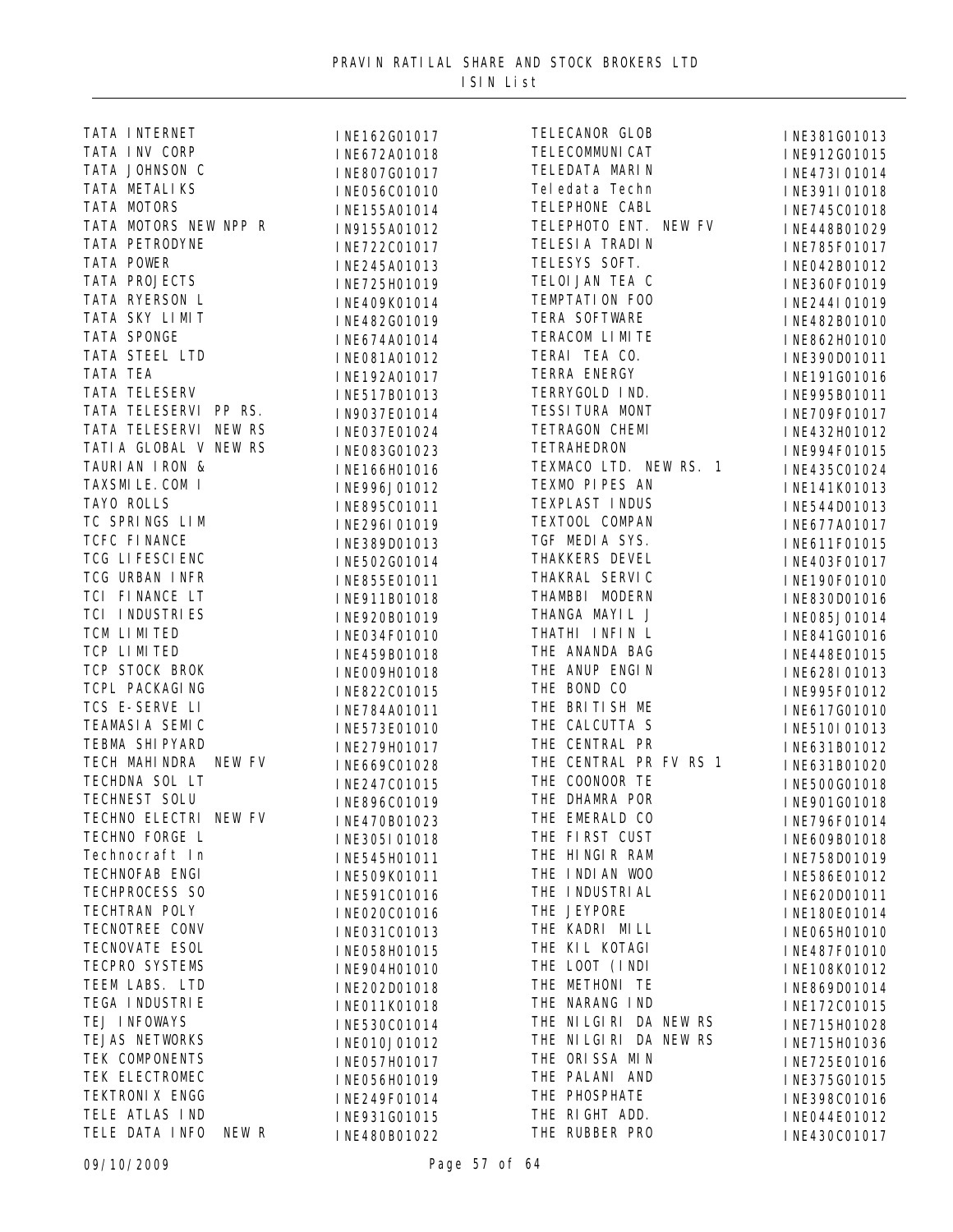|                                                                                                                                                                                                            | INE301D01018  | TOKYO FII                 |
|------------------------------------------------------------------------------------------------------------------------------------------------------------------------------------------------------------|---------------|---------------------------|
| THE RUBY MILLS<br>THE SANDUR MAN<br>THE SCOTTI SH<br>THE SEKSARIA B<br>THE SI LCAL MET<br>THE SOUTH I NDI<br>THE SUKHJIT<br>THE THI RUMBADI<br>THE TI NPLATE C<br>THE TI NPLATE C<br>THE UGAR SUGAR NEW FV | INE149K01016  | TOKYO PLA                 |
|                                                                                                                                                                                                            | INE010G01018  | TONGANI 7                 |
|                                                                                                                                                                                                            | INE598H01010  | TONI RA PI                |
|                                                                                                                                                                                                            | INE545D01010  | TOP MEDIA                 |
|                                                                                                                                                                                                            | INE088G01014  | TOP TELEM                 |
|                                                                                                                                                                                                            | INE450E01011  | TOPAZ COM                 |
|                                                                                                                                                                                                            | INE344H01019  | TOPLI GHT                 |
|                                                                                                                                                                                                            | INE422C01014  | TOPS SECU                 |
| THE UGAR SUGAR NEW FV                                                                                                                                                                                      | INE071E01023  | TORRENT O                 |
|                                                                                                                                                                                                            | INE509E01014  | TORRENT <b>F</b>          |
|                                                                                                                                                                                                            | INE124I01013  | TORRENT <b>H</b>          |
| THE UNITED PRO<br>THE WESTERN IN<br>THEMIS MEDICAR<br>THERMAX NEW FV RS. 2/-<br>THERMAX NEW FV RS. 2/-                                                                                                     | INE083B01016  | TORRENT <b>H</b>          |
|                                                                                                                                                                                                            | INE152A01029  | TOTAL INE                 |
|                                                                                                                                                                                                            | INE201K01015  | TOTALFI <sub>NA</sub>     |
|                                                                                                                                                                                                            | INE901C01017  | TOURI SM H                |
|                                                                                                                                                                                                            | INE861C01013  | TOYAMA EI                 |
|                                                                                                                                                                                                            | INE528C01018  | TPI INDIA                 |
| THERMAN NEW FY RS. 27<br>THI NKSOFT GLOB<br>THI RANI PROJEC<br>THI RDWARE SOLN<br>THI RDWAVE FI NA<br>THI RU AR. SUGA<br>THI RUMALAI CHE<br>THOMAS COOK LT NEW RE                                          | INE409A01015  | TPL PLAST                 |
|                                                                                                                                                                                                            | INE338A01016  | TRADE WIN                 |
|                                                                                                                                                                                                            | INE332A01027  | TRANS ASI                 |
|                                                                                                                                                                                                            | INE594H01019  | TRANS FIN                 |
|                                                                                                                                                                                                            | INE480D01010  | TRANS FRI                 |
|                                                                                                                                                                                                            | INE970F01015  | TRANS TEO                 |
|                                                                                                                                                                                                            | INE911C01016  | TRANSAFE                  |
|                                                                                                                                                                                                            | INE484C01014  | <b>TRANSCHEM</b>          |
| THYROCARE TECH<br>TI BREWAL GLOBA<br>TI CAPCO LTD<br>TI CKWELL COMME<br>TI DE WATER OI L<br>TI L LI MI TED<br>TI LAKNAGAR I ND<br>TI LAKNAGAR I ND                                                         | INE806C01018  | TRANSCON                  |
|                                                                                                                                                                                                            | INE133E01013  | TRANSCORE                 |
| TIME TECHNOPLA NEW RE                                                                                                                                                                                      | INE508G01029  | TRANSFORM                 |
| TIMES GUARANTY NEW                                                                                                                                                                                         | INE289C01025  | Transform                 |
|                                                                                                                                                                                                            |               | TRANSGENE                 |
|                                                                                                                                                                                                            | INE792F01013  | TRANSPEK                  |
|                                                                                                                                                                                                            | INE252D01013  | <b>TRANSPEK</b>           |
| TIMKEN INDIA                                                                                                                                                                                               | I NE064A01026 | <b>TRANSTREA</b>          |
| TI NNA OVERSEAS                                                                                                                                                                                            | INE325A01013  | TRANSWARI                 |
| TI PS INDUSTRIE                                                                                                                                                                                            | INE015C01016  | TRAVEL CO                 |
| TI RUMALA SEUNG                                                                                                                                                                                            | INE716B01011  | <b>TRAVELJIN</b>          |
| TI RUPATI FOAM                                                                                                                                                                                             | INE695C01015  | TRC FINAN                 |
| TI RUPATI INKS                                                                                                                                                                                             | INE115G01015  | <b>TREADSDI F</b>         |
| TI RUPATI SARJA                                                                                                                                                                                            | INE493K01018  | TREND ELI                 |
| TI RUPATI SHELT                                                                                                                                                                                            | INE297J01015  |                           |
| TI RUPATI STARC                                                                                                                                                                                            | INE142D01016  | <b>TRENT</b><br>TRF LIMIT |
| TI TAGARH PAPER                                                                                                                                                                                            | INE314D01011  |                           |
|                                                                                                                                                                                                            | INE140I01019  | TRI BHUVAN                |
| TI TAGARH STEEL NEW FV                                                                                                                                                                                     | INE824A01023  | TRI BOLOGY                |
| TI TAGARH WAGON                                                                                                                                                                                            | INE615H01012  | TRI CHY-TH                |
| TI TAN BI OTECH                                                                                                                                                                                            | INE150C01011  | TRI COM AO                |
| TI TAN INDS                                                                                                                                                                                                | INE280A01010  | TRI COM IN                |
| TI TAN SECS LTD                                                                                                                                                                                            | INE090D01017  | TRI CONE <b>H</b>         |
| TI TAN TI MEPROD                                                                                                                                                                                           | INE441G01015  | TRI DENT H                |
| TN (DK) EXPRES                                                                                                                                                                                             | INE968H01015  | TRI DENT H                |
| TN NEWSPRINT                                                                                                                                                                                               | INE107A01015  | TRI DEV FI                |
| TN PETRO                                                                                                                                                                                                   | INE148A01019  | TRI GYN TH                |
| TNT INDIA PRIV                                                                                                                                                                                             | INE758H01010  | TRI JAL IN                |
| TOBU ENTPS LTD                                                                                                                                                                                             | INE432F01016  | TRIL INFO                 |
| TODAYS WRITING                                                                                                                                                                                             | INF944R01019  | TRI LLENI I               |

| NE301D01018<br>Ι |
|------------------|
| NE149K01016<br>I |
| NE010G01018<br>I |
| NE598H01010<br>I |
| NE545D01010<br>I |
| NE088G01014<br>I |
| NE450E01011<br>I |
| NE344H01019<br>I |
| NE422C01014<br>I |
| NE071E01023<br>Ι |
| NE509E01014<br>Ι |
| NE124I01013<br>I |
| NE083B01016<br>Ι |
| NE152A01029<br>I |
| NE201K01015<br>I |
| NE901C01017<br>I |
| NE861C01013<br>I |
| NE528C01018<br>I |
| I<br>NE409A01015 |
|                  |
| NE338A01016<br>I |
| INE332A01027     |
| I<br>NE594H01019 |
| NE480D01010<br>I |
| INE970F01015     |
| INE911C01016     |
| INE484C01014     |
| INE806C01018     |
| INE133E01013     |
| INE508G01029     |
| INE289C01025     |
| INE792F01013     |
| INE252D01013     |
| INE064A01026     |
| INE325A01013     |
| INE015C01016     |
| INE716B01011     |
| INE695C01015     |
| INE115G01015     |
| INE493K01018     |
| INE297J01015     |
| INE142D01016     |
| INE314D01011     |
| INE140I01019     |
| INE824A01023     |
| INE615H01012     |
| INE150C01011     |
| INE280A01010     |
| INE090D01017     |
| NE441G01015<br>Ī |
| NE968H01015<br>I |
| Ī<br>NE107A01015 |
| I<br>NE148A01019 |
| Ī<br>NE758H01010 |
| INE432F01016     |
|                  |

|              | TOKYO FI NANCE          |              |
|--------------|-------------------------|--------------|
| INE301D01018 | TOKYO PLAST IN          | INE546D01018 |
| INE149K01016 | TONGANI TEA CO          | INE932C01012 |
| INE010G01018 | TONI RA PHARMA          | INE874G01017 |
| INE598H01010 | TOP MEDIA ENT FV RE 1   | INE844F01012 |
| INE545D01010 | TOP TELEMEDIA NEW FV R  | INE049C01023 |
| INE088G01014 |                         | INE632B01036 |
| INE450E01011 | TOPAZ COMMERCE          | INE439K01011 |
| INE344H01019 | TOPLI GHT COMME         | INE839B01011 |
| INE422C01014 | TOPS SECURITY           | INE527I01017 |
| INE071E01023 | TORRENT CABLES NEW RS   | INE859B01027 |
| INE509E01014 | TORRENT PHARMA NEW FV   | INE685A01028 |
| INE124I01013 | TORRENT POWER           | INE998J01018 |
| INE083B01016 | TORRENT POWER<br>NEW FV | INE813H01021 |
| INE152A01029 | TOTAL INFOTAIN          | INE347E01019 |
| INE201K01015 | TOTALFI NAELF I         | INE319D01010 |
| INE901C01017 | TOURI SM FIN CO         | INE305A01015 |
| INE861C01013 | TOYAMA ELECTRI          | INE081D01016 |
| INE528C01018 | TPI INDIA LTD           | INE578C01013 |
| INE409A01015 | TPL PLASTECH L          | INE413G01014 |
| INE338A01016 | TRADE WINGS LT          | INE961E01017 |
| INE332A01027 | TRANS ASIA COR          | INE321C01018 |
| INE594H01019 | TRANS FIN RESO          | INE404B01014 |
| INE480D01010 | TRANS FREI GHT          | INE360D01014 |
| INE970F01015 | TRANS TECHNO            | INE405B01011 |
| INE911C01016 | TRANSAFE SERVI          | INE321I01015 |
| INE484C01014 | TRANSCHEM LTD           | INE019B01010 |
| INE806C01018 | TRANSCON RESEA          | INE273C01011 |
| INE133E01013 | TRANSCORP INTL          | INE330E01015 |
| INE508G01029 | TRANSFORMER AN          | INE123K01011 |
| INE289C01025 | Transformers &          | INE763I01018 |
| INE792F01013 | TRANSGENE BIO           | INE773D01018 |
| INE252D01013 | TRANSPEK FIN            | INE031G01014 |
| INE064A01026 | TRANSPEK IND.           | INE687A01016 |
| INE325A01013 | TRANSTREAM              | INE981A01013 |
| INE015C01016 | TRANSWARRANTY           | INE804H01012 |
| INE716B01011 | TRAVEL CORPORA          | INE798H01016 |
| INE695C01015 | TRAVELJI NI . COM       | INE589C01010 |
| INE115G01015 | TRC FINANCIAL           | INE759D01017 |
| INE493K01018 | TREADSDI RECT L         | INE321J01013 |
| INE297J01015 | TREND ELECTRON          | INE219F01017 |
| INE142D01016 | <b>TRENT</b>            | INE849A01012 |
| INE314D01011 | TRF LIMITED             | INE391D01019 |
| INE140I01019 | TRI BHUVAN HOUS NEW RS  | INE884D01021 |
| INE824A01023 | TRI BOLOGY INDI         | INE110E01011 |
| INE615H01012 | TRI CHY-THANJAV         | INE020I01013 |
| INE150C01011 | TRI COM AGROCHE         | INE014J01014 |
| INE280A01010 | TRICOM INDIA NEW RS. 2  | INE771B01032 |
| INE090D01017 | TRI CONE PROJEC         | INE364K01011 |
| INE441G01015 | TRI DENT POWERC         | INE052K01012 |
| INE968H01015 | TRI DENT PROJ.          | INE988B01016 |
| INE107A01015 | TRI DEV FI NANCE        | INE510E01012 |
| INE148A01019 | TRI GYN TECH            | INE948A01012 |
| INE758H01010 | TRI JAL INDUS.          | INE454E01013 |
| INE432F01016 | TRIL INFOPARK           | INE583J01018 |
| INE944B01019 | TRI LLENI UM TEC        | INE187B01015 |
|              |                         |              |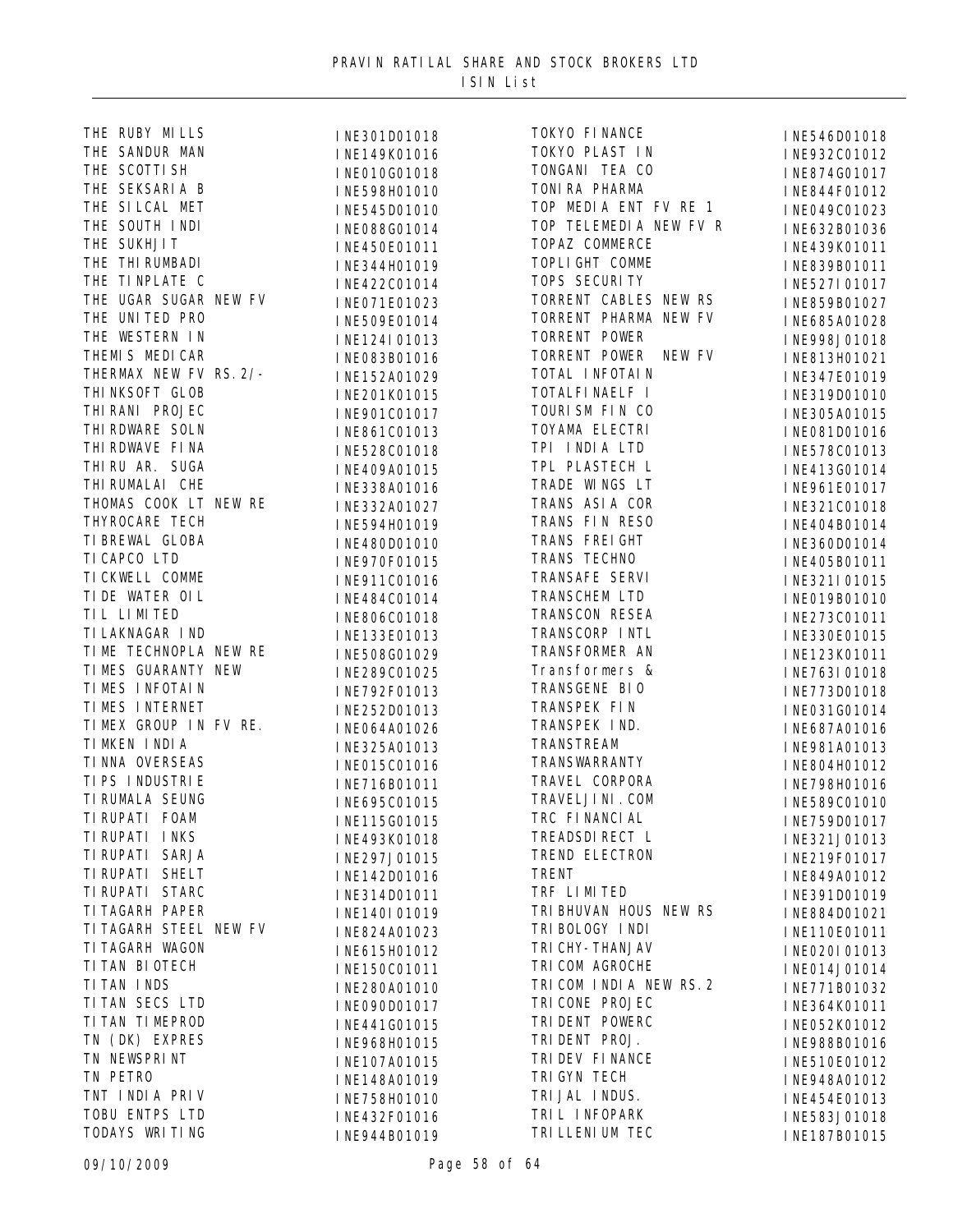| TRIMAX IT INFR         | INE136K01013 | UCO BANK               | INE691A01018 |
|------------------------|--------------|------------------------|--------------|
| TRI MURTHI DRUG        | INE314I01010 | <b>UDAI PUR CEMENT</b> | INE225C01011 |
| TRINETHRA INFR NEW FV  | INE922D01029 | <b>UDAI PUR COTTON</b> | INE194G01010 |
| TRINETHRA SUPE NEW FV  | INE136F01021 | UDIT (INDIA) L         | INE162J01011 |
| TRI NI TY BIO          | INE785B01016 | UDUPI POWER CO         | INE843G01012 |
| TRI NI TY ENGI NE      | INE664I01018 | UFLEX LIMITED          | INE516A01017 |
| TRI NI TY I NFRAT      | INE187K01016 | UFO MOVIEZ IND         | INE527H01019 |
| TRI O MERCANTI L       | INE234G01014 | ULTRAMARINE PI NEW FV  | INE405A01021 |
| TRI OCHEM PRODU        | INE331E01013 | ULTRATECH CEME         | INE481G01011 |
| TRI PEX OVERSEA        | INE360G01017 | UMA PRECISION          | INE357I01019 |
| TRI SHA I NFRAST       | INE407K01018 | UMANANDA TRADE         | INE909E01016 |
| TRI SHAKTI ELEC        | INE238C01014 | UMANG COMMERCI         | INE315G01011 |
| TRITON CORP NEW RE. 1  | INE982C01033 | UMANG DAIRIES          | INE864B01019 |
| TRI TON VALVES         |              | UMANG REALTECH         |              |
| TRIUMPH INT.           | INE440G01017 | UNI STOCK PVT.         | INE200J01019 |
| TRIVENI ENGG. NEW FV R | INE382B01012 | UNI-ABEX ALLOY         | INE250F01012 |
| TRI VENI GLASS         | INE256C01024 | UNICHEM LABS FV RS. 5/ | INE361D01012 |
| TRI VENI INFRAS        | INE094C01011 | UNI CK FI X-A-FO       | INE351A01027 |
| TRUE PACK PRIV         | INE212J01014 | UNI FLEX CABLES        | INE250G01010 |
| TSL INDUSTRIES         | INE635H01010 | UNIMERS INDIA NEW RS.  | INE146B01011 |
|                        | INE547D01016 | UNIMIN INDIA           | INE980B01039 |
| TTK HEALTHCARE         | INE910C01018 |                        | INE672C01014 |
| TTK PRESTI GE          | INE690A01010 | UNI ON BANK            | INE692A01016 |
| TUAREG PROPER          | INE192G01014 | UNI ON BATTERIE        | INE698I01016 |
| TUBE INVESTMEN NEW FV  | INE149A01025 | UNI ON BEARINGS        | INE670F01011 |
| TUBEKNI T FASHI        | INE047I01016 | UNION COMPANY          | INE216F01013 |
| TUDOR INDIA            | INE842A01017 | UNIPHOS ENTERP FV RS 2 | INE037A01022 |
| TULIP FINANCE          | INE955C01013 | UNI PLY I NDUSTR       | INE950G01015 |
| TULIP STAR HOT         | INE379C01016 | UNI PORT COMP          | INE491B01011 |
| TULIP TELECOM          | INE122H01019 | UNI PRO TECH           | INE448F01012 |
| TULSI EXTRUSIO         | INE474I01012 | <b>UNI PRODUCTS</b>    | INE715C01011 |
| TULSYAN NEC            | INE463D01016 | UNIQUE AFFORDA CLASS A | INE524K01010 |
| TUNIP AGRO LIM         | INE326K01010 | UNIQUE AFFORDA CLASS B | INE524K01028 |
| TURNER MORRISO         | INE193G01012 | UNIQUE AFFORDA CLASS C | INE524K01036 |
| TURNER MORRISO         | INE929G01019 | UNIQUE MANUF           | INE052D01017 |
| TURTLE LIMITED         | INE862J01016 | UNI QUE ORGANI C       | INE333E01019 |
| TUTI CORN ALKAL        | INE400A01014 | UNI ROYAL I NDUS       | INE980D01019 |
| TUTI S TECHNOLO        | INE953A01012 | UNI ROYAL MARI N       | INE602H01010 |
| TV EIGHTEEN NEW FV RS  | INE889A01026 | UNI SON HOTELS         | INE923G01012 |
| TV TODAY NETWO FV RS.  | INE038F01029 | UNI SON HOTELS PP RS.  | IN9923G01010 |
| TVC SKY SHOP L         | INE723H01014 | UNI SON INTERNA        | INE925F01019 |
| TVS ELECTRO. NE        | INE236G01019 | UNI SON METALS         | INE099D01018 |
| TVS FINANCE            | INE765A01010 | UNISTAR MULTI          | INE808C01014 |
| TVS MOTOR NEW FV RE. 1 | INE494B01023 | UNI SYS SOFTWAR        | INE200B01016 |
| TVS SRI CHAKRA         | INE421C01016 | UNIT. BREW HOL NEW     | INE696A01025 |
| TWENTY FIRST C         | INE361F01017 | UNITECH AMUSEM         | INE104H01017 |
| TWI NSTAR SOFT         | INE070B01013 | UNITECH COMMER         | INE367K01014 |
| TYCHE I NDUSTRI        | INE443B01012 | UNITECH DEVELO         | INE057J01013 |
| TYCOON TRADES          | INE404F01015 | UNI TECH DEVELO        | INE939H01016 |
| TYROON TEA             |              | UNI TECH HI - TEC      |              |
| U T LIMITED            | INE945B01016 | UNITECH HI-TEC         | INE348K01014 |
| U. P. HOTELS LT        | INE487C01017 | UNITECH HI-TEC         | INE779I01014 |
| U.P. TWIGA FIB         | INE726E01014 | UNITECH HOSPIT         | INE936H01012 |
| U. P. ASBESTOS         | INE804G01014 | UNI TECH HOTELS        | INE058J01011 |
| UB ENGI NEERI NG       | INE181C01016 | UNITECH INFOPA         | INE062J01013 |
| UCAL FUEL SYST         | INE328C01013 | UNITECH INFRA-         | INE764I01016 |
|                        | INE139B01016 |                        | INE937H01010 |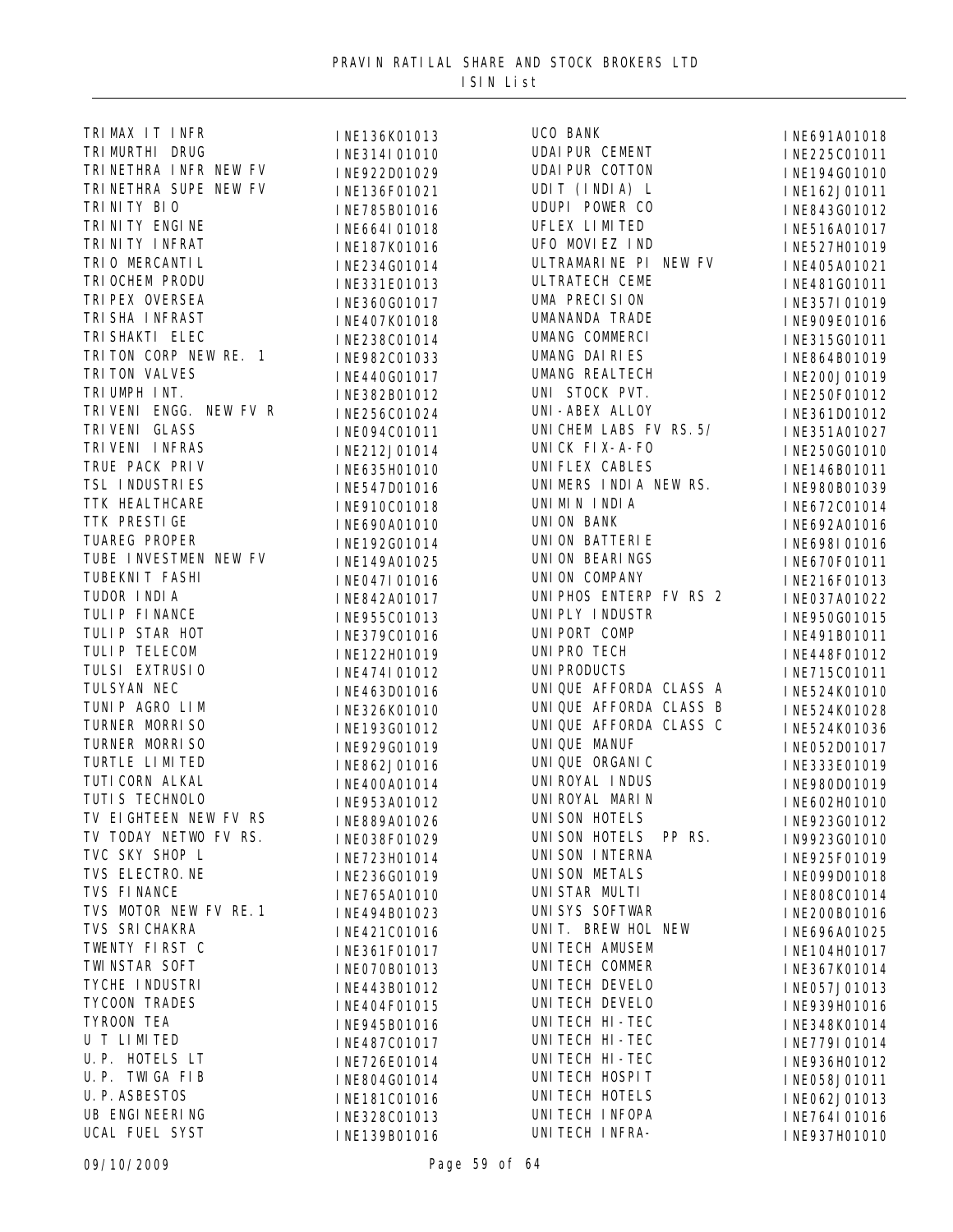| UNITECH INFRA-           | INE356K01017 | USHA FLOWELL L          | INE160J01015 |
|--------------------------|--------------|-------------------------|--------------|
| UNI TECH KOCHI           | INE762I01010 | USHA INDIA              | INE068A01019 |
| UNITECH LTD NEW FV RS    | INE694A01020 | USHA I SPAT PRODIV 250  | IN9150A01013 |
| <b>UNITECH MANAS</b>     | INE871J01017 | <b>USHA I SPAT</b>      | INE150A01015 |
| UNI TECH NELSON          | INE794J01011 | USHA MART INFO          | INE240C01010 |
| UNITECH POWER            | INE247H01014 | USHA MARTIN NEW RE. 1/  | INE228A01035 |
| UNI TECH REALTY          | INE350K01010 | USHAKI RAN FI N.        | INE697C01011 |
| UNITECH REALTY           | INE938H01018 | USHDEV INTL. LT         | INE981D01017 |
| UNI TECH RESI DE         | INE808G01015 | USHER AGRO LTD          | INE235G01011 |
| UNITECH SAI PR           | INE581J01012 | USHER ECO POWE          | INE769J01013 |
| UNI TECH WI RELE         | INE824I01018 | <b>USHI TA TRADI NG</b> | INE218F01019 |
| UNI TECH WI RELE         | INE823I01010 | USV LIMITED NEW FV RS   | INE230H01028 |
| UNI TECH WI RELE         | INE825I01015 | USV LIMITED             | INE230H01010 |
| UNI TECH WI RELE         | INE822I01012 | UTI ASSET MANA          | INE094J01016 |
| UNI TECH WI RELE         |              | UTI INFRASTRUC          |              |
| UNI TECH WI RELE         | INE808I01011 | UTI LI TY ENERGY PP RE. | INE873H01017 |
| UNI TECH WI RELE         | INE806I01015 | UTI LI TY ENERGY        | IN9695I01010 |
| UNI TECH WI RELE         | INE805I01017 | UTKAL SOAP LTD          | INE695I01012 |
| UNITED BANK OF           | INE807I01013 | UTTAM COMM. CO.         | INE500C01017 |
| UNITED BREW. NEW FV R    | INE695A01019 | UTTAM COMMERCI          | INE704C01015 |
| UNITED CREDIT NEW RS.    | INE686F01025 |                         | INE259C01010 |
|                          | INE858C01027 | UTTAM GALVA             | INE699A01011 |
| UNITED NILGIRI           | INE458F01011 | UTTAM SUGAR MI NEW FV   | INE786F01031 |
| UNITED PHOSPHO NEW FV    | INE628A01028 | UTV GLOBAL BRO          | INE191K01018 |
| UNITED PHOSPHO NEW FV    | INE628A01036 | UTV NEWS LIMIT          | INE048J01012 |
| UNITED SHIPPER           | INE758F01014 | UTV SOFTWARE NEW FV R   | INE507B01022 |
| UNITED SPIRITS           | INE854D01016 | UV BOARDS LIMI          | INE493E01011 |
| UNI TED TEXTI LE         | INE727E01012 | V AND K SOFTEC          | INE718B01017 |
| UNITED VAN DER           | INE890G01013 | V-GUARD INDUST          | INE951I01019 |
| UNI TEX DESI GNS         | INE578D01011 | V-MART RETAIL           | INE665J01013 |
| UNITY INFRAPRO           | INE466H01010 | V. S. DEMPO &           | INE370K01018 |
| UNI V. CREDIT SE         | INE607F01013 | V. B. DESAI FIN         | INE848D01018 |
| UNI V. STARCH-CH         | INE113E01015 | VA TECH WABUG NEW F.    | INE956G01020 |
| UNI VERSAL ARTS          | INE464B01018 | VADI LAL ENT.           | INE693D01018 |
| UNI VERSAL CABL          | INE279A01012 | VADI LAL INDS.          | INE694D01016 |
| UNI VERSAL ENTP          | INE833E01018 | VADI NAR OIL TE         | INE463G01019 |
| UNIVERSAL MEDI FV RS 2   | INE100B01026 | VADI NAR POWER          | INE454H01016 |
| UNI VERSAL OFFI          | INE951C01012 | VAGHANI TECHNO<br>NEW R | INE554H01021 |
| UNI VERSAL PRI M         | INE621D01019 | VAHANVATI CONS          | INE827I01011 |
| UNI VERSAL PRI N         | INE232F01010 | VAI BHAV GEMS           | INE884A01019 |
| UNI VSL MULTI M          | INE574C01012 | VAI D ELASTOMER         | INE600H01014 |
| <b>UNI WORTH</b>         | INE207A01013 | VAI SHNO CEMENT         | INE116E01018 |
| UNI WORTH INTL.          | INE760D01015 | VAJRA BEARINGS          | INE978B01017 |
| UNI WORTH SECUR          | INE728J01019 | VAKRANGEE               | INE051B01013 |
| UNI WORTH TEXT           | INE486C01019 | VALECHA ENGG.           | INE624C01015 |
| UNJHA FORMULNS           | INE576D01015 | VALI ANT COMM.          | INE760B01019 |
| UNO METALS LTD           | INE975B01013 | <b>VALLABH STEELS</b>   | INE457E01016 |
| UPDATER SERVIC           |              | VALLABHDAS KAN          |              |
| UPPAL HOSPITAL           | INE851I01011 | VALLEY INDIANA          | INE554J01019 |
| UPPAL HOUSING            | INE314J01018 | VALLEY MAGNESI          | INE914B01012 |
| <b>UPPER GANGES</b>      | INE664J01016 | VALOUR CONST. NEW FV R  | INE834E01016 |
| UPSURGE INVEST           | INE018B01012 | VALSON INDS             | INE741E01021 |
| URBAN INFRASTR           | INE890B01014 | VALSON POLYEST          | INE808A01018 |
| URBAN INFRASTR PP RS.    | INE270H01016 | VALUE I NDUSTRI         | INE308I01012 |
|                          | IN9270H01014 | VALUEMART INFO NEW FV   | INE352A01017 |
| URJA GLOBAL LI           | INE550C01012 |                         | INE996A01029 |
| <b>I NTERNAT</b><br>USHA | INE702J01014 | VAMA I NDUSTRI E        | INE685D01014 |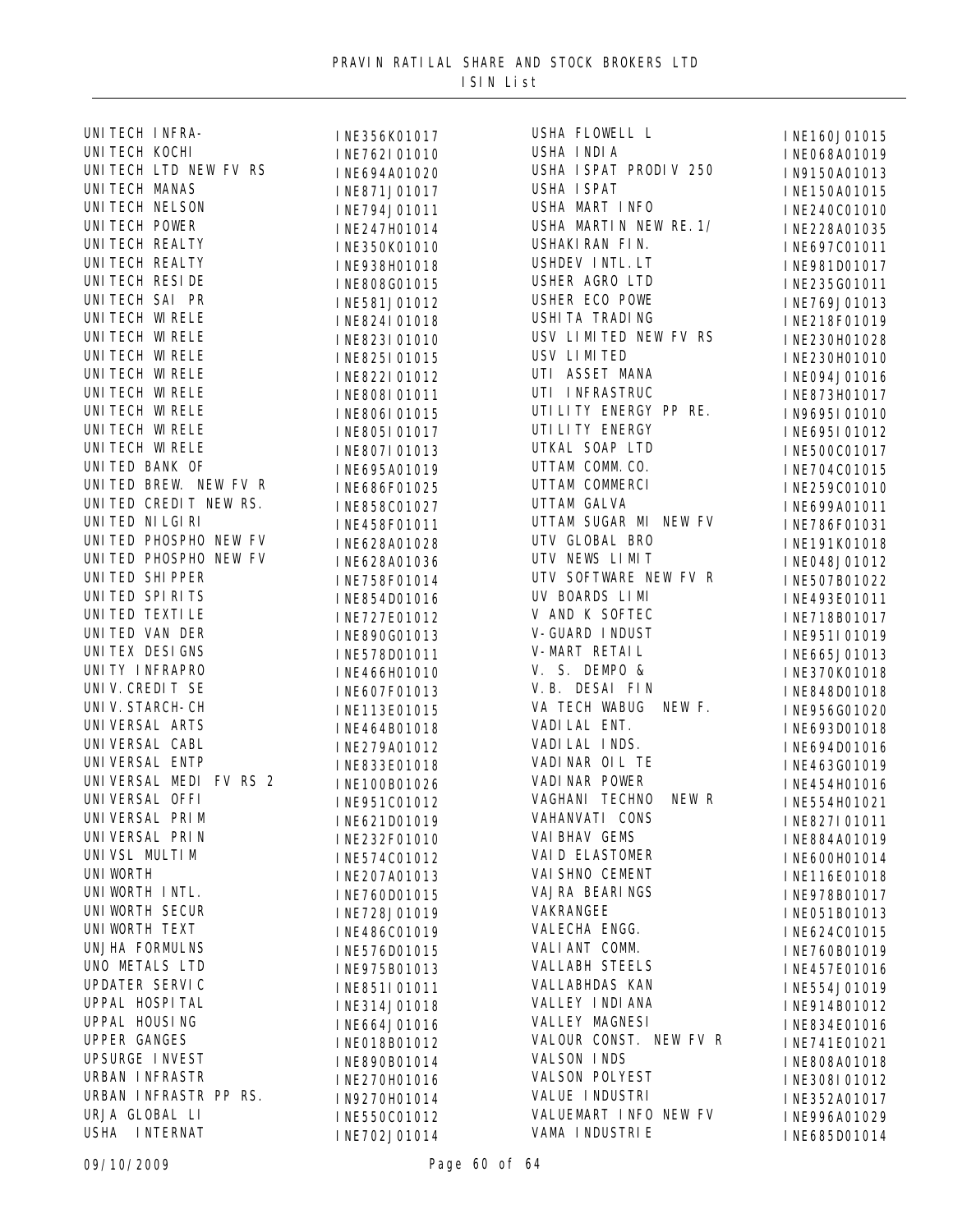| VAMSHI HYDRO E          | INE482H01017 | VENKATESHWAR V            | INE096C01016 |
|-------------------------|--------------|---------------------------|--------------|
| VAMSHI INDUSTR          | INE473H01016 | VENKY'S INDIA             | INE398A01010 |
| VAMSHI RUBBER           | INE380C01014 | VENLON ENTERPR NEW FV     | INE204D01022 |
| VANASTHALI TEX          | INE698C01019 | VENTRON POLYME            | INE316C01018 |
| VANGUARD CREDI          | INE905J01013 | VENTURA GUARAN            | INE139J01019 |
| VANTAGE CORP.           | INE069B01015 | VENTURA TEXTIL NEW RS     | INE810C01036 |
| VANTEL TECH             | INE078B01016 | VENTURBAY CONS            | INE420K01011 |
| VAPI PAPER MIL          | INE464D01014 | <b>VENUS REMEDIES</b>     | INE411B01019 |
| VARANASI COMME          | INE776B01015 | VENUS SUGAR LT            | INE972B01010 |
| VARDHAMAN LABS          | INE503F01014 | VENUS UNIVERSA FV RS.     | INE381C01020 |
| VARDHAMAN WIRE          | INE157G01017 | <b>VENUS VENTURES</b>     | INE836G01016 |
| VARDHAN CAPI TA         | INE128G01018 | VERITAS (INDIA            | INE379J01011 |
| VARDHMAN ACR            | INE116G01013 | VERONI CA LAB             | INE994A01016 |
| VARDHMAN HOLDI NEW FV   | INE701A01023 | VERTEX SECS.              | INE316D01016 |
| VARDHMAN INDS.          | INE458E01014 | VERTEX SPINNIN NEW FV     | INE863F01020 |
| VARDHMAN POLYT          | INE835A01011 | <b>VESUVI US</b>          | INE386A01015 |
| VARDHMAN TEXTI          | INE825A01012 | VETNEX ANI MAL            | INE381K01015 |
| VARUN I NDUSTRI         | INE032G01012 | VHCL I NDUSTRI E          | INE218K01019 |
| VARUN SHIPPING          | INE702A01013 | VI CEROY HOTELS           |              |
| VAS INFRASTRUC          |              | VI CTOR BUI LDER          | INE048C01017 |
| VASANT SAGAR P          | INE192C01013 | VICTOR GASKETS NEW FV     | INE748F01015 |
| VASAVI SECS LT          | INE206K01014 | VICTOR IMPEX              | INE740E01023 |
| VASCON ENGINEE          | INE055G01013 | VI CTORI A ENTER          | INE166G01018 |
| VAST TEXTI LES          | INE893I01013 | VI CTORI A MI LLS         | INE082E01012 |
| VASUNDHARA HOL          | INE121I01019 | VI CTORY GLASS            | INE203D01016 |
| VASUNDHARA RAS          | INE195G01017 | VI CTORY PAPER            | INE512E01018 |
|                         | INE406F01010 |                           | INE962E01015 |
| VATI CAN COMMER         | INE832B01016 | VI DEOCON EXPOR           | INE713F01019 |
| VATI KA HOSPI TA        | INE595J01012 | VI DEOCON I NDUS          | INE703A01011 |
| VATI KA HOTELS          | INE330J01014 | VI DHI DYESTUFF NEW FV    | INE632C01026 |
| VATI KA LI MI TED       | INE790J01019 | VI DYAVI HAR CON          | INE391A01015 |
| VATSA CORP F. V. RS. 1  | INE522B01021 | VI GNESHWARA EX           | INE514H01017 |
| VATSA EDUCATN. FV RS.   | INE815A01021 | VI JAI INFRASTR           | INE026J01018 |
| VATSA MUSIC F. V. RS.   | INE816A01029 | VI JAY GROWTH             | INE533B01010 |
| VAX HOUSING FI          | INE761B01017 | VI JAY HEMANT             | INE461E01018 |
| VAYAM TECHNOLO          | INE585J01013 | VI JAY NI RMAN C          | INE962J01014 |
| VAYANA ENTERPR          | INE246K01010 | VI JAY SHANTHI            | INE806F01011 |
| VAYANA ENTERPR PP RS.   | IN9246K01018 | VI JAY SOLVEX             | INE362D01010 |
| VBC FERRO ALLO          | INE114E01013 | VI JAY TELEVI SI          | INE030K01018 |
| VBC INDS LTD            | INE809C01012 | VI JAY TEXTI LES NEW FV   | INE256G01025 |
| VCK CAP MKT SE          | INE488C01015 | VI JAYA BANK              | INE705A01016 |
| VEDANT HOTELS           | INE041F01015 | VI JAYANAGAR SU           | INE207K01012 |
| VEDANTA ALUMIN          | INE704J01010 | VI JAYANAGAR SU PP RS     | IN9207K01010 |
| VEDIK COTTON L          | INE672H01013 | VI JAYESWARI TE NEW FV    | INE119G01025 |
| <b>VEEJAY LAKSHMI</b>   | INE466D01019 | VI KAS GLOBALON           | INE806A01012 |
| <b>VEENA INDUSTRI</b>   | INE304I01011 | VI KAS GRANARI E          | INE767B01014 |
| VEER ENERGY &<br>NEW F. | INE255E01022 | VI KAS W. S. P. FV RS. 1/ | INE706A01022 |
| VEERPRABHU MKT          | INE336E01012 | VI KASH METAL &           | INE158H01013 |
| VEGA INVST. LE          | INE137F01011 | VI KASJYOTI COM           | INE811C01018 |
| VELAGAPUDI STE          | INE029E01013 | VI KRAM COMMERC           | INE622D01017 |
| VELAN HOTELS L          | INE548D01014 | VI KRAM HOSPI TA          | INE542K01012 |
| VELANKANI INFO          | INE430H01016 | VI KRAM SOFT              | INE370B01017 |
| VELVETTE INTL.          | INE042F01013 | VI KRAM THERMO            | INE337E01010 |
| VEMAGIRI POWER          | INE295G01015 | VI MAL OI L               | INE067D01015 |
| VENKAT PHARMA           | INE346F01018 | VIMTA LABS NEW FV RS.     | INE579C01029 |
| VENKATESH LOGI          | INE994J01017 | VI NATI ORGANI C          | INE410B01011 |
|                         |              |                           |              |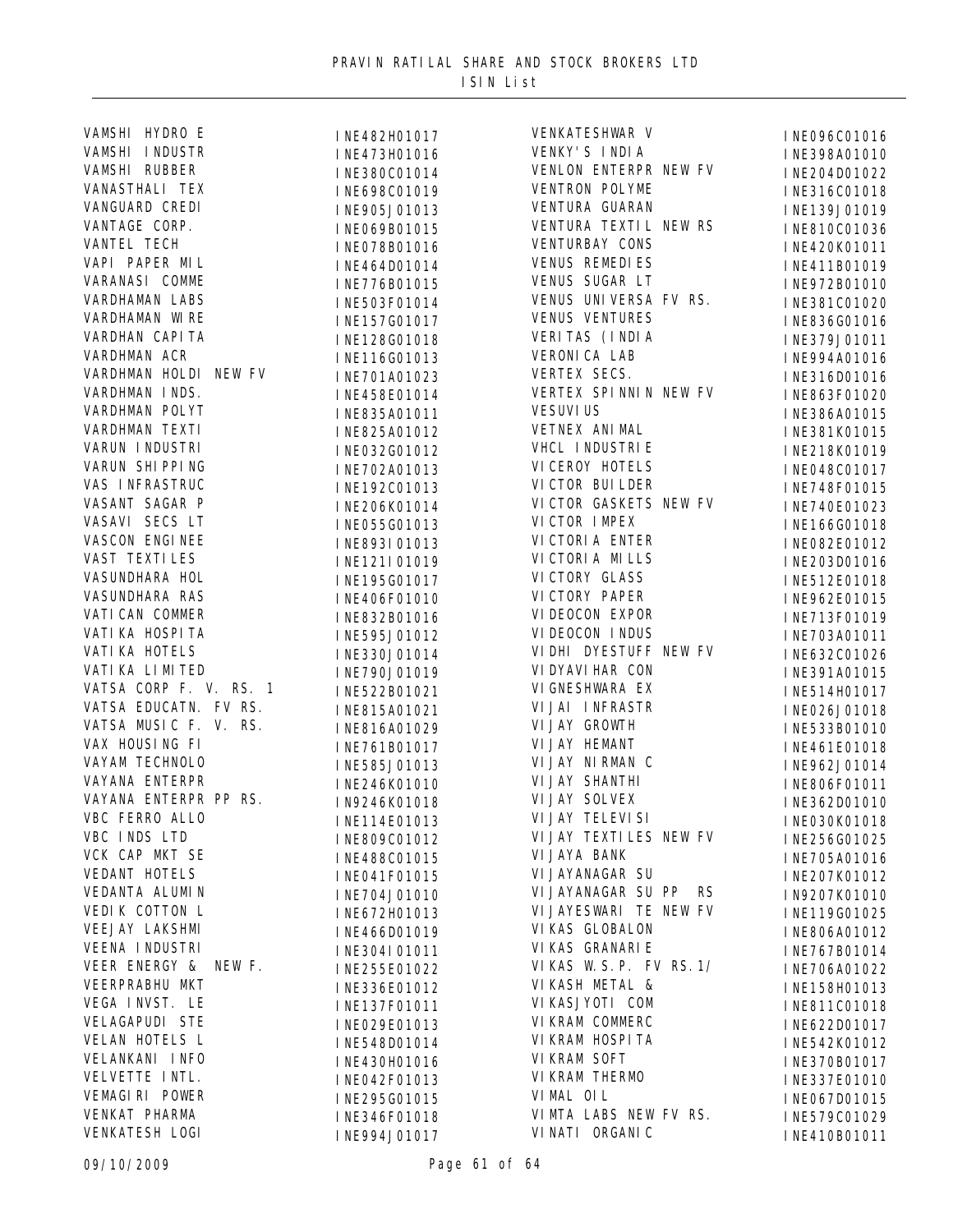| VINAY CEMENTS             | INE534C01016 | VI VI D GLOBAL I            | INE737C01015 |
|---------------------------|--------------|-----------------------------|--------------|
| VI NCENT COMMER           | INE830B01010 | VI VI MED LABS L            | INE526G01013 |
| VI NDHYA TELE             | INE707A01012 | VIZAG SEAPORT               | INE197G01013 |
| VI NDUS HOLDI NG          | INE168D01011 | VJI L CONSULTI N            | INE576B01019 |
| VI NI YOGA COMME          | INE410H01018 | <b>VLS FINANCE</b>          | INE709A01018 |
| VINTAGE CARDS NEW RS.     | INE810A01022 | VMF SOFT TECH               | INE164B01014 |
| VINTAGE SEC.              | INE153C01015 | <b>VODAFONE ESSAR</b>       | INE447F01014 |
| VINTRON INFO.             | INE043B01010 | <b>VOGUE TEXTILES</b>       | INE047F01012 |
| NEW R<br>VI NYL CHEMI CAL | INE250B01029 | VOI TH PAPER FA             | INE285C01015 |
| VI NYOFLEX LI MI          | INE526H01011 | VOLEX FIN<br>I N            | INE227D01015 |
| <b>VIP INDUSTRIES</b>     | INE054A01019 | VOLGA AIR TECH              | INE719B01015 |
| VI PPY I NDUSTRI          | INE187E01027 | <b>VOLPLAST LTD</b>         | INE489C01013 |
| VI PPY SPI NPRO           | INE660D01017 | <b>VOLTAMP TRANSF</b>       | INE540H01012 |
| VIPUL LIMITED NEW RS      | INE946H01029 | VOLTAS NEW FV RE. 1/-       | INE226A01021 |
| VI PUL DYE CHEM           | INE834D01018 | VRL LOGI STICS              | INE366I01010 |
| VIRAJ CREDIT              | INE050F01016 | VS LIGNITE POW              | INE016I01011 |
| VI RAL SYNTEX             | INE415C01018 | VSNL BROADBAND              | INE147H01016 |
| VI RAMGAM MAHES           |              | <b>VST INDUSTRIES</b>       |              |
| VIRAT CRANE IN            | INE328G01014 | <b>VST TILLERS</b>          | INE710A01016 |
| VIRAT INDS. LT            | INE295C01014 | VTM LTD                     | INE764D01017 |
| VI RGO ENGI NEER          | INE467D01017 | VULCAN ENGINEE              | INE222F01011 |
| VI RGO POLYMERS           | INE533I01015 | VXL INSTRUMENT              | INE699C01017 |
| VI RI NCHI TECHN          | INE464H01015 | VYAPAR INDUSTR              | INE756A01019 |
| VI RTUAL DYNAMI           | INE539B01017 | VYAPAR. COM<br>$\mathbf{I}$ | INE070G01012 |
| VI RTUAL MKTG.            | INE406B01019 |                             | INE189D01017 |
|                           | INE575E01015 | VYBRA AUTOMET               | INE251F01010 |
| VI RTUALSOFT SY           | INE237C01016 | VYSALI PHARMA               | INE153G01016 |
| VISA STEEL LIM            | INE286H01012 | W S INDS INDIA              | INE100D01014 |
| VI SAGAR POLYTE           | INE370E01011 | W. H. BRADY                 | INE855A01019 |
| VI SAKA I NDUSTR          | INE392A01013 | <b>WAAREE INSTRUM</b>       | INE280K01019 |
| VI SAKHA CONTAI           | INE376J01017 | WABCO-TVS (IND              | INE342J01019 |
| VI SESH I NFOTEC          | INE861A01017 | WADALA COMMODI NEW          | INE868A01020 |
| VI SHAL EXPORTS NEW FV    | INE167C01023 | WADHAWAN RETAI              | INE347K01016 |
| VI SHAL I NFORMA NEW FV   | INE108J01022 | WALCHAND PEOPL              | INE695D01013 |
| VI SHAL MALLEAB           | INE661G01018 | WALCHANDNAGAR NEW RS        | INE711A01022 |
| VI SHAL RETAI L           | INE945H01013 | WALL STREET FI              | INE549D01012 |
| VI SHNU CHEMI CA          | INE270I01014 | WALLFORT FINS               | INE121B01014 |
| VI SHNU SUGAR M           | INE211K01014 | WANBURY NEW FV RS. 10/      | INE107F01022 |
| VI SHNUHARI I NV          | INE463E01014 | WARDHA POWER C CLASS A      | INE374I01014 |
| VI SHVPRABHA TR           | INE762D01011 | WARDHA POWER C CLASS B      | INE374I01022 |
| VI SHWA I NFRAST          | INE625J01017 | <b>WARMOND TRUSTE</b>       | INE990J01015 |
| <b>VI SHWAS STEELS</b>    | INE014C01019 | WARNER MULTI                | INE407B01017 |
| VI SI E CYBER             | INE534B01018 | <b>WARREN TEA</b>           | INE712A01012 |
| VISION CORP LT            | INE661D01015 | WARTSI LA INDIA             | INE057A01012 |
| VI SI ON ORGANI C         | INE514B01010 | <b>WASHINGTON SOF</b>       | INE163B01016 |
| VISION TECH NEW F.V. R    | INE515B01025 | WATERBASE LTD               | INE054C01015 |
| VI SI STH MERCAN          | INE043F01011 | WATSON SOFTWAR              | INE950B01016 |
| VI STA PHARMA             | INE427C01013 | WAY2WEALTH SEC              | INE440H01015 |
| VI SU I NTERNATI          | INE965A01016 | WAYS INDIA LTD              | INE948B01010 |
| VI SUAL VI STAS           | INE450B01017 | WEAL INFOTECH               | INE451B01015 |
| VI TAL COMMUN.            | INE377B01012 | WEALTHY MILLEN              | INE660I01016 |
| VI TAL CONSTRUC           | INE768I01017 | WEAROLOGY                   | INE888B01018 |
| VI TP PRI VATE L          | INE743G01014 | WEBEL SL ENERG              | INE855C01015 |
| VI VA HI GHWAYS           | INE131G01012 | WEBPULSE CONSU              | INE898C01015 |
| VI VADA I NLAND           | INE084H01011 | WEBSITY INFOSY              | INE190B01019 |
| VI VEK VYAPAR L           | INE339E01016 | WEI ZMANN LTD               | INE080A01014 |
|                           |              |                             |              |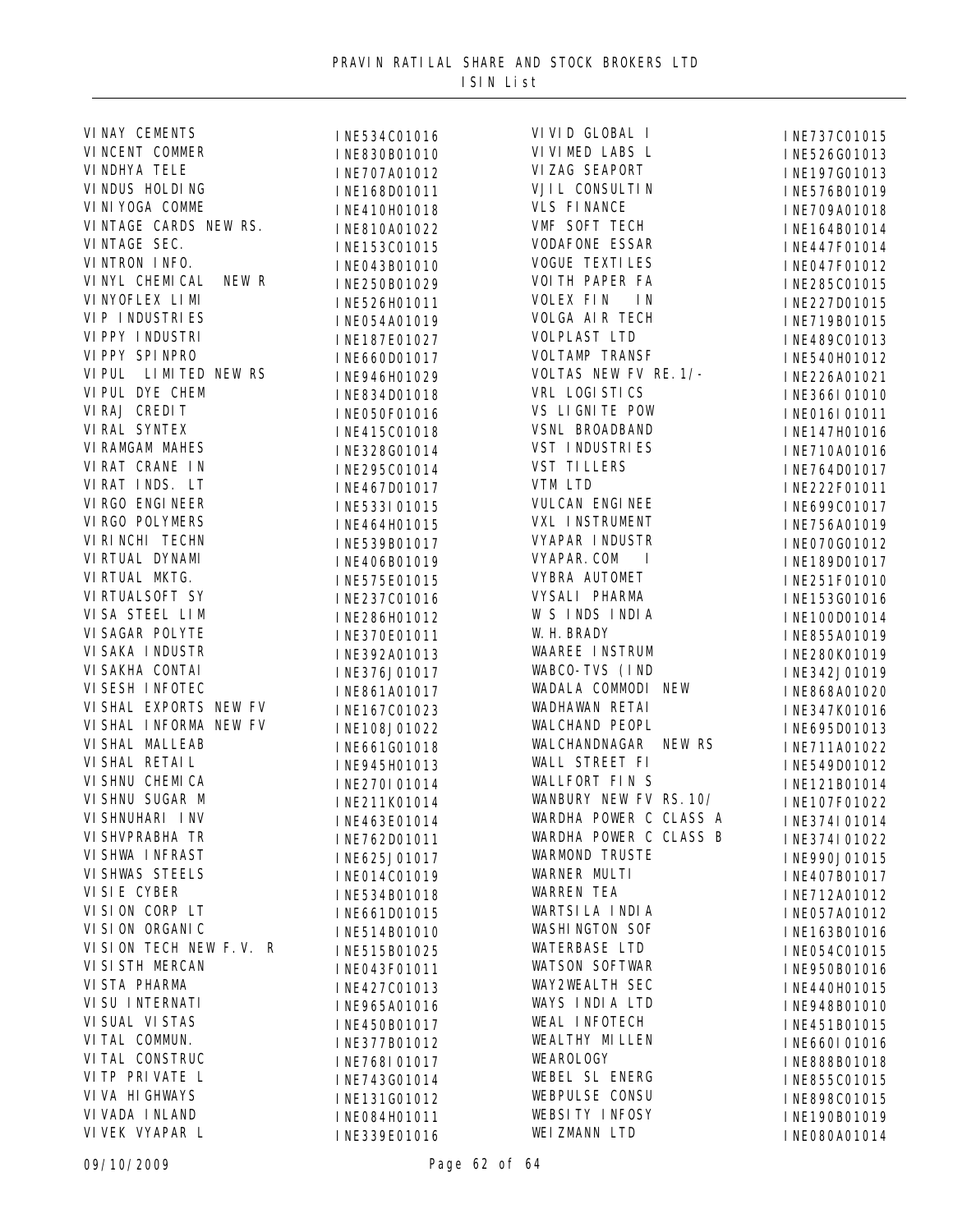| <b>WELCAST STEELS</b>          | INE380G01015 | WOCKHARDT HOSP         | INE532I01017 |
|--------------------------------|--------------|------------------------|--------------|
| WELCOME COIR                   | INE818C01013 | WOMEN NETWORKS         | INE905B01010 |
| <b>WELCURE DRUGS</b>           | INE331C01017 | WONIL TOYS             | INE011G01016 |
| WELL PACK PAPE<br>NEW R        | INE063H01023 | WOOLI TE MERCAN        | INE730E01016 |
| WELLESLEY COMM                 | INE087F01018 | WOOLVEST MERCH         | INE198G01011 |
| WELLMAN INCAND                 | INE143D01014 | WOPOLIN PLASTI         | INE986C01018 |
| WELLWIN IND                    | INE752A01018 | WORLD RESORTS          | INE648F01017 |
| WELLWORTH OVER FV RE.          | INE703D01023 | WORLDWIDE LEAT         | INE550D01010 |
| WELLWORTH SECS                 | INE838D01019 | WPIL LIMITED           | INE765D01014 |
| WELSPUN FINANC                 | INE899C01013 | WRITERS AND PU         | INE312G01018 |
| WELSPUN GUJARA NEW FV          | INE191B01025 | WYETH LTD.             | INE378A01012 |
| WELSPUN INDIA NEW              | INE192B01023 | XEDD TELECOM           | INE383C01018 |
| WELSPUN SYNTEX NEW RS          | INE193B01039 | XENITIS INFOTE         | INE008J01016 |
| WENDT INDIA LT                 | INE274C01019 | XL TELECOM AND         | INE183H01011 |
| WEP PERIPHER NEW RS. 1         | INE615C01021 | XO INFOTECH LT         | INE490B01013 |
| WEP SOLUTIONS                  | INE242J01011 | XPRO INDIA LTD         | INE445C01015 |
| WESCARE (INDIA                 | INE751G01017 | YAMA FI NANCE          | INE244F01015 |
| WESCO LIMITED                  | INE942D01019 | YARN SYNDI CATE        | INE564C01013 |
| WEST GUJARAT E                 | INE475I01019 | YASH MGT. SAT.         | INE216B01012 |
| WEST IND COTTO                 | INE078F01017 | YASH PAPERS LT         | INE551D01018 |
| WEST. INDIA SHI NEW RS         | INE382C01028 | YASH TRADING A         | INE745A01012 |
| WESTCOAST PAPE NEW RS          | INE976A01021 | YASHRAJ CONTAI         | INE095C01018 |
| WESTERN IND PL NEW FV          | INE215F01023 | YATI SH SECS. LT       | INE650C01010 |
| <b>WESTERN INDS</b>            | INE728C01014 | YBRANT DI GI TAL       | INE081I01015 |
| WESTERN OUTDOO                 | INE720B01013 | YES BANK LIMIT         | INE528G01019 |
| WESTERN UP TOL                 | INE641J01014 | YEW INVESTMENT         | INE948J01013 |
| WESTLIFE DEVEL                 | INE274F01012 | YJ REALTY PRIV         | INE705J01017 |
| WHEEL<br>AXLE                  | INE408F01016 | YKM I NDUSTRI ES       | INE332F01018 |
| WHEELS INDIA                   | INE715A01015 | YOGI SUNGWON           | INE429B01011 |
| WHI RLPOOL                     | INE716A01013 | YOGI NDERA WORS        | INE264H01019 |
| WHITE DIAMOND                  | INE146C01019 | YOKOGAWA INDIA         | INE718A01019 |
| WI LI AMSON MAGO               | INE210A01017 | YUKEN INDIA LT         | INE384C01016 |
| <b>WILLARD INDIA</b>           | INE481D01018 | YULE FIN. LEA          | INE490C01011 |
| WI LLI AMSON FI N              | INE188E01017 | YUM] RESTAURAN         | INE732J01011 |
| <b>WIM PLAST</b>               | INE015B01018 | ZANDU PHARMA           | INE719A01017 |
| WI MCO NEW FV RS. 1/-          | INE333A01025 | ZANSKAR REALTY         | INE351K01018 |
| WI NMORE LEASIN                | INE465E01019 | Zee Entertainm F.V.RE  | INE256A01028 |
| WINRO COMM. (I)                | INE837E01019 | ZEE NEWS LIMIT         | INE966H01019 |
| WI NSOME BREW.                 | INE391C01011 | ZEL JEWELLERS          | INE513F01013 |
| WI NSOME HOLDIN                | INE362F01015 | ZEN SHAVING LI         | INE003H01011 |
| WINSOME INTL                   | INE363F01013 | ZEN SOFT SOLTN         | INE430B01019 |
| WI NSOME TEXTI L               | INE837B01015 | ZEN TECHNO             | INE251B01019 |
| WI NSOME TEXTIL NEW FV         | INE837B01023 | ZENITH BIRLA ( NEW FV  | INE318D01020 |
| <b>WI NSOME YARNS</b>          | INE784B01019 | ZENITH COMPUTE         | INE598B01013 |
| WINTAC LIMITED                 | INE812C01016 | ZENITH EXPORTS         | INE058B01018 |
| WINY COMMERC                   | INE111C01013 | ZENITH FIBRES          | INE106C01013 |
| WI PRO F.V. RS. 2              | INE075A01022 | ZENI TH GLOBAL         | INE344B01012 |
| WIRE AND WIREL PP RS.          | IN9965H01019 | ZENITH HEALTH NEW FV R | INE812B01026 |
| WIRE AND WIREL                 | INE965H01011 | ZENI TH I NFOTEC       | INE899A01017 |
| <b>WI RELESS - TT</b>          | INE999J01016 | ZENOTECH LABOR         | INE486F01012 |
| <b>WI RES</b><br><b>FABRIK</b> | INE469D01013 | ZENSAR TECH            | INE520A01019 |
| <b>WI SEC GLOBAL</b>           | INE638C01015 | ZENU INFOTECH          | INE005E01013 |
| WMI CRANES LIM                 | INE809J01017 | ZEUS INFRAMANA         | INE921J01010 |
| WNS CUSTOMER S                 | INE768J01015 | ZF STEERING            | INE116C01012 |
| WOCKHARDT FV RS. 5/-           | INE049B01025 | ZI COM ELECTRO.        | INE871B01014 |
|                                |              |                        |              |